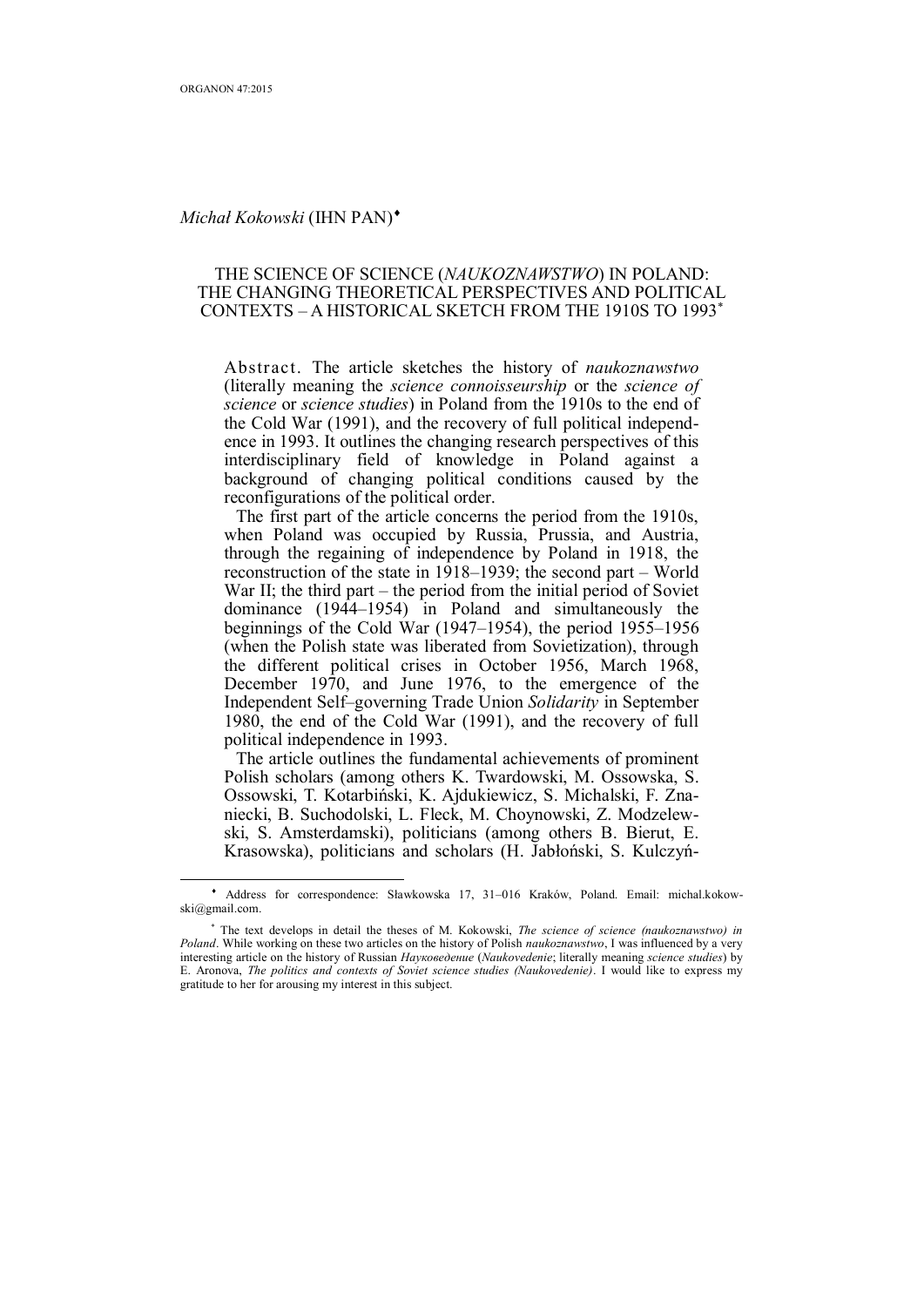ski), as well as committees (among others the Academic Section of the Józef Mianowski Fund, The Science of Science Committee of the Polish Academy of Sciences), schools of thought (among others the Lvov–Warsaw School of Philosophy), and academic units (among others the Science of Science Seminar in Kraków, the Department for the History of Science and Technology of the Polish Academy of Sciences, and The Department of Praxeology and Science of Science at the Institute for the Philosophy and Sociology of the Polish Academy of Sciences).

Key–words: naukoznawstwo, Polish science of science, Polish science studies, science of science, science studies, political contexts.

# **1. From the 1910s to 1939**

The science of science (*naukoznawstwo*) emerged in Poland in the 1910s– 1920s<sup>1</sup>. It was a result of intellectual interactions and cooperation between Stanisław Michalski (1865–1949) from the Academic Section of the Józef Mianowski Fund, and, among others, the representatives of the Lvov–Warsaw School of Philosophy (Kazimierz Twardowski's school of philosophy), including especially Kazimierz Twardowski, Maria Ossowska, Stanisław Ossowski, Tadeusz Kotarbiński, Kazimierz Ajdukiewicz, and other thinkers operating on the fringe of this school, such as  $\vec{F}$ . Znaniecki<sup>2</sup>.

From 1916 to 1939 the Academic Section of the Józef Mianowski Fund<sup>3</sup> established a real centre for research into the science of science. It organized congresses (1920, 1927) and a cyclic seminar (from June  $1928$ <sup>4</sup>, published specialist journals: *Nauka Polska. Jej Potrzeby, Organizacja i Rozwój* [*Polish Science: Its Requirements, Organization and Development*] (from 1919) and *Organon* (from 1936) – all edited by S. Michalski – and established its own library and documentary centre (managed by Janina Małkowska), as well as cooperating with many universities in the country and abroad.

3 The Fund was founded in 1881. Regarding its history, see J. Piskurewicz, *Warszawskie instytucje społecznego mecenatu* ... , L. Zasztowt, *Józef Mianowski – pomiędzy Polską a Rosją*, P. Hübner, J. Piskurewicz & L. Zasztowt, *A History of the Józef Mianowski Fund*, L. Zasztowt (ed.), *Kasa Mianowskiego 1881–2011*.

<sup>1</sup> The subject matter of the science of science was already undertaken in Poland fragmentarily from the 1860s in the context of the so–called Warsaw positivism, developed in the Russian Partition after the January Uprising (1863–1864), and then in the context of the positivist–Kantian philosophy. See J. Skarbek, *Koncepcja nauki w pozytywizmie polskim*, S. Borzym, *,,Przegląd Filozoficzny" wobec prądów modernistycznych* & S. Zamecki, *Na marginesie rozprawy: Znaniecki, Florian* ... , pp. 212–215.

<sup>2</sup> See Zamecki's works mentioned in the bibliography, particularly S. Zamecki, *Koncepcja nauki w szkole lwowsko–warszawskiej* (esp. ch. 5: *Problem metanauk. Programy naukoznawcze*, pp. 177–195) & S. Zamecki, *Na marginesie rozprawy: Znaniecki, Florian* ... .

<sup>4</sup> According to Z. Kowalewski, *Teoria praktyki naukowej jako nowa wyodrębniająca się nauka*, p. 109 and to the best of my knowledge, it was the first cyclic seminar on the science of science in the world. The first seminar lecturer was Bogdan Suchodolski (1903–1992), who analyzed Max Scheller's sociology of knowledge. See W. Osińska, *Les débuts de recherches systématiques* ... , B. Suchodolski, *Quelques souvenirs sur le Cercle Scientifique de la "Caisse Mianowski"*, B. Suchodolski, *Kilka wspomnień o Kole Naukoznawczym Kasy im. Mianowskiego*, N. Lietz, *Udział Bogdana Suchodolskiego* ... .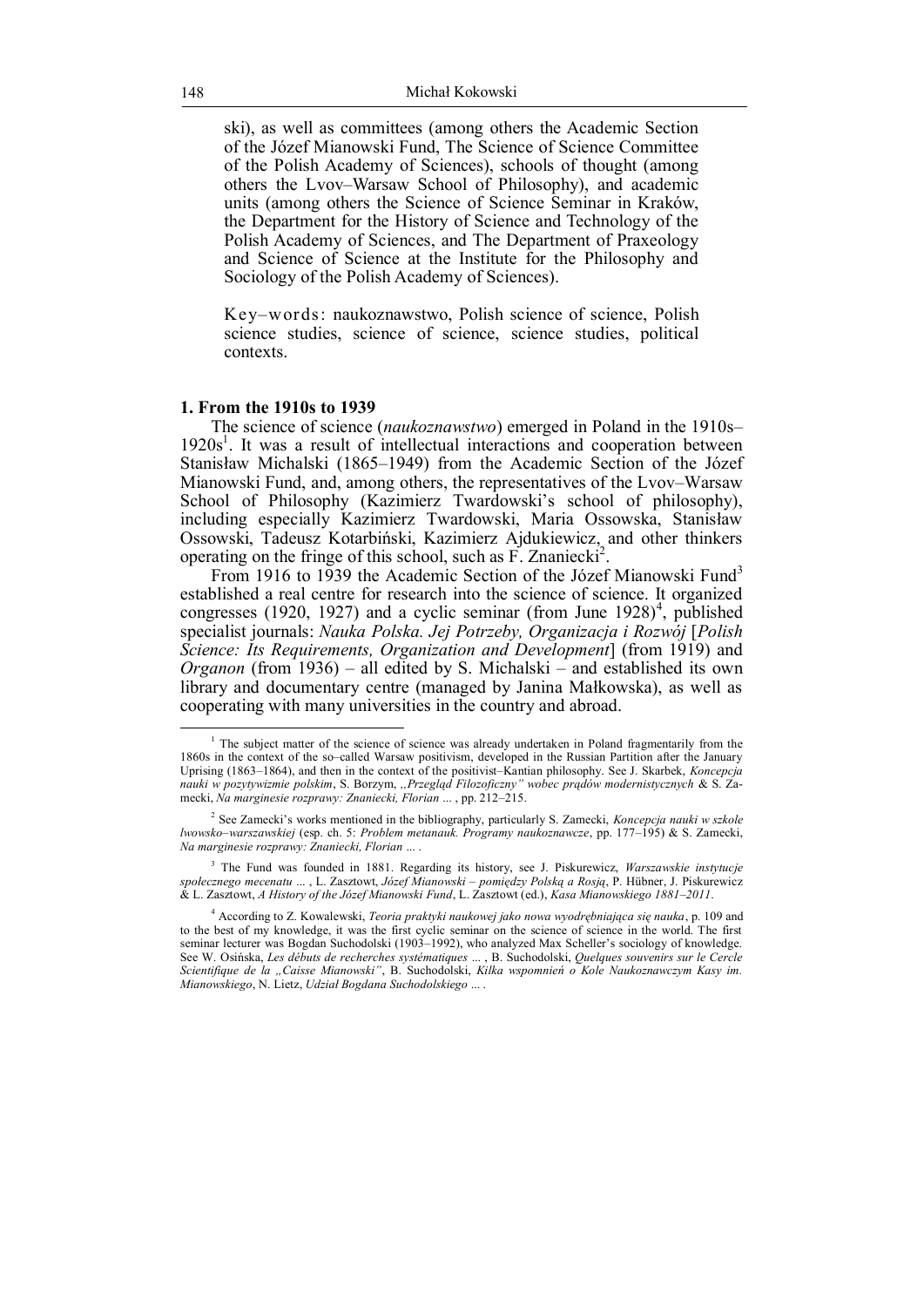Among many important articles published in *Nauka Polska* from 1919 to 1939, two of them have special importance for this article, namely the two often cited programmatic articles about a new branch of knowledge named *naukoznawstwo* (*science of science* or *science studies*). These were *Przedmiot i zadania nauki o wiedzy* [*The subject and tasks of the science of knowledge*] (1925) by the philosopher and sociologist Florian Znaniecki (1882–1958), and *Nauka o nauce* [*The Science of Science*]) (1935) by the philosopher Maria Ossowska (1896–1974), and the philosopher and sociologist Stanisław Ossowski  $(1897 - 1963)^{17}$ .

In 1925, F. Znaniecki, in the above cited article introduced the term naukoznawstwo<sup>2</sup>. He did so, in the following context: analysing different currents of thought such as the humanism of Schiller; the pragmatism of Dewey, Mead and A. W. Moore; and Rauth's extreme empiricism; Mach's empirio–criticism; and Poincaré's partial relativism:

> *In brief, in these currents, the centre–of–gravity of cognitive theory shifts from metaphysics to an empirical science of knowledge; and precisely to that extent these currents cease to fit within the boundaries of general philosophical epistemology and contribute the building of a* science of science [*naukoznawstwo*] *as a special humanistic discipline.*<sup>3</sup>

Then, by 1928, the term *naukoznawstwo* replaced the term *wiedza o nauce* [*knowledge about science*] (applied at least from 1923) in the Polish terminology. For example, M. Ossowska and S. Ossowski used it in 1929 in

<sup>1</sup> See F. Znaniecki, *Przedmiot i zadania nauki o wiedzy*, M. Ossowska & S. Ossowski. On Znaniecki see Z. Dulczewski, *Florian Znaniecki życie i dzieło*, Z. Dulczewski, *Archiwum Floriana Znanieckiego PTPN w Poznaniu*, Z. Dulczewski, *O Florianie Znanieckim*, J. Szacki, *Znaniecki*, G. J. Kaczynski (ed.), *Florian Znaniecki (1882–1958)*, *Wikipedia* 2013znan1, 2013znan2 (with further references). On Ossowska see W. Osińska, *Maria Ossowska (1896–1974)*, K. Szaniawski, *La connaissance et le souci des valeurs* ... , *Wikipedia* 2013osow1, 2013osow2 (with further references). On Ossowski see J. Strzelecki, *Mój nauczyciel (O Ossowskim)*, W. Osińska, *Stanisław Ossowski 1897–1963*, B. Tuchańska, *Stanisław Ossowski on scientific controversies and the variety of perspectives*, R. Chymkowski, *Stanisław Ossowski*, *Wikipedia* 2013osow3, 2013osow4 (with further references).

<sup>2</sup> He treated it as synonymous to the term *teoria wiedzy* [*theory of knowledge*] which signified an empirico–theoretical discipline lying on the crossroads of many branches: epistemology, logic, history of science, sociology of knowledge, psychology of knowledge, etc. Such a view stemmed from his earlier philosophical works. See e.g. F. Znaniecki, *Humanizm i poznanie*, F. Znaniecki, *Zasada względności jako podstawa filozofii* [Engl. version *The Principle of Relativity and Philosophical Absolutism*].

<sup>3</sup> F. Znaniecki, *The Subject Matter and Tasks of the Science of Knowledge*, pp. 2–3 [*Słowem, w prądach tych punkt ciężkości teorji poznania przesuwa się z metafizyki na empiryczną naukę o wiedzy, i o tyle, właśnie przestają się one mieścić w granicach filozoficznej epistemologji ogólnej i przyczyniają się do budowy «naukoznawstwa» jako specjalnej nauki humanistycznej*]. Hence, the following two theses are wrong: 1) the Russian term *науковедение* (*naukowedenije*, *the science of science*), introduced in 1926 by Иван Адамович Боричевский, *Науковедение как точная наука*, was coined before the Polish term *naukoznawstwo* [*the science of science*] – see for instance S. R. Mikulinsky & N. J. Rodny, *Science as an object of Special Investigation*, p. 75, S. R. Mikulinski/S. R. Mikulinsky, *Jeszcze raz o przedmiocie i strukturze naukoznawstwa*, pp. 497–498, Р.Л. Винклер & В. Ж. Келле, *Социология науки*, pp. 370–371, А. П. Огурцов, *«Науковедение»*, А. П. Огурцов, *«Науковедение как точная наука»*; 2) the Polish term *naukoznawstwo* was invented by Maria and Stanisław Ossowski (in 1935 or 1936) or T. Kotarbiński, *Elementy teorii poznania* ... – see D. J. de Solla Price, *The history of science as training* ... , J. D. Bernal & A. L. Mackay, *Towards a Science of Science* [Polish transl. *Na drodze do naukoznawstwa*], G. M. Dobrow/G. M. Dobrov, *Nauka o naukie* [Polish transl. *Wstęp do naukoznawstwa*], С. Р. Микулинский & Э. М. Мирский, *Науковедение*.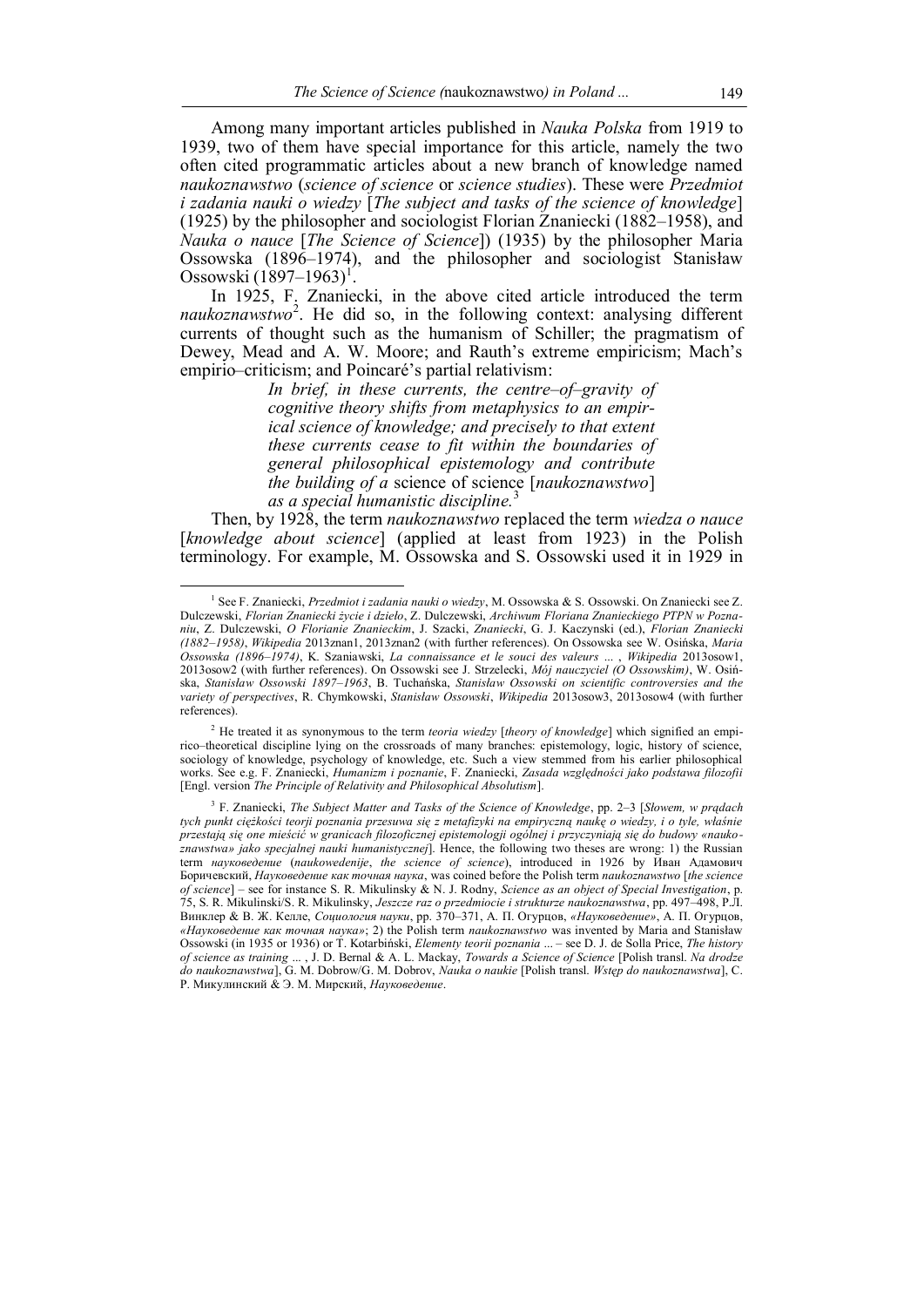their lecture entitled *Problematyka naukoznawcza* [*The subject matter of the*  science of science]<sup>1</sup>.

Another interesting contribution to the science of science developed by a Polish author was the thought of Ludwik Fleck (1896–1961), a microbiologist, immunologist, historian, and philosopher of medicine, the author of the *Entstehung und Entwicklung einer wissenschaftlichen Tatsache. Einführung in die Lehre vom Denkstil und Denkkollektiv* [*Genesis and Development of a Scientific Fact: Introduction to the theory of thought–style and thought– collective*] 2 . Before World War II his *opus magnum* was met with quite considerable interest, since about twenty reviews of it were published in Germany, Austria, Switzerland, Sweden, Italy, Belgium, the Netherlands, and Poland. In addition, it was mentioned by Hans Reichenbach in his monograph published in the USA<sup>3</sup>. These elaborations were written mainly by experts in medicine and biology, and three by experts in philosophy. Nearly all of them assessed Fleck's monograph very highly<sup>4</sup>. As regards to Poland, Fleck's views were analyzed by four authors: a philosopher – logician Leon Chwistek<sup>5</sup>, a philosopher Izydora Dąmbska<sup>6</sup>, a historian and philosopher of medicine Tadeusz Bilikiewicz<sup>7</sup>, and a biologist, Jan Dembowski<sup>8</sup>. Among them, Izydora Dąmbska had classical reservations regarding Fleck's negation of the intersubjectivity of empirical sentences<sup>9</sup>, and Tadeusz Bilikiewicz had very serious objections concerning the negation of the idea of truth (and thus the relativity of truth) $10$ .

3 See H. Reichenbach, *Experience and Prediction*, p. 224.

4 See T. Schnelle, *Ludwik Fleck* – *Leben und Denken* ... , pp. 341–342, L. Chwistek & al., *Przedwojenne recenzje książki Ludwika Flecka*.

5 See L. Chwistek, *Ciekawa książka*.

6 See I. Dąmbska, *Czy intersubiektywne podobieństwo wrażeń zmysłowych jest* ... .

<sup>7</sup> See T. Bilikiewicz, *Uwagi nad artykułem L. Flecka "Nauka a środowisko" &* T. Bilikiewicz, *Odpowiedź na replikę L. Flecka*.

8 See J. Dembowski, *Recenzja trzech publikacji Ludwika Flecka* ... .

9 However in this point L. Fleck was right. See L. Fleck, *W sprawie artykułu P. Izydory Dąmbskiej* ... , K. Szlachcic, *Konwencje, style myślenia i relatywizm*, pp. 35–39.

<sup>10</sup> See S. Symotiuk, *Two Sociologies of Knowledge*. This critique is right and Fleck was not to ignore and reject it – see L. Fleck, *Odpowiedź na uwagi Tadeusza Bilikiewicza*.

<sup>1</sup> See also T. Krauze, Z. Kowalewski & A. Podgórecki, *The sociology of science in Poland*, pp. 194–196, P. Wouters, *The Citation Culture*, pp. 82–83.

<sup>2</sup> See L. Fleck, *Entstehung und Entwicklung einer wissenschaftlichen Tatsache* [Engl. transl. *Genesis and Development of a Scientific Fact*]. See also W. Baldamus, *Ludwik Fleck and the development of the sociology of science* [Polish transl. *Ludwik Fleck i rozwój socjologii nauki*], T. Schnelle, *Ludwik Fleck* ... , T. Schnelle, *Microbiology and philosophy of science*, J. Gierasimiuk, *Socjologia poznania naukowego Ludwika Flecka*, J. Gierasimiuk, *Logos in Science*, R. S. Cohen & T. Schnelle (eds.), *Cognition and Fact*, I. Löwy (ed.), *The Polish School of Philosophy of Medicine*, pp. 215–227, I. Löwy, *Polska szkoła filozofii medycyny*, pp. 38–49, I. Löwy, *Medical acts and medical facts* ... , pp. 88–119, S. Magierska & E. Tuszkiewicz, *Ludwik Fleck (1896–1961)*, F. Coniglione, *Ludwik Fleck*, S. Werner, C. Zittel & F. Schmaltz (eds.), *Style myślowe i fakty*, C. Zittel & F. Schmaltz, *Wstęp*.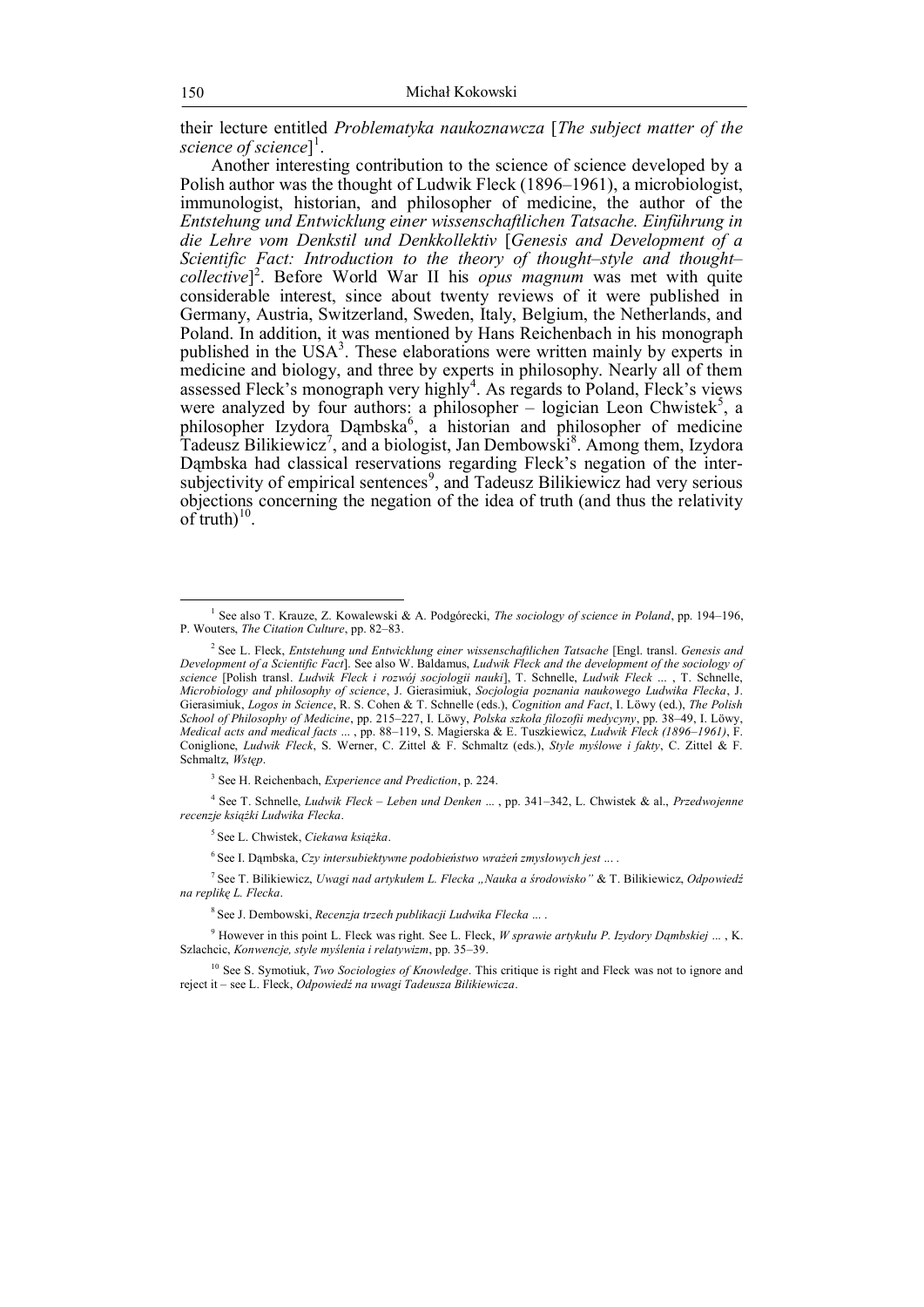Furthermore, according to F. Znaniecki<sup>1</sup> and to the best of my knowledge, Poland's government was the first in the world to establish a separate unit for the development of science and the humanities. It already happened in 1918, when the Ministry of Religious Denominations and Public Enlightenment (1918–1939) [Ministerstwo Wyznań Religijnych i Oświecenia Publicznego] established a special new unit, named the Division for Science and Higher Education [Sekcja Nauki i Szkolnictwa Wyższego], which on 7 June 1921 was changed into a department. The unit was devoted to the following: (a) organization and administration of universities, libraries, museums, and archives; (b) university staff, (c) students, and (d) academic curricula<sup>2</sup>. The reason for this is clear. It was a social and political necessity to create in Poland a coherent system of higher education, science, letters and learning throughout the country, partitioned earlier by the three occupiers: Russia, Prussia and Austria. And it is not an accident that this unit was managed by S. Michalski.

The science of science emerged in Poland in 1910s–1920 as a result of intellectual interactions between the Józef Mianowski Fund in Warsaw (S. Michalski) and the Lvov–Warsaw School of Philosophy. This branch of knowledge developed dynamically in Poland to 1 September 1939 (the outbreak of World War II): The Józef Mianowski Fund played the central part in this process. It published the first specialist journals in this branch of knowledge: *Nauka Polska. Jej Potrzeby, Organizacja i Rozwój* [*Polish Science. Its Requirements, Organization and Development*] (from 1919), and *Organon* (from 1936) (all edited by S. Michalski). It established its own library and documentary centre, cooperated with many universities in the country and abroad. It organized the first congresses in the world related to this field (1920, 1927) and the first cyclic seminar (from June 1928).

 $\mathcal{L}_\text{max}$ 

In 1918, Poland's government was the first in the world to establish a separate unit for development of science and the humanities (directed by S. Michalski).

In 1925, F. Znaniecki was the first in the world who introduced the term *naukoznawstwo* (literally meaning *science connoisseurship* or *science studies*), and in 1935 M. Ossowska & S. Ossowski were the first in the world who introduced the term *nauka o nauce* [*science of science*].

## **2. World War II (1939–1945)**

 $\overline{a}$ 

During World War II the invaders: Germany and the Soviet Union<sup>3</sup>, closed

<sup>1</sup> See F. Znaniecki, *Przedmiot i zadania nauki o wiedzy*, p. 10.

<sup>2</sup> See M. Pollak, *Rozwój organizacji Ministerstwa Wyznań Religijnych* ... , T. Serafin, *Władze Szkolne w latach 1917/1918–1937/1938*, pp. 88–89, B. Jaczewski, *Polityka naukowa państwa polskiego w latach 1918– 1939*, p. 55, B. Jaczewski, *Życie naukowe w Polsce Odrodzonej*, p. 206.

<sup>3</sup> Under the Molotov–Ribbentrop Pact (also known as the Ribbentrop–Molotov Pact or Nazi–Soviet Pact) of 23 August 1939, and the German–Soviet Treaty of Friendship, Cooperation and Demarcation (also known as the 2<sup>nd</sup> Ribbentrop–Molotov Pact) of 28 September 1939, the fourth partition of Poland took place. As a result of the pacts and warfare, Nazi Germany conquered the western, southern and northern part of Poland between 1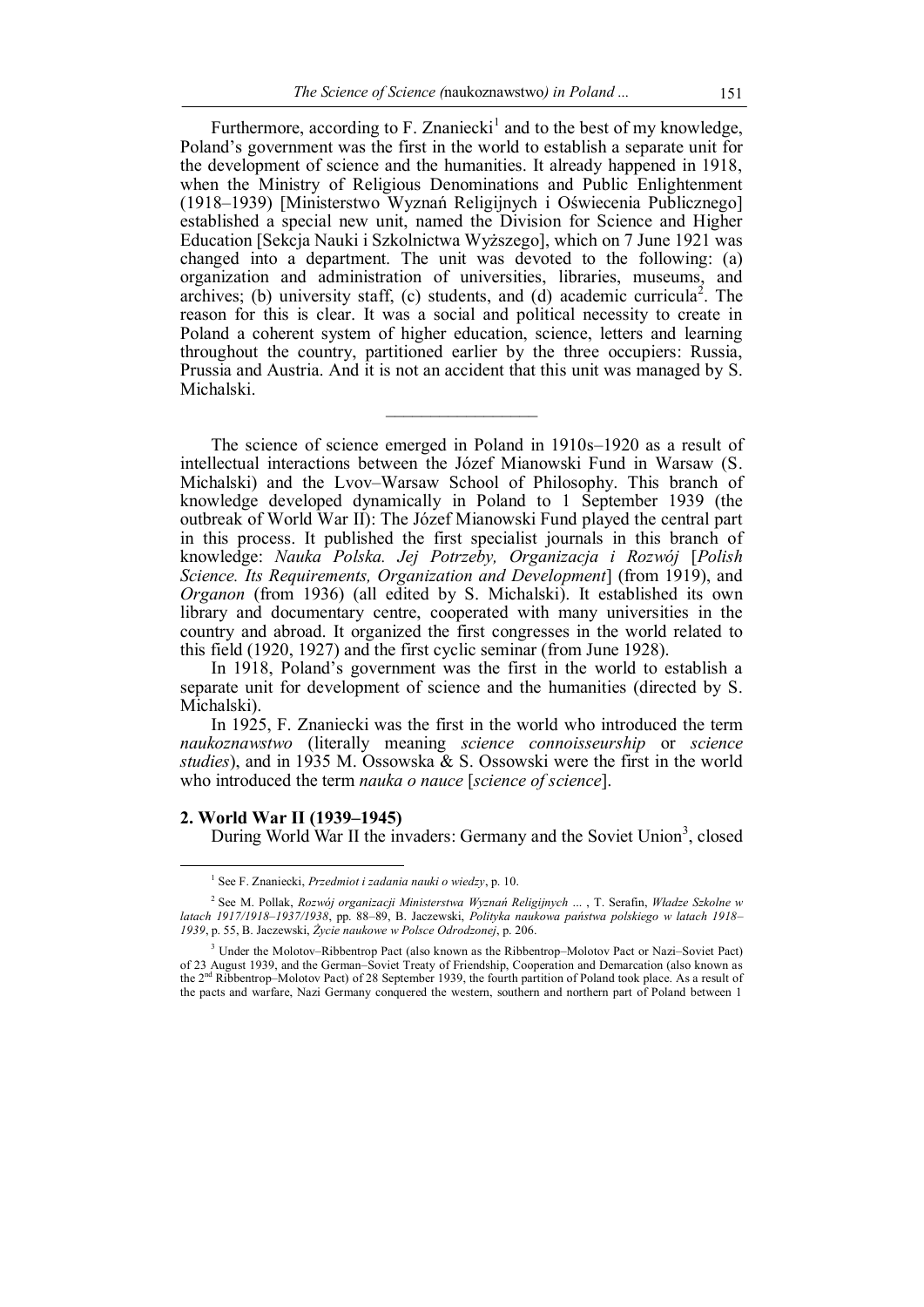down all Polish universities, scientific societies, and scientific foundations and seised their property.

The invaders programmatically sought to exterminate the Polish intelligentsia. Suffice it only to mention:

1. Intelligenzaktion: the murder of the intelligentsia in the Polish lands annexed to the Third Reich, i.e. the western and north–western parts of the territory of the Second Republic of Poland from September 1939 to April  $1940^1$ ;

2. Sonderaktion Krakau: the imprisonment of university professors on 6 November  $1939^2$ ;

3. Außerordentliche Befriedungaktion–AB: the murder of the intelligentsia in the central part of the Second Republic of Poland (with, among others, Warsaw, Kraków and Lublin) between May and July 1940<sup>3</sup>;

4. NKVD repressions against the Polish intelligentsia: imprisonment and murdered dozens of Polish researchers<sup>4</sup>;

5. The murder of professors in Lvov (execution of the Polish scientists, university lecturers of Lvov University and their families) by the security police of the Third Reich on 4 July  $1941^5$ .

Despite this, Polish scholars conducted research and teaching in secret<sup>6</sup>. Many of them were imprisoned, many were killed or  $-$  to protect their lives  $$ fled Poland. It was estimated that the losses amounted to 30–40% of the Polish scholars. Polish science also suffered a great material losses<sup>7</sup>. Some Polish scholars developed Polish higher education and scientific research in exile $\delta$ . The cultivation of the science of science was subjected to the same restrictions and obstacles. The invaders dissolved centres dealing with this subject matter: Lvov University and Warsaw University, where the Lvov– Warsaw School of Philosophy had been in operation (many of its Jewish members were killed), and the Mianowski Fund. S. Michalski and L. Fleck were imprisoned in German concentration camps: the former for his

2 See *Wikipedia* 2015sond1, 2015sond2.

- 4 See *Wikipedia* 2015repr1, 2015repr2, 2015mord1.
- 5 See *Wikipedia* 2015mord1, 2015mord2.

6 See P. Hübner, *Polityka naukowa "państwa podziemnego" w Polsce 1939–1944*, S. Mauersberg, *Nauka polska i szkolnictwo wyższe w latach wojny (1939–1945)*, pp. 240–254.

7 See S. Mauersberg, *Nauka polska i szkolnictwo wyższe w latach wojny (1939–1945)*, pp. 235–240, A. Bolewski & H. Pierzchała, *Losy polskich pracowników nauki w latach 1939–1945* (esp. pp. 162–163), G. Jasiński, *Polish Cultural Losses in the Years 1939–1945*, R. Herczyński, *Spętana nauka* ... , p. 41, and on the fate of the members of the Lvov–Warsaw School see J. Woleński, *Logic and Philosophy in the Lvov–Warsaw School*, pp. 19–23 & J. Woleński, *Lvov–Warsaw School*, section 1.

8 See S. Mauersberg, *Nauka polska i szkolnictwo wyższe w latach wojny (1939–1945)*, pp. 254–267.

September and 6 October 1939, and the Soviet Union – its eastern part, from 17 September and 1 October 1939. The western part of Poland was annexed by the Third Reich (Germany), the central part, named General Government (with Warsaw and Kraków), was occupied by the Third Reich (Germany), and the eastern part (with e.g. the historical region Galicia with the city Lvov) was annexed to the Soviet Union. See *Wikipedia*  2013mrpa1, 2013mrpa2, 2013mrpa3, 2013gstr, 2013gsbt1, 2013gsbt2.

<sup>&</sup>lt;sup>1</sup> See *Wikipedia* 2015intel1, 2015intel2.

<sup>3</sup> See *Wikipedia* 2015akcj1, 2015akcj2.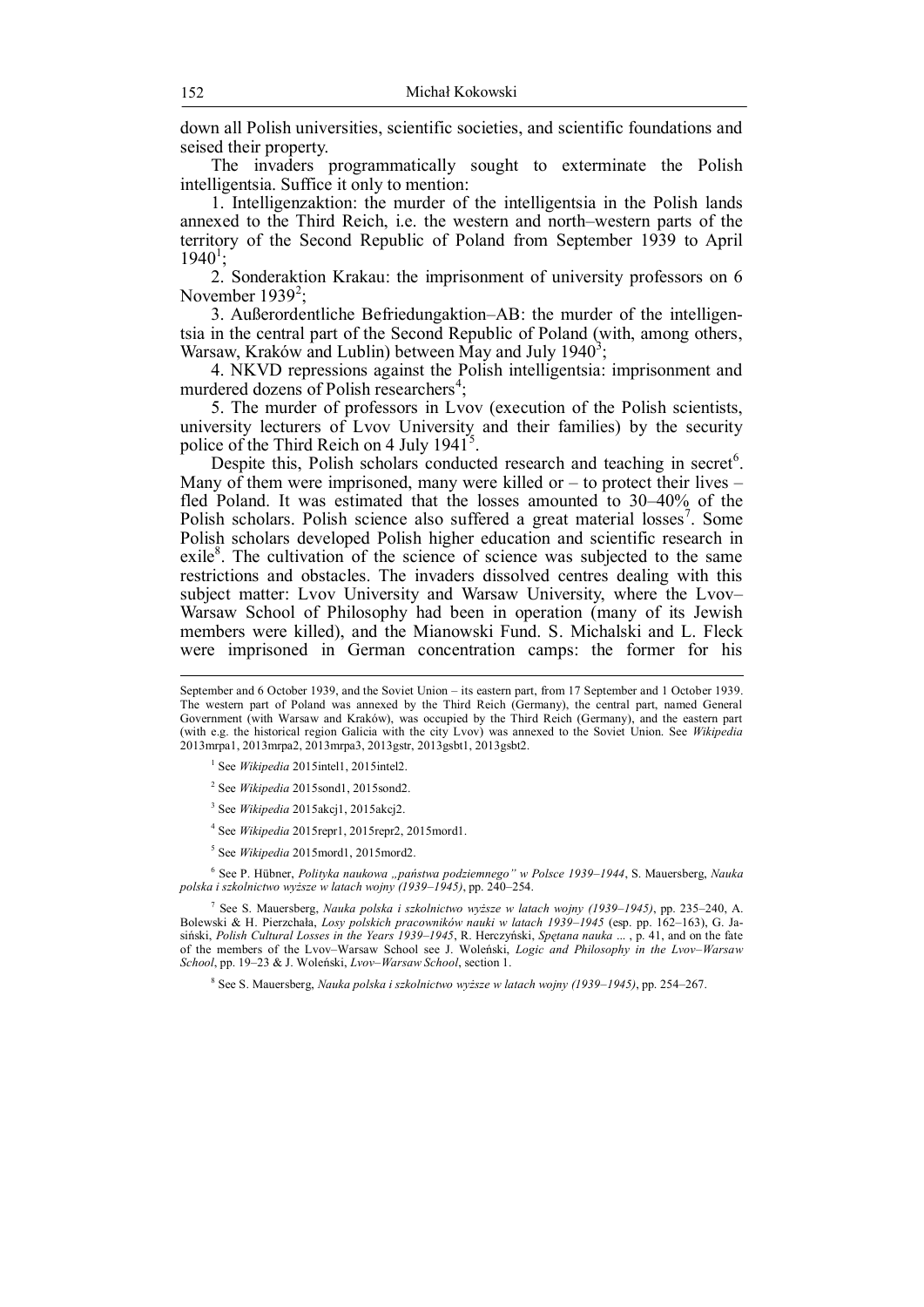conspiratorial research activities, and the latter because he was a Jew; F. Znaniecki did not return from the USA to Poland.

In 1940, Znaniecki published a fundamental work on the sociology of scientific knowledge: *The Social Role of the Man of Knowledge* (New York), which developed the theses expressed in his earlier paper of 1937 published in Poland<sup>1</sup>. Its basis was the following idea that concerns the serious limitation of the sociology of knowledge taken from the tradition of Kazimierz Twardowski's rational philosophy:

> *The sociologist* [...] *is not entitled to make any judgments concerning the validity of any systems of knowledge except sociological systems. He meets systems of knowledge in the course of his investigation only when he finds that certain persons or groups that he studies are actively interested in them, that they construct, improve, supplement, reproduce, defend, or popularize systems which they regard as true or else reject, oppose, criticise, or, interfere with the propagation of systems which they consider untrue*. 2

In consequence of the war, the Mianowski Fund suffered huge material losses, including its seat; houses of creative work; publications; cash equivalents; warehouses of books, archives and manuscripts; items in print with, among others, the printed volume 25 of *Nauka Polska*, volume 11 of *Guidance for the Self–taught*, and volume 3 of *Organon*<sup>3</sup> .

 $\mathcal{L}_\text{max}$ 

World War II has led to a serious weakening of scientific activity in the science of science in Poland, since this branch of knowledge was banned by the German and Soviet invaders, and it brought a loss of academic staff and enormous material losses.

# **3. From 1945 to 1993 3.1. 1945–1954**

 $\overline{a}$ 

After World War II, there was an urgent need in Poland to rebuild its infrastructure, economy, etc., to educate the public (that had limited possibilities to learn during the war in a systematic way), and to restore the Polish intelligentsia, including university staff. In order to attain these goals it was also necessary to rebuild a system of higher education.

<sup>1</sup> See F. Znaniecki, *Społeczne role uczonych a historyczne cechy wiedzy*, pp. 523–523 (ed. 1984).

<sup>2</sup> F. Znaniecki, *The Social Role of the Man of Knowledge*, p. 5 (ed. 1986). In the 1940s (during the war years) the monograph (like many other achievements of Polish scholars) met with very favourable reception in the USA (Znaniecki was interpreted as a representative of a heroic and intelligent nation). One of its reviewers was a young Robert K. Merton, a future leading (or, arguably, the most important) American sociologist of scientific knowledge. See also R. K. Merton, *Review of The Social Role of the Man of Knowledge by Florian Znaniecki*.

<sup>3</sup> See W. Osińska, *Akademia platońska na piaskach mazowieckich osiadła* ... , P. Hübner, J. Piskurewicz & L. Zasztowt, *A History of the Józef Mianowski Fund*.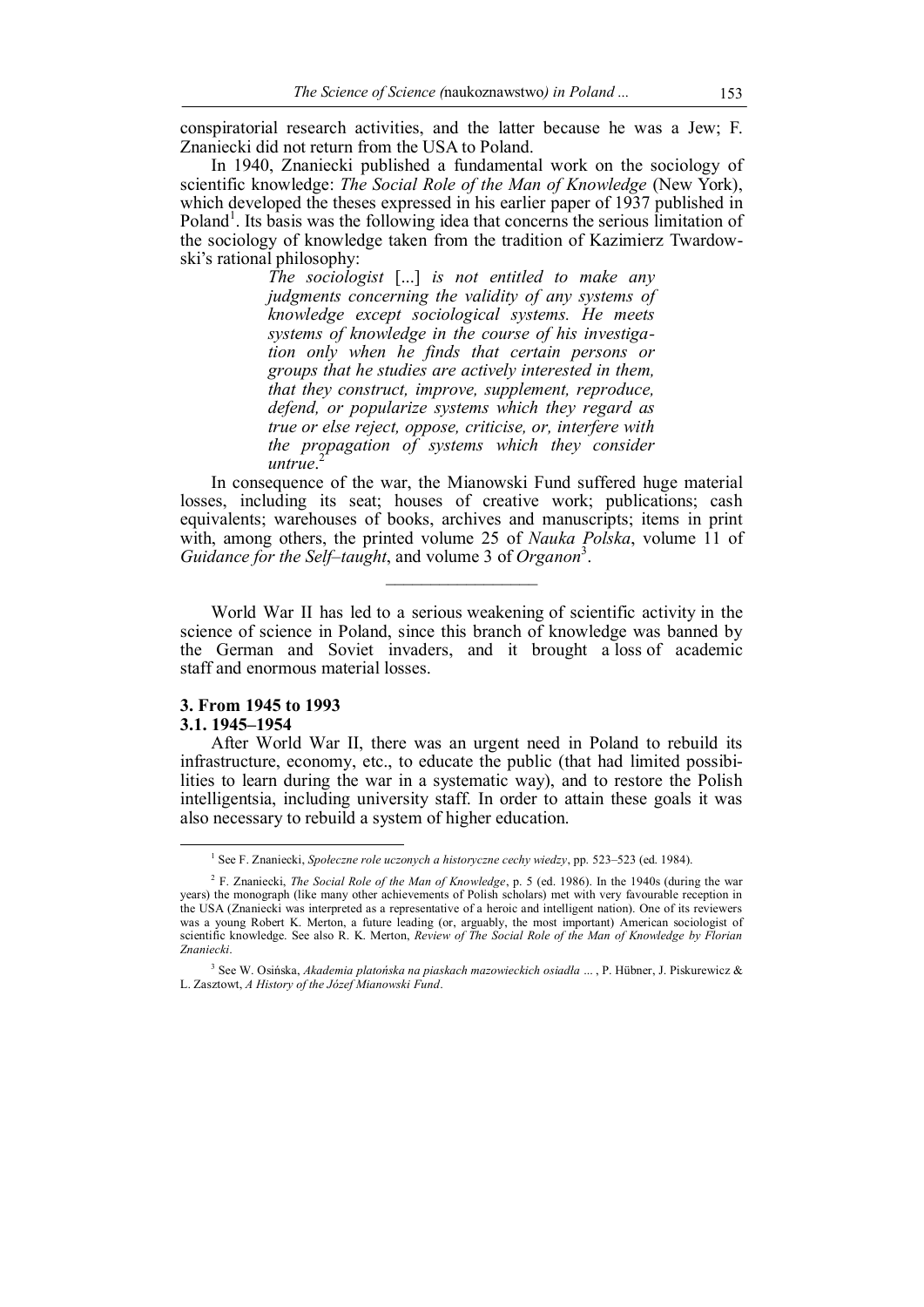This was all the more the case in that Poland had lost in World War II the Eastern Borderlands [Kresy Wschodnie] with two university centers: Lvov and Vilnius, and regained its Western Borderlands [Silesia and Pomerania] with the university centre in Wrocław<sup>1</sup>.

The subject matter of the science of science (both its practical and theoretical parts) played an important role in this context. The scholars who survived the war and lived in Poland, including the members of the Mianowski Fund (S. Michalski, S. Ossowski, ...), the Lvov–Warsaw School of Philosophy (T. Kotarbiński, K. Ajdukiewicz, M. Ossowska, S. Ossowski, I. Dąmbska, ...), and L. Fleck, resumed creative work at this branch of knowledge with great commitment. This interest was also cultivated by a new generation of scholars, including, for example, Mieczysław Choynowski, the organiser of the Science of Science Seminar [Konwersatorium Naukoznawcze] in Kraków, which operated from 20 March 1945 to December 1949.

However, all these activities happened in a new political situation caused by the fact that Poland had found itself (like other countries of Central and Eastern Europe) in the sphere of Soviet influence<sup>2</sup>. In consequence, the entire Polish state (starting from its government) was organised in accordance with the political paradigms of the Soviet state, based on the totalitarian communist ideology (with the idea of the revolutionary dictatorship of the Proletariat, and the idea of the leading role of the Communist Party of the Soviet Union). The bases of this system were: a planned economy (versus the market economy of the capitalist countries), the idea of social justice (a classless society), and ... a political and physical terror (based on well developed security forces and prison system) against all real or only imaginary enemies<sup>3</sup>.

Science, especially the humanistic and natural sciences, played a crucial role in the communist Soviet ideology, since it was treated as a necessary tool

<sup>1</sup> See A. Redzik, *Polish Universities During the Second World War*, *Wikipedia* 2013kres1, 2013kres2, 2015uniwi1, 2015lwow1, 2015low2, 2015unwr.

<sup>&</sup>lt;sup>2</sup> This decision of the victorious powers (the Soviet Union, the USA, and Great Britain) was taken during three conferences: at Teheran (28 Nov. – 1 Dec. 1943), Yalta (4–11 Feb. 1945), and Potsdam (17 Jul. – 2 Aug. 1945). See *Wikipedia* 2013teco1, 2013teco2, 2013yaco1, 2013yaco2, 2013poco1, 2013poco2 (with further references). The shamefulness of the act is even greater due to the fact that Poland had the highest percentage of fatalities in World War II: 22.2% of all citizens (the Soviet Union 11.6%, Holland 2.2%, France 1.5%, Great Britain 0.8%, Belgium 0.7%, and the USA 0.3% – see *Wikipedia* 2013ofia (with further references)), and Poland's military contribution to the victory with the Nazi Germany was only smaller that that of the USA, the Soviet Union, Great Britain and France. Furthermore, due to the decisions of these three powers, the borders of Poland were changed. In the West it was the line of the rivers Oder and Neisse, and in the East the so–called Curzon Line. In other words, Poland lost its eastern lands (including, among others, Lvov) in favour of the Soviet Union (about 5 600 000 Poles lived in that territory) and regained the western territories (including e.g. Wrocław and Gdańsk) from Germany (about 1 300 000 Poles lived in that territory), which, in majority, belonged to Poland before its partitions in the 8th century. See *Wikipedia* 2013krws1, 2013krws2 (with further references), M. Kokowski, *O wadliwości argumentacji za ostatecznym odkryciem szczątków Mikołaja Kopernika*, p. 259: *Mapa mniejszości polskiej w III Rzeszy Niemieckiej w 1934 roku* [*Map of the Polish minority in the Third Reich in 1934*] from *Tygodnik Ilustrowany* of 12 August 1934.

<sup>&</sup>lt;sup>3</sup> See *Wikipedia* 2013dict, 2013socs1, 2013socs2, 2013demo, 2013mass1, 2013mass2. We should remember that such reorganization of political life happened in all countries subordinated to the Soviets, including all countries and nations of the Soviet Union, and the most oppressed citizens were people from this Union (millions of victims). See S. Courtois & al., *Livre Noir Du Communisme* ... [Engl. transl. *The Black Book of Communism* ... ], K. Bar, *Doktryna i polityka wewnętrzna Józefa Wissarionowicza Stalina (1924–1953)*, ch. 3, *Wikipedia* 2013polr (with additional references).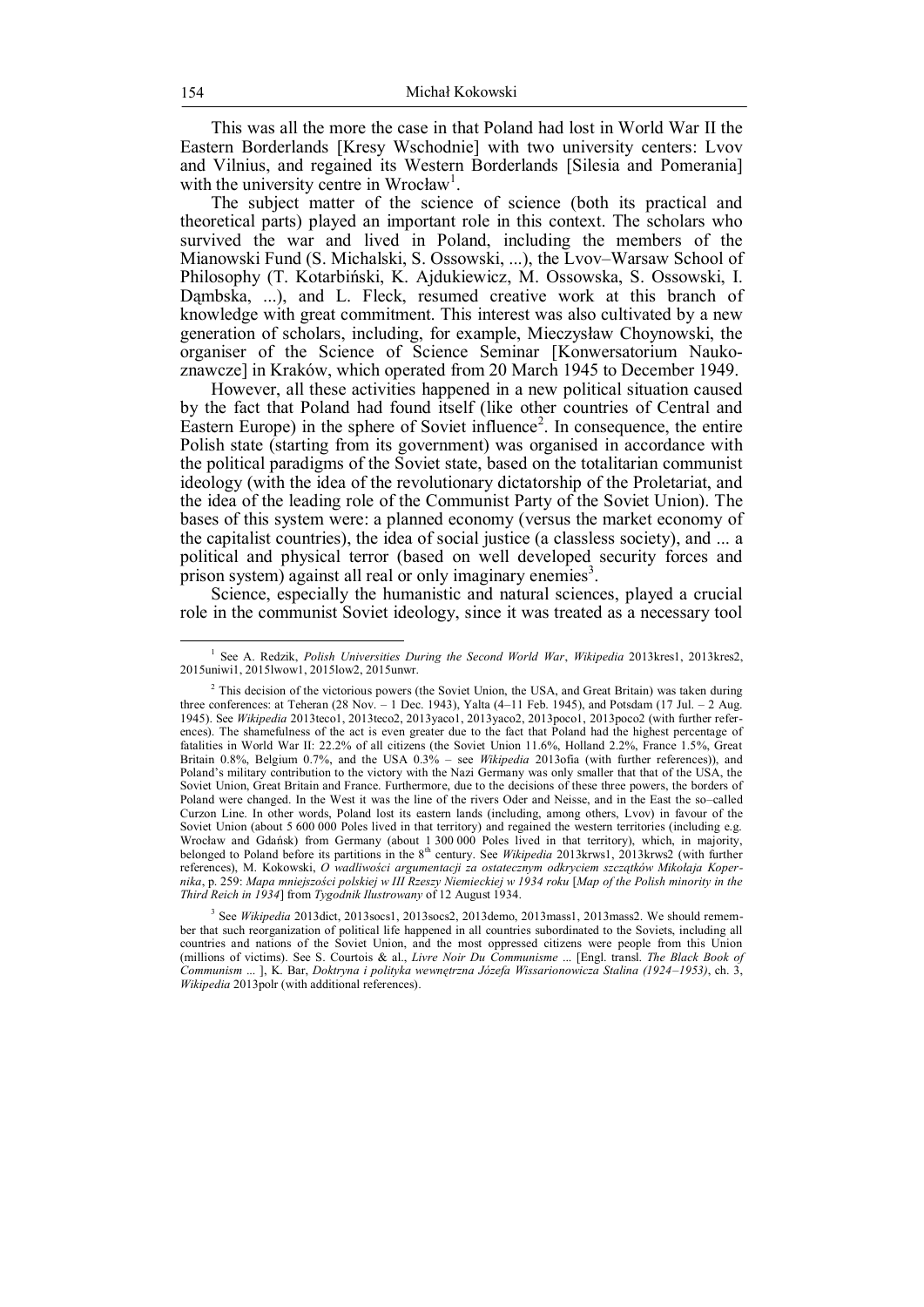to conduct the social revolution (that is to build a communist society), and to fight with the *bourgeois* culture and the superstitions of fideism. In this context, new ideas emerged, such as the idea of planning all the activities of science, the idea of *the frontline of science* [*frontline against fideism and bourgeois philosophy* – it was a system of management of all sciences (especially having ideological importance), including the careers of scientists and humanists], and the idea of the competition of communist countries with capitalist countries on the frontline of science<sup>1</sup>.

Therefore, in 1945–1954, *the guiding force of the Polish state* (i.e. the governing parties that accepted the communist–socialist ideology<sup>2</sup>) made a huge effort in order to change the philosophical interpretations of science and to rebuild the entire system of organization of Polish science according to the Soviet rules, which were entirely alien to the pre–war Poland.

From the late 1940s, Poland was invaded by the Marxist, Leninist and Stalinist ideological interpretations of all humanities and social sciences (philosophy, history, linguistics, etc.), and natural sciences (genetics, physics, etc.); all sciences and learning had to be interpreted in accordance with the Leninist principle of party partisanship, and became a weapon in the struggle for the victory of Communism in the world<sup>3</sup>.

It was connected with: i) translations of many fundamental works: first of all, of Karl Marx, Friedrich Engels, Vladimir Lenin, Joseph Stalin (1878–5 March 1953 in Moscow), Andrei Zhdanov (1896–1948), and then of Soviet scholars, including biologists: Olga Lepeshinskaya (1871–1963), an advocate of the spontaneous generation of life from inanimate matter, Trofim Denisovich Lysenko (1898–1976), author of the *new biology* or *creative Soviet Darwinism*, and his co–worker Ivan Evdokimovich Glushchenko (1907–1987) (who together with him negated the existence of genes), and physicists: Dmitrii Ivanovich Blokhintsev (1908–1979), Aleksandr Danilovich Aleksandrov (1912–1999), and Vladimir Aleksandrovich Fock (1898–1974) (who criticised the subjective Copenhagen interpretation of quantum mechanics)<sup>4</sup>;

<sup>1</sup> See S. R. Mikulinski/S. R. Mikulinsky, *Polityka naukowa krajów socjalistycznych*, J. Życiński, *Problem stosunku nauki do filozofii w materializmie dialektycznym*, P. Hübner, *Syzyfowe prace*, P. Jaroszyński, *Naukoznawstwo*, P. Jaroszyński, *Kiedy koniec PRL–u w polskiej nauce?* & P. Jaroszyński, *Człowiek i nauka*.

<sup>2</sup> This applies in particular to the Polish Workers' Party [Polska Partia Robotnicza, PPR] (1942–1948), and the Polish United Workers' Party [Polska Zjednoczona Partia Robotnicza, PZPR] (1948–1989). See *Wikipedia* 2013pwpa1, 2013pwpa2, 2013puwp1, 2013puwp2 (with further references).

<sup>3</sup> See e.g. H. Jabłoński, *Marksowska metoda badania dziejów*, H. Jabłoński, *O bazę źródłową dla nowej historiografii*, A. Schaff, *Wstęp do teorii marksizmu*, A. Schaff, *Narodziny i rozwój filozofii marksistowskiej*, A. Schaff, *Zadania frontu filozoficznego* ... , A. Schaff, *Stalinowski wkład w filozofię marksistowską*, A. Schaff, *Józef Stalin a nauka*, A. Schaff, *W sprawie oceny poglądów filozoficznych Kazimierza Ajdukiewicza*, A. Schaff, *10 lat walki o zwycięstwo filozofii marksistowskiej w Polsce Ludowej*, A. Schaff, *Obiektywny charakter praw historii*, A. Schaff, *Aktualne zagadnienia polityki kulturalnej w dziedzinie filozofii i socjologii*, E. Adler, *Partyjność filozofii i nauki*, B. Burlikowski, *Transponowanie leninowskiej zasady partyjności* ... , B. Bińko, *Instytut Kształcenia Kadr Naukowych przy KC PZPR* ... , R. Sitek, *Warszawska szkoła historii idei*, pp. 30–33.

<sup>4</sup> See K. Marks & F. Engels, *Dzieła Wybrane*, W. I. Lenin, *Materializm a empiriokrytycyzm*, J. W. Stalin, *Zagadnienia leninizmu*, J. W. Stalin, *Marksizm a zagadnienia językoznawstwa*, [NN1], *O sytuacji w biologii*, F. Engels, *Dialektyka przyrody*, А. А. Жданов, *Выступление на дискуссии по книге Г. Ф. Александрова*, *Wikipedia* 2012filo, 2013zdan, T. Łysenko, *O sytuacji w biologii*, T. D. Lysenko, *The Situation in the Science of Biology*, T. Łysenko, *Agrobiologia*, I. Głuszczenko, *Nauka Miczurina w walce z idealizmem w biologii*, A. D. Aleksandrov & al., *Zagadnienia filozoficzne mechaniki kwantowej*, D. I. Blohincev & al., *Zagadnienia*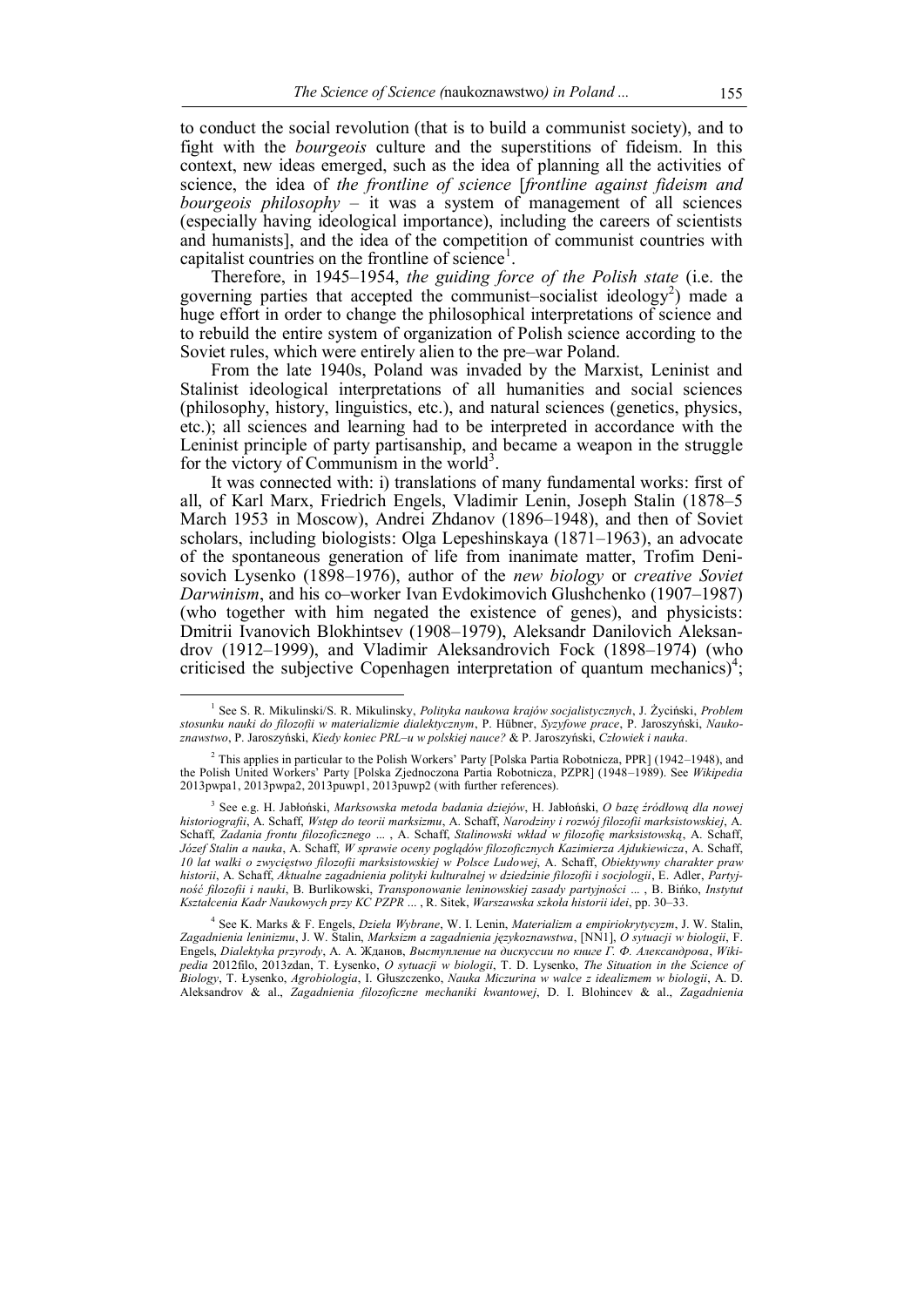ii) a promotion of studying these works in the original; iii) training visits of many Soviet scholars in Poland<sup>1</sup> and training trips for many Polish thinkers to the Soviet Union.

In this context, certain philosophical interpretations of, among others, Mendels's laws of inheritance, Weismann's *germ plasm theory*, and the chromosomal theory of heredity of Morgan, quantum mechanics and the theory of relativity (physics), and the theory of electron resonance (organic chemistry) were considered by Soviet scientists and philosophers to be a fruit of erroneous, idealistic, subjective philosophy (contrasted with the realistic, objective dialectical materialism). Moreover, the chromosomal theory was also treated as empirically and metaphysically erroneous, because, according to Lysenko and his advocates, the genes and chromosons do not exist<sup>2</sup>.

The Polish proponents of these views treated them as authoritative in scientific and philosophical matters<sup>3</sup>. However, while the ideology of Lysenkoism found many supporters among Polish biologists between 1949 and  $1955<sup>4</sup>$ , the reception of the Marxist interpretations of quantum mechanics

2 See W. Krajewski, *Skutki Marca dla filozofii polskiej*, p. 144.

3 See W. Krajewski, *Materializm dialektyczny a współczesna fizyka*, W. Krajewski, *Introduction: Polish Philosophy of Science*, p. xv, W. Krajewski, *Skutki Marca dla filozofii polskiej*, p. 144 (Krajewski included to the group: C. Nowiński, Z. Kochański, H. Eilstein, S. Amsterdamski, and himself), J. Dembowski, *O nowej genetyce*, J. Dembowski, *O warunkach rozkwitu nauki polskiej*, W. Michajłow, *Niektóre zagadnienia biologii współczesnej* ... , W. Michajłow, *Stara i nowa biologia*, K. Petrusewicz, *Nauka Pawłowa a materializm dialektyczny*, [NN2], *Materiały Konferencji agrobiologów, biologów i medyków w Kuźnicach*, K. Petrusewicz, W. Michajłow & S. T. Skowron, *Zagadnienia twórczego darwinizmu*, W. Michajłow & K. Petrusewicz (eds.), *Materiały konferencji młodej kadry biologów w Kortowie*.

4 The proponents of Lysenkoism in Poland were, among others, Jan Dybowski (1889–1963), Teodor Marchlewski (1899–1962), Jadwiga Lekczyńska (1899–1983), Stanisław Teofil Skowron (1900–1976), Włodzimierz Michajłow (1905–1994), and Kazimierz Petrusewicz (1906–1982). They all popularised it from 1949 as members of *Circle of Marxist Naturalists* [*Koło Przyrodników Marksistów*]. This scientific ideology ended in Poland in 1955. During all this period, professor Wacław Gajewski (1911–1997), the greatest Polish expert on genetics, was actually the only one Polish geneticist who consistently and openly was against Lysenkoism (see P. Węgleński, *Profesor Wacław Gajewski*). In consequence, he was not allowed to teach students in those years. Furthermore, the Polish biologists rejected Lysenkoism ten years earlier than the Soviet biologists. The initiator of this process was Leszek Kuźnicki. See K. Petrusewicz & W. Michajłow, *O obecnym etapie walk ideologicznych w biologii*, Z. A. Medvedev, *The Rise and Fall of T. D. Lysenko*, S. Amsterdamski, *Życie naukowe a monopol władzy: casus Łysenko*, W. Gajewski, *Lysenkoism in Poland*, A. Bikont & S. Zagórski, *Burzliwe dzieje gruszek na wierzbie*, P. Köhler, *Łysenkizm w botanice polskiej*, P. Köhler, *An outline of short history of Lysenkoism*, P. Köhler, *Lysenko affair and Polish botany*, P. Köhler (ed.), *Studia nad łysenkizmem w polskiej biologii*, L. Kuźnicki, *Przerwijmy zmowę milczenia*, L. Kuźnicki, *Autobiografia: w kręgu nauki*, L. Kuźnicki, *Polska Akademia Nauk w roku 1956*, L. Kuźnicki, *Ewolucjonizm w Polsce 1883–1959*, pp. 304–308, J. Wieczorek (ed.), *Teodor Marchlewski* ... , P. Pleskot & T. Rutkowski, *Spętana Akademia*, vol. 2, p. 47, P. Węgleński, *Profesor Wacław Gajewski*, *Wikipedia* 2012petr, 2013demb, 2013gaje, 2013lyse3.

*filozoficzne mechaniki kwantowej i teorii względności*, L. Infeld (ed.), *Konferencja ogólnopolska fizyków*, *Wikia* 2013lyse1, 2013lyse2, 2013lyse3, 2015lepe1, 2013alek1, 2013alek2, 2013blox, 2013fock1, 2013fock2 (with further references).

<sup>&</sup>lt;sup>1</sup> For example, such was the case of Ivan Evdokimovich Glushchenko and Vladimir Aleksandrovich Fock. The former gave lectures in Kraków, Warsaw and Wrocław from 25–27 October 1948, he participated in the celebration of the 75th anniversary of the Polish Academy of Arts and Sciences, and on 26 October he delivered a paper titled *Doktryna Miczurina w walce z idealizmem w biologii [Miczurin's doctrine against idealism in biology*] – see P. Köhler, *Łysenkizm w botanice polskiej*, p. 88. The latter participated in Ogólnopolska Konferencja Fizyków (National Conference of Physicists) held on 1–14 September 1952, in Spała, Poland (see L. Infeld (ed.), *Konferencja ogólnopolska fizyków*).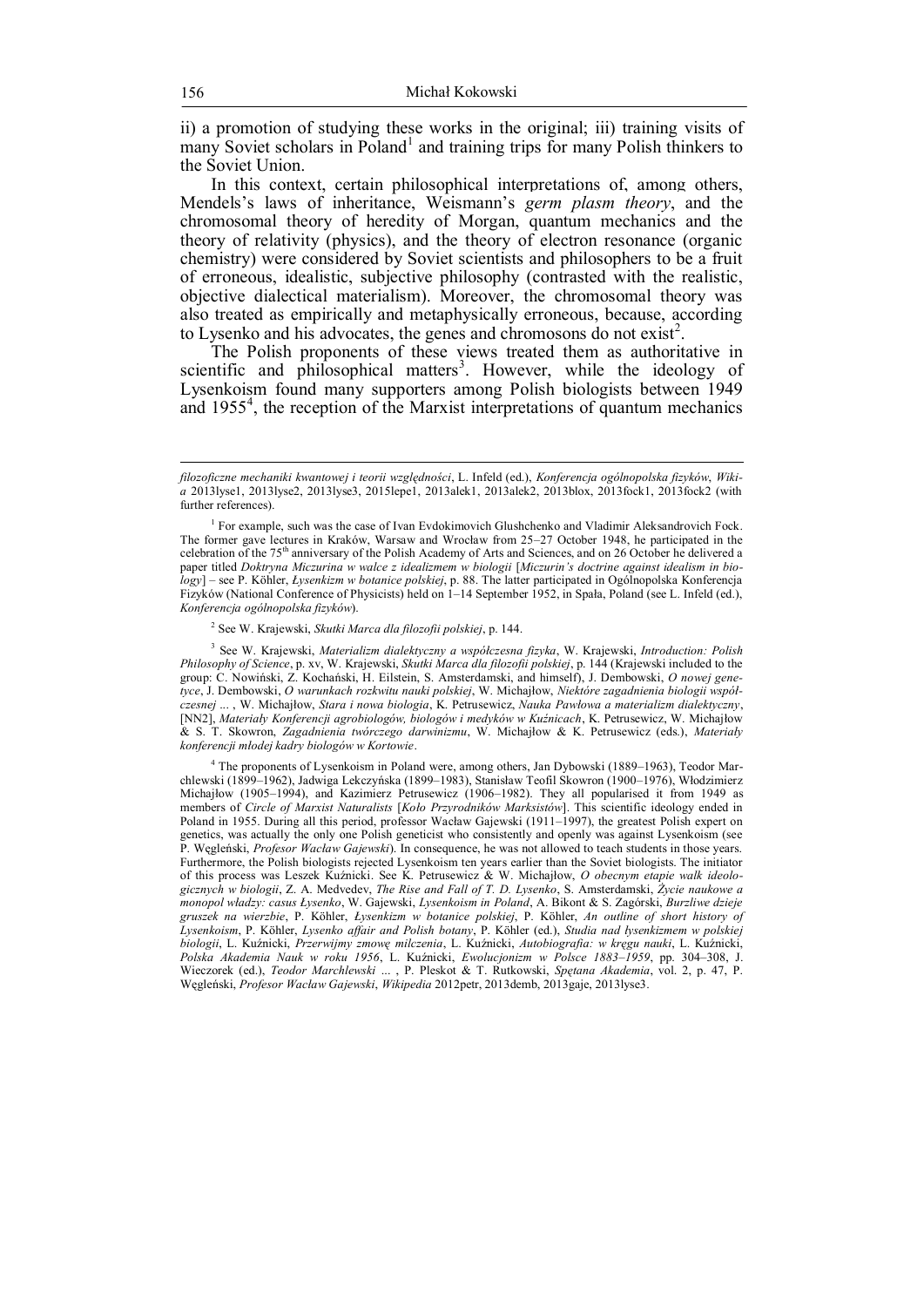was rather limited among Polish physicists<sup>1</sup>.

The leading role in this process of ideologisation of Polish science was played by the Institute for Education of Scientific Staff at the Central Committee of the Polish United Workers' Party [Instytut Kształcenia Kadr Naukowych przy KC PZPR] established in Warsaw in 1950 by the decision of the Central Committee of the Polish United Workers' Party [KC PZPR], and re–named in 1954 as the Institute of Social Sciences at the Central Committee [Instytut Nauk Społecznych przy KC PZPR]. Professor Adam Schaff (1913– 2006) was its organiser and director, and the Chair of History of Philosophy [Katedra Historii Filozofii] was its most important unit. It was also a place where Tadeusz Kroński (1907–1958), A. Schaff, Henryk Holland (1920– 1961), Bronisław Baczko (b. 1924), and Leszek Kołakowski (1927–2009) worked<sup>2</sup>.

These regime *thinkers* severely criticised the thought of the leading representatives of the *bourgeois thought* in Poland, especially the members of the famous Lvov–Warsaw School (including Ajdukiewicz, Kotarbiński, Twardowski, ...), the Polish Catholic school of philosophy (Neo–Thomism), and Znaniecki's school of sociology<sup>3</sup>.

In an analogous spirit, in 1951, the Editorial Office of the journal *Myśl Filozoficzna* [*Philosophical Thought*], with A. Schaff as the editor–in–chief, treated sociology, especially the one developed by the school of Znaniecki, as a reactionary discipline, *alien to the working class*<sup>4</sup>.

4 See Redakcja *Myśli Filozoficznej*, [*O socjologii*], J. Chałasiński, *Drogi i bezdroża socjalizmu w nauce polskiej (1949–1954)*, pp. 30–32.

 $\overline{a}$ <sup>1</sup> It is worth noticing that, these interpretations did not deny, in principle, a physical sense to these theories (in contrast to Lysenkoism in genetics). Furthermore, the non–Marxist Polish physicist Cz. Białobrzeski (1878– 1956) criticised the Copenhagen interpretation of quantum mechanics independently from the Soviet scientists. He did this already during the German occupation of Warsaw in World War II when he finished writing a three– volume monograph on this subject. Unfortunately the book was burnt during the Warsaw Uprising (1 Aug. – 3 Oct. 1944). The abridged version was prepared before the death of Białobrzeski (12 Oct. 1953), and was published in April 1956 (see Cz. Białobrzeski, *Podstawy poznawcze fizyki świata atomowego*). However, in contrast to the Soviet physicists, he criticised the Copenhagen interpretation from the point of view of spiritual monism and not of dialectical materialism. It is worth mentioning very interesting comments on this issue by a physicist Roman S. Ingarden. Namely, regarding physical matters, V. A. Fock's and Cz. Białobrzeski's interpretations differ in principle only in words (see R. S. Ingarden, *Przedmowa*, pp. 14–17, L. Infeld (ed.), *Konferencja ogólnopolska fizyków*).

<sup>2</sup> See B. Bińko, *Instytut Kształcenia Kadr Naukowych przy KC PZPR* ... , R. Sitek, *Warszawska szkoła historii idei*, p. 30 & pp. 57–59, B. Machalica, *Warszawa: Pogrzeb Adama Schaffa*, "Godziemba", *Polis – Miasto Pana Cogito*, *Wikipedia* 2013scha (with further references). In 1952–1953, he was also director of the Institute of Philosophy of Warsaw University. For biographical facts, see *Wikipedia* 2012kron, 2013scha, 2013kola1, 2013kola2, 2013bacz1, 2013bacz2, 2013holl (with further references), R. Sitek, *Warszawska szkoła historii idei*, pp. 20–27.

<sup>&</sup>lt;sup>3</sup> See L. Kołakowski, *Kilka uwag w sprawie "Przeglądu Filozoficznego"*, L. Kołakowski, *Metodologia ks. Kłósaka*, L. Kołakowski, *Filozofia nieinterwencji*, A. Schaff, *Zadania frontu filozoficznego* ... , A. Schaff, *Poglądy filozoficzne Kazimierza Ajdukiewicza*, A. Schaff, *Metoda dokumentów osobistych a społeczne badania terenowe*, A. Schaff, *W sprawie oceny poglądów filozoficznych Kazimierza Ajdukiewicza*, A. Schaff, *10 lat walki o zwycięstwo filozofii marksistowskiej w Polsce Ludowej*, B. Baczko, *O poglądach filozoficznych i społeczno– politycznych Tadeusza Kotarbińskiego*, T. Kroński, *O "Historii filozofii" W. Tatarkiewicza*, H. Holland, *Legenda o Kazimierzu Twardowskim*, Z. A. Jordan, *Philosophy and Ideology*, ch. 10, 11 & 12, A. Kołakowski, *Interpretacje i sytuacje mityczne I połowy lat pięćdziesiątych*, R. Jadczak, *Jeszcze o "Legendzie o Kazimierzu Twardowskim" H. Hollanda*, R. Sitek, *Warszawska szkoła historii idei*, pp. 35–45.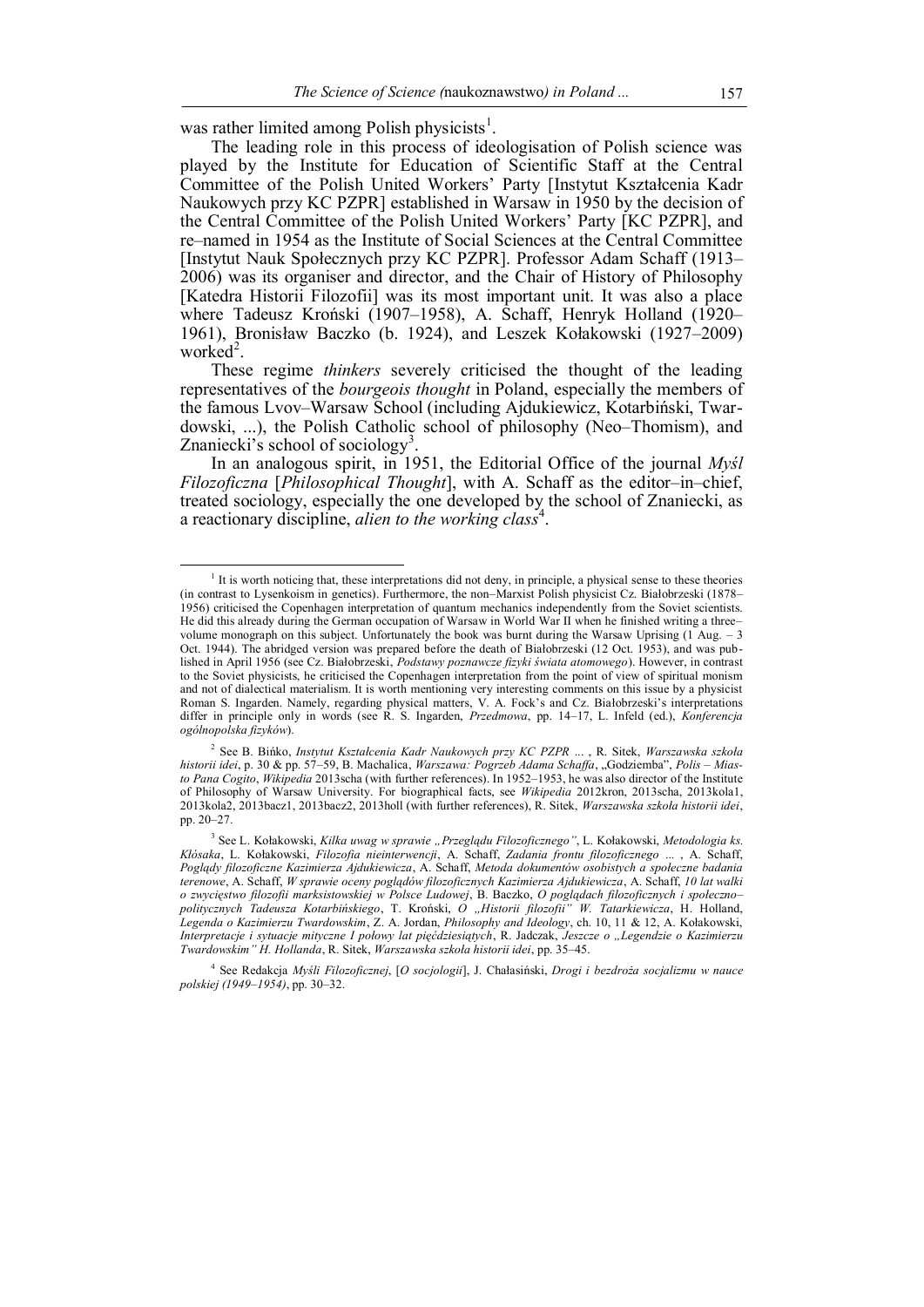In 1950 and 1951, many university scholars (circa 1000), who did not surrender to the Soviet intellectual terror, especially the representatives of the Lvov–Warsaw School of Philosophy, were deprived of the right to educate students or even to work at universities<sup>1</sup>. For example, professor Tadeusz Kotarbiński (1886–1981), the rector the Łódź University between 1946 and 1949, and head of the Department of Philosophy between 1946 and 1950, was forced to resign from these functions, and resigned (together with his wife Janina Kotarbińska) form further work at Łódź University in 1952 (they moved to Warsaw University); in 1950 professor I. Dąmbska was deprived of her job at Poznań University, and in 1951 professor S. Ossowski at Warsaw University<sup>2</sup>.

Then, in order to re–educate Polish academics to the new standards of thinking, the  $1<sup>st</sup>$  Congress of Polish Science was held in Warsaw between 29 June and 2 July 1951 and attended by more than 1600 participants. The congress was a great political success of the communist government. The slogan to rebuild the entirety of Polish science on Marxist ideology in the contemporary Stalinist version was *unanimously* accepted and proclaimed<sup>3</sup>. During the congress the Organisational Committee of the new Polish academy, that is the Polish Academy of Sciences, was established. Then, on 30 October 1951, the academy was founded, and its structure modelled on the structure of the Soviet Academy of Sciences<sup>4</sup>. Furthermore, in 1952, all scientific societies, including the Polish Academy of Arts and Sciences (Polska Akademia Umiejętności, PAU) and the Warsaw Society of Sciences (Towarzystwo Naukowe Warszawskie, TNW), were dissolved, and their properties transferred to the Polish Academy of Sciences (Polska Akadmia Nauk, PAN)<sup>5</sup>.

## **The case of the Mianowski Fund**

After being released from the German Concentration Camp in Auschwitz

 $\overline{a}$ 

3 See B. Fijałkowska, *Polityka i twórcy (1948–1959)*, pp. 150–157, Polska Kronika Filmowa, *I Kongres Nauki Polskiej*, *I Kongres Nauki Polskiej*, P. Hübner, *I Kongres Nauki Polskiej jako forma* ... , P. Hübner, *Polityka naukowa w Polsce w latach 1944–1953* ... , vol. 2, pp. 476–572, P. Hübner, *Kongres w kronice*.

4 See P. Hübner, *I Kongres Nauki Polskiej jako forma* ... , P. Hübner, *Polityka naukowa w Polsce w latach 1944–1953* ... , vol. 2, pp. 710–777 & pp. 797–828.

5 See P. Hübner, *Polityka naukowa w Polsce w latach 1944–1953* ... , vol. 2, pp. 778–796, P. Hübner, *Siła przeciw rozumowi*, pp. 222–278. These changes, however, were not so turbulent as they could seem on first sight, since the President of the Polish Academy of Arts and Sciences, and the President of the Warsaw Scientific Society had been vice–presidents of the Polish Academy of Sciences in 1952–1957, i.e. a linguist Kazimierz Nitsch (1874–1958) and a mathematican Wacław Sierpiński (1882–1969), respectively. A biologist Jan Dembowski (1889–1963) was the first President of the Polish Academy of Sciences from 1952 to 1956. See in this context their talks given during the  $1<sup>st</sup>$  Congress of Polish Science (29 Jun. – 2 Jul. 1951): J. Dembowski, *Przemówienie na otwarciu Kongresu Nauki Polskiej*, [K. Nitsch], *Przemówienie prof. Kazimierza Nitscha* ... , [W. Sierpiński], *Przemówienie prof. Wacława Sierpińskiego* ... . See also J. Dembowski, *O warunkach rozkwitu nauki polskiej*.

<sup>1</sup> See P. Hübner, *Syzyfowe prace*.

<sup>2</sup> See W. Krajewski, *Introduction: Polish Philosophy of Science*, p. xv, R. Sitek, *Warszawska szkoła historii idei*, p. 30, R. Kleszcz, *Filozofia na Uniwersytecie Łódzkim – zarys historyczny*, *Wikipedia* 2013damb, 2013osow3, 2013osow4, J. Perzanowski, *Izydora Dąmbska (1904–1983)*, Redakcja *Przeglądu Filozoficznego – Nowa Seria* & al.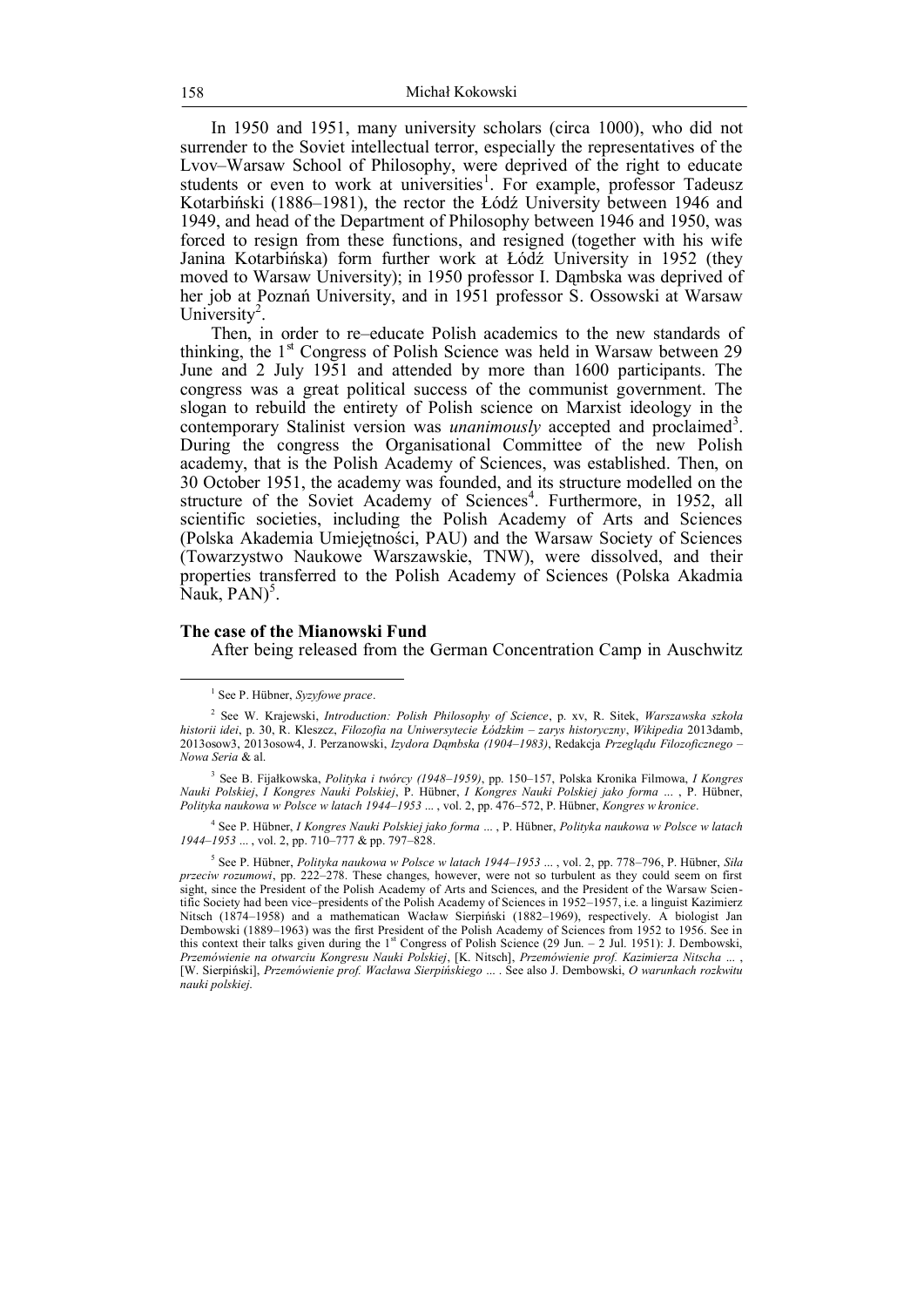II–Birkenau, S. Michalski stayed in Kraków (which was not destroyed during the war), and from this city directed the Scientific Division of the Mianowski Fund in Warsaw with the help of Janina Małkowska, who lived in Warsaw (severely destroyed during the war). Michalski was still the editor of the journals *Nauka Polska* and *Organon*. His intentions were as follows: to develop in Poland the science of science; to organise special conferences on the organization of different branches of knowledge; to create a book series entitled *Wiedza o nauce* [*The Knowledge of Science*]; to prepare a university textbook on the science of science, and to open courses on the science of science for academic decision–makers and university students<sup>1</sup>.

Moreover, the Council of the Fund (in the project of 2 June 1947, prepared by Czesław Białobrzeski) planned to restore the Fund as a *Social Ministry of Science*<sup>2</sup>. Unfortunately, for economic and political reasons, it was unable to implement this idea, nor to resume the activities of the pre–war Circle of the Science of Science of the Mianowski Fund (which provided the Fund project of 15 February 1946)<sup>3</sup>. Fortunately, in cooperation with Warsaw University, the library of the Scientific Section of the Fund, which partly survived the German occupation, was reorganised and reopened as the Library of the Science of Science. It gathered many new items through acquisition and exchange (with over one hundred institutions in 1949 alone). The library enabled in Warsaw research into the science of science, including bibliographical studies, organizational problems of the academic world in Poland and abroad, and the history of the Mianowski Fund.

Then, in 1947, the 25<sup>th</sup> volume of *Nauka Polska. Jej Potrzeby, Organizacja i Rozwój* was published by the Mianowski Fund. It was a special jubilee volume entitled *Perspektywy nauki polskiej w epoce dziejowej przemiany* [*The Perspectives of Polish Science at the Time of the Historical Transformation*]. However, since the entire volume was edited in the pre–war spirit and layout, without referring to the Marxist, Leninist and Stalinist ideology, it was severely criticised by the prominent party activists of the new communist regime: Vice–Minister of Education Eugenia Krassowska (1910–1986)<sup>4</sup> on

<sup>1</sup> See H. Radlińska & I. Lepalczyk, *Stanisława Michalskiego autobiografia i działalność oświatowa*, J. Hulewicz, *Michalski Stanisław*, J. Piskurewicz, *Refleksja naukoznawcza* ... , J. Piskurewicz, *Stanisław Michalski w dziejach nauki polskiej* ... , J. Piskurewicz, *Warszawskie instytucje społecznego mecenatu* ... , J. Piskurewicz, *W służbie nauki i oświaty: Stanisław Michalski 1865–1949*, P. Hübner, J. Piskurewicz & L. Zasztowt, *A History of the Józef Mianowski Fund*, L. Zasztowt (ed.), *Kasa Mianowskiego 1881–2011*, *Wikipedia* 2013mich (with further references), where there is more other additional information on Michalski.

<sup>2</sup> See P. Hübner, *Polityka naukowa w Polsce w latach 1944–1953* ... , vol. 1, p. 388.

<sup>3</sup> See P. Hübner, *Polityka naukowa w Polsce w latach 1944–1953* ... , vol. 1, p. 388.

<sup>4</sup> She was an activist of the Alliance of Democrats [Stronnictwo Demokratyczne] that after World War II was allied to the Polish Workers' Party [Polska Partia Robotnicza] and from 1948 to the Polish United Workers' Party [Polska Zjednoczona Partia Robotnicza]. See *Wikipedia* 2013kras, 2013adem1, 2013adem2, 2013pwpa1, 2013pwpa2, 2013puwp1, 2013puwp2.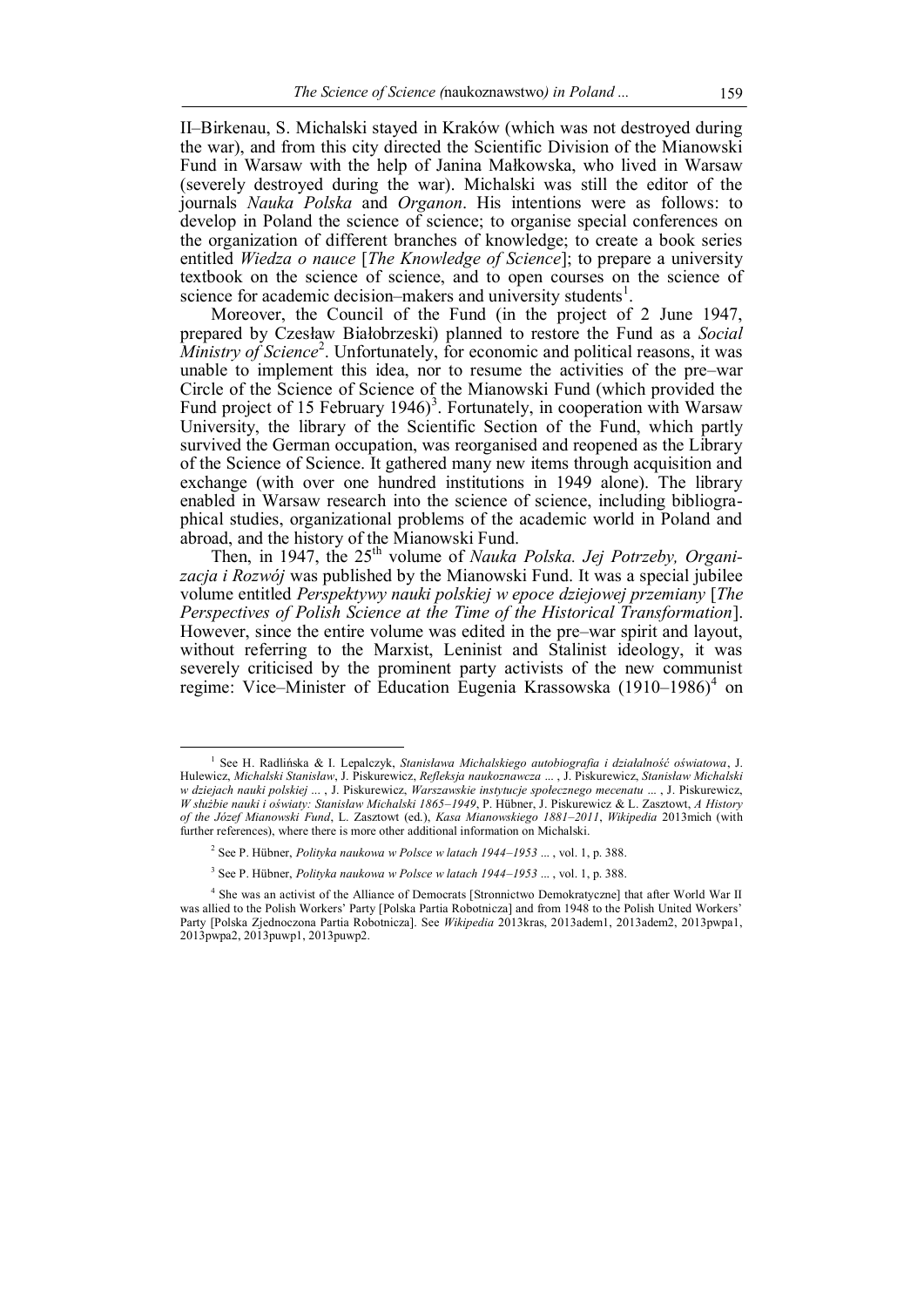27–29 November 1947 and January 1948, Stefan Żółkiewski  $(1911-1991)$ <sup>1</sup> in 1948, and Henryk Jabłoński<sup>2</sup> in 1948<sup>3</sup>.

The conclusion of these critiques was clear: from the point of view of communists there was no future in Poland for the Mianowski Fund as the publisher of this volume. As a consequence, the Ministry severely limited the financing of the Fund's activities.

Despite such political circumstances, on 4 May 1948 the Science of Science Commission of the Mianowski Fund [Komisja Naukoznawcza Kasy Mianowskiego] was established with the following members: T. Kotarbiński, Janina Małkowska, Stanisław Małkowski (the president of the Fund), S. Ossowski (the vice–president of the Fund), and Bogdan Suchodolski. The Commission supervised all activities of the Academic Section of the Mianowski Fund<sup>4</sup>.

However, due to very limited subsidies received from the government, the Board of the Mianowski Fund set to integrate the Fund with the Warsaw Society of Sciences (Towarzystwo Naukowe Warszawskie, TNW). This was finally carried out on 3 March 1951. Unfortunately, it did not bring the expected result. In 1952 the communist regime established the Polish Academy of Sciences as the chief scientific institution in the country, and the Warsaw Society of Sciences (TNW) as well as the Polish Academy of Arts and Sciences (PAU) in Kraków were integrated into the body of the new  $academy<sup>5</sup>$ .

4 See P. Hübner, J. Piskurewicz & L. Zasztowt, *A History of the Józef Mianowski Fund*, L. Zasztowt (ed.), *Kasa Mianowskiego 1881–2011*, p. 139.

<sup>&</sup>lt;sup>1</sup> He was a co–founder of the Polish Workers' Party, and editor–in–chief of the journal *Kuźnica* (1945– 1948), a Marxist literary critic, the manager of the Culture Faculty of the Central Committee of the Polish United Workers' Party, etc.

<sup>&</sup>lt;sup>2</sup> He was then a professor of Academy of Political Sciences in Warsaw and the manager of the Faculty of Political Propaganda of the Warsaw Committee of the Polish Socialistic Party, etc.

<sup>3</sup> See P. Hübner, *Polityka naukowa w Polsce w latach 1944–1953* ... , vol. 1, p. 368, E. Krassowska, *Rola towarzystw naukowych typu akademickiego* ... , H. Jabłoński, *Nauka – zapalny odcinek frontu kultury*, S. Żółkiewski, *Na marginesie XXV tomu "Nauki Polskiej"*. From 1953 to 31 July 1954, Jabłoński was the Deputy Scientific Secretary of Faculty I of Social Sciences of the Polish Academy of Sciences; from 1 August 1954 to April 1955, the Scientific Secretary of this Faculty; from April 1955 to December 1965, Scientific Secretary of the entire Polish Academy of Sciences; in 1957 became the chairman of the Commission of Science of the Central Committee of the Polish United Workers' Party [Komisja Nauki przy KC PZPR], and in 1959 the chairman of the Sekcja Historyczna of this Commission (the Historical Division of the Commission of Science of the Central Committee of the Polish United Workers' Party), etc. For more biographic facts on Krassowska see *Wikipedia* 2013kras, Parlamentarzyści RP, *Krassowska Jodłowska Eugenia (1910–1986)*, and on Jabłoński see *Wikipedia* 2013jabl, Parlamentarzyści RP, *Jabłoński Henryk (1909–2003)*, L. Kuźnicki, *Polska Akademia Nauk w roku 1956*, T. P. Rutkowski, *Władze PRL i historycy* ... , J. Wieczorek (ed.), *Henryk Jabłoński – minister* ... , P. Pleskot & T. Rutkowski, *Spętana Akademia*, and on Żółkiewski see Parlamentarzyści RP, *Żółkiewski Stefan (1911–1991)*, L. Kuźnicki, *Polska Akademia Nauk w roku 1956*, J. Wieczorek (ed.), *Stefan Żółkiewski – wprowadzał* ... , P. Pleskot & T. Rutkowski, *Spętana Akademia*, *Wikipedia* 2013zolk.

<sup>5</sup> See P. Hübner, J. Piskurewicz & L. Zasztowt, *Kasa im. Józefa Mianowskiego*, P. Hübner, J. Piskurewicz & L. Zasztowt, *A History of the Józef Mianowski Fund*, L. Zasztowt (ed.), *Kasa Mianowskiego 1881–2011*, P. Hübner, *Siła przeciw rozumowi*.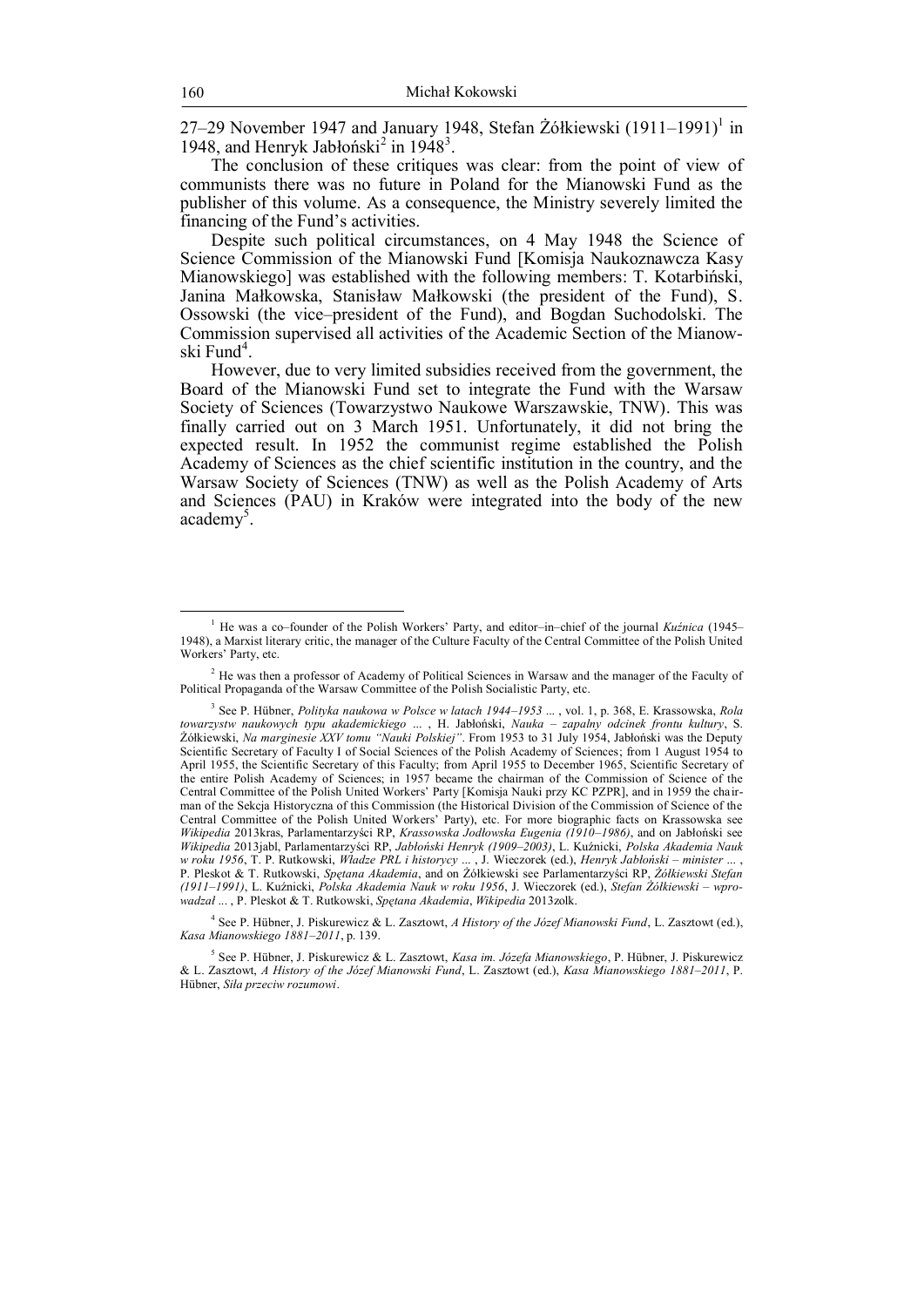## **The case of the Science of Science Seminar [Konwersatorium Naukoznawcze] in Kraków and two other centers in Poznań and Warsaw**

After World War II the subject matter of the science of science was studied intensively in the Konwersatorium Naukoznawcze (Science of Science Seminar), established in Kraków on 20 March 1945 and operated until December 1949<sup>1</sup>. It was initiated and headed by Mieczysław Choynowski  $(1909-2001)$ , a philosopher, psychologist, and artist<sup>2</sup>; Bogusław Leśnodorski  $(1914–1985)$ , a historian of political doctrines, was his deputy<sup>3</sup>.

The aim of the seminar was *practice of the science of science, a struggle*  to bring science to the public and the public to science<sup>4</sup>. In order to meet these targets, the members of the group discussed all aspects of the science of science, especially the organisation of science in Poland (and abroad, including the Soviet Union), and the idea of the popularisation of science.

Moreover, the Konwersatorium Naukoznawcze published the journal *Życie Nauki. Miesięcznik Naukoznawczy* [*Life of Science: Monthly Journal of the Science of Science*], subsidised by the Department of Science of the Ministry of Education. From January 1946 to December 1949 it appeared in eight volumes. M. Choynowski was the editor of the first two volumes, and B. Leśnodorski – of the following ones.

In those years the journal played a crucial role in the debate on all main issues of the science of science, including the methodological, sociological, historical, psychological, organisational, and political aspects of science, as well as the practical consequences of science as *the tool to rule the world* and *the base of the world view* (i.e. the utilitarian and world–view aspects). And both the scholars doing research into the science of science from all over Poland (e.g. M. Choynowski, K. Ajdukiewicz, L. Fleck), and the government authorities (e.g. B. Bierut, E. Krassowska) were interested in different aspects of the organisation of science in Poland, published their texts in this journal<sup>5</sup>.

The organization of the seminar and the journal by Choynowski was truly a great achievement. However, he had much bigger plans, namely, establishing a full institute for research into the science of science: the Institute for the Science of Science [Instytut Naukoznawczy] and futhermore the Polish Society for the Science of Science [Polskie Towarzystwo Naukoznawcze]<sup>6</sup>.

<sup>&</sup>lt;sup>1</sup> It was affiliated to the Society of Assistants of Jagiellonian University in Kraków. When, in March 1948, the Polish Teachers' Union [Związek Nauczycielstwa Polskiego] was established, the Society of Assistants of Jagiellonian University was dissolved. Then the Science of Science Seminar became an independent unit, but it did not receive an official registration. See M. Choynowski, *O zakresie i znaczeniu naukoznawstwa* ... , M. Choynowski, *Przedmowa*, W. Rolbiecki, *Ruch naukoznawczy* ... , P. Hübner, *Polityka naukowa w Polsce w latach 1944–1953* ... , vol. 1, pp. 380–384.

<sup>2</sup> See P. Pawlak, *Mieczysław Choynowski* ... .

<sup>3</sup> See *Wikipedia* 2013lesn.

<sup>4</sup> M. Choynowski, *Przedmowa*, p. v.

<sup>5</sup> See M. Choynowski, [*Założenia programowe czasopisma "Życie Nauki. Miesięcznik Naukoznawczy"*], M. Choynowski, *Nauka wobec społeczeństwa*, M. Choynowski, *Wychowawcza rola nauki*, M. Choynowski, *Nauka i uczony w Związku Radzieckim*, K. Ajdukiewicz, *Co to jest wolność nauki?*, L. Fleck, *Problemy naukoznawstwa*, B. Bierut, *Nauka polska i nasze odrodzenie narodowe*, E. Krassowska, *Ministerstwo Oświaty wobec nauki i szkół wyższych*, E. Krassowska, *Nowe zadania nauki i szkolnictwa wyższego*.

<sup>6</sup> See M. Choynowski, *Institute for the Science of Science* ... .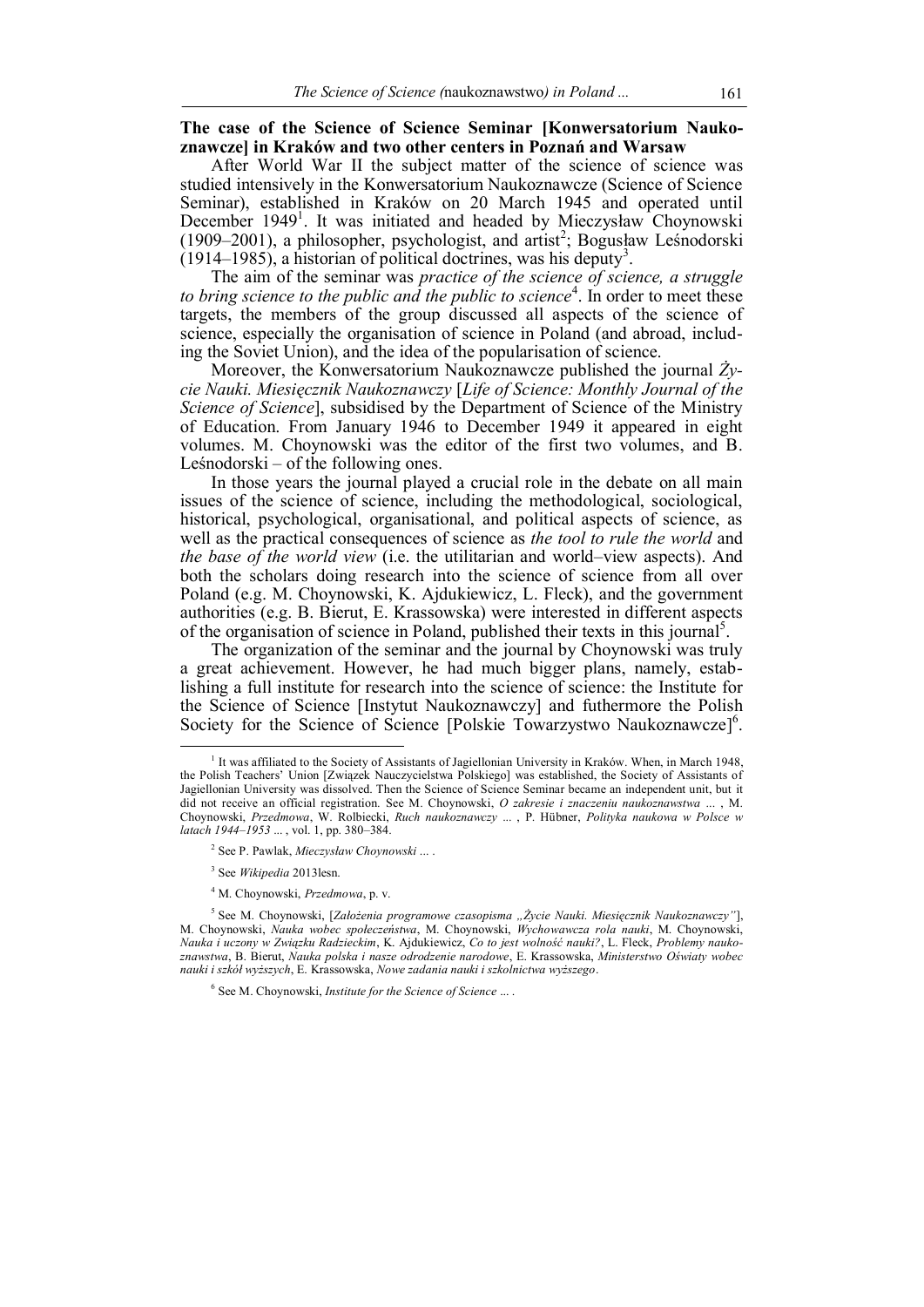Unfortunately, since his political views were not in *full agreement* with the political orthodoxy of these years (read *Stalinism*), he was forced at the end of 1949 to resign not only from these plans, but also from chairing the seminar. As a consequence, the seminar ended its activities<sup>1</sup>, and the journal was moved to Warsaw and served other purposes. (This issue will be continued below in the section devoted to the Polish Academy of Sciences.)

Furthermore, the subject matter of the science of science was also researched in two other units. Namely, in the Science of Science Circle [Koło Naukoznawcze], affiliated to Adam Mickiewicz University in Poznań and under the care of the Poznań Society of Friends of Science, headed by a historian Jan Rutkowski (1886–1949), established on 23 Februrary 1946, and stopping its work after 22 May 1949; and the Science of Science Division [Sekcja Naukoznawcza], organised by the Society of Assistants of Warsaw University, headed by Stefan Ziemski<sup>2</sup>.

## **The case of Ludwik Fleck**

After release from the German Concentration Camp in Buchenwald on 11 April 1945, L. Fleck returned to Poland in July 1945 and in a short time made a brilliant career in science (microbiology and bacteriology), becoming in 1954 a Corresponding Member of the Polish Academy of Sciences, and then the Member of the Presidium of this academy. In 1946–1947, L. Fleck continued his interests in the theory of the development of scientific knowledge and theory of cognition and published two papers on these subjects: *Problemy naukoznawstwa* [*Problems of the science of science*] (1946); and *Patrzeć, widzieć, wiedzieć* [*To look, to see, to know*] (1947). In the former paper, he formulated his own definition of the science of science:

> *Naukoznawstwo* [the science of science] *is a separate science based on observation and experiment, and historical and sociological investigations. It is a part of the science of thought–styles.* 3

Then in 1947 he presented his views about the science of science and theory of cognition during a seminar held in Lublin<sup>4</sup>. However, in the late 1940s and early 1950s his thought had not gained greater recognition in Poland. This was because Fleck assumed an overly *relativistic* idea of the truth, which could be accepted neither by the rational philosophers from Twardowski's school nor the dialecticians from the Marxist school.

## **The case of Stanisław Ossowski**

 $\overline{a}$ 

In 1947–1948, a sociologist S. Ossowski, a member of the Lvov–Warsaw

<sup>&</sup>lt;sup>1</sup> See P. Hübner, *Polityka naukowa w Polsce w latach 1944–1953* ..., vol. 1, pp. 382–384.

<sup>2</sup> See P. Hübner, *Polityka naukowa w Polsce w latach 1944–1953* ... , vol. 1, pp. 384–386, W. Rolbiecki, *Ruch naukoznawczy* ... , pp. 20–22.

<sup>3</sup> A modified translation of R. S. Cohen & T. Schnelle (eds.), *Cognition and Fact*, p. 127. See also L. Fleck, *Problemy naukoznawstwa*, p. 336 [in: L. Fleck, *Psychosocjologia poznania naukowego*, p. 304].

<sup>4</sup> See T. Kielanowski, *Meetings with Ludwik Fleck in Lublin during the Years 1945–1950*, Z. Cackowski, *Wstęp do drugiego wydania polskiego* ... , p. 18.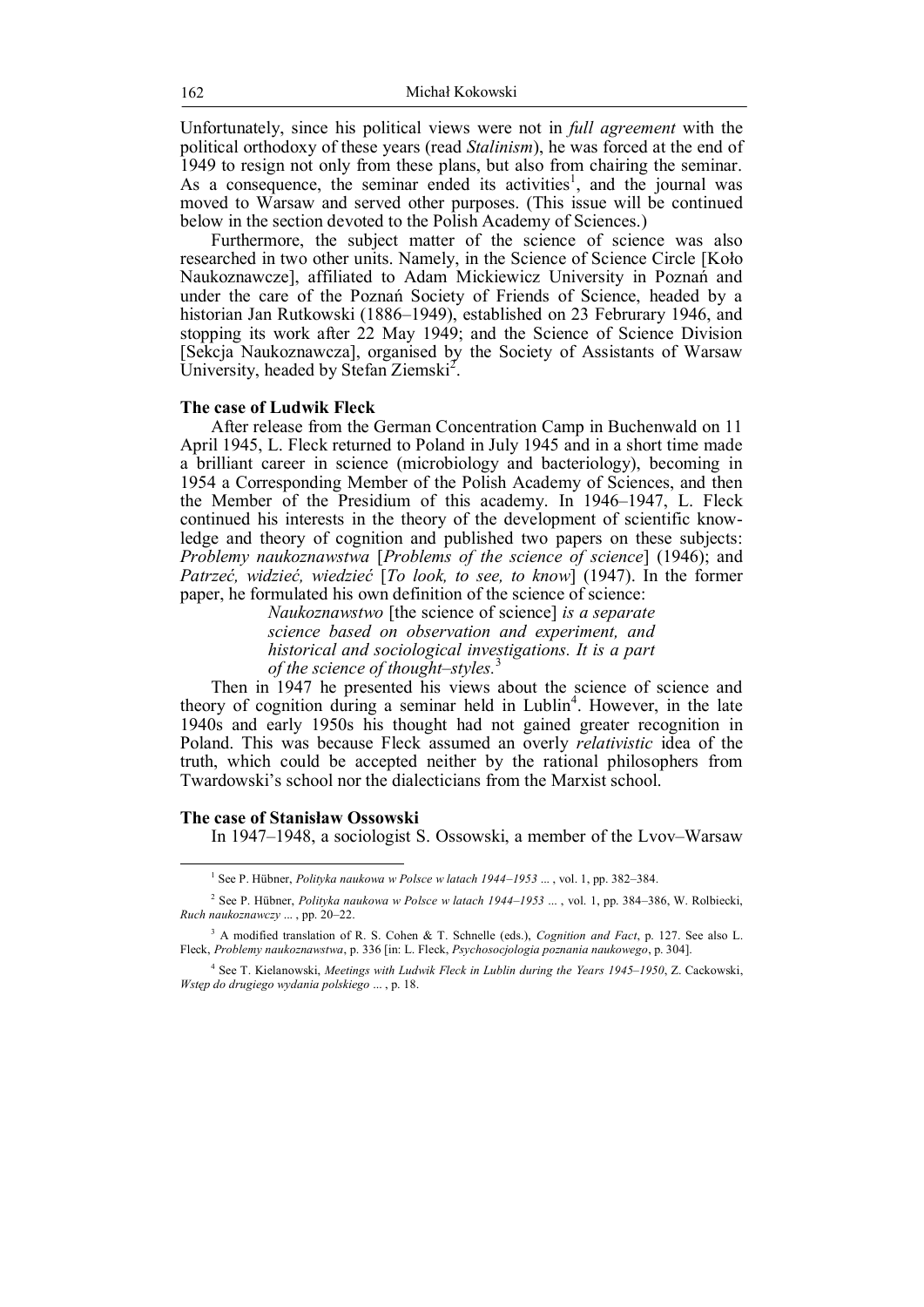School of Philosophy, as an expert in dialectical and historical materialism<sup>1</sup> became an open critic of the Soviet ideology<sup>2</sup>. For example, in 1950 he wrote the article *Walka klas i komplikacje dialektyczne* [*Class struggle and dialectical complications*], showing intellectual poverty of the Stalinist ideology in science and letters. Therefore, the *then political factors* did not allow him to publish this article. Furthermore, in 1951 he was deprived of his job at Warsaw University. (However, this difficult situation strengthened his beliefs.)

### **The case of the Polish Academy of Sciences**

The 1<sup>st</sup> Congress of Polish Science [I Kongres Nauki Polskiej], held in Warsaw, from 29 June to 2 July 1951, postulated that the Polish Academy of Sciences should be established. This was carried out on 30 October 1951. Then, in December 1952, the Polish Academy of Arts and Sciences and the Warsaw Scientific Society were incorporated into the new academy<sup>3</sup>.

The subject matter of the science of science (especially the science policy) played a crucial role in these changes, and was treated with great interest by the political and scientific authorities with regards to both organisational and research aspects.

Firstly, in 1950, the journal *Życie Nauki. Miesięcznik Naukoznawczy* [*Life of Science: Monthly Journal of the Science of Science*] was moved from Kraków to Warsaw. It was published there until 1952 as the authority of the 1<sup>st</sup> Congress of Polish Science. On the occasion, its name was modified: it was entitled *Życie Nauki. Miesięcznik poświęcony zagadnieniom nauki i nauczania w szkołach wyższych, społecznej roli nauki i jej organizacji oraz sprawom Sekcji Szkół Wyższych Z.N.P.* [*Life Science: Monthly Journal on the issues of Science and Teaching in Higher Education, the Social Role of Science and Its Organization and Affairs of the Higher Education Section of the Polish Teachers' Union*]. The journal was still sponsored by the Department of Science of the Ministry of Education, and its editor–in–chief was Bogusław Leśniodorski<sup>4</sup>. However, it became a journal dominated by Stalinist jargon. The very first article, entitled *Stalin – uczony nowego typu* [*Stalin – a new type of scholar*], by a French communist Jean–Toussaint Desanti (1914–  $2002$ , established this explicitly and clearly<sup>5</sup>.

Nevertheless, very important texts were still published in this journal, such as the second article of the new edition of the journal, on the

<sup>1</sup> See S. Ossowski, *Doktryna marksistowska na tle dzisiejszej epoki* & S. Ossowski, *Teoretyczne zadania marksizmu*.

<sup>&</sup>lt;sup>2</sup> It was not an accident, since he was an advocate of leftist and democratic views, that before World War II sympathised with the Polish Social Party, and after the war with the so–called humanistic socialism. See M. Ossowski, *Społeczne funkcje nauki*.

<sup>3</sup> See *Ustawa z dnia 30 października 1951 r. o Polskiej Akademii Nauk*, W. Rolbiecki, *Geneza Polskiej Akademii Nauk (1930–1952)*, P. Hübner, *Polityka naukowa w Polsce w latach 1944–1953* ... , vol. 2, pp. 778– 796, P. Hübner, *Siła przeciw rozumowi*, pp. 197–255.

<sup>4</sup> In 1959, he became a member of the Historical Division of the Commission of Science of the Central Committee of the Polish United Workers' Party [Sekcja Historyczna Komsji Nauk przy KC PZPR]. See T. P. Rutkowski, *Władze PRL i historycy* ... , P. Pleskot & T. Rutkowski, *Spętana Akademia*, vol. 2, p. 98.

<sup>5</sup> See J. T. Desanti, *Stalin – uczony nowego typu*, *Wikipedia* 2013desa.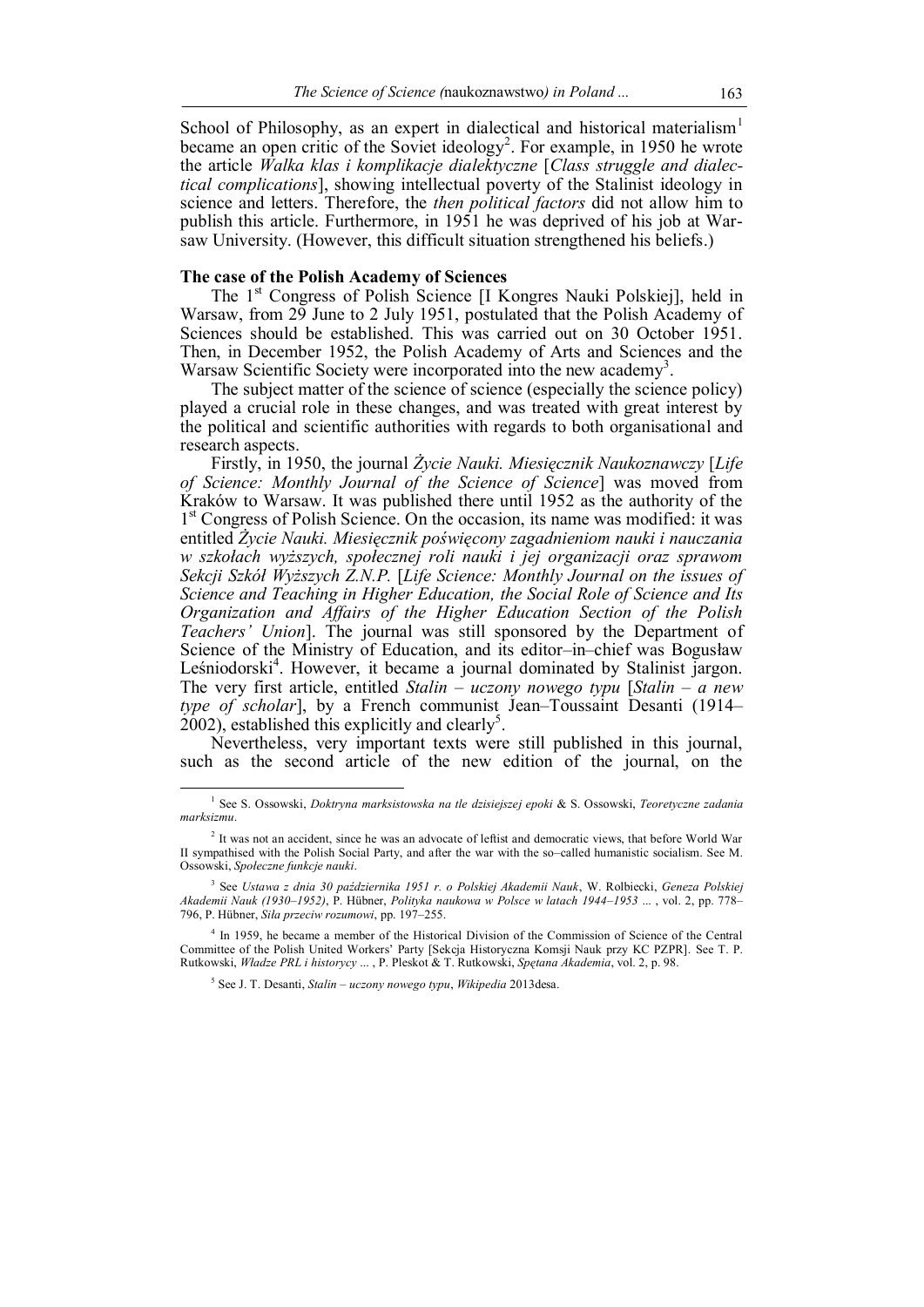programmatic rules of the  $1<sup>st</sup>$  Congress of Polish Science (that was to be organised in 1951) by J. Dembowski, and about the importance of science, culture and education in People's Poland by Bolesław Bierut<sup>1</sup>.

Then, in 1951–1952, when the new order of Polish science was formed, four crucial texts were issued: the speeches given during the  $1<sup>st</sup>$  Congress of Polish Science (Warsaw, 29 June 1951) by Jan Dembowski (1889–1963), who became the first President of the Polish Academy of Sciences (1952–1956); Kazimierz Nitsch (1874–1958), President of the Polish Academy of Arts and Sciences, and Wacław Sierpiński (1882–1969), President of Warsaw Scientific Society, who became the Vice–presidents of the Polish Academy of Sciences (1952–1957); and the speech *O warunkach rozkwitu nauki polskiej* [*On the conditions for the flowering of Polish science*] given by J. Dembowski, President of the Polish Academy of Sciences, during the  $1<sup>st</sup>$  Session of the Council of the Polish Academy of Sciences (Warsaw, 24 January 1952).

Then, in 1953, the Polish Academy of Sciences began to issue the journal *Nauka Polska. Czasopismo poświęcone zagadnieniom rozwoju nauki w Polsce* [*Polish Science: A journal devoted to the issues of the development of science in Poland*]. Of course, this journal was a *dialectical continuation* of the journal *Nauka Polska. Jej Potrzeby, Organizacja i Rozwój* [*Polish Science: Its Needs, Organisation and Development*] published in 1918–1949 by the Mianowski Fund (incorporated in 1951 to the Warsaw Society of Sciences (TNW), and then, in 1952 to the Polish Academy of Sciences). Furthermore, in the same 1953, the journal *Życie Szkoły Wyższej* [*Life of the Higher School*] began to appear. These two journals were published to 1991 and 1993, respectively. Each of them was also a continuation of the journal *Życie Nauki. Miesięcznik Naukoznawczy* [*Life of Science: Monthly Journal of the Science of*  Science]<sup>2</sup>. And it was a dialectical continuation of this journal from the period 1946–1950 (when Choynowski was the chairman of the Science of Science Seminar), as for several years the new journals adopted the Marxist–Stalinist rhetoric, totally alien to Choynowski's views<sup>3</sup>.

In May 1952 the Council of the Polish Academy of Sciences [Prezydium PAN] established the Committee of History of Science [Komitet Historii Nauki]. It was primarily affiliated at the Faculty of Social Sciences [Wydział Nauk Społecznych], and managed by a historian B. Leśnodorski<sup>4</sup>. Then, from 23 January 1953, the committee became an interfaculty unit affiliated to the Prezydium PAN, and the chairman of the committee was the economist Zygmunt Modzelewski  $(1900-1954)^5$ , and the vice–chairmen were: the historian

<sup>1</sup> See J. Dembowski, *Pierwszy Kongres Nauki Polskiej*, B. Bierut, *O nauce, kulturze, oświacie w Polsce Ludowej* ... .

<sup>&</sup>lt;sup>2</sup> See K. Kowalczyk, A. Paszkowska & J. Wójcik., *Bibliografia zawartości "Życia Nauki"* ... , p. VII.

<sup>3</sup> See e.g. the articles: Redakcja *Nauki Polskiej*, *Od Redakcji*, J. Dembowski, *Józef Stalin*, Z. Modzelewski, *Znaczenie pracy J. Stalina* ... , J. W. Stalin, *Józef Stalin w sprawie pokoju*, A. Schaff, *Józef Stalin a nauka*.

<sup>4</sup> See W. Sygocki, *Z dziejów Instytutu Historii Nauki Polskiej Akademii Nauk*, pp. 54–56, W. Sygocki, *Instytut Historii Nauki PAN w latach 1952–2003*, p. 17.

<sup>5</sup> See J. Wieczorek (ed.), *Zygmunt Modzelewski – ekonomista* ... , *Wikipedia* 2013modz, Instytut Pamięci Narodowej, *Zygmunt Modzelewski (1900–1954)*.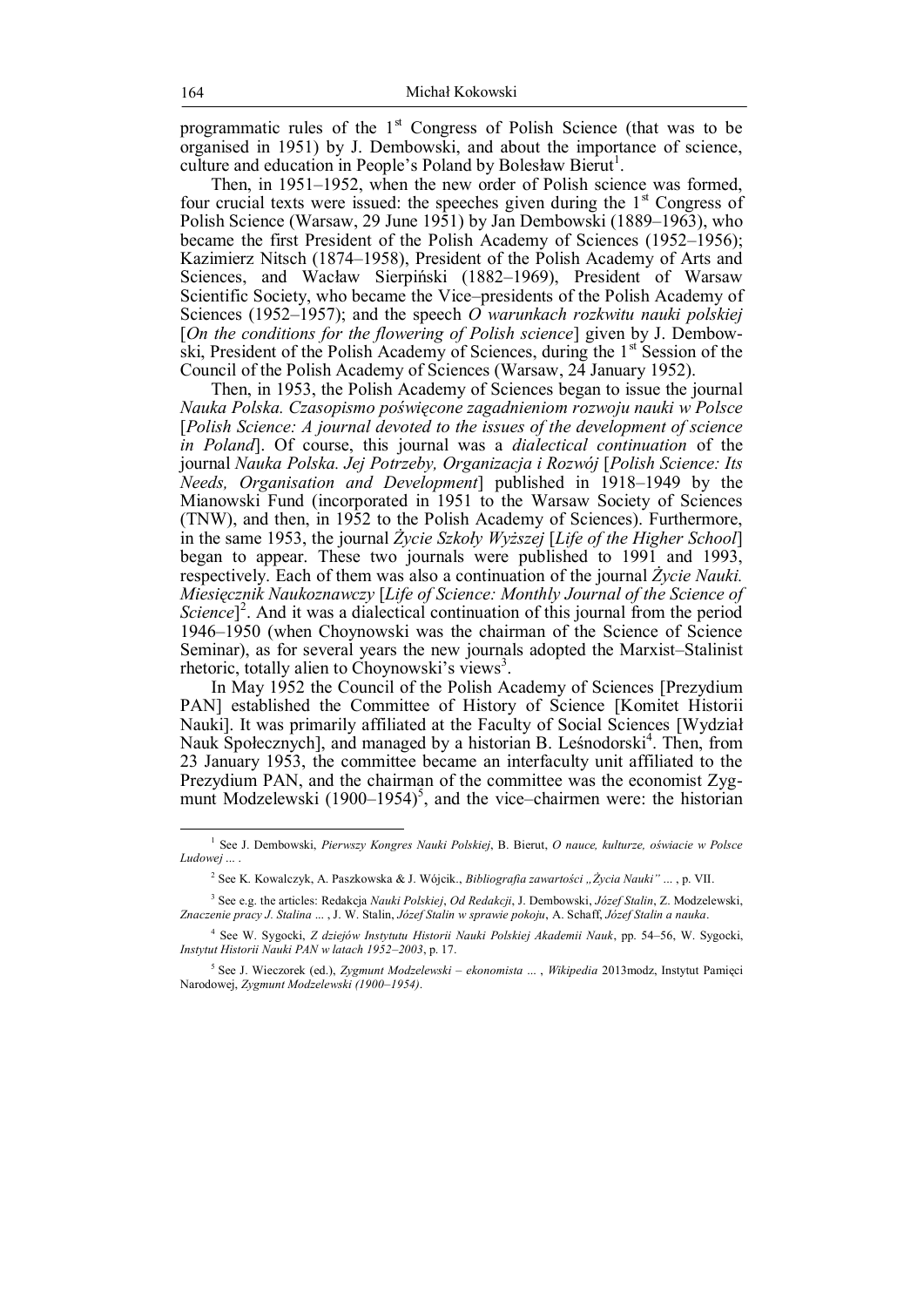of science and culture Bogdan Suchodolski (1903–1992), the mathematician Stanisław Turski (1906–1986) and the aero–mechanician Jerzy Bukowski  $(1902 - 1982)^{1}$ .

The committee united scholars engaged in research into the history of science in Poland, and it took over the dissolved units of the Polish Academy of Arts and Sciences in Kraków and the Warsaw Society of Sciences dedicated to the history of science. These were three Kraków commissions: the Commission on History of Education in Poland [Komisja do Dziejów Oświaty w Polsce], the Commission on the History of Medicine and Natural Sciences [Komisja Historii Medycyny i Nauk Przyrodniczych], and the Commission on Publishing the Works of Classic Scholars [Komisja Wydawnicza Dzieł Klasyków Nauki], as well as a Warsaw study with documentary centre: the Unit of the Science of Science [Pracownia Naukoznawcza], and the Documentation Centre of the Academic Section of the Mianowski Fund [Ośrodek Dokumentacji Działu Naukowego Fundacji im. Mianowskiego]. Furthermore, the committee began to issue the journal entitled *Studia i Materiały z Dziejów Nauki Polskiej* [*Studies and Proceedings of the History of Polish Science*], and became the Scientific Council of the Archive of the Polish Academy of Sciences<sup>2</sup>.

Then, on 10 November 1953 the Department of the History of Science [Zakład Historii Nauki] of the Polish Academy of Sciences was established<sup>3</sup>. B. Suchodolski, a historian of science and culture, became the head of the Department. The leading members of its Scientific Council were the same as the leading members of the Council of the Committee of History of Science<sup>4</sup>.

In 1953, Z. Modzelewski published an article entitled *O roli i znaczeniu nauki w Polsce Ludowej* [*On the role and importance of science in the People's Republic of Poland*], in which he explained clearly the crucial role of the subject matter of the science of science in a Marxist, socialistic country:

*Unlike the capitalist countries, where the economic life is ruled by the laws of anarchy and competition, the principles of narrow anti–scientific empiricism – the economic development of our country is based on socialist planning, which by its nature must have a very scientific character. What is more, the extent of planning and its precision are directly dependent upon the accuracy of our knowledge of the objective laws governing society. Recognition of the principle* 

<sup>1</sup> See W. Sygocki, *Z dziejów Instytutu Historii Nauki Polskiej Akademii Nauk*, p. 180.

<sup>2</sup> See W. Sygocki, *Z dziejów Instytutu Historii Nauki Polskiej Akademii Nauk*, p. 181.

<sup>&</sup>lt;sup>3</sup> In 1958–1974 Department of the History of Science and Technology [Zakład Historii Nauki i Techniki], 1974–1977 Department of the History of Science, Education and Technology [Zakład Historii Nauki, Oświaty i Techniki], 1977–1994 Institute for the History of Science, Education and Technology [Zakład Historii Nauki, Oświaty i Techniki], 1994–2011 Institute for the History of Science [Instytut Historii Nauki], from 17 May 2011 Ludwik and Aleksander Birkenmajer Institute for the History of Science [Instytut Historii Nauki im. Ludwika i Aleksandra Birkenmajerów], see W. Sygocki, *Instytut Historii Nauki PAN w latach 1952–2003*, J. Schiller & L. Zasztowt (eds.), *Instytut Historii Nauki Polskiej Akademii Nauk w latach 1953–2003*.

<sup>4</sup> See W. Sygocki, *Z dziejów Instytutu Historii Nauki Polskiej Akademii Nauk*, p. 183.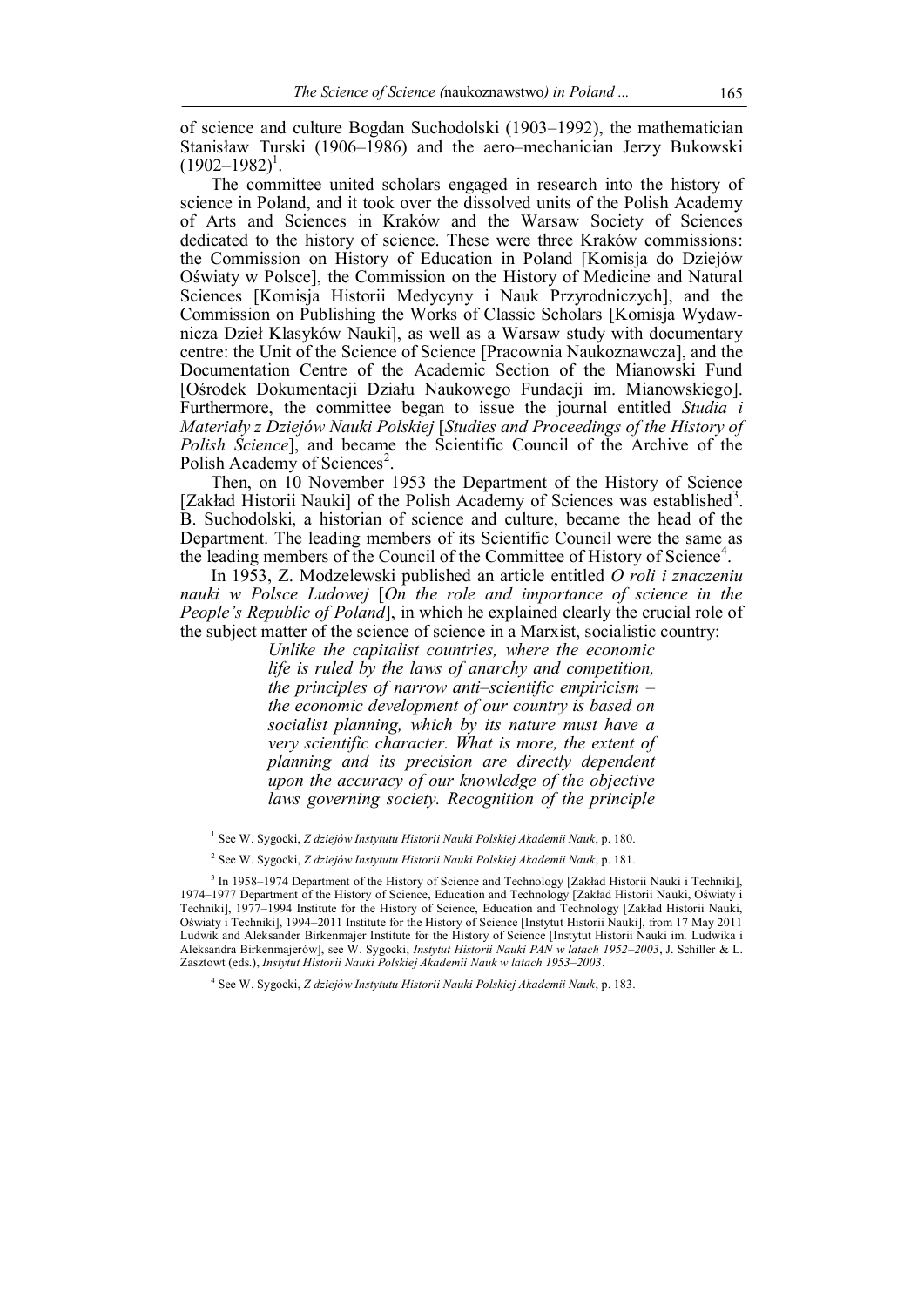*of planning means thus recognition of those laws. Therefore, the one that does not agree with the principle of planning, who denies the possibility of more accurate scientific cognition of the world, and the one who does not want to understand that this knowledge, expressed in the form of scientific laws, takes its origin in the practical activities of people and enriched by human thought, is inspected by this activity.* 1

In 1954, it was again Z. Modzelewski who defined the aim of this new Department in the following *progressive* manner:

*Polish science*[2] *has not managed to work out its own history. We are no exception in this respect. This is not an accusation either. The history of science must be linked with the history of its nation, it must also be connected with the general history of scientific cognition, which, in turn, considering the contribution of individual nations to the development of science, must be associated with the historical situation of many countries. Such a synthetic approach can only be achieved by Marxist science, the science of the socialist era, which is based on the method of dialectical materialism and teamwork. Thus, such a history of science is only born in the Soviet Union.* 3

After Poland found itself in the sphere of influence of the USSR, the Polish communists sought to eliminate the pre–war principles of organisation of science in Poland, including Polish science studies (which developed unrelated to the Marxist, Lenin's and Stalin's philosophy).

Therefore, after World War II, the government, dominated by communists, wanted to reconstruct Polish science according to Soviet principles. This process was started in the period 1945–1949 with: a) a serious limitation of the subsidies of the Józef Mianowski Fund, and, b) a support of the development of other institutions, including the Science of Science Seminar [Konwersatorium Naukoznawcze] in Kraków, to promote science studies not only interested in the theoretical aspects of science, but also its practical consequences, and c) a promotion of the Marxist, Leninist, Stalinist ideological interpretations of all humanities and social sciences by numerous translations of works by Soviet scholars.

However, along with the strengthening of socialistic power and the increase of Stalin's terror in the 1950s, the promotion of a moderate approach (I mean point b) has also been considered as retrograde and backward,

<sup>1</sup> See Z. Modzelewski, *O roli i znaczeniu nauki w Polsce Ludowej*, p. 55.

<sup>2</sup> We should remember that in Polish *nauka*, translated as *science* means in fact all sciences (formal sciences, natural science, social sciences, ... ) and humanities. In English, there is a sharp contrast between sciences (of all kinds) and humanities; practitioners of the former are scientists and practitioners of the latter – scholars.

<sup>3</sup> Z. Modzelewski, *O historii nauki*, p. 105.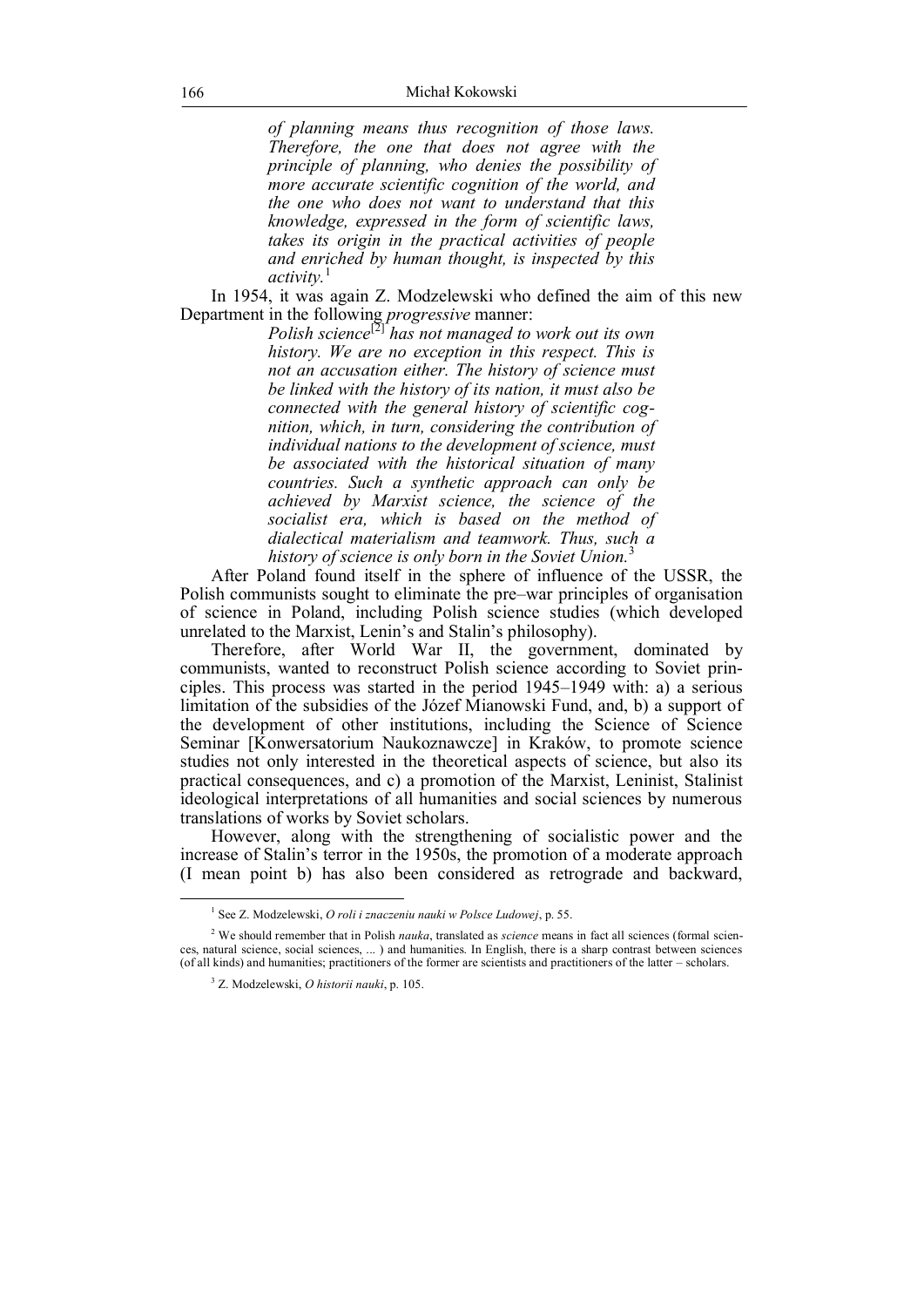because it was not programmatically hostile to the old tradition of Polish science studies.

Therefore the representatives of the leading political force intended to create in Poland a new Marxist science, socialistic science, modeled on Soviet science totally. In this spirit: scientific societies operating in Poland were liquidated and absorbed in December 1952 by the Polish Academy of Sciences (established on 30 October 1951), and an attempt to construct socialistic science studies in Poland was formulated clearly and emphatically. In spite of these political circumstances, in 1951–1954 the Polish Academy of Sciences laid a solid foundation for promotion and development of science studies in Poland.

## **3.2. 1955–1979**

Throughout the period 1955–1979, the science of science was carefully researched by many Polish thinkers. However, it occurred in a new political context. In the years 1945–1954, after the centres that continued the Polish tradition of the science of science born in the 1910s were dissolved (such as the Academic Section of the Józef Mianowski Fund, and the Science of Science Seminar in Kraków) and a significant weakening of the influence of the Lvov–Warsaw School of Philosophy followed<sup>1</sup>, the regime politicians with a large group of scientists – the followers of the new political order – began to lay new foundations of the discipline. In this approach, a clear divide between science policy and the theoretical reflection on the science policy began to disappear. It all happened in full agreement with the Marxist–Leninist approach, with however important corrections made in 1956 and 1968, sketched below.

#### **The political context**

 $\overline{a}$ 

The death of the Soviet communist leader Joseph Stalin, then the critic of Stalin's *achievements* in the field of internal politics (that is millions of fatalities) by his successor Nikita Sergeyevich Khrushchev  $(1894-1971)^2$ , and the death of the Polish communist leader Bolesław Bierut (1892–12 March 1956 in Moscow), significantly weakened the hard–line Stalinist faction in Poland. Feeling a whiff of freedom, in 1955–1956 numerous Polish thinkers – mainly Marxists and political activists from the Polish United Workers' party, PUWP [PZPR], but also people not affiliated with the party – severely criticised the Stalinist terror in Poland (with its latest manifestation – the

<sup>&</sup>lt;sup>1</sup> See above, section 3.1., sub–section *The case of the Mianowski Fund*.

<sup>2</sup> Several fundamental facts are worth listing: *February 25 – Nikita Khrushchev delivers a speech about Stalin's crimes in a closed meeting of the 20th Congress of the CPSU; March 21 – in Warsaw, the Communist*  Party leadership, with the new party leader Edward Ochab, decided to replicate and widely disseminate *Khrushchev's paper. April 12 – in Warsaw, a group of intellectuals wrote a letter to the President of the State Council, condemning the abuse of Communist courts and security. It reads: "The Polish nation demands an equitable country, respect for the law, and morality and purity in the exercise of state power, and cannot come to terms with the lawlessness legalised by a final court judgment." May 4 – Jakub Berman leaves the leadership of the party and the government; among the Stalinist crew he was responsible for the apparatus of repression, foreign policy, ideology, and propaganda. June – Khrushchev's paper is distributed in broadcasts of the Voice of America and Radio Free Europe* (J. Skórzyński, *Od odwilży do restauracji*, [no page given]).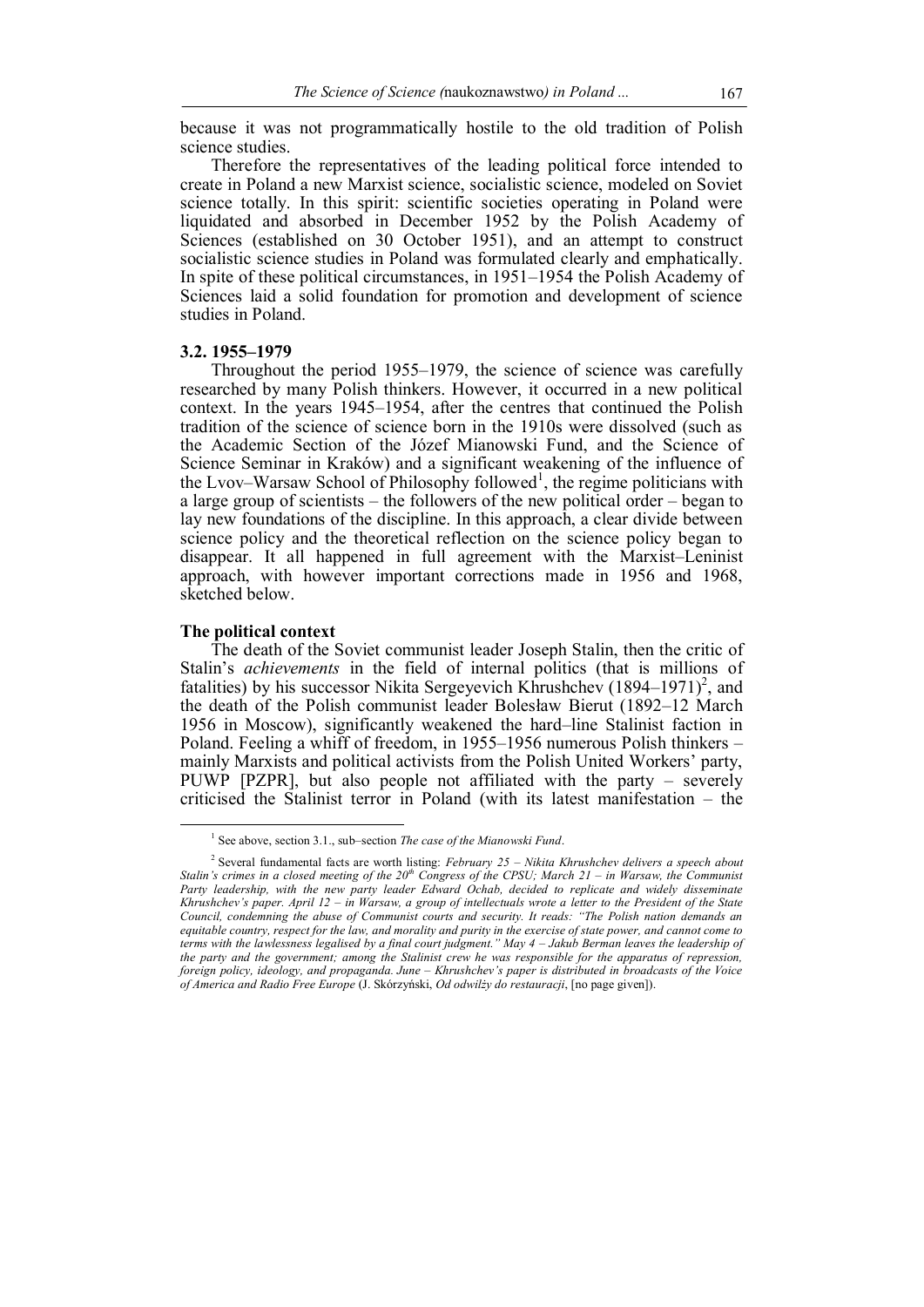violent repressions of the Poznań protests in June 1956). This criticism covered the whole sphere of the state activity, including all culture and science (all sciences)<sup>1</sup>.

Among these critics of 1955–1956 several members of the PZPR (a part of whom is already known to us) are worth mentioning, i.e. the anthropologically oriented philosophers: A. Schaff<sup>2</sup>, B. Baczko, L. Kołakowski, and Krzysztof Pomian (b. 1934), a sociologist and historian of sociology Jerzy Szacki (b. 1929), and the science–oriented philosophers: Stefan Amsterdamski (1929–2005), and Helena Eilstein (1922–2009), and the non–Party advocates of socialistic ideas: philosophers T. Kotarbiński and M. Ossowska, and sociologists: S. Ossowski and Józef Chałasiński (1904–1979). The philosophical core of these critiques, especially made by the anthropologically oriented philosophers, was an analysis of the Marxism–Leninism in the light of the historical method (especially including the idea of historicism).

The movement caused a real political breakthrough of which a culmination was in October 1956, and is named *the Polish October* or *Polish thaw*, Gomułka's thaw or the Polish October Revolution<sup>3</sup>. In consequence, the communist government (with the *leading force of the state*, the PZPR) liberated policies related to all culture, including science, for a short period of time. However, already in 1957–1958, the Stalinist methods of control were restored again, and the wave of anti–semitism, initiated by the communists, swept through Poland<sup>4</sup>.

Then, in the middle of the 1960s, the PZPR, directed by Władysław Gomułka, changed its political course, seeking to strengthen *good relations* with the USSR. Further *modifications of the political strategy* in 1967–1972, including the struggle of factions of the PZPR and full agreement for *Soviet Anti–Zionism*, with the culmination in 1968, caused three reactions: 1) a suppression of the democratic student movement that demanded *uncensored independence* (a slogan framed by Karol Modzelewski) and *uncensored culture*; 2) a cleansing of the PZPR from revisionist elements, and 3) a real communist–fascist–anti–semitic hysteria. As a consequence, a) many students were removed from universities, b) many Marxist revisionists were expelled from the PZPR and lost their jobs at universities, and a part of them were

 1 See P. Śpiewak, *W pół drogi*, A. Walicki, *On Writing Intellectual History*, B. Fijałkowska, *Polityka i twórcy (1948–1959)*, pp. 332–352, *Wikipedia* 2013kola1, 2013kola2, 2013bacz1, 2013bacz2, 2013szac1, 2013szac2, 2013scha, J. J. Wiatr, *Profesor i polityk*, *Wikipedia* 2013socs1, 2013socs2, K. M., *Metodyk filozofii i historii nauki, socjolog wiedzy*, *Wikipedia* 2013eils, 2015pozn1, 2015pozn2, K. Biernacki, *Stefan Amsterdamski*, R. Sitek, *Warszawska szkoła historii idei* (esp. p. 107, n. 2), J. Kuroń & J. Żakowski, *Wynurzeni z PRL*, R. Herczyński, *Spętana nauka* ... , pp. 155–254.

<sup>2</sup> However, in 1953–1954, he was still a Stalinist. See A. Schaff, *Stalinowski wkład w filozofię marksistowską*, A. Schaff, *Józef Stalin a nauka*, A. Schaff, *W sprawie oceny poglądów filozoficznych Kazimierza Ajdukiewicza*, A. Schaff, *10 lat walki o zwycięstwo filozofii marksistowskiej w Polsce Ludowej*.

<sup>3</sup> See *Wikipedia* 2013pooc*.*

<sup>4</sup> See J. Skórzyński, *Od odwilży do restauracji* & R. Herczyński, *Spętana nauka* ... , pp. 255–328.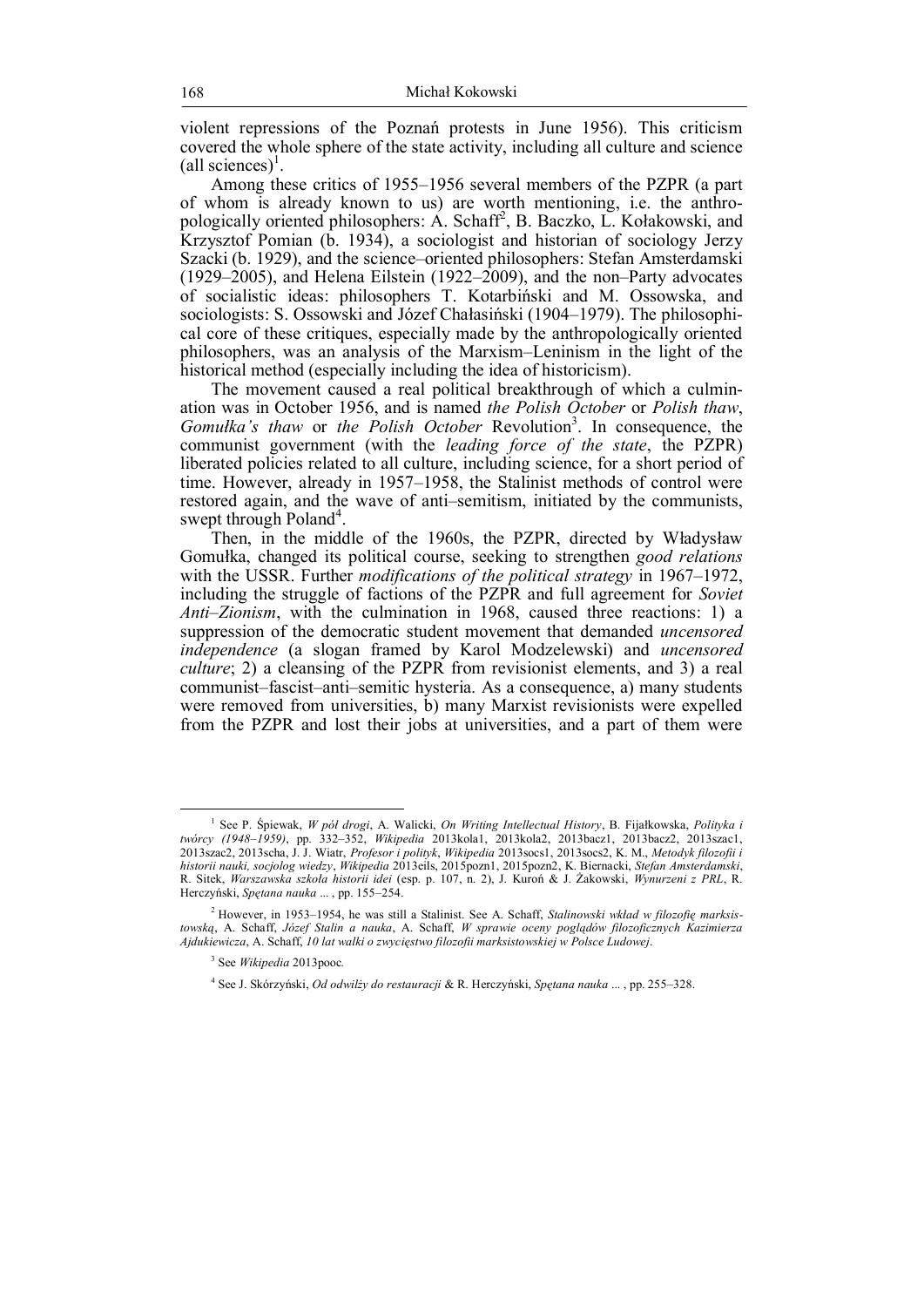forced to leave Poland; c) many Polish Jews (circa 15 000 people) were banished from Poland<sup>1</sup>.

In December 1970, after a political crisis (caused by a revolt of the workers on the coast protesting against the growing economic crisis, which was brutally suppressed by the police and the army), the new communist government of Edward Gierek (1913–2001) was established<sup>2</sup>. It assumed a so–called strategy for the accelerated socio–economic development of Poland. Unfortunately, the programme, supported by external loans in a context of an inefficient system of extensive economy, ended with a dramatic collapse and a huge foreign debt, accompanied by strikes and demonstrations (in June 1976). Again the strikes and demonstrations were brutally suppressed by the police and the army. This caused the creation in 1977 of an independent democratic opposition<sup>3</sup>.

## **The case of the Polish Academy of Sciences [Polska Akademia Nauk]**

In the spirit of the liberalization of all Polish culture of the period 1955– 1956, many prominent scholars, among others, J. Chałasiński (Deputy Secretary of the Polish Academy of Sciences in 1952–1958) and Henryk Jabłoński (Secretary of the Polish Academy of Sciences in 1955–1965), criticised the *oppression of Polish science by Stalinism*, i.e. the ideologization of the management system of Polish science by Stalinists, and argued for restoration of the autonomy of all sciences in Poland and inner reforms of the Polish Academy of Sciences<sup>4</sup>. For example, Henryk Jabłoński, in his speech entitled *Polska Akademia Nauk autonomiczna organizacja uczonych* [*The Polish Academy of Sciences – an autonomous organization of scholars*] and given during the General Assembly of the Polish Academy of Sciences on 11 January 1957, stated:

> *Non–scientific factors determined many issues of science, among other things many scientific concepts. It is enough to mention the imposing on the biologist the concept of Lysenko or the dogmatic approach to the concept of Pavlov (I do not judge whether these concepts were legitimated or false, because, in fact,*

<sup>1</sup> See J. Eisler, *Marzec 1968*, J. Karpiński, *Taternictwo nizinne*, R. Herczyński, *Spętana nauka* ... , pp. 382–518, G. Berendt (ed.), *Społeczność żydowska w PRL przed kampanią antysemicką i po niej*, *Wikipedia* 2013marz1, 2013marz2, 2013anti1 (esp. the chapter *Antysemityzm a komunizm* [*Anti–Semitism and Communism*]), 2013anti2, 2013soaz. What is more, in August 1968, the Polish People's Army [Polska Armia Ludowa] tainted the honour of the Polish soldiers taking part in the invasion of the Warsaw Pact Forces in the socialist Czechoslovak Republic (the aim of this invasion was to stop the political liberalization of the Prague Spring reforms led by Alexander Dubček). Hence, it is certain that 1968 was a year of *great succeses* for Polish Communists. See *Wikipedia* 2013wpin1, 2013wpin2.

<sup>2</sup> See *Wikipedia* 2013gier.

<sup>3</sup> See *Wikipedia* 2013hipo1, 2013hipo2.

<sup>4</sup> See J. Chałasiński, Z*agadnienia kultury współczesnej w humanistyce polskiej*, J. Chałasiński, *O odrodzenie polskiej myśli naukowej*, J. Chałasiński, *Drogi i bezdroża socjalizmu w nauce polskiej (1949–1954)*, H. Jabłoński, *Osiągnięcia Polskiej Akademii Nauk w pierwszych trzech latach jej działalności*, H. Jabłoński, *Polska Akademia Nauk autonomiczna organizacja uczonych*, H. Jabłoński, *Polska Akademia Nauk a aktualne warunki rozwoju nauki w Polsce*, L. Kuźnicki, *Polska Akademia Nauk w roku 1956*.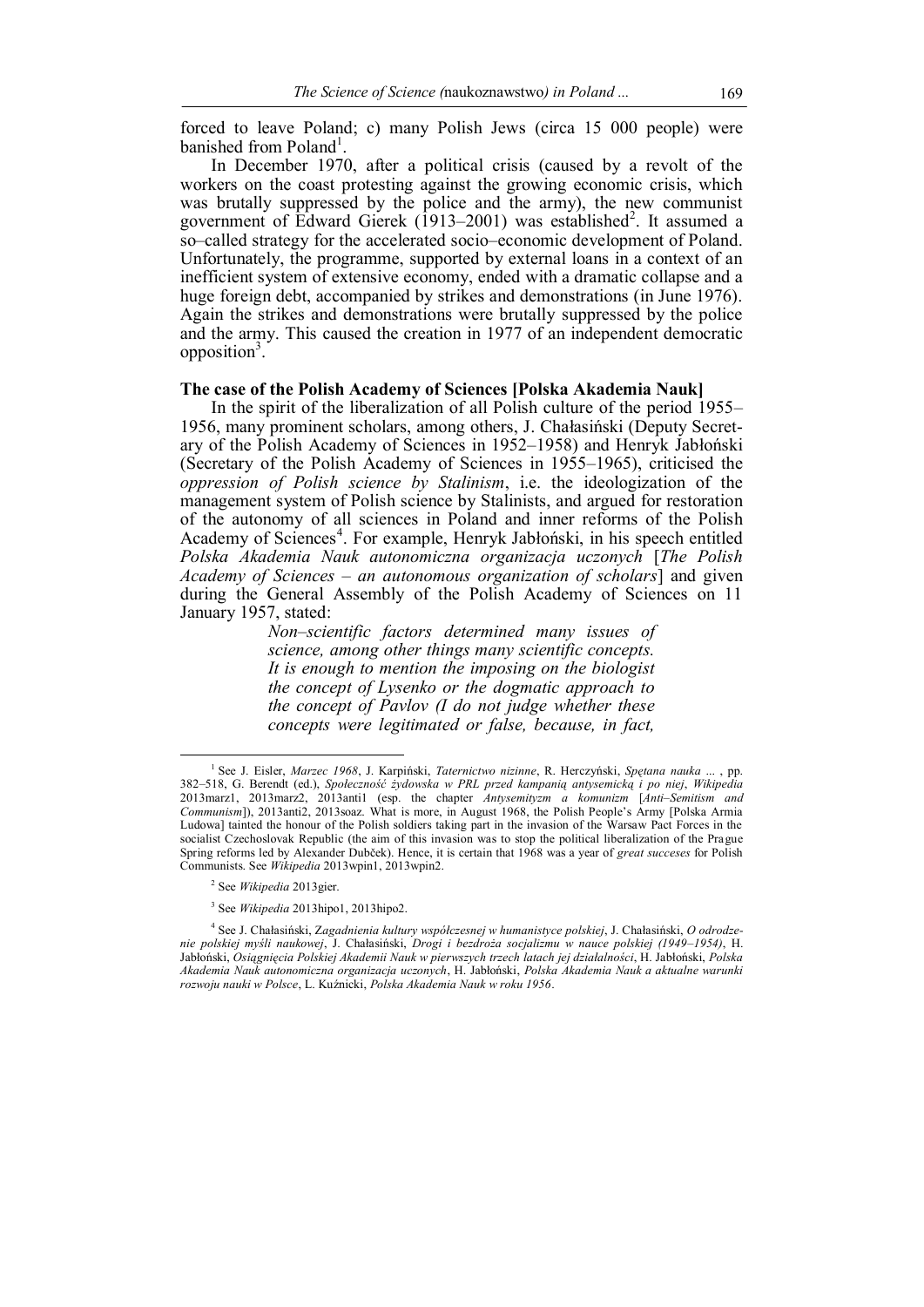*this is of secondary importance); it is enough to mention the philosophical, economic and historical sciences, where ones own research was often replaced by the search for arguments for the theses imposed from the outside; it is enough to mention the reducing to a minimum of the possibility of development of sociology under the influence of the theory proclaimed by non–scientific factors, that such learning did not exist.* 1

As a consequence of the critiques of this sort, in 1956 the (*bourgeois*) sociology and (*bourgeois*) philosophy were recognised as valuable subjects of research. The result was not only the reinstatement of these disciplines at universities, but also the establishment of the Institute of Philosophy and Sociology [Instytut Filozofii i Socjologii] in the Polish Academy of Sciences. Furthermore, the scholars who had lost jobs in the early 1950s could work in their fields again.

The aforementioned institute was managed by A. Schaff. He employed the eminent scholars, among others, philosophers: T. Kotarbiński, Kazimierz Ajdukiewicz, and M. Ossowska, and sociologists: S. Ossowski, J. Chałasiński and Jan Szczepański  $(1913-2004)^2$ . All of them were interested in different aspects of the science of science. Moreover, in 1957, a nationwide seminar on the philosophy of science was organised by the institute, and H. Eilstein became the head of the seminar<sup>3</sup>.

Then, on 4 February 1958, the Research Centre for the General Problems of Labour Organization, PAS [Pracownia Ogólnych Problemów Organizacji Pracy PAN] was established, and chaired by T. Kotarbiński (till his retirement in 1960). What constituted the theoretical basis of this centre was *praxeology*, i.e. the theory of efficient action, a field of research on all purposeful human activity<sup>4</sup>.

The science of science was also researched with great attention in the Department for the History of Science and Technology of the Polish Academy of Sciences, established in 1956 and chaired by B. Suchodolski<sup>5</sup>.

From the very beginning of the Department's existence, one of its workers was also Wanda Osińska, who had worked earlier at the Documentary

<sup>1</sup> See H. Jabłoński, *Polska Akademia Nauk autonomiczna organizacja uczonych*, pp. 13–14 [quoted after: L. Kuźnicki, *Polska Akademia Nauk w roku 1956*, p. 141].

<sup>2</sup> See Instytut Filozofii i Socjologii PAN, *Podstawowe informacje o IFiS PAN*, *Wikipedia* 2013szcz.

<sup>&</sup>lt;sup>3</sup> See W. Krajewski, *Introduction: Polish Philosophy of Science*, pp. xiii–xiv. Furthermore, in 1959, Adam Schaff, after contacting the Catholic philosopher Stefan Swieżawski (1907–2004) (also from Lwów), organised the Unit for Research in Medieval Philosophy in the institute. Graduates of the Catholic University in Lublin were employed in the unit, such as Zofia Włodek; they were free to decide on their choice of research topics see *Wikipedia* 2013swie, M. Bajer, *Ziemiańska rodzina naukowców* ... .

<sup>4</sup> See P. Hübner, *Krótka historia Zakładu Prakseologii i Naukoznawstwa*, A. Szpaderski, *Kalendarium życia i twórczości Tadeusza Kotarbińskiego*.

<sup>5</sup> See W. Osińska, *Les débuts de recherches systématiques* ... , B. Suchodolski, *Quelques souvenirs sur le Cercle Scientifique de la "Caisse Mianowski"*, B. Suchodolski, *Kilka wspomnień o Kole Naukoznawczym Kasy im. Mianowskiego*, N. Lietz, *Udział Bogdana Suchodolskiego* ... .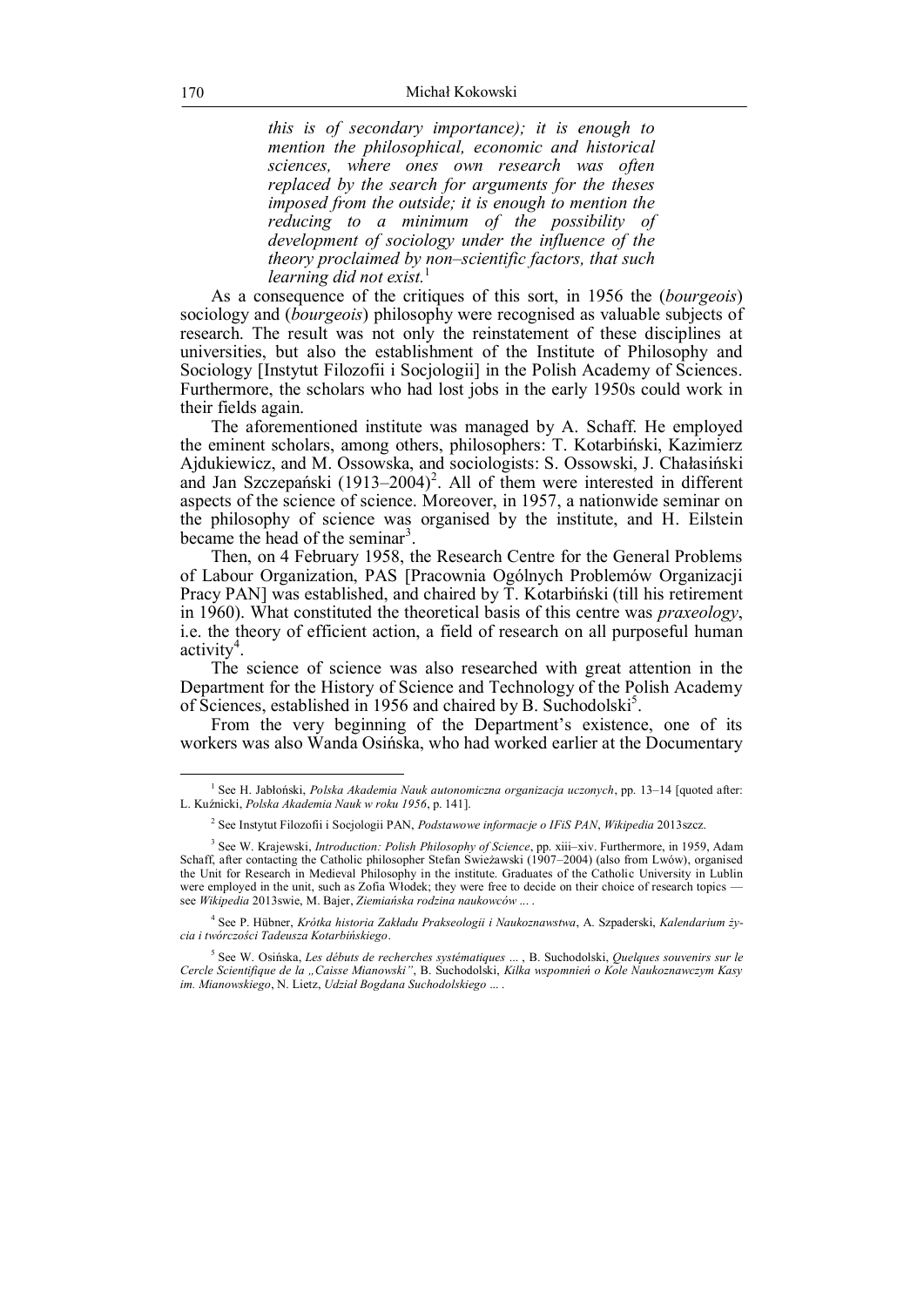Centre affiliated to the Warsaw Society of Sciences that had been dissolved in 1956 – this Centre was a remnant of the former Academic Section of the Mianowski Fund, incorporated into this Society on 3 March 1951.

According to the perspective plans determined in the founding document of the Department of 1 July 1958, this subject matter was to be studied in the Centre for Research on the Science of Science [Pracownia Badań Naukoznawczych] or, alternatively two other units: the Centre of Theory and Organization of Science [Pracownia Teorii i Organizacji Nauki] and the Centre for Research on the Social Function of Science [Pracownia Badań nad Społeczną Funkcją Nauki]<sup>1</sup>. These plans were put into effect in 1964 and 1969, respectively (see below).

Furthermore, already earlier, the Scientific Secretary of the Polish Academy of Sciences had passed resolution 29/63, dated 16 July 1963, establishing the Commission of the Science of Science of the Polish Academy of Sciences [Komisja Naukoznawstwa PAN] 2 . The Centre for Research on the Science of Science [Pracownia Badań Naukoznawczych] of the Department for History of Science and Technology, PAS provided logistic and financial support of this Commission. By *naukoznawstwo* one understood then *the scientific discipline (a group of disciplines) whose subject is scientific activity and science as a store of knowledge*. The aim of the commission was to initiate and coordinate research linked with the problems of methodology of research work, classification of science, methodology of scientific research planning, development of the scientific staff and scientific–research staff, and the economics of science. These types of studies were aimed at creating a rational science policy both at the national level and at the level of individual academic institutions<sup>3</sup>. From 1967, the Commission of the Science of Science PAS [Komisja Naukoznawcza PAN] was renamed – the Committee of the Science of Science, PAS [Komitet Naukoznawstwa PAN]. (It still remains active.)

From 1963 to 1968, the chairman of the Commission and later of the Committee of the Science of Science PAS, was Ignacy Malecki (1912–2004)<sup>4</sup>, the secretary from 1963 to 1966 Stefan Chaskielewicz, and from 1966 to 1968 Bohdan Walentynowicz (1912–1984); the members were, among others, T.

<sup>&</sup>lt;sup>1</sup> See W. Sygocki, *Instytut Historii Nauki PAN w latach 1952–2003*, p. 21 & p. 22.

<sup>2</sup> According to B. Walentynowicz, *Profesor Ignacy Malecki*, p. 4, and to the best of my knowledge, it was the first commission of this kind in socialistic countries.

<sup>3</sup> See Zespół Redakcyjny *Zagadnienia Naukoznawstwa. Studia i Materiały*, *Nowy skład Komisji Naukoznawstwa*, S. Chaskielewicz, *Information Concerning the Organization of Polish Research* ... , p. 57, S. Chaskielewicz & A. Tuszko, *Polityka naukowa drugiej generacji*, p. 124.

<sup>4</sup> He was an electro–acoustician and expert in the science of science, a member of the Council of the Polish Academy of Sciences 1956–1980, and Deputy Scientific Secretary of the Polish Academy 1962–1968, etc. See B. Walentynowicz, *Profesor Ignacy Malecki*, P. Ranachowski, F. Rejmund & J. Etienne, *Spojrzenie na życie i twórczość* ... .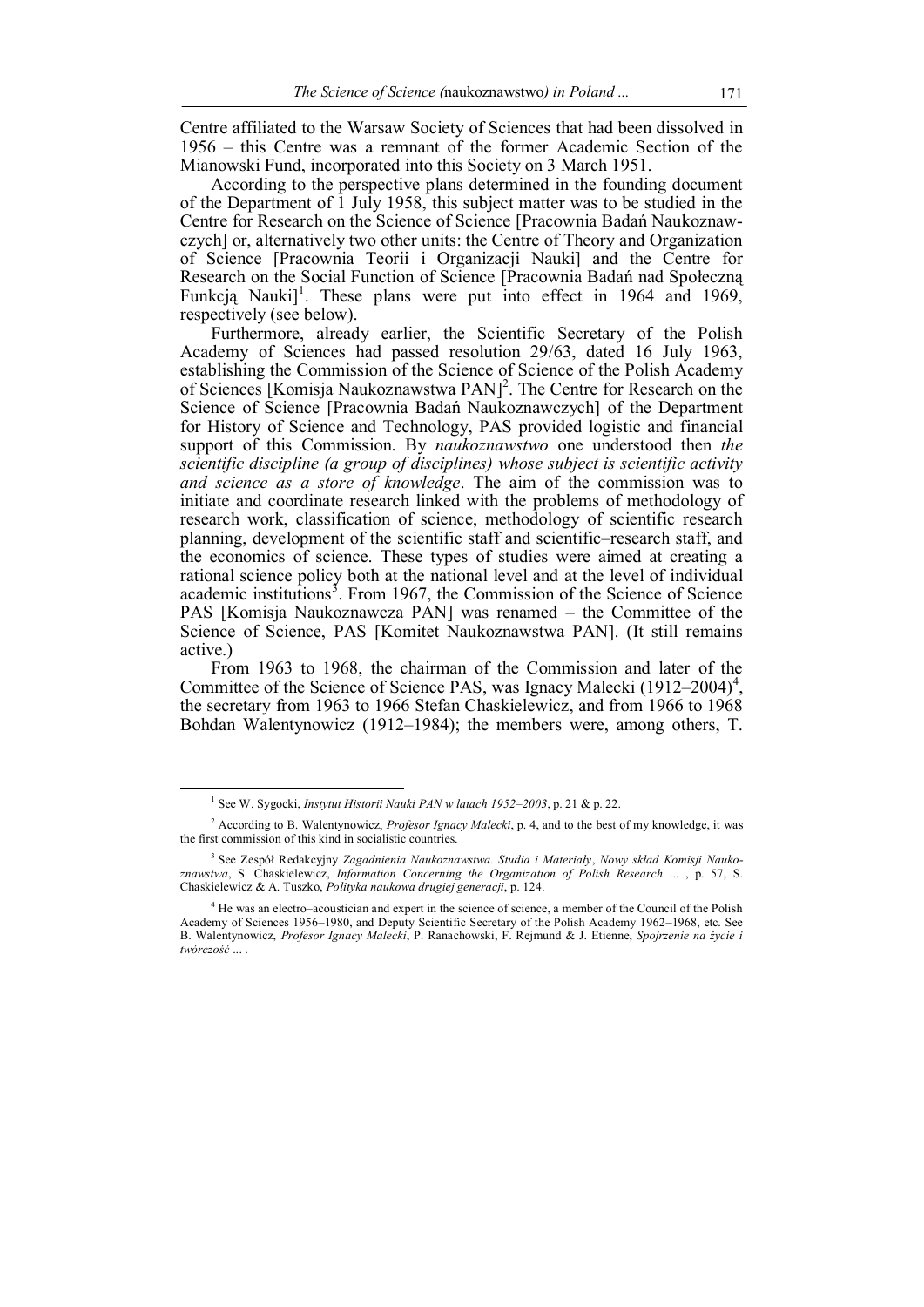Kotarbiński, Jan Kaczmarek, Eugeniusz Olszewski<sup>1</sup>, B. Suchodolski, J. Szczepański, and Aleksander Tuszko<sup>2</sup>.

In 1964, I. Malecki, who was interested in the problem of the perspective planning of scientific activities and coordination of scientific research, published a programmatic paper rooted in the Marxist thought entitled *Z zagadnień metodologicznych nauki* [*On the methodological issues of science*], in which he emphasised the need to develop a practical attitude in the reflection on the science of science<sup>3</sup>:

*The modern science of science, called* [...] naukoznawstwo*, is* [...] *a discipline which puts* [...] *the practical purposes* [next to the theoretical generalizations] [...] *The question posed to the methodology of sciences by economic and industrial management focuses mainly on the research directions that would yield maximum benefit*" [...] *When choosing research directions one needs to look* [...] *also for means* [...]*, which consists of financial expenditure, academic staff and organizational frameworks* [...] *the rapid development of the modern science of science is corroborated by the fact that now 29 magazines which almost exclusively deal with these issues appear in the world* [...] Naukoznawstwo *is not just a* [...] *descriptive theory, but* [...] *becomes an instrument of action, helping people who are in charge of scientific institutions and other scientists*. 4

These kinds of practical hints were given also by politicians, including especially the authorities of the Ministry of Higher Education and Science, such as Henryk Jabłoński<sup>5</sup>.

Taking these hints into account, this approach was accepted in the Department for History of Science and Technology, where, in November 1964, the Centre for Research on the Science of Science [Pracownia Badań Naukoznawczych] was established. It was managed by Aleksander Tuszko  $(1901-1992)$  until 1 October 1968<sup>6</sup>. The unit conducted research into the subject matter of the current organization of science, funding of science,

 $<sup>1</sup>$  He was an engineer, a historian, a methodologist of technology, and an expert in the science of science.</sup> For his biography see J. Ruszkiewicz, *Profesor Eugeniusz Olszewski* ... .

<sup>2</sup> See S. Chaskielewicz, *Information Concerning the Organization of Polish Research* ... , p. 57.

<sup>3</sup> See I. Malecki, *Problemy koordynacji badań naukowych*, I. Malecki, *Z zagadnień metodologicznych nauki*, P. Ranachowski, F. Rejmund & J. Etienne, *Spojrzenie na życie i twórczość* ... .

<sup>4</sup> I. Malecki, *Z zagadnień metodologicznych nauki*, quoted after: T. Kotarbiński, *Przegląd problemów nauk o nauce*, p. 5, n. 1.

<sup>5</sup> See e.g. H. Jabłoński, *Kryteria wyboru kierunków badawczych*.

 $6$  This is the date when A. Tuszko stopped working in the Department, not receiving – as a professor at the University of Warsaw – *the authorization of the Minister of Education and Higher Education* [Henryk Jabłoński] *for additional employment in the Department*. See W. Sygocki, *Instytut Historii Nauki PAN w latach 1952–2003*, p. 21, J. Owczarek, *Pracownicy Instytutu Historii Nauki PAN w latach 1954–2004*, p. 435, [NN3], *Nowi zastępcy kierownika zakładu*, J. Bukowski, *Naukoznawstwo w Polsce*, pp. 179–180.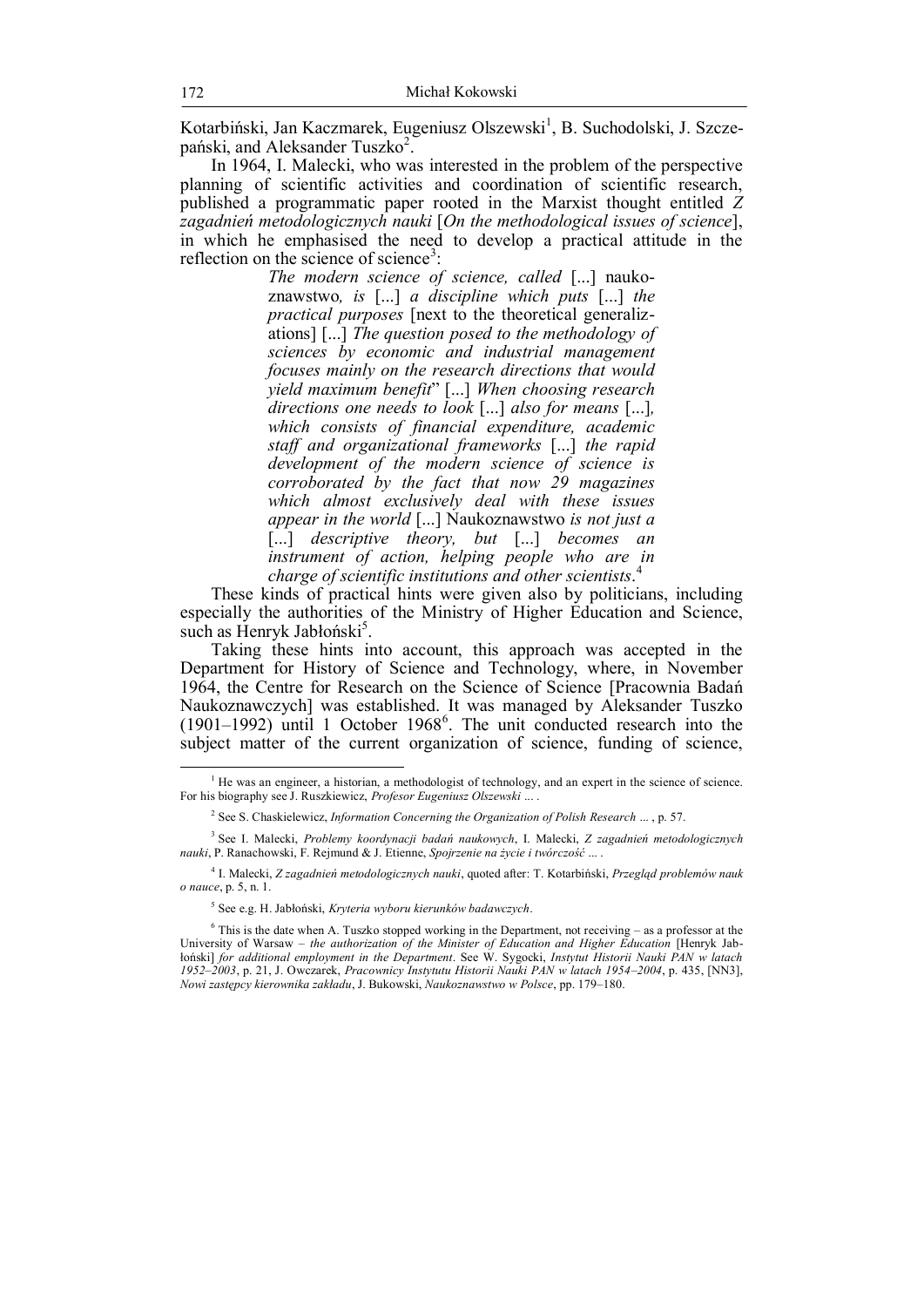administration of science, and various applications of science and technology in development both in the Soviet Union and the Western countries, as well as UNESCO and the UN. It published a series entitled *Opracowania Wybrane* [*Selected Studies*] with translations of numerous studies.

Furthermore, on 18 February 1965 the Department for the History of Science and Technology, PAS, and the Centre for the General Problems of Labor Organization, PAS, established the PAS Seminar of the Science of Science [Konwersatorium Naukoznawcze PAN]. It continued the tradition of the pre–war Circle of the Science of Science of the Mianowski Fund and the post–war Kraków Seminar of the Science of Science. The seminar was managed by T. Kotarbiński<sup>1</sup>, who in 1965 published two programmatic papers entitled *Historia nauki jako źródło uogólnień metodologicznych* [*The history of science as a source of methodological generalizations*] and *Przegląd pro*blemów nauk o nauce [Reviews of Questions in the Science of Science]<sup>2</sup>. Then in 1968 and 1972, he published two further papers entitled *Wzajemne powiązania różnych aspektów badań twórczości naukowej* [*Interrelation of various aspects of the research of scientific creativity*] and *Zadania epistemologii pragmatycznej* [*Tasks of pragmatic epistemology*. In all of them, he developed considerations on science in the tradition of the Lvov–Warsaw School of Philosophy. In addition, he positively referred to the Marxist idea to intensify the practical aspects of the science of science.

At the beginning, in 1965, Kotarbiński included the following disciplines in the science of science: epistemology (by which he understood *the familiarity with the world of science, which aims at preparing optimal support for scientific research by social institutions, especially institutions of public administration*<sup>3</sup>), logic (the sciences of the justification of theses), the theory of knowledge, the psychology of science, the psychology of thinking, the sociology of science, the history of science, the general methodology of science (synonymous with *praxeology* = the field of research *which explores*  ways of acting with the intention of devising the most effective ones<sup>4</sup>), the organization of scientific research, the detailed methodologies of the sciences, the discipline dealing with the classifications of sciences, the economics of science, the politics of science, and philosophy (theory of human knowledge).

Next, on 25 May 1966, the Department for the History of Science and Technology, PAS organised a council on the study of the theoretical issues of the science of science, with, among others, the following participants: B.

<sup>1</sup> See Z. Kowalewski, *Konwersatorium Naukoznawcze PAN*, Z. Kowalewski, *Dalsza działalność Konwersatorium Naukoznawczego PAN*, Z. Kowalewski, *Z działalności Konwersatorium Naukoznawczego PAN w latach 1966 i 1967*, Z. Kowalewski, *Konwersatorium Naukoznawcze PAN w latach 1967–1968*, W. Osińska, *Posiedzenie Konwersatorium Naukoznawczego cd.* [1970–1976], T. Kotarbiński, Z. Kowalewski, E. Geblewicz & W. Osińska (eds.), *Problemy epistemologii pragmatycznej*, T. Kotarbiński, W. Osińska & E. Geblewicz (eds.), *Powstawanie nowych specjalności w nauce współczesnej*, T. Kotarbiński, W. Osińska & E. Geblewicz (eds.), *Nowe specjalności w nauce współczesnej*.

<sup>2</sup> See T. Kotarbiński, *Przegląd problemów nauk o nauce*, T. Kotarbiński, *Historia nauki jako źródło uogólnień metodologicznych*.

<sup>3</sup> T. Kotarbiński, *Przegląd problemów nauk o nauce*, p. 5.

<sup>4</sup> T. Kotarbiński, *Przegląd problemów nauk o nauce*, p. 20.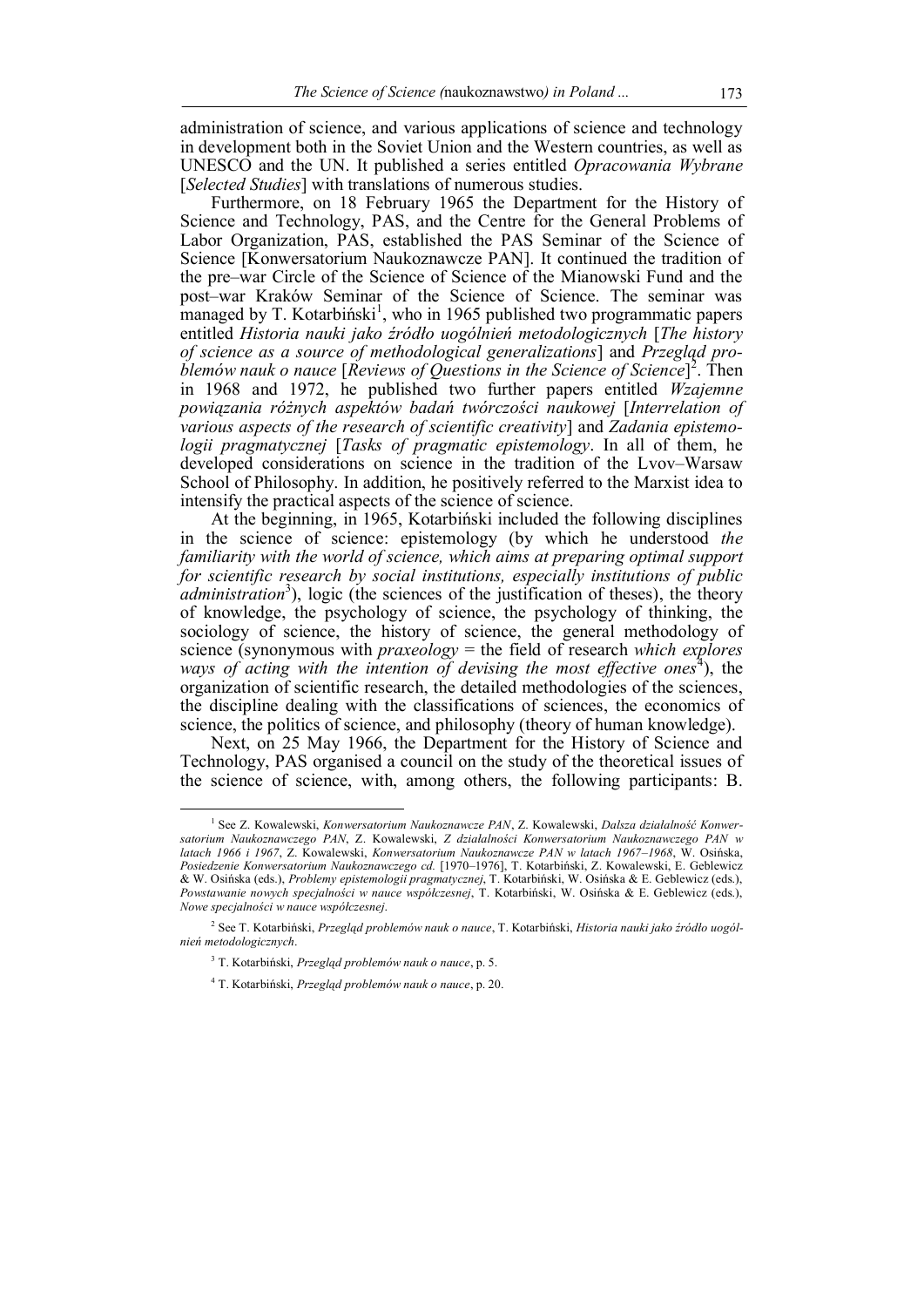Suchodolski, Paweł Rybicki, A. Tuszko, Zygmunt Kowalewski, and E. Olszewski. During the council Paweł Rybicki and B. Suchodolski divided the science of science into two groups of issues: of a theoretical nature (researched especially by the philosophy of science, sociology of science and history of science) and of a practical nature (skills of rational planning, organizing and financing the development of science $)^1$ .

In effect, Polish authors later sometimes applied an analogous division into *the theoretical science of science* [*naukoznawstwo teoretyczne*] and *the practical science of science* [*naukoznawstwo praktyczne*] or *the applied science of science* [*naukoznawstwo stosowane*], or *the policy and organization of science* [*polityka i organizacja nauki*] 2 .

By contrast, A. Tuszko, who was manager of Centre for Research on the Science of Science at the Department for the History of Science, PAS, was an advocate of a utilitarian approach to the science of science. Therefore, in his article entitled *Science of Science as a Tool for Action*, he treated the science of science: *as a complex scientific discipline which investigates and analyses elements and factors which influence the development of science as well as the efficiency and the effectiveness of research activity*<sup>3</sup> . It is also worth emphasizing that Tuszko proposed doing statistical research on science.

Then, in 1967, the Research Centre for the General Problems of Labour Organization, PAS [Pracownia Ogólnych Problemów Organizacji Pracy PAN] was renamed the Departament of Praxeology of the Faculty of Social Sciences, PAS [Zakład Prakseologii Wydziału Nauk Społecznych PAN], and the Centre for Pragmatic Epistemology [Pracownia Epistemologii Pragmatycznej], was established in this department with B. Walentynowicz as head.

In 1969, the Centre for Research on the Science of Science [Pracownia Badań Naukoznawczych] at the Department for History of Science and Technology, PAS was moved to the Centre for Documentation and Scientific Information, PAS [Ośrodek Dokumentacji i Informacji Naukowej PAN], and

<sup>1</sup> See J. Drewnowski, *Narada w sprawie badań nad teoretycznymi zagadnieniami naukoznawstwa*.

<sup>2</sup> See S. Amsterdamski, *Nauka jako przedmiot humanistycznej refleksji*, J. Szczepański, *Zagadnienie zwiększania efektywności wpływu nauki na rozwój społeczeństwa*, W. Rolbiecki, *Troska o integrację nauk o nauce*, p. 112, J. Zieleniewski, *Wstępna prognoza rozwoju naukoznawstwa do roku 1980 i 1990*, p. 319, p. 320 & p. 322, I. Malecki, *Zadania i zakres studiów nad polityką naukową*, W. Gasparski & K. Frieske, *Kierunki rozwoju naukoznawstwa w Polsce*, p. 475, S. Kwiatkowski, *Studia nad polityką naukową w Polsce*, p. 81, I. Malecki, *Prakseologia a naukoznawstwo*, p. 17, W. Gasparski, *Naukoznawstwo: ocena stanu dyscypliny*, G. Wrona, *"Nauka Polska. Jej Potrzeby, Organizacja i Rozwój"* ... , p. 31, P. Jaroszyński, *Człowiek i nauka*, ch. 4. This attitude is in agreement with the earlier works of Polish authors, starting with F. Znaniecki, *Przedmiot i zadania nauki o wiedzy* and M. Ossowska & S. Ossowski, *Nauka o nauce*, which express themselves on theoretical and practical issues or aspects of *the science of science* or *the knowledge on science*.

<sup>3</sup> A. Tuszko, *Naukoznawstwo jako narzędzie działania*, p. 156. This series was intended *for business use* (supposedly, it meant *for the ministry and PZPR officials, the scholars from the Polish Academy of Sciences and universities*). The editor–in–chief of the series was A. Tuszko, vice–editor: Stefan Chaskielewicz. The series continued the series *Materiały Informacyjne*, published earlier by the Centre for Planning and Coordination of Scientific Research, PAS [Ośrodek Planowania i Koordynacji Badań Naukowych PAN]. From 1961 to 1966 22 issues were published, including 7 issues between 1965 and 1966. See A. Tuszko (ed.), *Z zagadnień finansowania* ... , A. Tuszko (ed.), *Kadry i wydatki w działalności badawczej* & A. Tuszko, *Naukoznawstwo jako narzędzie działania*.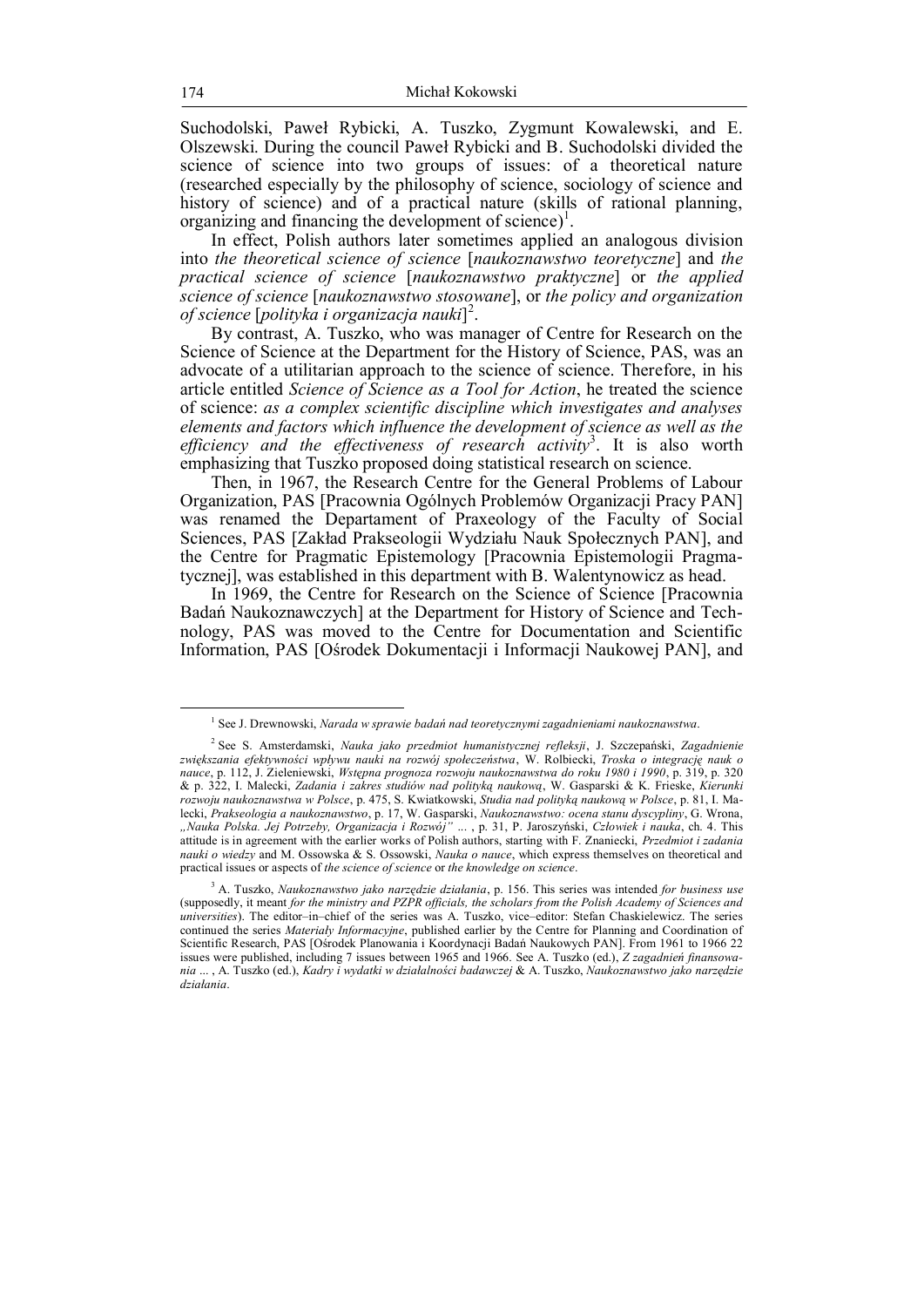became the executive body of the Committee for the Science of Science, PAS [Komitet Naukoznawstwa PAN].

From 1968 to 1973 the chairman of the Committee for the Science of Science, PAS was Jan Kaczmarek, and then, from 1973 to 1989, I. Malecki<sup>1</sup>.

In 1968, in the article entitled *Science of Science as a Science and as a Practical Activity*, Malecki noticed that a *federation* of disciplines: the logic of knowledge, methodology of research, psychology of research, sociology of scientific activity, planning of scientific research, economics of science, and history of science, constitutes not only *practical epistemology* (i.e. a method of solving concrete problems of organization, co–ordination and research planning, and useful activity), but also a theoretical branch of knowledge. He listed two risks in this research: *an unprofessional approach and the urge to create a super–synthesis*, and, in order to avoid such mistakes, he postulated that a team of experts from different branches of the science of sciences work together<sup>2</sup>.

In the end of 1969, the Department of the History of Science and Technology established two units: the Centre of Theory and Organization of Science [Pracownia Teorii i Organizacji Nauki], chaired by Eugeniusz Geblewicz, and the Centre for Research on the Social Function of Science [Pracowania Badań nad Społeczną Funkcją Nauki]<sup>3</sup>, chaired by Zdzisław Kowalewski, and also two teams: the Team for Pragmatic Epistemology [Zespół Epistemologii Pragmatycznej], headed by professor T. Kotarbiński, and the Team for Pragmatic Methodology [Zespół Metodologii Pragmatycznej], headed by Zdzisław Kowalewski<sup>4</sup>. In January 1972 another team was established, namely the Team for the Theory of Science Policy [Zespół Teorii Polityki Naukowej], chaired by Zdzisław Kowalewski, and his deputy was Lech Zacher. During the first meeting of this team, on 12 January, Zdzisław Kowalewski gave a speech titled *Teoria polityki naukowej a naukoznawstwo* [*Theory of science policy and the science of science*]<sup>5</sup>. Moreover, the history of the organization of science was carefully studied by the workers from other units of the department, especially, by Zofia Skubała–Tokarska<sup>6</sup>. T. Kotar-

<sup>1</sup> See P. Ranachowski, F. Rejmund & J. Etienne, *Spojrzenie na życie i twórczość* ... .

<sup>2</sup> See I. Malecki, *Science of Science as a Science and as Practical Activity*, p. 5.

<sup>3</sup> The *social role of science* was understood as the role of science and technological achievements in forming social awareness and systems of values; the politics of science; and the use of scientific and technological achievements for the development of society. See Z. Kowalewski, *Sprawozdanie z działalności Zakładu Historii Nauki i Techniki PAN w roku 1970*, p. 722.

<sup>4</sup> See Z. Kowalewski, *Historia nauki a naukoznawstwo*, Z. Kowalewski, *Sprawozdanie z działalności Zakładu Historii Nauki i Techniki PAN w roku 1969*, B. Jaczewski, *Inauguracyjne posiedzenie Pracowni Historii i Organizacji Nauki*, W. Sygocki, *Instytut Historii Nauki PAN w latach 1952–2003*, pp. 24–25, P. Jaroszyński, *Naukoznawstwo*, J. Bukowski, *Naukoznawstwo w Polsce*, p. 180, E. Tylińska, *Zespoły naukowe działające przy Komitecie* ... .

<sup>5</sup> See L. Zacher, *Zebranie Zespołu Teorii Polityki Naukowej*.

<sup>6</sup> See Z. Skubała–Tokarska, *Społeczna rola Wolnej Wszechnicy Polskiej*, Z. Skubała–Tokarska & Z. Tokarski, *Uniwersytety w Polsce: Rys historyczny*.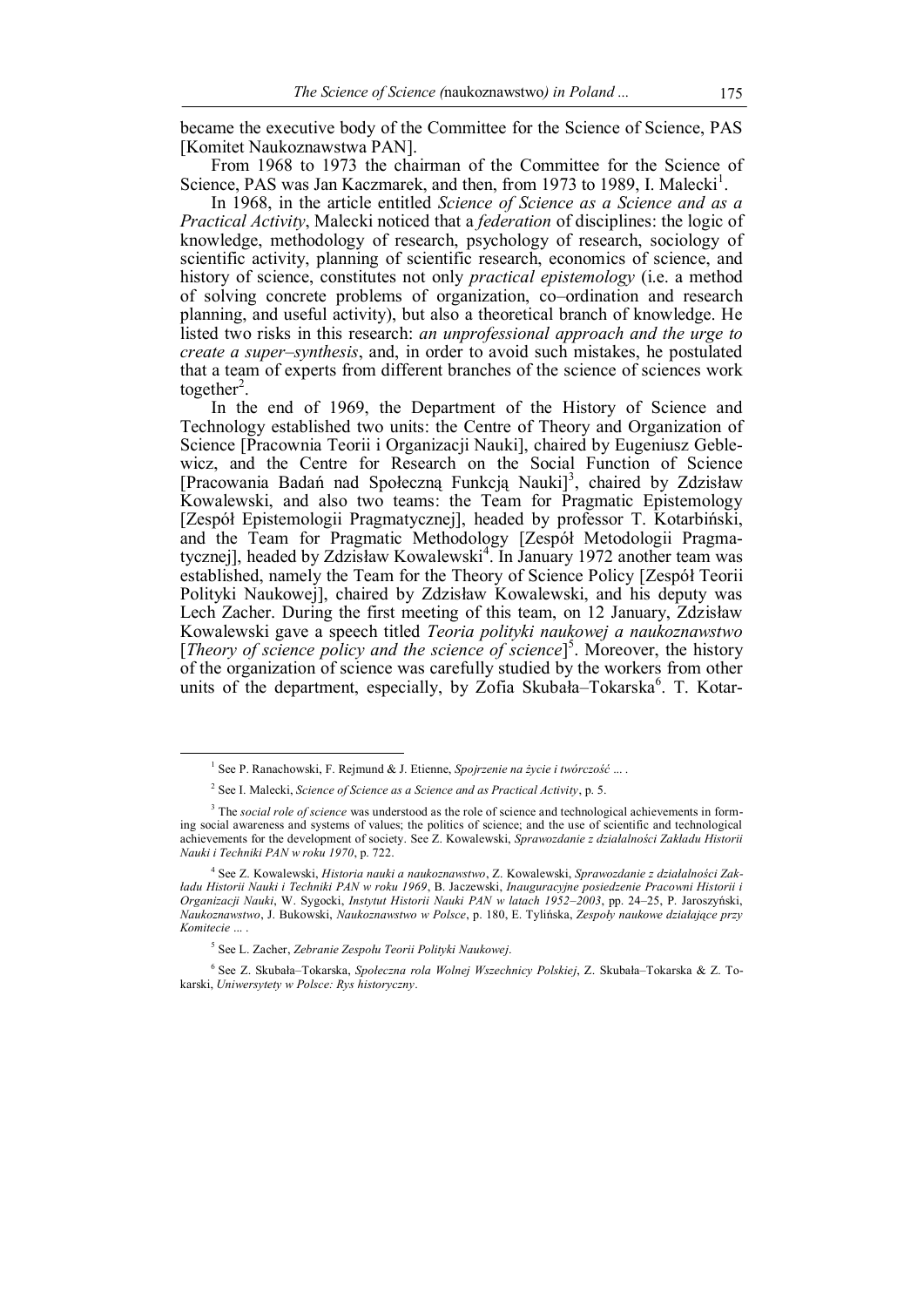biński and his advocates also developed the science of science regarding practical sciences<sup>1</sup> .

In 1969, B. Suchodolski published the article entitled *Historyczne refleksje nad istotą nauki współczesnej* [*Historical Reflections on the Essence of Modern Science*], in which he postulated an integrated research programme of internal and external factors in the development of all sciences, not only exact sciences and natural sciences, but also social sciences. Then, in 1970, he published the article entitled *O podstawach polityki naukowej* [*On the foundations of the scientific policy*], and, on 18 August 1971, he gave a lecture entitled *Les fondements de la politique scientifique* at the 13<sup>th</sup> International Congress of History of Science in Moscow, during the Symposium/Colloquium C1 *The Science of Science and the History of Science* (chaired by Semion R. Mikulinsky)<sup>2</sup>. He understood the term *naukoznawstwo* in a broad sense, using it to denote all disciplines examining science (including its organizational aspects and the prediction of its development). However, according to him, this set of branches does not lead to a research programme that would have theoretical value and was practically useful. This is the reason why he maintained that: 1) the term *naukoznawstwo* in a broad sense was best avoided, 2) the term *nauka o nauce* [*science of science*] was used to designate this group of sciences, and 3) a three–fold distinction between these sciences could be made: a) theory of science (including the philosophy of science, sociology of science, and psychology of science) identified with *naukoznawstwo* in the narrow sense (which is the right sense), b) the history of science, and c) science policy. The first two disciplines have cognitive status (as they are engaged in studying reality), and the third has a practical status (because it deals with the transformation of the social reality)<sup>3</sup>.

Furthermore, in 1971, Barbara Stanosz and Adam Nowaczyk – while reviewing the first five volumes of the journal *Zagadnienia Naukoznawstwa. Studia i Materiały* – introduced a useful division of the science of science (*naukoznawstwo*) into two parts: *the descriptive and explanatory science of science* (naukoznawstwo opisowo–wyjaśniające) and the *praxeological science of science* (*naukoznawstwo prakseologiczne*). The *descriptive and explanatory science of science* is a collection of disciplines whose subject of study is science, such as: the *apragmatic methodology of science* (a discipline about the productions of science, that is the elements and the structure of scientific systems), psychology of science, sociology of science, economics of

<sup>1</sup> See T. Kotarbiński, *Elementy teorii poznania* ... , T. Kotarbiński, *Traktat o dobrej robocie*, T. Kotarbiński, *Sprawność i błąd (z myślą o dobrej robocie nauczyciela)*, T. Kotarbiński, Z*agadnienia metodologii nauk praktycznych*, T. Kotarbiński, *Pojęcie i zagadnienie metodologii ogólnej* ... , T. Kotarbiński, *Myśli o ludziach i ludzkich sprawach*, A. Podgórecki, *Charakterystyka nauk praktycznych*, T. Wójcik, *O naukach praktycznych*, W. Gasparski, *Metodologia nauk praktycznych Tadeusza Kotarbińskiego*, W. Gasparski, *Wiedza o organizacji i zarządzaniu oraz jej poznawcze ugruntowanie*, W. Gasparski, *Tadeusz Kotarbiński and His Philosophical Transitions*.

<sup>2</sup> See B. Suchodolski, *O podstawach polityki naukowej*, B. Suchodolski, *Les fondements de la politique scientifique*, W. Rolbiecki, *XIII Międzynarodowy Kongres Historii Nauki*, p. 730, W. Rolbiecki, *Troska o integrację nauk o nauce*, p. 107.

<sup>3</sup> See B. Suchodolski, *O podstawach polityki naukowej*, B. Suchodolski, *Les fondements de la politique scientifique*, B. Suchodolski, *Odpowiedź na troskę*.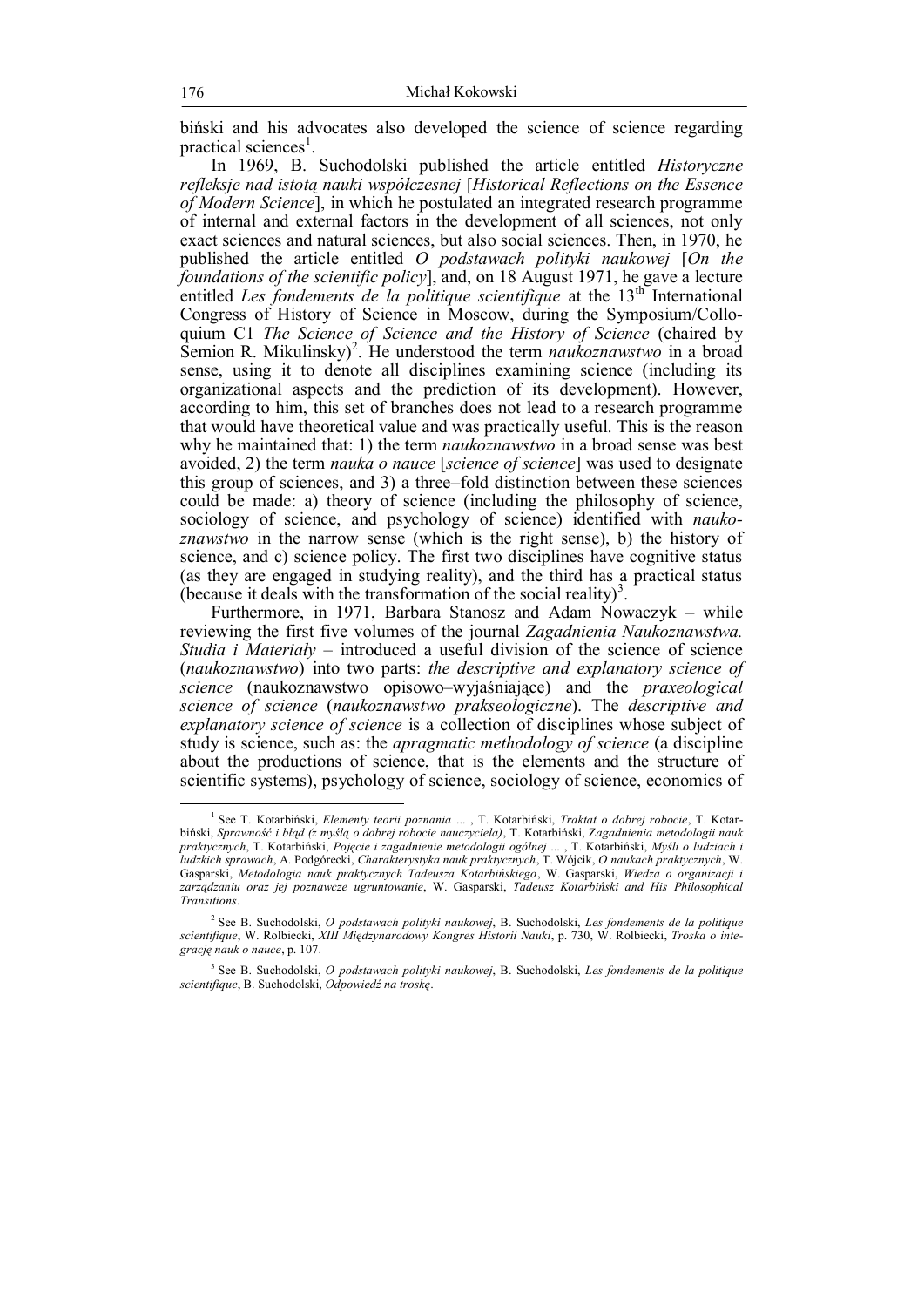science, philosophy of science, history of science, historiosophy of science, and futurology of science. The *praxeological science of science* is composed of such sciences as: the pragmatic methodology of science (the study of methods of scientific activity), theory of the organization of science, and theory of science policy. Both these parts were developed by Polish scholars<sup>1</sup>.

Then, in 1972, Waldemar Rolbiecki criticised Suchodolski's views. He noticed that Suchodolski neglects the creative idea of a moderate integration of the sciences on science, and, first of all, creates a dangerous myth that theory of science (which looks for the *essence* of science) and science policy can be creatively developed without a deep familiarity with the history of science<sup>2</sup>.

Despite this criticism, in 1972, T. Kotarbiński accepted Suchodolski's views (though he did not refer to him explicitly), and modified his own terminology. Now, he understood *naukoznawstwo* in the broad sense as the theory of science as a system of theses (it includes logic, the theory of knowledge and philosophy of science), and *naukoznawstwo* in the narrow sense (synonymous with *pragmatic epistemology*). According to Kotarbiński, the fundamental goal of the theory of science as a system of theses (especially the philosophy of science) is to implement the optimal cognitive value of scientific knowledge<sup>3</sup>. Furthermore, the *pragmatic epistemology* (*naukoznawstwo* in the narrow sense) deals with the analysis of research activities; its objective is such familiarity with the research activities that would best facilitate social welfare (the welfare of state institutions and welfare of social institutions) over them (i.e. research activities)<sup>4</sup>. In Kotarbiński's opinion, the initial works of pragmatic epistemology are the *Novum Organum* and the *Advancement and Proficience of Learning Divine and Human* by Francis Bacon<sup>5</sup>.

In effect the approach of *pragmatic epistemology* and *praxeology* was assumed by many Polish scholars participating in the PAS Seminar on the Science of Science and the workers of the Department of Praxeology of the Faculty of Social Sciences, PAS, such as Zdzisław Kowalewski, Eugeniusz Geblewicz, Henryk Stonert, E. Olszewski, Waldemar Rolbiecki, and Stanisław Kamiński<sup>6</sup>.

 $\overline{a}$ 

5 See T. Kotarbiński, *Zadania epistemologii pragmatycznej*, p. 33.

<sup>&</sup>lt;sup>1</sup> See B. Stanosz & A. Nowaczyk, *Recenzja z tomów I–V "Zagadnień Naukoznawstwa"*, pp. 507–509. The authors applied two terms in this classification: *apragmatic methodology* and *pragmatic methodology* coined by K. Ajdukiewicz, *Logika pragmatyczna*.

<sup>2</sup> See W. Rolbiecki, *Troska o integrację nauk o nauce*.

<sup>3</sup> See T. Kotarbiński, *Zadania epistemologii pragmatycznej*, pp. 32–33.

<sup>4</sup> See T. Kotarbiński, *Zadania epistemologii pragmatycznej*, pp. 32–33.

<sup>6</sup> See T. Kotarbiński, Z. Kowalewski, E. Geblewicz & W. Osińska (eds.), *Problemy epistemologii pragmatycznej*, T. Kotarbiński, W. Osińska & E. Geblewicz (eds.), *Powstawanie nowych specjalności w nauce współczesnej*, T. Kotarbiński, W. Osińska & E. Geblewicz (eds.), *Nowe specjalności w nauce współczesnej*, W. Gasparski, *Metodologia nauk praktycznych Tadeusza Kotarbińskiego*, H. Stonert, *Metodologia nauk praktycznych Tadeusza Kotarbińskiego*, H. Stonert, *Twierdzenia nauk praktycznych w ujęciu Tadeusza Kotarbińskiego*, H. Stonert, *Uzasadnienie twierdzeń nauk praktycznych według Tadeusza Kotarbińskiego*.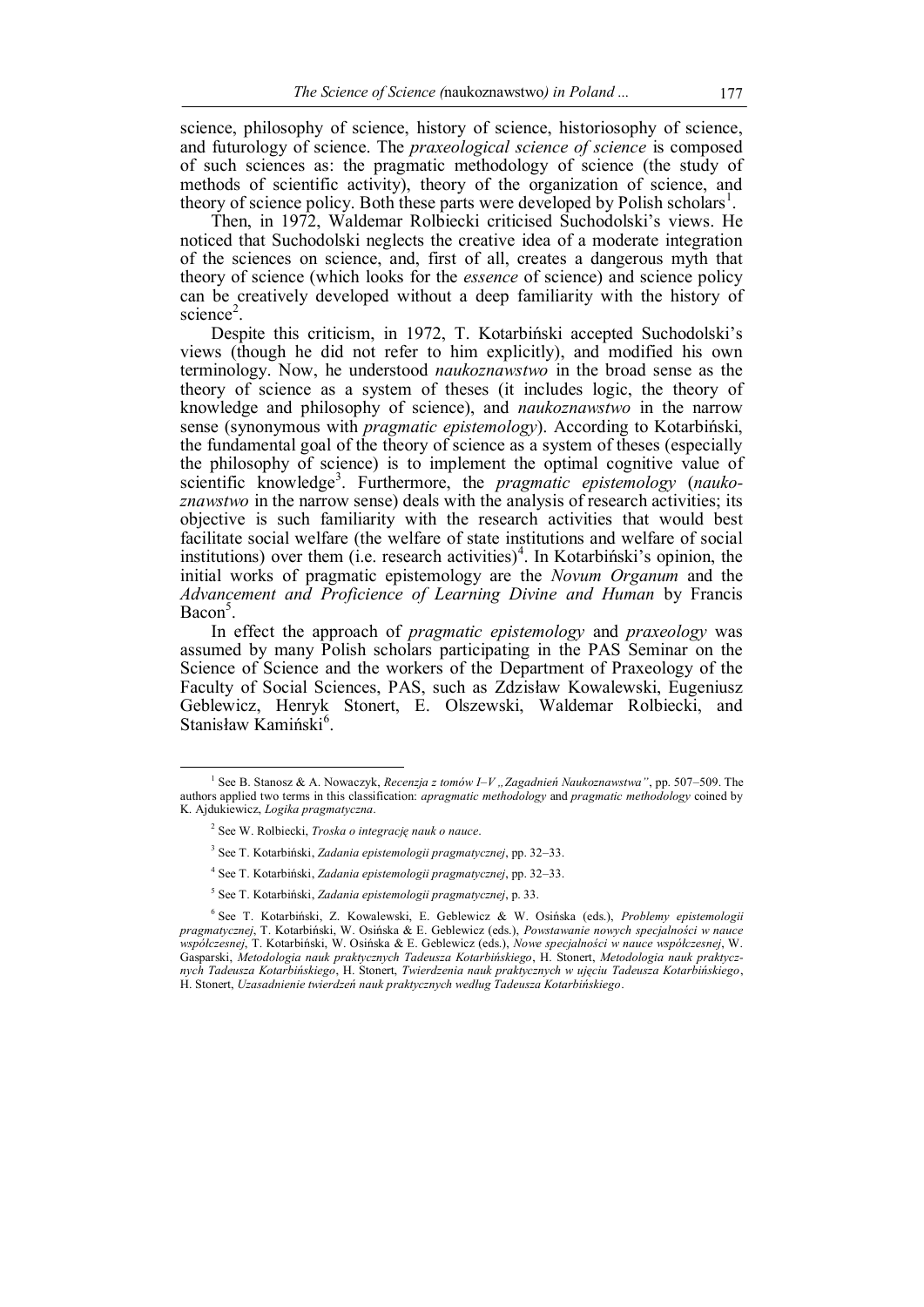In 1973, in conjunction with the  $2<sup>nd</sup>$  Congress of Polish Science [II Kongres Nauki Polskiej], organised to commemorate the 500<sup>th</sup> anniversary of the birth of Nicolas Copernicus and the  $200<sup>th</sup>$  anniversary of the National Education Commission (the world's first Ministry of Education), the Committee for the Science of Science (chaired by I. Malecki) and the Committee for the History of Science and Technology (chaired by B. Leśnodorski) proposed the initiative of creating the Institute for the Science of Science (within the Polish Academy of Sciences) that was to link the departments of the Polish Academy of Sciences that did research on different sciences from the metascientific point of view (including e.g. the history of science and technology, history of arts, history of literature, philosophy, etc.). However, the initiative failed:

*I will not disclose a secret by saying that the 2nd Congress of Polish Science disappointed the Committee for the Science of Science and the Committee for the History of Science and Technology by not laying the foundations for the creation of the Institute for the Science of Science.* 1

And also:

 $\overline{a}$ 

*Perhaps this influenced the debate over the formulation of the science of science that was demonstrated at the 2nd Congress of Polish Science. The dispute was the consequence of the interests of the science of science concentrated on the history of science, just as it was cultivated at the Institute of History of Natural Sciences and Technology, the Academy of Sciences of the Soviet Union, and the science of science based on Kotarbiński's programme, hence the (despised) praxeological provenance. (What should be remembered from that period is the* votum separatum *of professor E. Olszewski during the formulation of the draft resolution of the Congress of Polish Science).* 2

An active role in the course of events was played by B. Suchodolski, who was the chairman–rapporteur of the congress discussion group for *the science of science, history of science and technology*. He upheld the idea already formulated by him in 1969–1972, that the science of science is not one consolidated, well–defined discipline, but a federation of different disciplines that study the theory, history and praxis of science<sup>3</sup>. Thus, according to him, it is justifiable to distinguish three basic groups of sciences (regarding different research fields, methods and aims) that do research into science: the theory of science (philosophy, psychology, and sociology), the history of science, and

<sup>1</sup> B. Leśnodorski, *Historia nauki i techniki wśród nauk o kulturze*, p. 458.

<sup>2</sup> W. Gasparski, *O aktualnym stanie badań naukoznawczych w Polsce*, pp. 383–384.

<sup>3</sup> See B. Suchodolski, *Historyczne refleksje and istotą nauki współczesnej*, B. Suchodolski, *O podstawach polityki naukowej*, B. Suchodolski, *Odpowiedź na troskę*.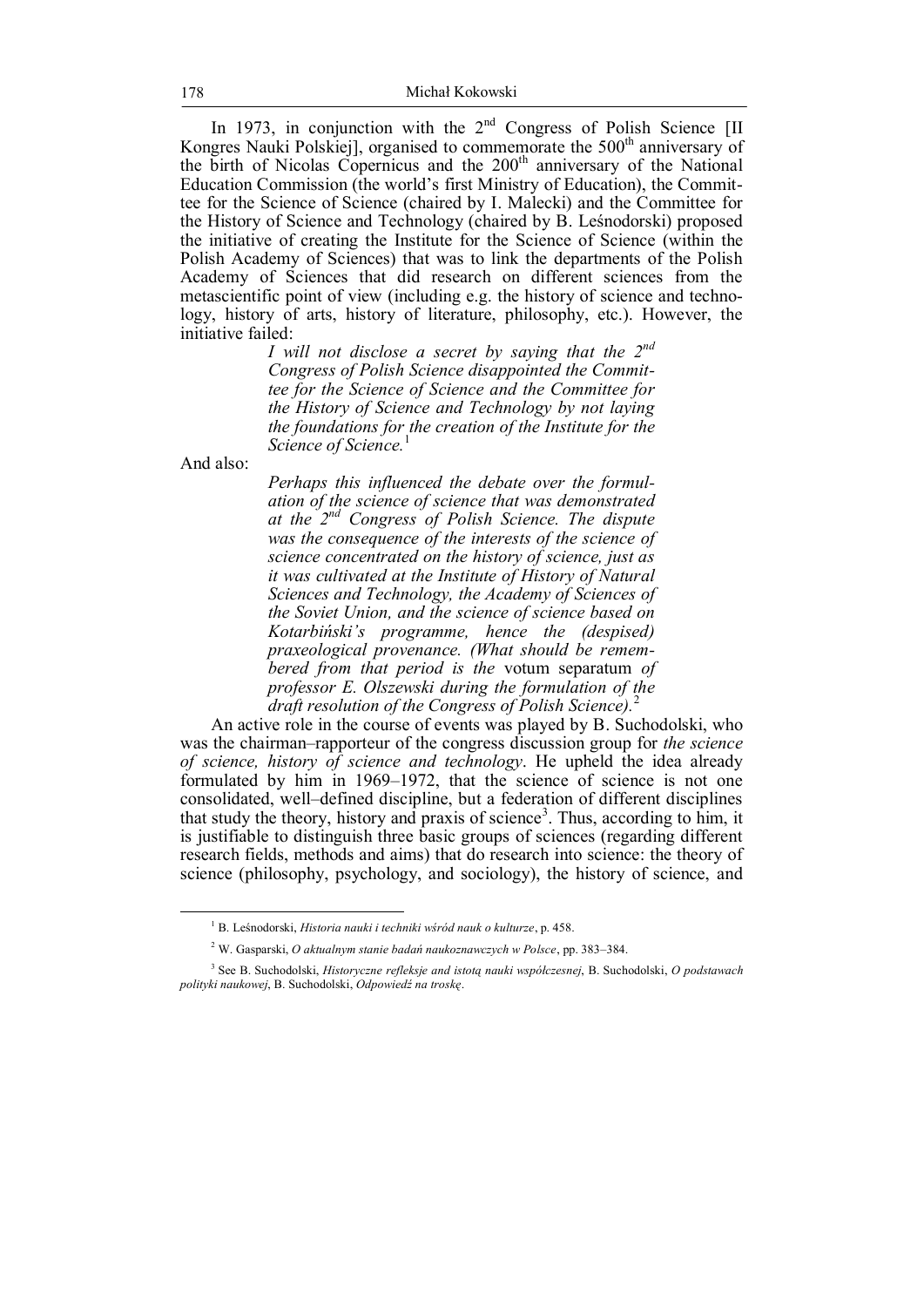the politics of science (which was identified with the science of science). Therefore, he postulated strengthening the organisational development of these three branches of knowledge, and then in future, depending on the course of events, to think about creating one comprehensive institution that would cover all of these research fields<sup>1</sup>.

Nevertheless, the  $2<sup>nd</sup>$  Congress of Polish Science adopted a resolution expressing the desire to *ensure the development of rare disciplines and specializations, including the science of science*. In accordance with the Congress's postulates, a research institute for the science of science and a distinct centre for the theory of science policy were to be organised<sup>2</sup>.

However, something else happened. Namely, on 30 July 1973, the Institute of Science Policy, Technical Progress and Higher Education [Instytut Polityki Naukowej, Postępu Technicznego i Szkolnictwa Wyższego], affiliated to the Ministry of Science, Higher Education and Technology was established<sup>3</sup>. Hence, this unit had a political, not theoretical, character. What is more, almost immediately after the Congress, a serious organizational weakening of the theoretical science of science occurred in Poland. Namely, the separate Department of Praxeology, PAS, employing an over–a–hundred– person team, was dissolved and the research program PAS No. 32, *The organisation of modern scientific activity regarding research and design*, coordinated by this department for two years, was stopped. And, a residual department, with a dozen scholars, was moved to the Institute of Organization and Management, PAS and MS&HE [Instytut Organizacji i Kierowania PAN i MNiSW]. The new unit conducted research only into scientometrics and the methodology of practical sciences<sup>4</sup>.

In a strange coincidence, in 1974 B. Suchodolski (in an extended version of his article of 1970) finally suggested that the term *science of science* [*naukoznawstwo*] should be identified with a branch of practical knowledge named *science policy* [*polityka naukowa*] and even proposed that the very term *science of science* [*naukoznawstwo*] should be avoided in this context<sup>5</sup>.

What is more, on 24 May 1975, the Research Centre for History of Organisation of Science [Pracownia Historii Organizacji Nauki], established in that year and managed by Bohdan Jaczewski (1939–1992), held its first meeting<sup>6</sup>.

<sup>1</sup> See B. Suchodolski, *Stan i perspektywy rozwojowe naukoznawstwa* ... , see also B. Suchodolski, *Nauka a świadomość społeczna*, p. 122.

<sup>2</sup> See W. A. Werner & al., *Rozwój naukoznawstwa do roku 2000*, p. 320, W. Gasparski, *Przegląd problemów nauk o nauce po latach*, p. 456.

<sup>&</sup>lt;sup>3</sup> It was organised on the basis of the Inter–university Department for Research of Higher Education (Międzyuczelniany Zakład Badań nad Szkolnictwem Wyższym). See Prezes Rady Ministrów, *Zarządzenie nr 53 Prezesa Rady Ministrów z dnia 13 lipca 1973 r.* ... , Prezes Rady Ministrów, *Zarządzenie nr 30 Prezesa Rady Ministrów z dnia 22 kwietnia 1977 r. ... .*

<sup>4</sup> See W. Gasparski, *O aktualnym stanie badań naukoznawczych w Polsce*, p. 384.

<sup>5</sup> See B. Suchodolski, *Nauka a świadomość społeczna*, p. 141.

<sup>6</sup> See B. Jaczewski, *Inauguracyjne posiedzenie Pracowni Historii i Organizacji Nauki*, W. Sygocki, *Instytut Historii Nauki PAN w latach 1952–2003*, J. Piskurewicz, *Moje wspomnienia* ... .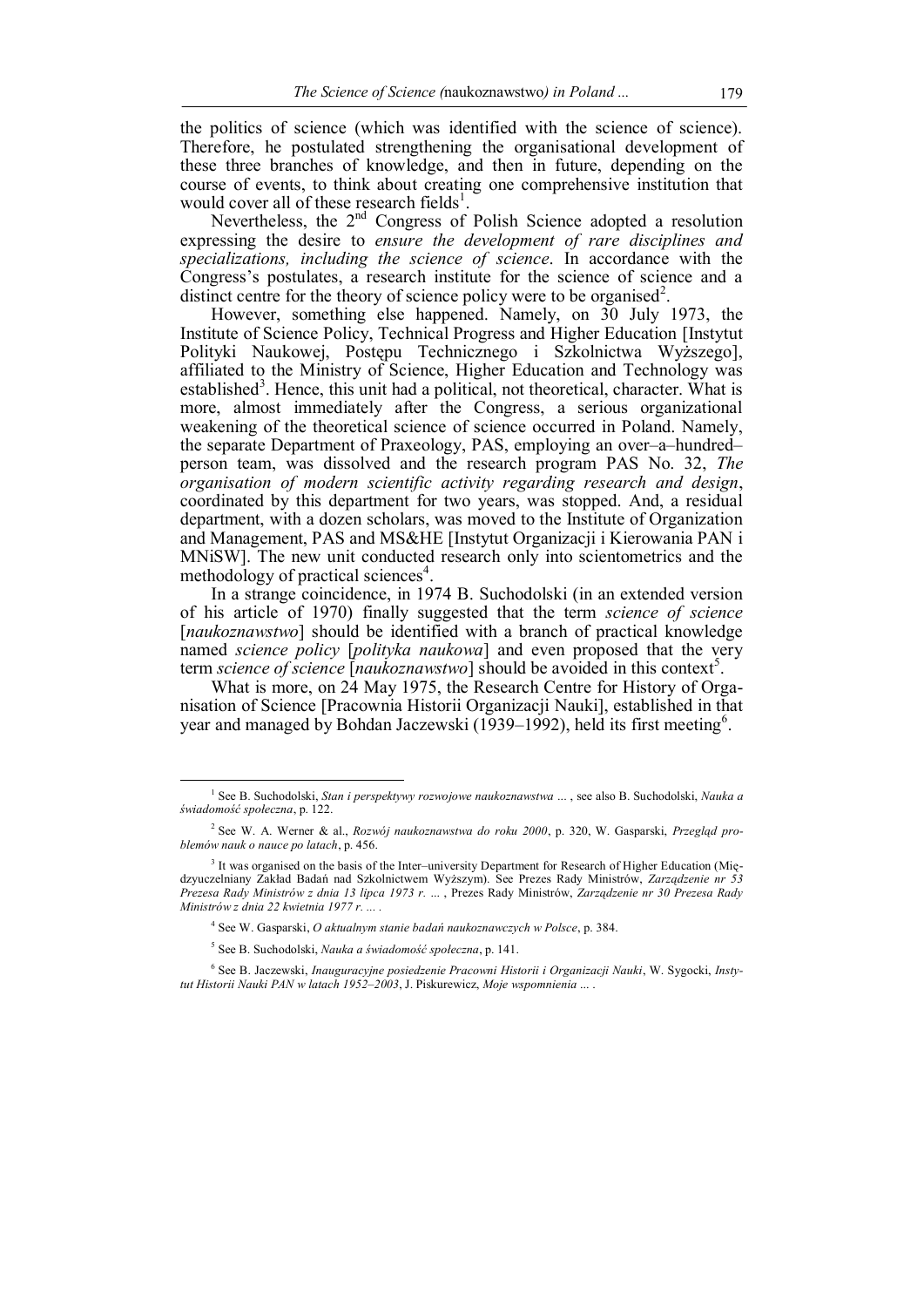Then, after the dissolution of the Institute for the Organization and Managing, PAS and MS&HE [Instytut Organizacji i Kierowania PAN i MNiSW], on 29 September 1976, the Department of Praxeology [Zakład Prakseologii] was moved to the Institute of Philosophy and Sociology, PAS.

In 1977, the Department of History of Science and Technology became the Institute for the History of Science, Education and Technology (in full agreement with Suchodolski's hopes expressed in  $1973$ <sup>1</sup>.

In spite of certain organizational problems in the considered period 1955– 1979, the different units of the PAS, its departments, centers, teams, seminars, commissions or committees mentioned above, were able to establish several journals for promoting the subject matter of the science of science. I list them **b**elow

The Commission/Committee of the Science of Science published the journal *Zagadnienia Naukoznawstwa. Studia i Materiały* [*Problems of the Science of Science: Materials and Studies*] (the first editor–in–chief: Ignacy Małecki), distributed from March 1965 (from 1968 as a quarterly)<sup>2</sup>. From 1970 to 1977/1979, this Committee published also the international journal *Problems of the Science of Science* (issued irregularly and intended for authors from socialist countries), it had a status of special issues of the *Zagadnienia Naukoznawstwa. Studia i Materiały* (editor–in–chief: Jan Kaczmarek)<sup>3</sup> .

On the initiative of the Commission of the Science of Science PAS, the Centre for Documentation and Scientific Information, PAS [Ośrodek Dokumentacji i Informacji Naukowej PAN] published the bibliographic journal *Przegląd Informacji o Naukoznawstwie* [*Information Review on the Science of Science*], distributed from May 1964 (from 1966 as a quarterly).

The Committee for the History of Science, PAS, from 1956 to 1960, and then the Department for History of Science and Technology, PAS published the journal *Kwartalnik Historii Nauki i Techniki*, the first editor–in–chief was B. Suchodolski (the first 46 volumes are available in digital format)<sup>4</sup>. It considered all aspects of the history of science, the subject matter of the science of science (especially in the 1960s and 70s), and included the current bibliography of the literature.

The Department for History of Science and Technology, PAS also published the journal *Organon* issued since 1964 in international languages<sup>5</sup>.

<sup>&</sup>lt;sup>1</sup> In 1994 the Institute for the History of Science, Education and Technology was renamed the Institute for History of Science. In 2003, the institue changed its structure, and on 17 May 2011 its name. Since 17 May 2011 the institute is named the Instytut Historii Nauki im. Ludwika i Aleksandra Birkenmajerów (Ludwik and Alek sander Birkenmajer Institute for the History of Science). See W. Sygocki, *Instytut Historii Nauki PAN w latach 1952–2003*, J. Piskurewicz, *Moje wspomnienia* ... , Prezydium Polskiej Akademii Nauk, *Uchwała nr 25/2011* ... .

<sup>&</sup>lt;sup>2</sup> See K. Leski, *Pierwszy zeszyt "Zagadnień Naukoznawstwa"*, Zagadnienia Naukoznawstwa. Studia i *Materiały*, 1965–1979, J. Antoniewicz, *Dwadzieścia lat "Zagadnień Naukoznawstwa"* ... .

<sup>3</sup> S. Chaskielewiez (Poland), J. Farkas (Hungary), I. Iliev (Bulgaria), G. Kröber (GDR), S. Mikulinsky (USSR), R. Rädület (Romania), L. Tandel (Czechoslovakia), B. Walentynowicz (Poland) and J. Kamecka (technical secretary, Poland) also belonged to this Editorial Board.

<sup>4</sup> See *Kwartalnik Historii Nauki i Techniki* 1956–2013.

<sup>5</sup> Earlier in 1936–1939 the Mianowski Fund issued *Organon. International review*.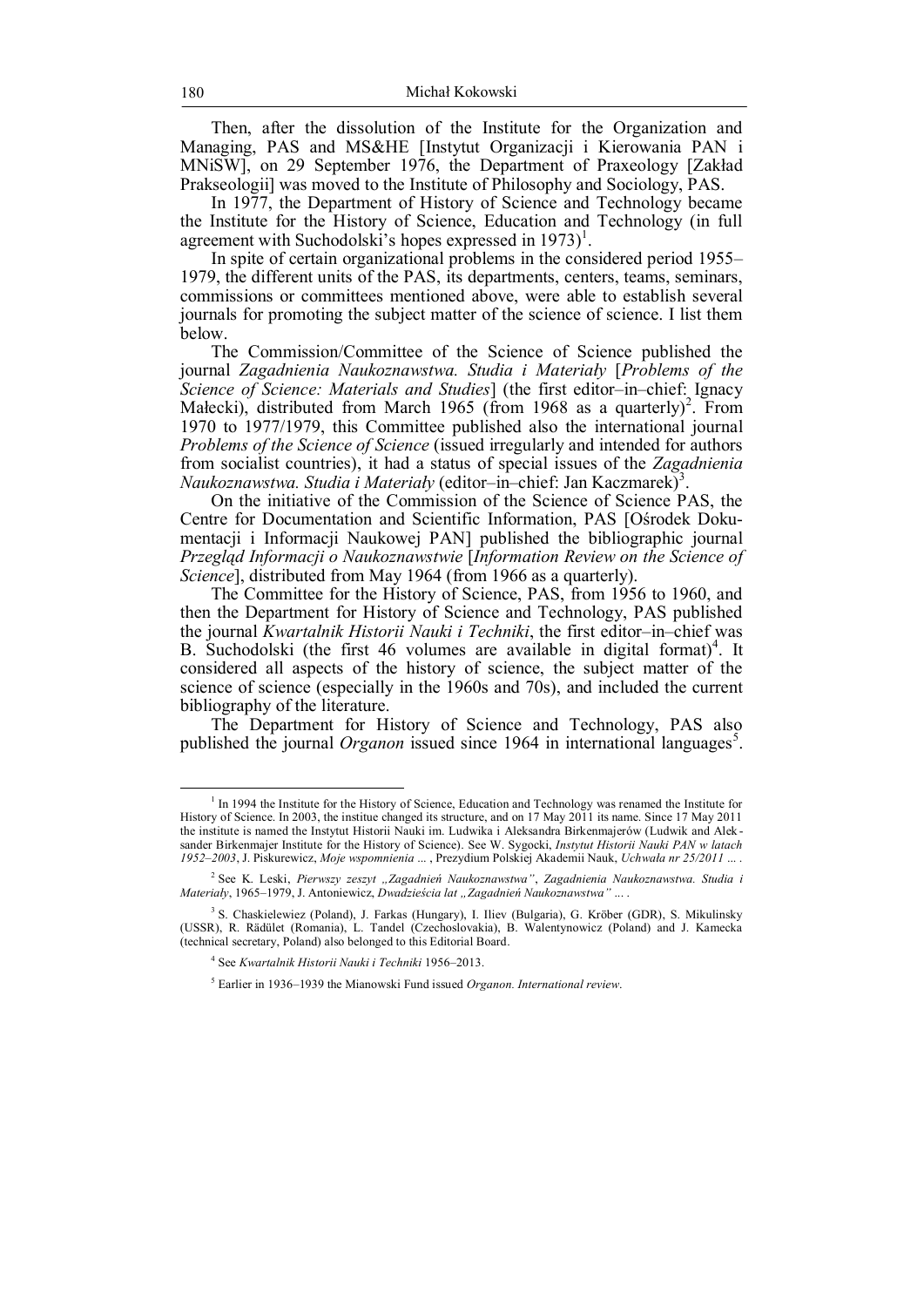It also considered all aspects of the history of science, including the subject matter of the science of science (especially in the 1960s and 70s).

Since 1966 the Library of the Polish Academy of Sciences in Warsaw, specializing in the science of science, has published the journal *Polska Bibliografia Naukoznawstwa i Technoznawstwa* [*The Polish Bibliography of the Science of Science and Science of Technology*] 1 .

Furthermore, in addition to activities in the field of publishing, from 1963 to 1967 Polish scholars organized or co–organized seven very important conferences. They were devoted to the following subjects:

1) *The International Symposium on the General Problems of the History of Science and Technology* (17–21 September 1963, Jabłonna (near Warsaw)), with 82 participants. The contributors were, among others, B. Suchodolski, E. Olszewski, Derek J. de Solla Price, Jerome R. Ravetz, René Taton, Gienadij M. Dobrov, Bonifati M. Kedrov, and Anatoli Zvorykine<sup>2</sup>,

2) The symposium *Assessing the Effectiveness of Research* (May 1964, Jabłonna), organised by the Commission for the Science of Science, PAS, with 70 participants<sup>3</sup>,

3) The symposium *Creating and Directing Research Teams* (21–22 May 1965, Jabłonna), organised by the Commission for the Science of Science, PAS and the Polish Ministry for Higher Education, with 100 participants<sup>4</sup>,

4) *The 11th International Congress of the History of Science*, organised by the Department for History of Science and Technology, PAS, in Warsaw and Kraków, 24–31 August 1965.

A crucial role of the science of science for the history of science, all culture, and the development of science and technology was emphasised during the last congress in three ways.

Firstly, it was done by a scholar and politician (a professor of biology at Wrocław University, and the Chairman of the Democratic Party and the Deputy Chairman of the State Council 1956–1969) Stanisław Kulczyński (1956–1969) in his Inaugural Address, entitled *Nauka – polityka – historia*  [*Science – politics – history*] given on 24 August 1965 in Warsaw. He stated among other things:

> *I have been entrusted with the honourable task of greeting the* [11th] *International Congress of the History of Science from the viewpoints of Polish science and Polish politics. I cannot do it from a position of science with its back turned on politics, nor from a position of politics with its back turned on science. I can do so from a position that combines science with politics. This position can be only a common and realistic method of thinking of*

<sup>1</sup> See *Polska Bibliografia Naukoznawstwa i Technoznawstwa* 1968–2000.

<sup>2</sup> See B. Suchodolski & al., *Le symposium consacré aux problèmes généraux* ... .

<sup>3</sup> See I. Malecki & al., *Referaty i dyskusje* ... .

<sup>4</sup> See E. Olszewski, *Sympozjum na temat zespołów badawczych*.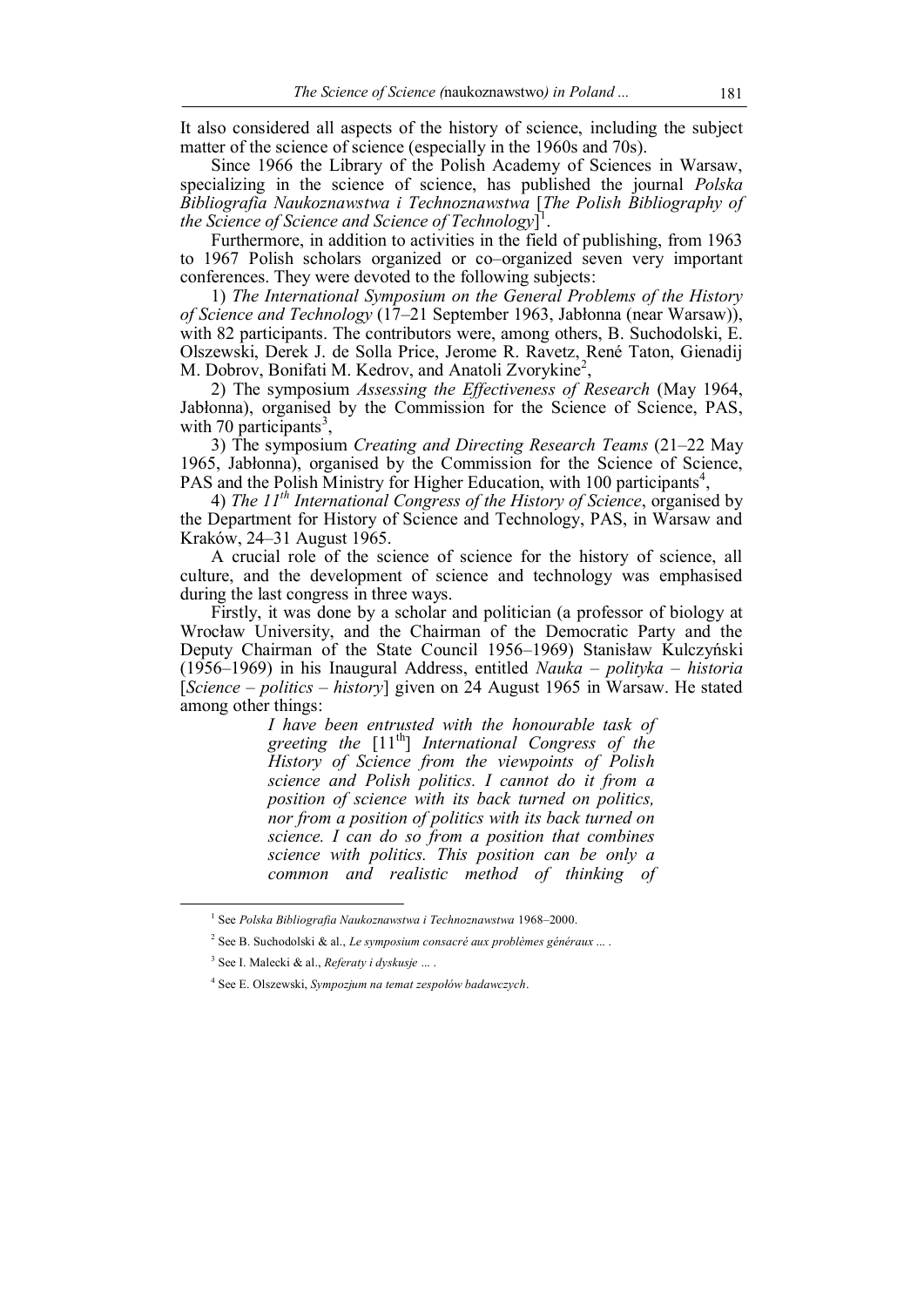*politicians and scholars. Such a method will only have to be created.* [...] *The scholar can say about himself:* Cogito ergo sum*, and* Dubito ergo sum*. The politician cannot say that. The politician says:* When I think, I am. When I doubt, there is no me. *This is the heart of misunderstanding between the scholar and the politician, between the method of scientific thinking and method of political thinking. Is it possible they are linked to each other, the discovery of a common method of scientific and political thinking, the construction of politicised science and science policy covering each other? I think so. I also think that we are very close to that goal, since the method of historical thinking is crystallizing in science and politics.* 1

Secondly, John D. Bernal and A. L. Mackay gave a plenary lecture Towards the Science of Science at the opening session of the congress<sup>2</sup>. Thirdly and finally, the international symposium *The Past and Future of Science* (30–31 August 1965, Kraków) was held at the end of this congress. The symposium was attended by 100 participants, and among the main speakers were Bonifatij Michajłowicz Kedrow (USSR), Gennadij Michajłowicz Dobrow (USSR), Derek J. de Solla–Price (USA), René Taton (France), I. Malecki (Poland), and E. Olszewski (Poland)<sup>3</sup>.

5) *The International Symposium on the Efficiency of Scientific Research* (16–17 March 1966, Jabłonna). It was organised by the Commission of the Science of Science, PAS. It had 40 participants from Poland and 20 participants from other socialist countries<sup>4</sup>.

6) The Soviet–Polish symposium *The Complex Problems of the Development of Science* (6–10 June 1966, Lvov (Ukraine)). It was organised by the committee established by the Academy of Science of the USSR and chaired by Dr S. R. Mikulinski (vice–director of the Institute History of Natural Science and Technology of the Academy of Science of the USSR), the Commission of the Science of Science, PAS, with the cooperation of the Society of Polish–Soviet Friendship. The symposium was attended by over 100 Soviet scholars and 11 Polish scholars, under the leadership of I. Malecki,

<sup>1</sup> See S. Kulczyński, *Nauka polityka historia*, p. 511.

<sup>2</sup> See J. D. Bernal & A. L. Mackay, *Towards a Science of Science* [Polish transl. *Na drodze do naukoznawstwa*].

<sup>3</sup> See B. M. Kedrov/B. M. Kiedrow, *Закономерности развития науки*, I. Malecki & E. Olszewski, *Some Regularities of the Development of Science in the Twentieth Century*, R. Taton, *L'histoire des sciences et la science actuelle*, G. M. Dobrow/G. M. Dobrov, *Тенденции развития организации науки*, D. J. de Solla Price, *Regular Patterns in the Organization of Science* [Polish transl. *Stałe Wzorce w Organizacji Nauki*], B. Walentynowicz, *Sympozjum "Przeszłość a przyszłość nauki"* ... , B. Suchodolski, *XI Międzynarodowy Kongres Historii Nauki*.

<sup>&</sup>lt;sup>4</sup> See K. Leski, *Pierwszy zeszyt "Zagadnień Naukoznawstwa"*, I. Malecki et al., Materials from the *International Symposium on the Efficiency Scientific Research* ... , J. Kamecka, *Międzynarodowe sympozjum na temat* ... .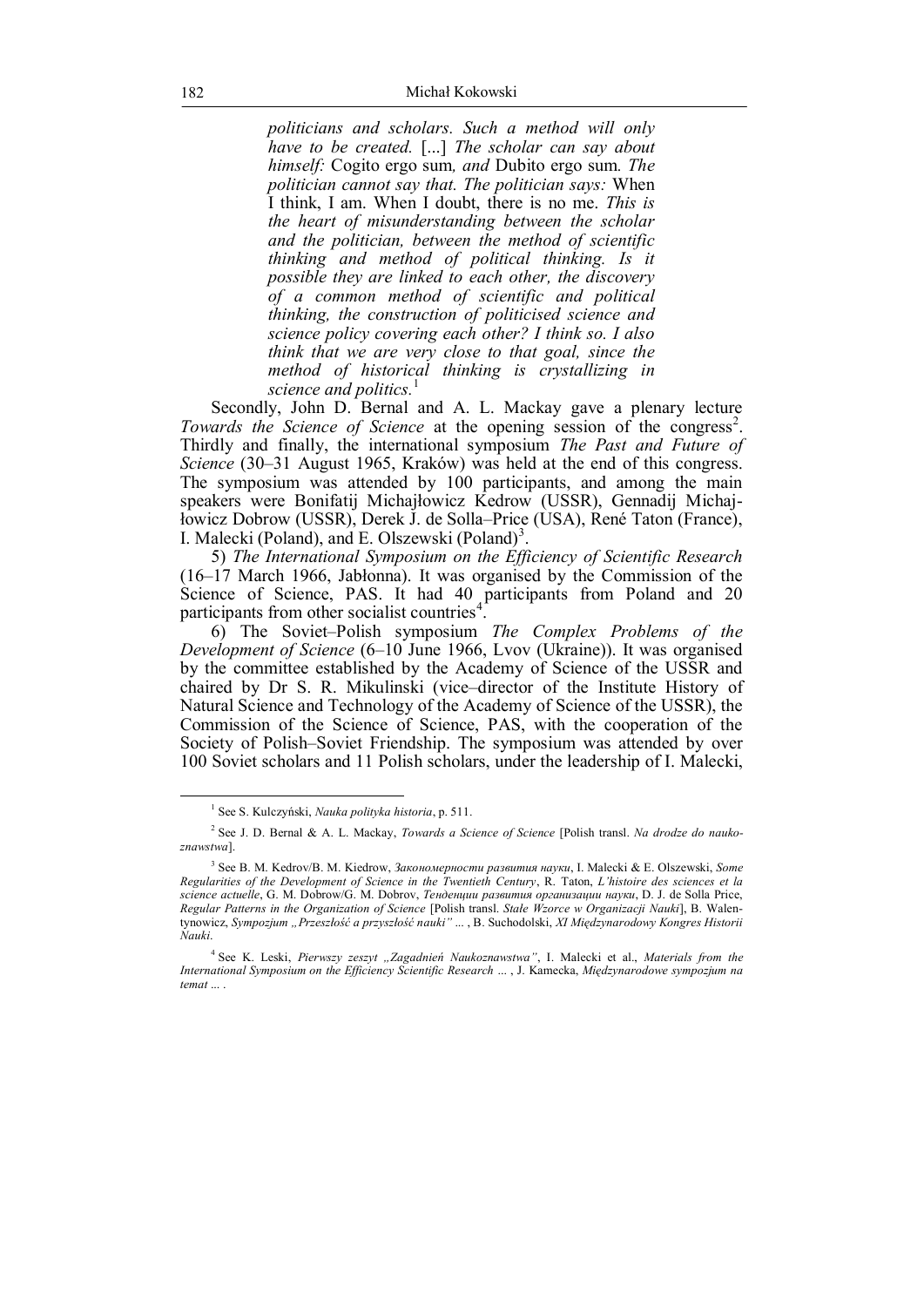the chairman of the Committee of the Science of Science, PAS. Two main topics were discussed: the application of mathematical and statistical methods in the research of the science of science, and philosophical and sociological aspects of the science of science<sup>1</sup>.

7) The Polish–Soviet symposium *Scientific Creativity and Quantitative Gauges of Scientific Activity* (20–23 November 1967, Katowice (Poland)). It was organised by the Commission of the Science of Science, PAS, in cooperation with the Society of Polish–Soviet Friendship, and the Institute for the History of Natural Science and Technology of the Academy of Science of the USSR<sup>2</sup>. The chairman of the Organizing Committee was professor A. Tuszko. The symposium was attended by 51 Polish scholars and representatives of the state administration, 32 scholars from the Soviet Union and 14 scholars from other socialistic countries (Bulgaria, Czechoslovakia, the German Democratic Republic, and Hungary)<sup>3</sup>.

In addition, 10 years after the Symposium of the International Council for Science Policy Studies on *The Role of Science in Social Development and Science Policy* (28–29 March 1977, Jabłonna (Poland)), was organised by the Committee for the Science of Science, PAS and the Institute of Economic and Social Sciences of Warsaw Technological University<sup>4</sup>. The main speakers were, among others, Jan Kaczmarek, Siemion R. Mikulinsky, and Jean– Jacques Salomon<sup>5</sup>.

Furthermore, the Polish scholars specializing in the science of science were rather well familiarised with the achievements of international scholars, especially J. D. Bernal<sup>6</sup>, Derek de Solla–Price<sup>7</sup>, and particularly many Soviet scholars, including, for example, Semion R. Mikulinski, Naum J. Rodny, Bonifacij M. Kiedrow, Boris G. Kuzniecow, Giennadij Michajłowicz Dobrow,

3 See S. Chaskielewicz, *Polsko–Radzieckie Sympozjum Naukoznawcze*, E. Olszewski, *Polsko–radzieckie Sympozjum Naukoznawcze w Katowicach*, I. Malecki et al., *Wybrane Materiały Polsko–Radzieckiego Sympozjum Naukoznawczego* ... .

4 See L. Białoń, *Rola nauki w postępie społecznym a polityka naukowa*.

 $\overline{a}$ 

5 See J. Kaczmarek, *Zarys polityki naukowej Polskiej Rzeczypospolitej Ludowej*, S. R. Mikulinski/S. R. Mikulinsky, *Polityka naukowa krajów socjalistycznych*, J.–J. Salomon, *Odchylenie wahadła nauki – kryzys postępu*.

6 See J. D. Bernal, *The Social Function of Science*, J. D. Bernal, *Funkcja i zadania nauki*, J. D. Bernal, *Wybór artykułów*, W. Chałasiński, *Problem nauki i roli uczonego w społeczeństwie*, B. Suchodolski, *Nauka a rozwój społeczeństwa*, J. D. Bernal, *Science in History* [Polish transl. *Nauka w dziejach*], J. D. Bernal & A. L. Mackay, *Towards a Science of Science* [Polish transl. *Na drodze do naukoznawstwa*].

7 See D. J. de Solla Price, *Science Since Babylon* [Polish transl. *Węzłowe problemy historii nauki*], D. J. de Solla Price, *Little Science, Big Science* [Polish transl. *Mała nauka – wielka nauka*], D. J. de Solla Price, *The history of science as training* ... , D. J. de Solla Price, *Contributions to Discussion* ... , D. J. de Solla Price, *Regular Patterns in the Organization of Science* [Polish transl. *Stałe Wzorce w Organizacji Nauki*], D. J. de Solla Price, *Czym się różni nauka od techniki*.

<sup>1</sup> See S. Chaskielewicz, *Polsko–Radzieckie Sympozjum Naukoznawcze w Lwowie*, E. Olszewski, *Radziecko–Polskie Sympozjum Naukoznawcze we Lwowie*, S. R. Mikulinski & al., *Materiały z Radziecko– Polskiego Sympozjum* ... .

<sup>&</sup>lt;sup>2</sup> At the end of February 1967, Dr S. R. Mikulinski stayed in Warsaw at the invitation of the Commission of the Science of Science. The aim of this stay was to discuss the organization and subject–matter of the the  $2<sup>n</sup>$ Soviet–Polish Symposium of the Science of Science (Katowice, 20–23 Nov., 1967). See E. Olszewski, *Pobyt w Warszawie dra S. R. Mikulinskiego*.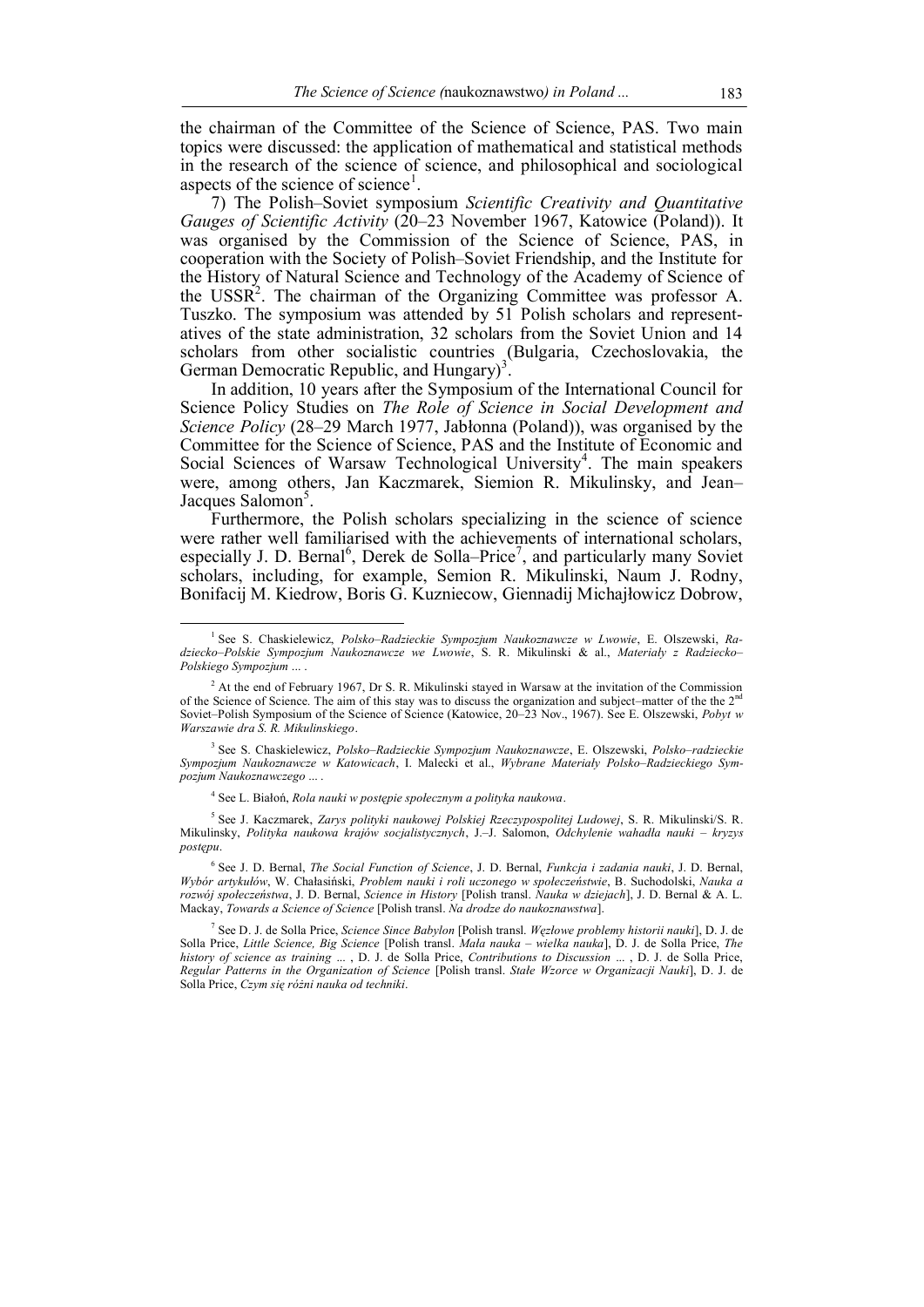Anatolij F. Zotow, Vasily Vasilevich Nalimov, Michaił G. Jaroszewski, Borys A. Starostin, and Akhot T. Grigoryan. They knew the Soviet science of science not only by attending the Polish–Soviet conferences on this subject matter<sup>1</sup>, but also by reading the original works or translations of their works into Polish or English, and the reviews of many these works<sup>2</sup>.

On the other hand – as E. Olszewski showed – at least until 1968 the Soviet scholars were rather faintly familiar with the Polish post–war science of science (although nevertheless they were positively disposed towards the Polish achievements in this field)<sup>3</sup>.

Furthermore, contemporary foreign scholars, including the Soviet ones, and even the Polish ones, had a rather limited knowledge of the Polish pre– war science of science. For example, according to them, the beginning of the science of science was in principle the monographs *The Social Function of Science* (1939) and *Science in History* (1954) by the British Marxist John Desmond Bernal  $(1901-1971)^4$ . However, the research of this kind, excluding scientometrics, had been developed in Poland by the Mianowski Fund at least from 1916 (but it was made in a non–Marxist spirit)<sup>5</sup>.

In all honesty, it must be noticed that this limited knowledge of the Polish pre–war science of science among foreign authors between 1945 and 1979 was caused in part by the same Polish post–war scholars, who insufficiently emphasised Polish priority in this field. On the other hand, Polish post–war scholars could not proclaim this thesis openly, since all Polish pre–war initiatives in the field of the science of science were made in a non–Marxist

<sup>1</sup> See S. R. Mikulinski & al., *Materiały z Radziecko–Polskiego Sympozjum* ... , I. Malecki et al., *Wybrane Materiały Polsko–Radzieckiego Sympozjum Naukoznawczego* ... .

<sup>&</sup>lt;sup>2</sup> Many works of Soviet scholars, and even more numerous reviews of these works, were published in the following journals: *Zagadnienia Naukoznawstwa. Studia i Materiały*, *Kwartalnik Historii Nauki i Techniki*, and *Organon*. See e.g. G. M. Dobrow/G. M. Dobrov, *Badania historycznotechniczne a cybernetyka*, G. M. Dobrow/G. M. Dobrov, *Тенденции развития организации науки*, B. M. Kedrov/B. M. Kiedrow, *Закономерности развития науки*, W. Sokolski, *Międzynarodowy charakter rozwoju nauki* ... , I. Turnau, *Podstawowe problemy metodologiczne* ... , G. M. Dobrow/G. M. Dobrov, *Ludzie nauki radzieckiej*, G. M. Dobrow/G. M. Dobrov, *Nauka o naukie* [Polish transl. *Wstęp do naukoznawstwa*], B. G. Kuzniecow, *Leopold Infeld a historia nauki*, S. R. Mikulinsky & N. J. Rodny, *Science as an Object of Special Investigation*, D. Poliński, *G. M. Dobrow. Nauka o naukie* ... , S. Y. Plotkin, *The Main Developmental Trends* ... , B. M. Kedrov/B. M. Kiedrow, *Prognozy Lenina w dziedzinie przyrodoznawstwa*, M. G. Jaroszewski, *Nauka jako przedmiot badań psychologicznych*, B. G. Kuzniecow, *Styl Giordana Bruno*, Z. M. Mul'chenko & W. W. Nalimov, *Wieża Babel w nauce*, V. V. Nalimov & Z. M. Mul'chenko, *Naukometria*, A. F. Zotow, *Zagadnienie kumulatywności wiedzy naukowej a "zasada komplementarności"*, B. M. Kedrov/B. M. Kiedrow, *Droga geniusza – drogą myśli ludzkiej* ... , W. Osińska, *Oczerki istorii i tieorii nauki*, E. D. Lebedkina, *Б. И Ленин и международное научное сотрудничество*, G. M. Dobrow/G. M. Dobrov, *Doświadczenia i problemy w kierowaniu nauką w Związku Radzieckim*, B. G. Kuznetsov & A. Grigoryan, *К вопросy о необратимости космической эволюции*, S. Zamecki, *Na marginesie książki N. J. Rodnego* ... , S. R. Mikulinski/S. R. Mikulinsky, *Polityka naukowa krajów socjalistycznych*, B. A. Starostin, *Ujęcie systemowe i jego rola we współczesnym naukoznawstwie*, A. T. Grigoryan & B. G. Kuznetsov, *К двухсотпятидесятилетию со для смерти Нъютона 1727–1977*, A. Grigorian, *On the 75th Anniversary of Boris Kuznetsov*, S. Zamecki, *"Dialektika razwitija chimii", W. I. Kuzniecow* ... .

<sup>&</sup>lt;sup>3</sup> See E. Olszewski, "*Struktura rewolucji naukowych", Thomas S. Kuhn* ... .

<sup>4</sup> See e.g. W. Chałasiński, *Problem nauki i roli uczonego w społeczeństwie*, G. M. Dobrow/G. M. Dobrov, *Wstęp do naukoznawstwa*, p. 7, A. F. Zotow, *Zagadnienie kumulatywności wiedzy naukowej a "zasada komplementarności"*, p. 431, S. R. Mikulinski/S. R. Mikulinsky, *Jeszcze raz o przedmiocie i strukturze naukoznawstwa*, pp. 497–498, V. V. Nalimov & Z. M. Mul'chenko, *Наукометрия*, p. 5.

<sup>&</sup>lt;sup>5</sup> See this article, section 1. From the 1910s to 1939.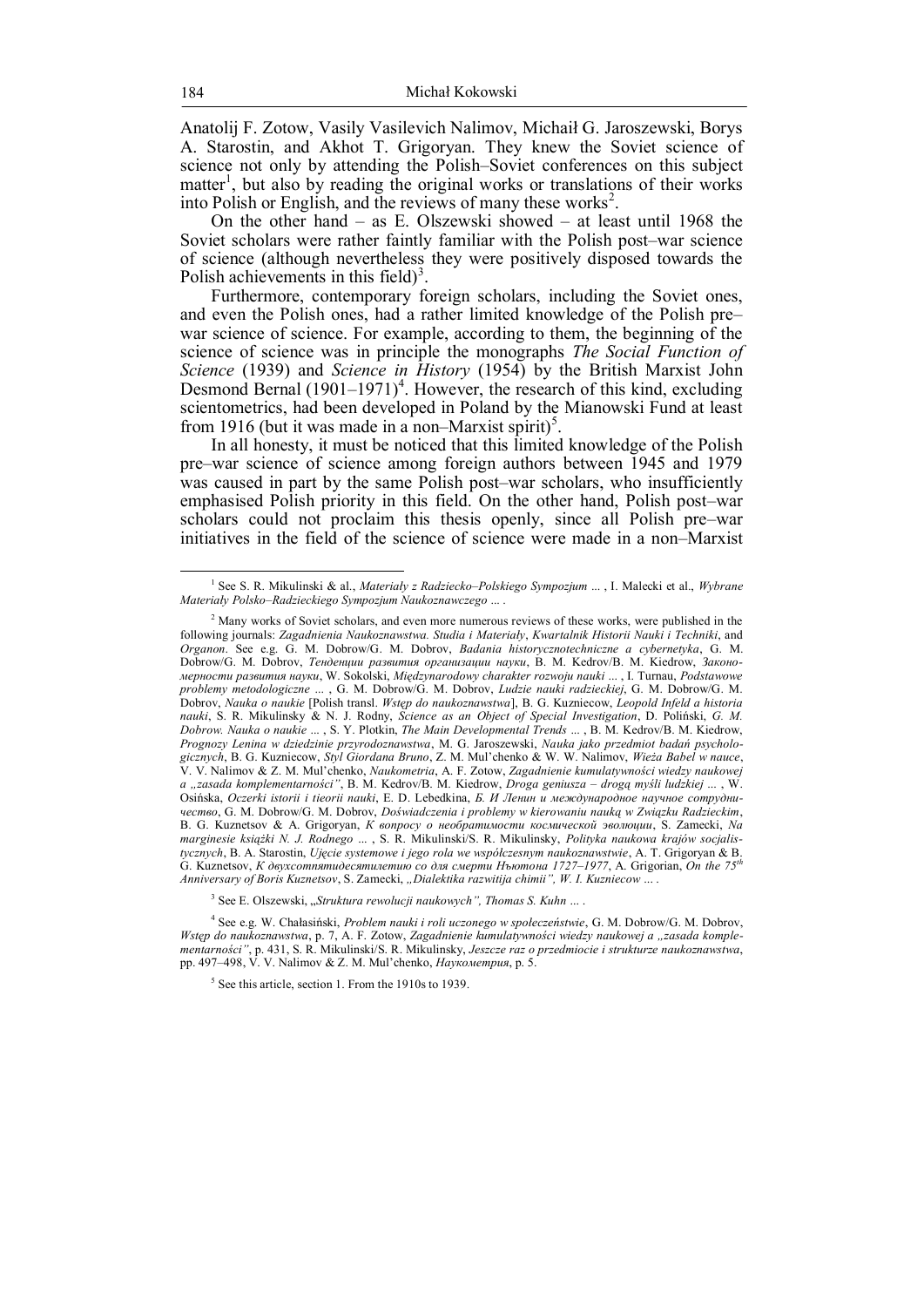spirit, and just this aspect was consequently contested by Polish communist activists from 1945.

In the middle of 1970s, the interest in the subject matter of the science of science weakened in Poland, especially regarding the practical part of the science of science (i.e. the organization of science, prognostics of science, and politics of science)<sup> $\dagger$ </sup>.

It was caused – in my opinion – by three main interconnected reasons. Firstly, after March 1968 Polish politicians (who were dominated by communists and were against the Polish intelligentsia) lost interest in promoting real scientific culture (including the science of science) and became sworn enemies of the so–called *socialism with a human face* (developed by the advocates of non-communist socialism)<sup>2</sup>. Since many Polish scholars proved to be opponents of communism and communist socialism, the media sketched the image of the science as being in a phase of deep crisis<sup>3</sup>. Secondly, in the 1970s an economic and political crisis was growing in Poland (linked with the political events referred to as *December 1970*, *June 1976*, and *May 1977*). Thirdly, in this context, many experts of the science of science dealt with issues of broader social activities of which science is only a small part; in effect, the majority of scholars studied the science of science only on the margin of their other interests, and thus this subject matter was dominated by historical and semantic approaches<sup>4</sup>. However, this trend resulted in important historical studies published in this period<sup>5</sup>.

 $\overline{a}$ 

<sup>4</sup> Regarding the third point see S. Chaskielewicz & A. Tuszko, *Polityka naukowa drugiej generacji*, pp. 124–125. However, since the interest in this discipline decreased also in the 1970s in many other countries (excluding the USSR and the DDR), I suppose that it was caused by real troubles in developing this branch of knowledge (e.g. in creating realistic scientometric models and planning the development of science).

<sup>1</sup> See J. Zieleniewski, *Wstępna prognoza rozwoju naukoznawstwa do roku 1980 i 1990*, pp. 317–318, W. Gasparski & K. Frieske, *Kierunki rozwoju naukoznawstwa w Polsce*, pp. 476–479, W. A. Werner & al., *Rozwój naukoznawstwa do roku 2000*, pp. 322–323. A good illustration for this thesis is the case of the Inter–University Department for Research on Higher Education [Międzyuczelniany Zakład Badań nad Szkolnictwem Wyższym], a special research unit for science of science affiliated with the Ministry of Science, Higher Education and Technology. It operated from 1960 to 30 July 1973, and employed 130 people. Then it was renamed, reorganised and employed much less people: from 30 July 1973 to 22 April 1977, it was called the Instytut Polityki Naukowej, Postępu Technicznego i Szkolnictwa Wyższego (Institute of Science Policy, Technological Progress and Higher Education), and then the Institute of Science Policy and Higher Education [Instytut Polityki Naukowej i Szkolnictwa Wyższego]. See Prezes Rady Ministrów, *Zarządzenie nr 53 Prezesa Rady Ministrów z dnia 13 lipca 1973 r.* ... , Prezes Rady Ministrów, *Zarządzenie nr 30 Prezesa Rady Ministrów z dnia 22 kwietnia 1977 r. ...* , W. A. Werner & al., *Rozwój naukoznawstwa do roku 2000*, p. 321, I. Białecki & A. Świć, *Potencjał implementacyjny*.

<sup>&</sup>lt;sup>2</sup> It is worth remembering that this kind of socialism was at the core of the official programme of the Polish Socialist Party [Polska Partia Socjalistyczna, PPS] (1944–1948). See *Wikipedia* 2013ppso, B. Urbankowski, *Czerwona msza albo uśmiech Stalina*, pp. 318–320.

<sup>3</sup> See P. Hübner, *Nauka polska po II wojnie światowej – idee i instytucje*, pp. 165–174.

<sup>&</sup>lt;sup>5</sup> For example, the workers of the Research Centre for History of Organization of Science in the Department for History of Science and Technology, PAS [Pracownia Historii Organizacji Nauki in the Zakład Historii Nauki i Techniki PAN], among others, Waldemar Rolbiecki (1927–2002) and Bohdan Jaczewski (1939– 1992), in the 1970s published important works on the history of the organization of science, especially in Poland and abroad. See B. Jaczewski, *Inauguracyjne posiedzenie Pracowni Historii i Organizacji Nauki*, B. Jaczewski, *Polityka naukowa państwa polskiego w latach 1918–1939*, W. Rolbiecki, *Akademie włoskie w latach 1454– 1667*, W. Rolbiecki, *Początek towarzystw naukowych jako typu instytucji*, W. Sygocki, *Instytut Historii Nauki PAN w latach 1952–2003*, J. Piskurewicz, *Moje wspomnienia* ... . Furthermore, the authors from the Zakład Historii Nauki i Techniki PAN also published other important books on history of organization of science. See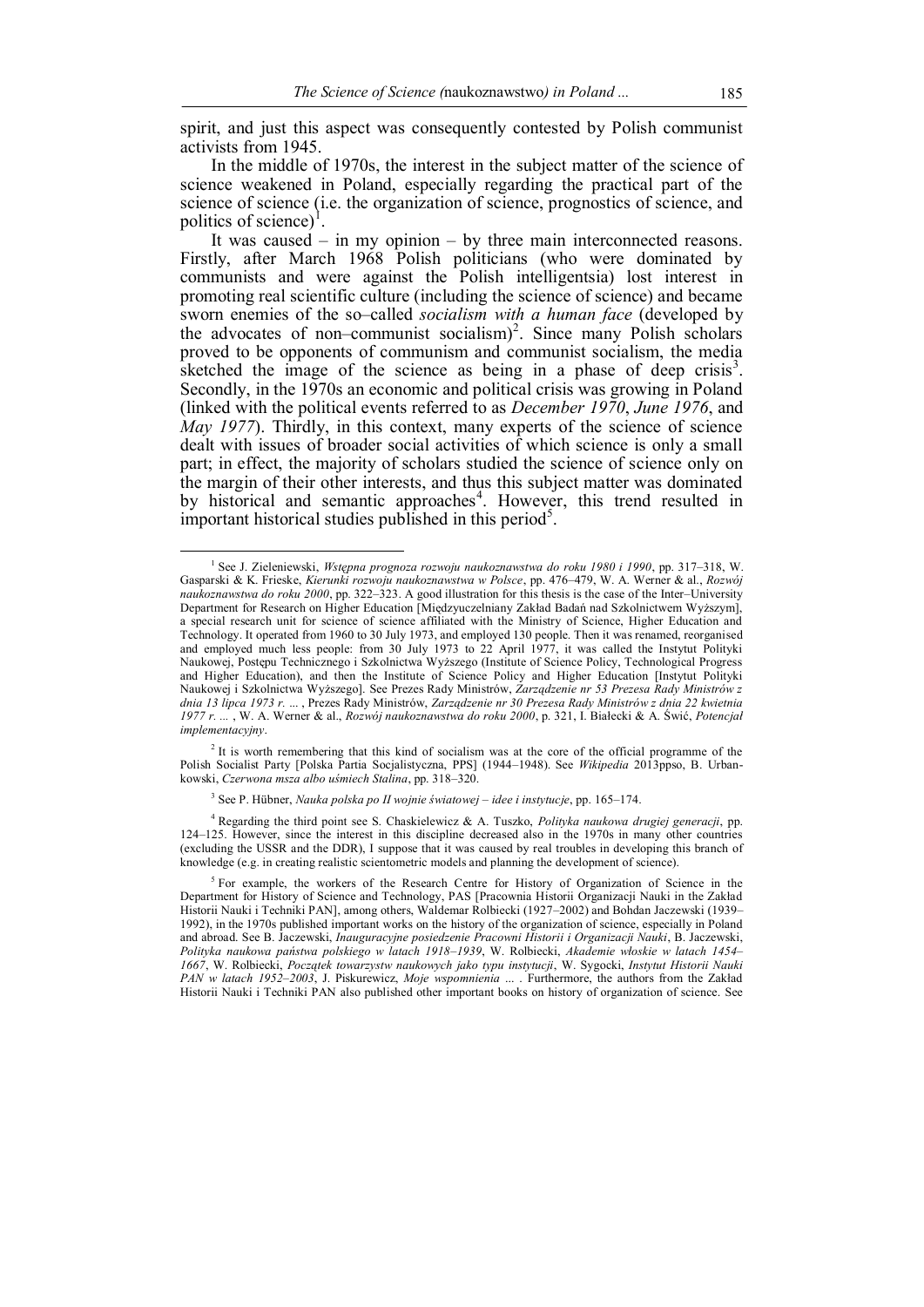Furthermore, throughout the period 1955–1979, Polish scholars formulated a real spectrum of views on the idea of the science of science<sup>1</sup>. Following Wojciech Gasparski, we can distinguish four basic understandings of this branch of knowledge. Polish scholars treated the science of science as *a consolidated branch of knowledge, a federation of sub–branches*, a *practical science* (studying science policy with respect to the organization of science), and *science studies* (researching the problems on the crossroads of the sub– branches of the science of science)<sup>2</sup>.

#### **The case of Ludwik Fleck**

In 1957, for family reasons (after a diagnosis of cancer), L. Fleck decided to move with his wife to Israel (where their only son Ryszard had already lived from 1947). There he became the director of the Department of Experimental Pathology in Weitzman Biological Institute in Ness Ziona, and professor of the Department of Microbiology of Hebrew University in Jerusalem. He also tried to publish articles on the science of science in Western magazines, however they were rejected. He died on 5 June 1961 in Ness Ziona<sup>3</sup>.

## **The case of Florian Znaniecki**

Although since World War II F. Znaniecki was in the USA, he kept in contact with scholars in Poland. After his death in 1958, his pupil J. Chałasiński, editor–in–chief of the Journal *Kultura i Społeczeństwo*, reissued the

W. Rolbiecki, *Polskie towarzystwa naukowe ogólne* ... , Z. Skubała–Tokarska, *Społeczna rola Wolnej Wszechnicy Polskiej*, B. Jaczewski, *Organizacja i finansowanie nauki polskiej w okresie międzywojennym*, Z. Skubała– Tokarska & Z. Tokarski, *Uniwersytety w Polsce: Rys historyczny*, and especially a monumental *Historia nauki polskiej* [*History of Polish Science*], (eds.) B. Suchodolski & al., vol. 1: 1970, vol. 2: 1970, vol. 6: 1974, vol. 7: 1975, vol. 3: 1977.

1 See e.g. I. Malecki, *Problemy koordynacji badań naukowych*, I. Malecki, *Z zagadnień metodologicznych nauki*, I. Malecki, *Science of Science as a Science and as Practical Activity*, I. Malecki, *Zadania i zakres studiów nad polityką naukową*, T. Kotarbiński, *Elementy teorii poznania* ... , T. Kotarbiński, *Przegląd problemów nauk o nauce*, T. Kotarbiński, *Historia nauki jako źródło uogólnień metodologicznych*, T. Kotarbiński, *Wzajemne powiązania różnych aspektów badań twórczości naukowej*, T. Kotarbiński, *Zadania epistemologii pragmatycznej*, J. Drewnowski, *Narada w sprawie badań nad teoretycznymi zagadnieniami naukoznawstwa*, A. Tuszko, *Naukoznawstwo jako narzędzie działania*, A. Tuszko & S. Chaskielewicz, *Badania naukowe: organizowanie i kierowanie*, B. Suchodolski, *O podstawach polityki naukowej*, B. Suchodolski, *Odpowiedź na troskę*, B. Suchodolski, *Stan i perspektywy rozwojowe naukoznawstwa* ... , B. Suchodolski, *Nauka a świadomość społeczna*, B. Stanosz & A. Nowaczyk, *Recenzja z tomów I–V "Zagadnień Naukoznawstwa"*, J. Szczepański, *Zagadnienie zwiększania efektywności wpływu nauki na rozwój społeczeństwa*, S. Zamecki, *Nauka jako przedmiot refleksji*, J. Kaczmarek, *On Principles of Science Policy*, J. Kaczmarek, *O zasadach polityki naukowej*, W. Rolbiecki, *Troska o integrację nauk o nauce*, B. Leśnodorski, *Historia nauki i techniki wśród nauk o kulturze*, A. Czekajewska– Jędrusik, *Historia nauki i naukoznawstwo w nowym programie* ... , Z. Kowalewski, *Teoria praktyki naukowej jako nowa wyodrębniająca się nauka*, S. Kwiatkowski, *Studia nad polityką naukową w Polsce*.

2 See B. Suchodolski, *Stan i perspektywy rozwojowe naukoznawstwa* ... , W. A. Werner & al., *Rozwój naukoznawstwa do roku 2000*, pp. 323–327, W. Gasparski, *Naukoznawstwo: ocena stanu dyscypliny*, pp. 10–12. In my opinion, these different visions of the science of science were caused by the real problems in defining the scope of this branch of knowldge.

3 For further details of Fleck's biography, see T. J. Trenn & R. K. Merton, *Biographical Sketch*, L. Schäfer & T. Schnelle, *Einleitung: Ludwik Flecks* ... , T. Schnelle, *Ludwik Fleck* – *Leben und Denken* ... , S. Magierska & E. Tuszkiewicz, *Ludwik Fleck (1896–1961)*, Z. Cackowski, *Wstęp do drugiego wydania polskiego* ... , pp. 15– 19, C. Zittel & F. Schmaltz, *Wstęp*, pp. 24–34, M. Ciesielska, *Ludwick Fleck – profesor mikrobiologii i filozof (1896–1961)*.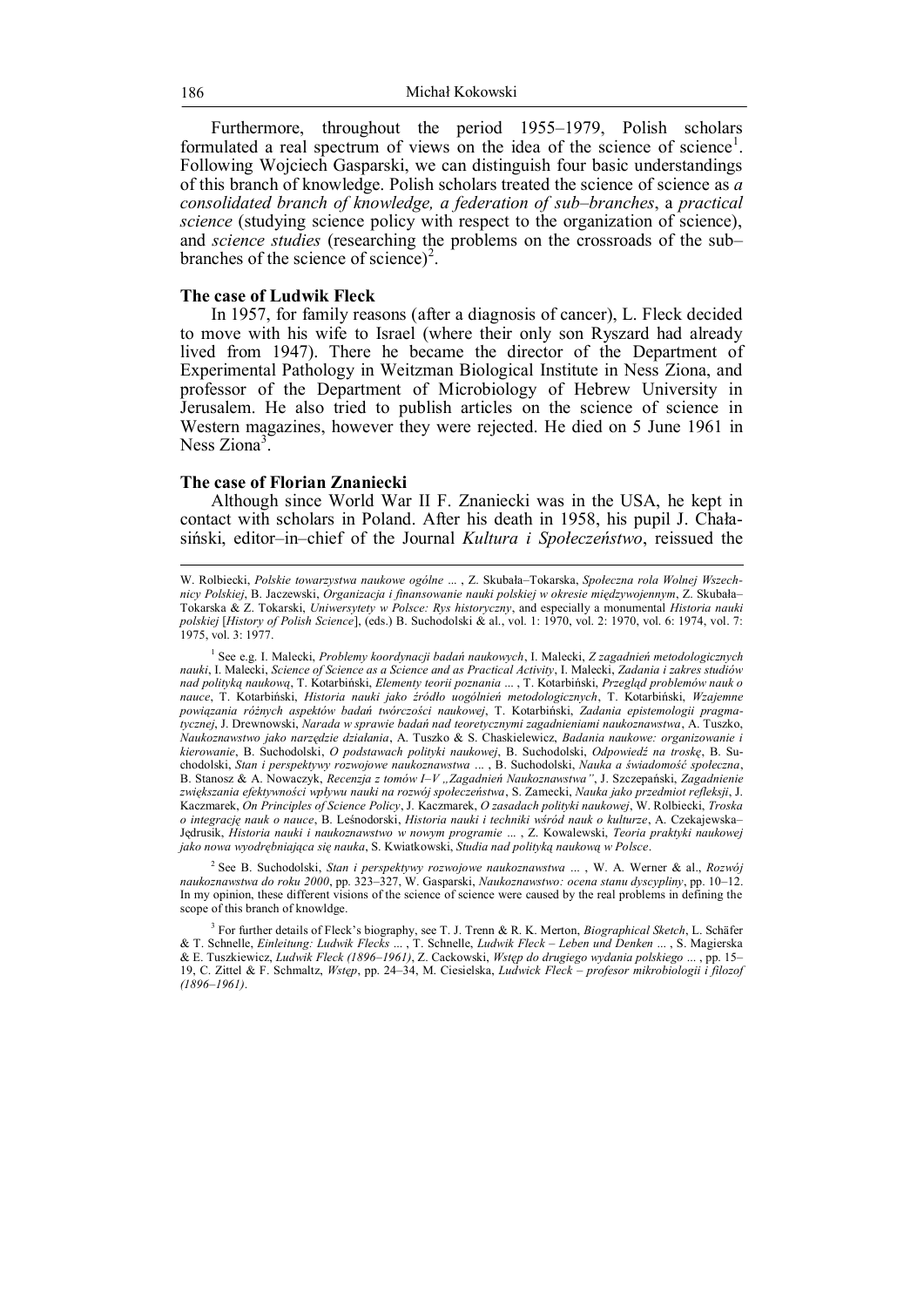excerpt of Znaniecki's article of 1936 entitled *Uczeni polscy a życie polskie* [*Polish scholars and Polish life*] encorporating two attitudes: of a scholar and of a political activist, which it was impossible to linked together<sup>1</sup>. In the postwar political reality of Poland, these words sounded shocking indeed.

### **The repercussions of the events of October 1956 and March 1968**

Between 1955 and March 1968, the Marxist philosophers and members of the PZPR: A. Schaff, B. Baczko, L. Kołakowski, K. Pomian, S. Amsterdamski, H. Eilstein and many others who criticised Stalinists for abandoning the ideals of socialism were labelled by the Stalinists the (*Marxist) revisionists*. It was a very pejorative, essentially political label that was only given to persons who fell into disfavour with the political power, regardless of whether the doctrine they preached was philosophically different from the accepted interpretation of Marxism. This accusation meant as much as the Stalinist accusation of *idealism* in the late 1940s and early 1950s (which was the most serious accusation)<sup>2</sup>.

Furthermore, as the result of a real communist–fascistic–anti–semitic hysteria, many Marxist revisionists lost their jobs at universities, and a part of them was forced to leave Poland. Among others, B. Baczko, L. Kołakowski, and K. Pomian lost their jobs in Warsaw University and H. Eilstein at the Polish Academy of Sciences, and they all were forced to go abroad<sup>3</sup>.

Moreover, A. Schaff lost his job at Warsaw University and the Institute of Philosophy and Sociology at the Polish Academy of Sciences, and S. Amsterdamski at Łódź University (where he worked from 1954 to 1968, and was the Dean of the History and Philosophy Faculty from 1967 to 1968)<sup>4</sup>.

It is worth adding that the latter played an especially important role in the reception of T. S. Kuhn's thought in Poland. In 1966 he translated *The Copernican Revolution: Planetary Astronomy in the Development of Western Thought* into Polish and wrote a postscript to this book. Two years later, he arranged the publication of the translation of *The Structure of Scientific Revolutions* (he improved and edited this translation) and wrote a *Postscript* to this book entitled *The History of Science and the Philosophy of Science*<sup>5</sup> .

<sup>1</sup> See See F. Znaniecki, *Uczeni polscy a życie polskie*.

<sup>2</sup> See R. Sitek, *Warszawska szkoła historii idei*, pp. 68–83, W. Krajewski, *Czym był marzec dla polskiej filozofii*, S. Amsterdamski, *Marzec w filozofii i filozofia Marca*, p. 128, J. Wieczorek (ed.), *Stefan Amsterdamski* ... , W. Krajewski, *Skutki Marca dla filozofii polskiej* (esp. pp. 147–148), B. Fijałkowska, *Polityka i twórcy (1948–1959)*, pp. 332–352 & pp. 440–479.

<sup>3</sup> See M. Gumkowski & M. Ofierska (eds.), *Marzec 68*, W. Krajewski, *Czym był marzec dla polskiej filozofii*, W. Krajewski, *Skutki Marca dla filozofii polskiej*, S. Amsterdamski, *Marzec w filozofii i filozofia Marca*.

<sup>&</sup>lt;sup>4</sup> In all these affairs, Henryk Jabłoński played a very negative role as the then Minister of Education and Higher Education [Minister Oświaty i Szkolnictwa Wyższego]. It was he who in 1968 decided to expel many scholars and students from university, including B. Baczko, L. Kołakowski, S. Amsterdamski, H. Eilstein. See J. Wieczorek (ed.), *Henryk Jabłoński – minister* ... , *Archiwum opozycji*: *Kolekcja środowisk Jacka Kuronia* ... .

<sup>5</sup> See T. S. Kuhn, *The Copernican Revolution* ... [Polish transl. *Przewrót kopernikański*], M. B.–N., *"The Copernican Revolution* ... , M. Borzyszkowski, *Przewrót Kopernikański*, A. Machalski, *Przewrót Kopernikański*, J. Drewnowski, "Przewrót kopernikański. Astronomia planetarna w dziejach myśli" ... , I. Nowak & L. Nowak, *Kuhn, Thomas S.* ... & T. S. Kuhn, *The Structure of Scientific Revolutions* [Polish transl. *Struktura rewolucji naukowych*], E. Olszewski, *"The Structure of Scientific Revolutions", Thomas S. Kuhn* ... , M. Władyka, *Z seminarium metodologicznego* ... , E. Olszewski, "*Struktura rewolucji naukowych", Thomas S. Kuhn* ... , M. J.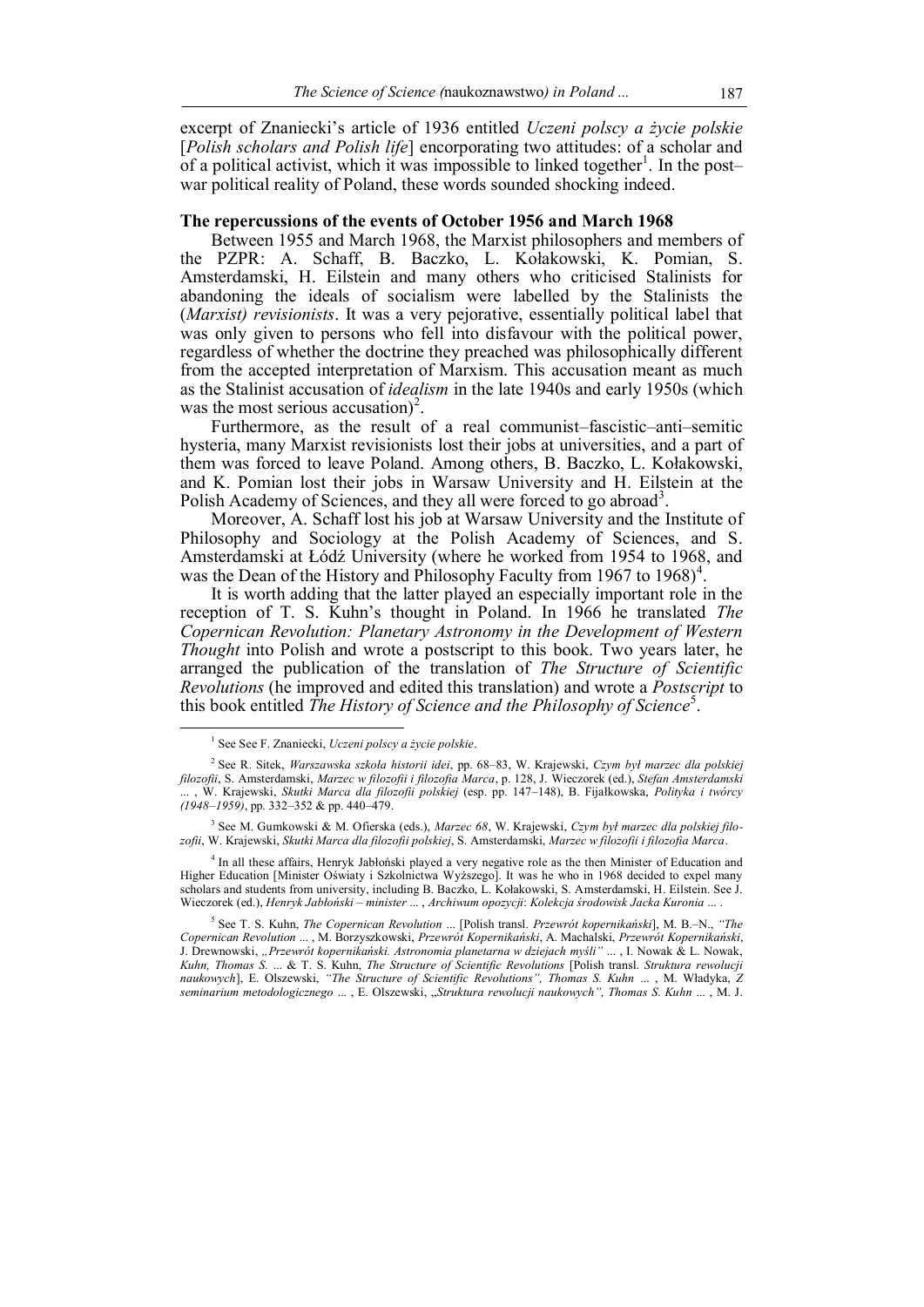However, from October 1969, S. Amsterdamski was employed in the Department for the History of Science and Technology of the Polish Academy of Sciences<sup>1</sup>. He was the manager of the team, researching the issue of values in science, i.e. such matters as *the value judgments about the content of a scientific theory*, *the role of value systems in cognitive activities of scholars*, *the ethos of science as a social institution*, *the influence of the value systems recognised outside the scientific community on the development of science*, *the 'value–killing' and value–creating functions of science in social life*, and *the problem of the value of science*. Amsterdamski himself linked all these matters with the science of science in his lecture *Nauka współczesna a wartości* [*Contemporary Science and Values*] given on 23 October 1970 at the seminar of the Team for the Issues of Scientific and Technological Revolution at this  $department<sup>2</sup>$ .

Then, in 1973, Amsterdamski published a book about the philosophy of science: *Między doświadczeniem a metafizyką, z filozoficznych zagadnień rozwoju nauki* (1973) [Engl. transl. *Between Experience and Metaphysics: Philosophical Problems of the Evolution of Science* (1975)], in which he analyzed the thought of Carnap, Popper, Kuhn, Lakatos, etc.

Finally, from 24 May 1975, he was affiliated with the Research Centre for History of Organization of Science [Pracownia Historii Organizacji Nauki] of this department. And throughout this period, starting in 1969, he was still an activist of the political opposition in  $P$ oland<sup>3</sup>. (This issue will be continued below.)

# **A new political context and the emergence of the independent institutions of science and letters in the late 1970s**

In the late 1970s the independent democratic opposition was growing in Poland<sup>4</sup>. This movement was expanded by the scientists themselves and their own professional activities: the organization of science, education and

1 See K. M., *Metodyk filozofii i historii nauki, socjolog wiedzy*, J. Owczarek, *Pracownicy Instytutu Historii Nauki PAN w latach 1954–2004*, p. 428, J. Wieczorek (ed.), *Stefan Amsterdamski* ... , K. Biernacki, *Stefan Amsterdamski*.

2 See S. Amsterdamski, *Nauka współczesna a wartości*, p. 58.

<sup>3</sup> Another Marxist revisionist, who was employed in this Department from 1963 to 1992 was Tadeusz Kowalik (1926–2012), an economist and historian of economics. See T. Kowalik, *To były całkiem znośne lata*, T. Kowalik, *Musztarda przed obiadem* ... , *Wikipedia* 2013kowa.

<sup>4</sup> The election of Karol Wojtyła (1920–2005) to the papacy (16 Oct. 1978), and his visit to Poland between 2 and 10 June 1979 resulted in strengthening of the independent democratic opposition in Poland. See *Wikipedia*  2013hipo1, 2013hipo2.

Siemek, *Autodestrukcja mitu nauki*, L. Budrecki, *Paradygmat i rewolucje naukowe*, E. Olszewski, *Historia nauki przekracza barierę dźwięku*. According to G. Trela, *"The Structure of Scientific Revolutions", Thomas S. Kuhn* ... , p. 543: *It is an open secret that the person who made the publication of* The Structure of Scientific Revolutions *of 1968 possible is indeed Amsterdamski. This book came out and played a leading role in the liberation of Polish humanities from the shackles of Marxist–Leninist ideology only due to the fact that Amsterdamski published the translation under a pseudonym. His output as a writer was destroyed at the time, and his works were censored, not only in terms of publication but also in terms of citation* [!]*. It is worth noting that no tradition existed at the time – not only in Poland – to think about science in the way proposed by Kuhn. What is more, the Polish language did not even have the philosophical terminology that would allow for articulation of Kuhn's ideas in the language of Słowacki and Mickiewicz*.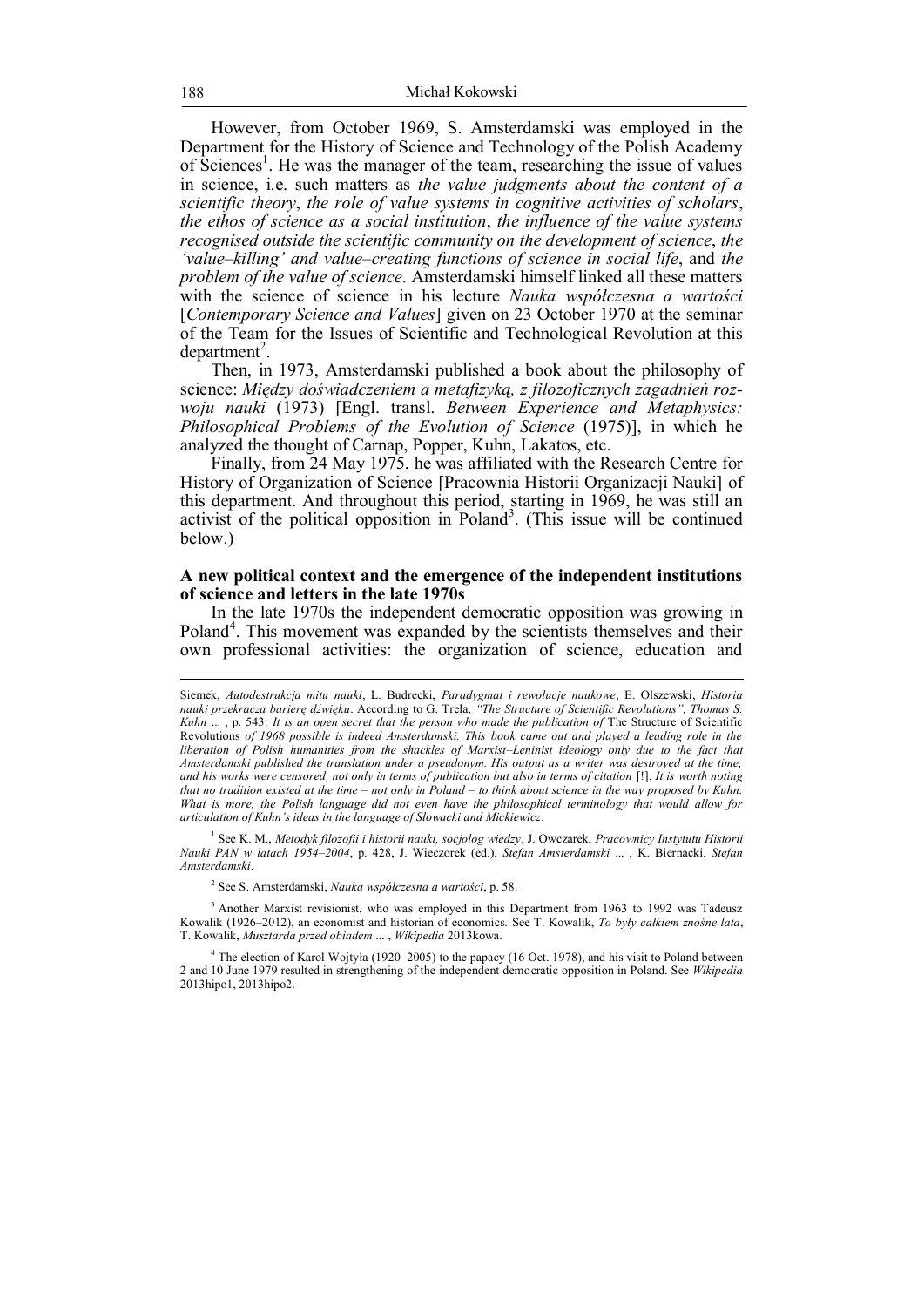popularization of science. In Autum of 1977, the so–called Flying University [Latający Uniwersytet] was formed, and since 1978 the Society for Academic Courses [Towarzystwo Kursów Naukowych] has continued the activities of this university. Both institutions were independent educational associations whose aims were to break the monopoly of state teaching at the university level, that is, to disclose different *terrae incognitae of the official Polish*  culture<sup>1</sup>.

One of the leading people of these institutions was S. Amsterdamski. He gave at least three lectures regarding the problems of science: *Społeczne problemy nauki współczesnej* [*Social problems of modern science*] (1977/1978), *Filozofia wiedzy* [*Philosophy of knowledge*] (1978/1979), and *Etyczne problemy nauki* [*Ethical problems of science*] (1979/1980). He also published two articles, *Życie naukowe a monopol władzy: casus Łysenko* [*The scientific life and the monopoly of power: the Lysenko case*]  $(1979/1980?)^2$ and (together with Aldona Jawłowska and Tadeusz Kowalik) *Język propagandy* [*The language of propaganda*] 3 .

### **The case of the Mianowski Fund**

In January 1957, Stanisław Małkowski, the last President of the Mianowski Fund, addressed a special letter to the President of the Polish Academy of Sciences regarding the restoration of the Mianowski Fund. However, he never received a reply<sup>4</sup>.

#### **The case of Ludwik Fleck**

 $\overline{a}$ 

The views of L. Fleck became famous in the 1970s and 1980s, albeit not in Poland, but in the USA, Switzerland and Germany. It only happened, when Thomas S. Kuhn discovered Fleck's monograph as one of main bases for his world bestseller *The Structure of Scientific Revolutions* (1962)<sup>5</sup>. However, Kuhn's statements regarding Fleck's views were very strange and limited by the Cold War climate<sup>6</sup>.

These institutions took the names of historical institutions that acted in the  $19<sup>th</sup>$  and  $20<sup>th</sup>$  centuries. See Z. Skubała–Tokarska, *Społeczna rola Wolnej Wszechnicy Polskiej*, R. Terlecki, *Uniwersytet Latający i Towarzystwo Kursów Naukowych*, M. Kunicki–Goldfinger, *Towarzystwo Kursów Naukowych*, *Wikipedia* 2013flun, 2013tkna.

<sup>2</sup> See R. Terlecki, *Uniwersytet Latający i Towarzystwo Kursów Naukowych*, S. Amsterdamski, *Życie naukowe a monopol władzy: casus Łysenko*, *Wikipedia* 2013tkna.

<sup>3</sup> See S. Amsterdamski, A. Jawłowska & T. Kowalik, *Język propagandy*.

<sup>4</sup> See P. Hübner, J. Piskurewicz & L. Zasztowt, *Kasa im. Józefa Mianowskiego* ... , p. 50.

<sup>5</sup> See W. Baldamus, *Ludwik Fleck and the development of the sociology of science*, T. J. Trenn & R. K. Merton, *Biographical Sketch*, L. Schäfer & T. Schnelle, *Einleitung: Ludwik Flecks* ... , T. Schnelle, *Ludwik Fleck*  – *Leben und Denken* ... , T. Schnelle, *Ludwik Fleck – A Classical Scholar* ... , R. S. Cohen & T. Schnelle (eds.), *Cognition and Fact*, I. Löwy (ed.), *The Polish School of Philosophy of Medicine*, I. Löwy, *Polska szkoła filozofii medycyny*, I. Löwy, *Medical acts and medical facts* ... , R. Egloff (ed.), *Tatsache – Denkstil – Kontroverse* ... , E. Hedfors, *Medical Science in the Light of Flawed Study* ... , O. Amsterdamska & al., *Medical Science in the Light of Holocaust* ... .

<sup>6</sup> See R. K. Merton, *Przedmowa Autora do wydania polskiego*, R. K. Merton, *Florian Znaniecki: A Short Reminiscence*, P. Rossi, *Ludwik Fleck e una rivoluzione immaginaria* [Polish transl. *Ludwik Fleck a urojona rewolucja w epistemologii*], E. B. Babich, *From Fleck's Denkstil to Kuhn's paradigm* ... , E. B. Babich, *Paradigms and Thoughtstyles* ... .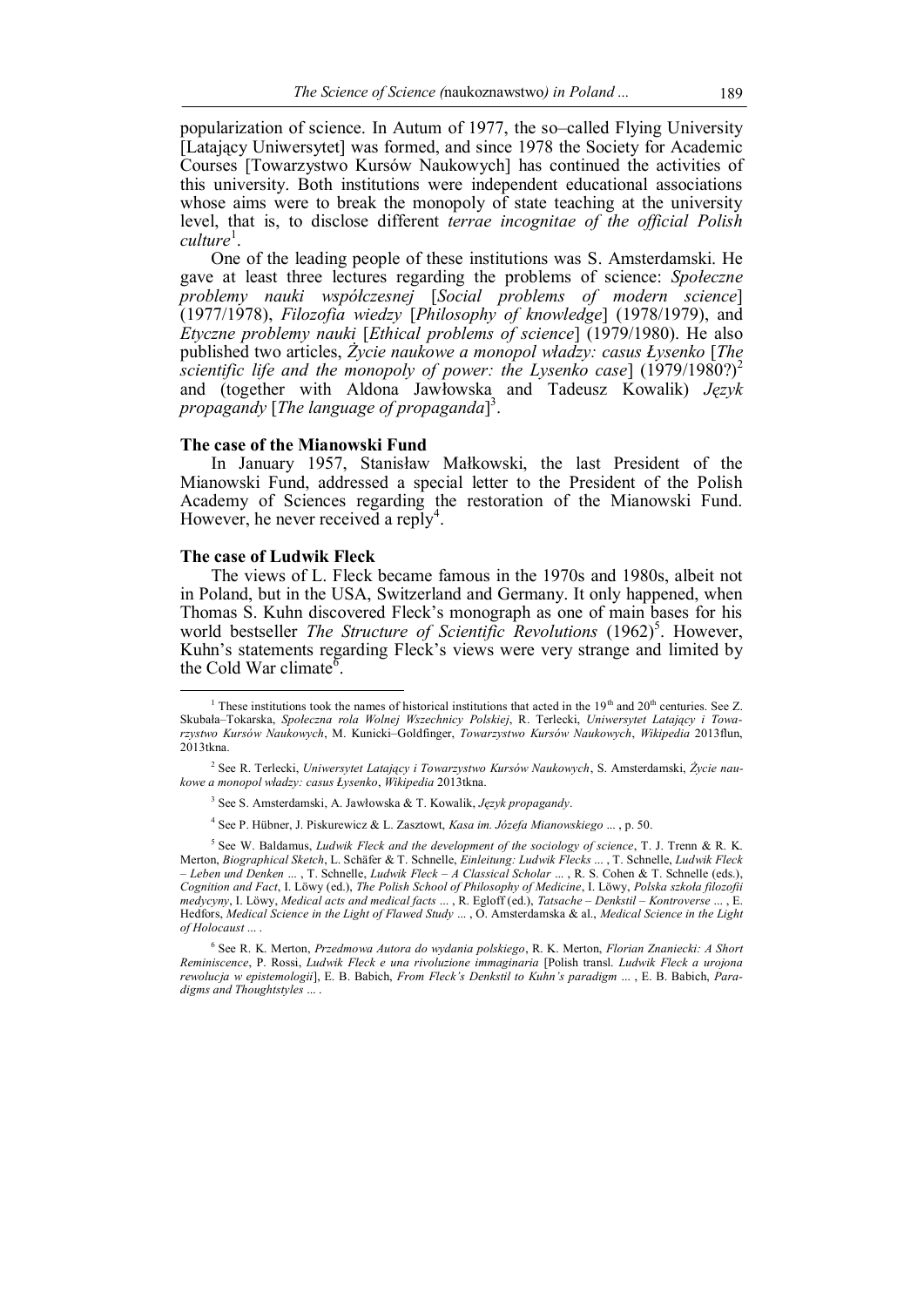$\frac{1}{2}$ 

In the period 1955–1956 of a political thaw in Poland after the death of Joseph Stalin (1953), Polish science was partly destalinised. The Polish Academy of Sciences played an important role in this process. It undertook intensive studies in philosophy and sociology (previously considered as bourgeois sciences), the history of science, and  $-$  in this interdisciplinary context – naukoznawstwo [*science studies* and *science of science*]. This studies were continued with great successes until 1979.

In 1968, due to a political turning point linked with Soviet Anti–Zionism, many Polish scholars (the so–called Marxist revisionists) lost their jobs at universities, and a part of them were forced to leave Poland, but a part of them got new jobs in the research institutes of the Polish Academy of Sciences; among them was S. Amsterdamski, a propagator of the thought of T. S. Kuhn.

In the early 1970s, an independent social scientific movement started its activities within the sphere of the political opposition. S. Amsterdamski, among others, belonged to this movement. The group promoted the rejection of the Soviet patterns in science and higher education in Poland and a strong opening to the currents of Western thought (K. Popper, I. Lakatos, T. S. Kuhn, ...).

# **3.3. 1980–1993**

 $\overline{a}$ 

# **Political context: from communist government to a recovery of full political independence**

The period under consideraton was a time of great political transformations in Poland. It began from the wave of protests and strikes of the Polish people, which led in September 1980 to the creation of the Independent Self–governing Trade Union *Solidarity* Niezależny Samorządny Związek Zawodowy *Solidarność*], the first independent trade union in all socialistic countries. On 8 September 1981, the First National Congress of Delegates of the ISTU *Solidarity* proclaimed in Gdańsk *A message to the working people of Eastern Europe*, calling on the working people of the Soviet bloc countries to struggle together for the right to freedom of association. The communists of all socialistic countries, led by Leonid Brezhnev (First Secretary of Communist Party of the USSR) protested against this message<sup>1</sup>. Then, on 13 December 1981, Wojciech Jaruzelski, the PZPR secretary and prime minister of the Polish government, declared martial law in Poland, which lasted until 22 July 1983. During this period activists of Solidarity were imprisoned and in October 1982 *Solidarity* was outlawed. From that moment on this trade union operated as a conspiracy. In May and August 1988, a new wave of riots and protests spread in Poland. They resulted in the Communist Party deciding to approach the leaders of Solidarity for formal talks. From 6 February to 4 April, 94 sessions of talks between 13 working groups, including 3 teams (the so–called *stoliki*) and 10 sub–teams

<sup>1</sup> See Wszechnica Solidarności, *Posłanie I Zjazdu Delegatów* ... , G. Majchrzak, *18 dni w gdańskiej Olivii*, *Wikipedia* 2013niez, 2013soli.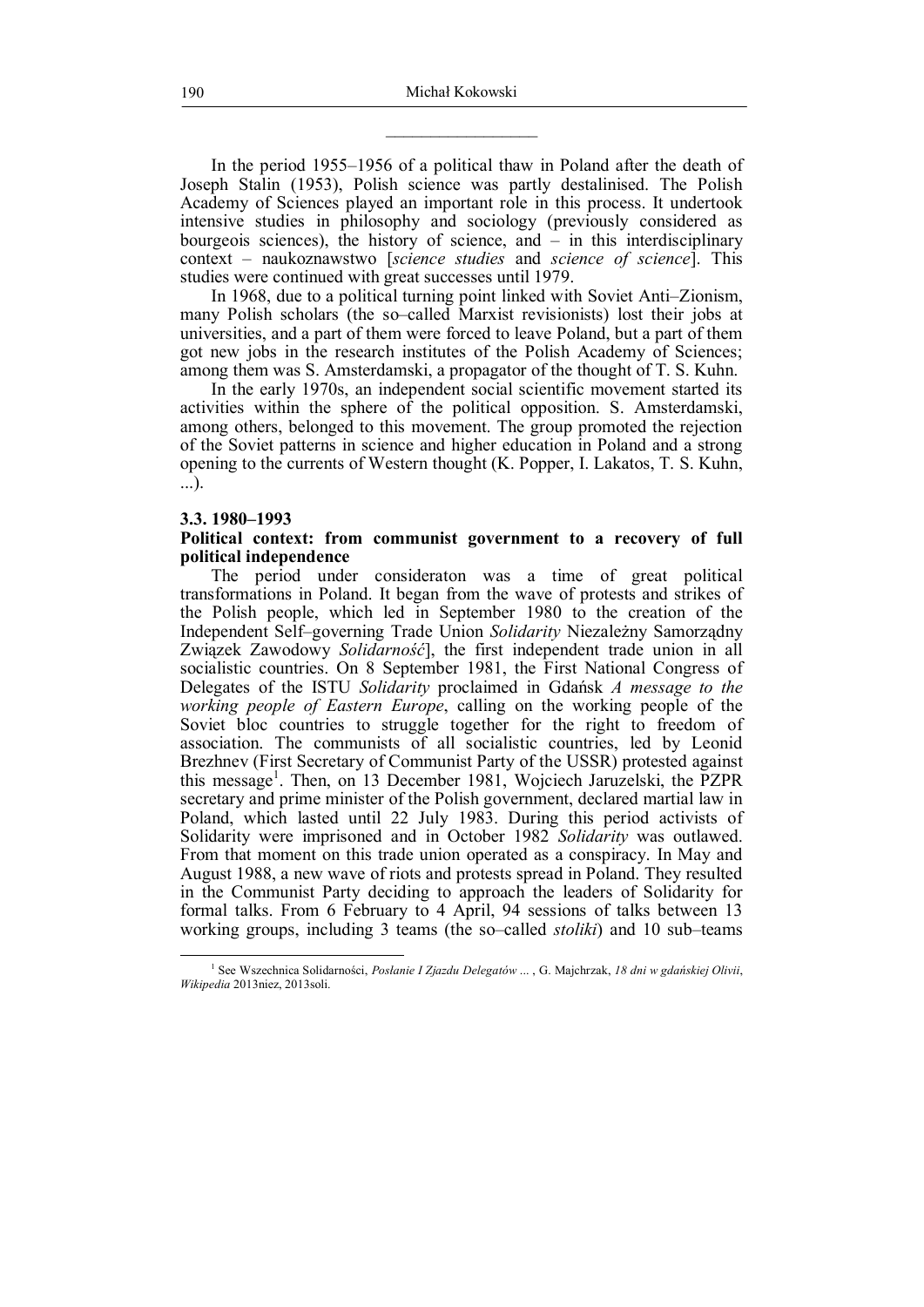(the so–called *podstoliki*) – which became known as the *Round Table Talks* [Rozmowy Okrągłego Stołu] – were organised<sup>1</sup>. In effect, in December 1988, the government allowed the establishment of a political movement called the Solidarity Civic Committee [Komitet Obywatelski Solidarność], and on 4 April 1989, Solidarity was legalised again. Furthermore, the Communist Party allowed the Solidarity Civic Committee to participate in semi–free elections on 4 June 1989, which were decisively won by this Committee. In the summer of 1991 the Warsaw Pact was dissolved. On 27 October 1991 the first entirely free Polish parliamentary elections since the 1920s took place. Then, in 1993, the Soviet troops left Poland, which is considered as the recovery of the full political independence of Poland<sup>2</sup>.

### **Polish leaders of the science of science in 1980–1993**

During the period considered, several scholars who played a crucial role in the science of science in Poland passed away. Among them were: T. Kotarbiński, the main promoter of praxeology and pragmatic epistemology in Poland<sup>3</sup>, B. Walentynowicz, the manager of the Department of Praxeology and the Science of Science affiliated to the Institute of Philosophy and Sociology, PAS, and a promoter of praxeology and pragmatic epistemology<sup>4</sup>, B. Suchodolski, the author of the first lecture given at the Seminar for the Science of Science in the Mianowski Fund in 1928, the director of the Institute for the History of Science, and Technology, PAS (1958–1976), the honorary chairman of the Committee of History of Science and Technology (from 1975), and an advocate of a moderate cooperation of history of science with the science of science<sup>5</sup>, and B. Jaczewski, the manager of the Research Centre for History of Organization of Science from the Institute for the History of Science, and Technology, PAS.

Another leader, I. Malecki, having been the chairman of the Committee for the Science of Science, PAS, from 1963 to 1968 and again from 1973 to 1989, became the honorary chairman of this Committee in 1990<sup>6</sup>.

### **Different understandings of the science of science in 1980 –1993**

Scholars and politicians still debated on the understanding of the idea of

 $\overline{a}$ 

4 See W. Gasparski, *Prof. Bohdan Walentynowicz 1912–1984*, W. Gasparski, *Słowo o Profesorze Bohdanie Walentynowiczu*, T. Dąbrowski, *Profesor Bohdan Walentynowicz* ... , D. Miller, *Bohdan Walentynowicz*.

<sup>1</sup> See *Postanowienia Okrągłego Stołu*, K. Dubiński, *Okrągły Stół*, M. Jarosiński, *Postanowienia Okrągłego Stołu*, M. Jarosiński, *Obrady Okrągłego Stołu*.

<sup>2</sup> See *Wikipedia* 2013hipo1, 2013hipo2.

<sup>3</sup> His achievements in the field of the science of science were sketched by S. Zamecki, *Nauka jako przedmiot refeleksji*, S. Zamecki, *Koncepcja nauki w szkole lwowsko–warszawskiej*, S. Zamecki, *Typy desygnatów terminu "nauka"* ... , S. Zamecki, *Tadeusz Kotarbiński – twórca epistemologii pragmatycznej*, S. Zamecki, *Tadeusz Kotarbiński jako naukoznawca*.

<sup>5</sup> See K. Opałek, *Bogdan Suchodolski jako historyk nauki*, B. Jaczewski, *Z prac Komitetu Historii Nauki i Techniki PAN w 1975 r*., I. Wojnar, *Bogdan Suchodolski (27 XII 1903 – 2 X 1992)*, N. Lietz, *Udział Bogdana Suchodolskiego* ... .

<sup>6</sup> See B. Walentynowicz, *Profesor Ignacy Malecki*, P. Ranachowski, F. Rejmund & J. Etienne, *Spojrzenie na życie i twórczość* ... .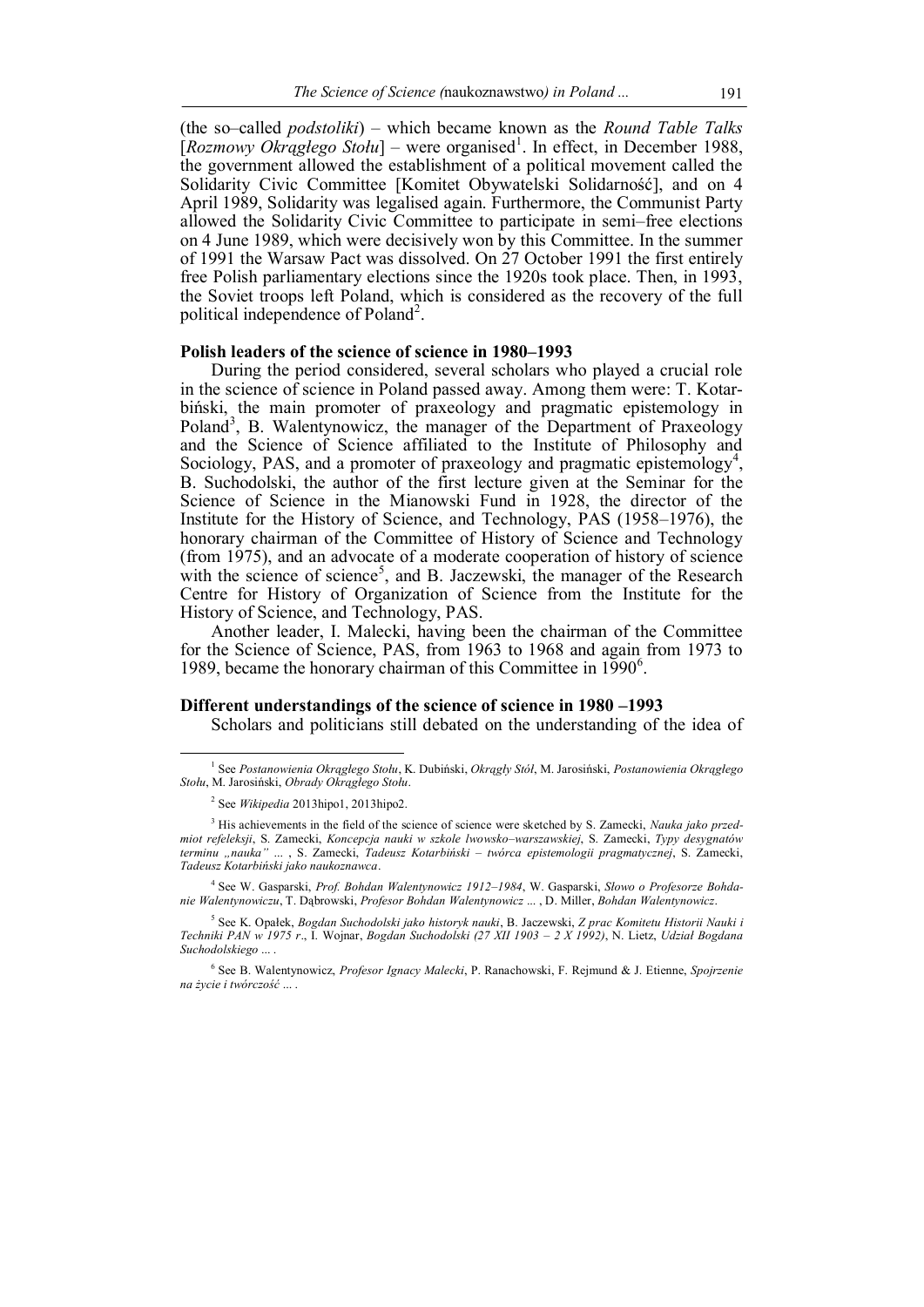the science of science. They applied four basic understandings of this branch of knowledge, observed by Wojciech Gasparski, and mentioned earlier in this paper. The science of science was treated as *a consolidated branch of knowledge, a federation of sub–branches*, a *practical science* (studying science policy together with the organization of science), and *science studies*  (researching the problems on the crossroads of sub–branches of the science of science). For example, I. Malecki noted in the article entitled *Dyscyplinowe i problemowe podejście do naukoznawstwa oraz jego przyszłego rozwoju* [*A disciplined and problematic approach to the science of science and its future development*] that the subject matters of praxeology and the science of science, developed by T. Kotarbiński and his students, overlap each other:

> *The interests of praxeology and the science of science overlap. This applies to that part of the science of science that Tadeusz Kotarbiński called* the practical science of science*. We have here a convergence of research purposes, because the main objective of the praxeological inquiries is to provide efficient action, and the science of science has the same interest, although in a slightly different aspect. The works of the science of science and praxeology complement each other. From the point of view of praxeology, the general methodological aspects of conducting scientific research are the most important, whereas the science of science deals mainly with the specific features of these studies.* 1

Furthermore, the same author warned against equating science policy with the science of science:

> *The studies of science policy are sometimes identified with the science of science, but this is not right because of the scope and methods of operation. The science of science includes the basic research of a cognitive character, regardless of its practical importance, for example, an important place in the science of science is occupied by philosophy, methodology and the history of science that for the study* [of science policy] *are of little importance. Science policy studies, however, include the applied research aimed at improving science policy, and thus have a different method and a narrower scope than the science of science.* 2

(However, the author did not mention in this context his own works from the 1950s that neglected these distinctions in favor of science policy!)

<sup>&</sup>lt;sup>1</sup> I. Malecki, *Dyscyplinowe i problemowe podejście do naukoznawstwa* ... , p. 334 [quoted after: W. Gasparski, *O aktualnym stanie badań naukoznawczych w Polsce*, p. 393].

<sup>2</sup> I. Malecki, *Dyscyplinowe i problemowe podejście do naukoznawstwa* ... , pp. 333–334 [quoted after: W. Gasparski, *O aktualnym stanie badań naukoznawczych w Polsce*, p. 387].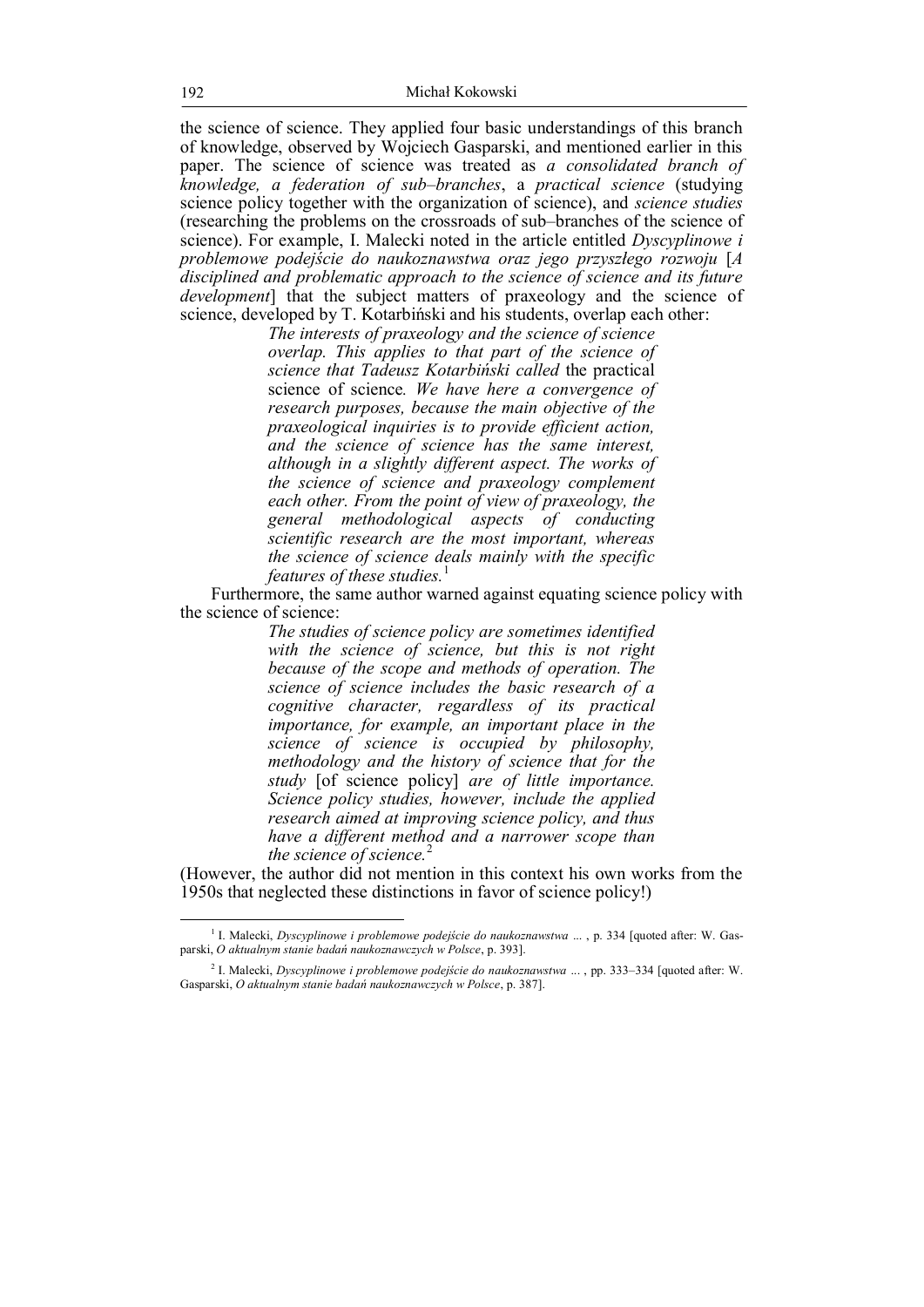By contrast, in 1988, Ryszard Mierzejewski – taking into account a long discussion on the scope of the science of science in Polish culture<sup>1</sup> – introduced a new classification of this branch of knowledge. According to him, it is composed of three components: the *general science of science* (or *philosophy of science*), the *particular science of science* and the *methodology of research in the science of science*. Then, the general science of science is composed of the general history of science and the general methodology of science, and the particular science of science is composed of the psychology of science, sociology of science, praxeology of science and other particular sciences of science. In addition, the general methodology of science and the particular sciences of science constitute the theory of science.

### **The organisational ups and downs of the science of science 1980–1993**

The Research Centre for the History of the Organization of Science at the Institute for the History of Science and Technology, PAS, established in 1975, still worked very hard, systematically publishing serious elaborations. Unfortunately, one of the creative workers of this department, namely Zofia Skubała–Tokarska (b. 1919), died in 1987<sup>2</sup>. S. Amsterdamski was still employed at this department to June 1991, but several years spent on scholarships abroad<sup>3</sup>. In 1983, he published two books on philosophy of science: *Między historią a metodą: spory o racjonalność nauki* [Engl. transl. *Between History and Method: Disputes about the Rationality of Science*" (1992)], and *Nauka a porządek świata* [*Science and the Order of the World*].

The authors from other departments, centres and teams from this institute continued publishing important works on the history of the organization of science, including especially the subsequent volumes of the monumental *Historia Nauki Polskiej* [*History of Polish Science*] edited by Suchodolski & al.: vol. 9 (1986), vol. 4 part  $1-3$  (1987), and vol. 5 (1992).

Then, on 1 January 1980, the Unit for Research on the Science of Science of the Centre for Documentation and Scientific Information, PAS [Pracownia Badań Naukoznawczych Ośrodka Dokumentacji i Informacji Naukowej PAN], directed then by B. Walentynowicz, was linked with the Department of Praxeology of the Institute of Philosophy and Sociology, PAS [Zakład Prakseologii Instytutu Filozofii i Socjologii PAN]. The new unit was called

<sup>&</sup>lt;sup>1</sup> See section 1, sub–section *The case of the Polish Academy of Sciences*, esp. from n. 32 on.

<sup>2</sup> See B. Jaczewski, *Inauguracyjne posiedzenie Pracowni Historii i Organizacji Nauki*, D. Rederowa, B. Jaczewski & W. Rolbiecki, *Polska Stacja Naukowa w Paryżu w latach 1893–1978*, B. Suchodolski, *Zofia Skubała–Tokarska (1919–1987)*, B. Jaczewski (ed.), *Życie naukowe w Polsce w drugiej połowie XIX i w XX wieku*, W. Rolbiecki, *Geneza Polskiej Akademii Nauk (1930–1952)*, J. Piskurewicz, *Stanisław Michalski w dziejach nauki polskiej* ... , J. Piskurewicz, *Warszawskie instytucje społecznego mecenatu* ... , J. Piskurewicz, *W służbie nauki i oświaty: Stanisław Michalski 1865–1949*, J. Bardach, *In memoriam Bohdan Jaczewski (1938– 1992)*, J. Skarbek, *Waldemar Rolbiecki (1927–2002)*, W. Sygocki, *Instytut Historii Nauki PAN w latach 1952– 2003*, J. Piskurewicz, *Moje wspomnienia* ... , *Wikipedia* 2012pisk.

<sup>3</sup> See K. M., *Metodyk filozofii i historii nauki, socjolog wiedzy*, J. Owczarek, *Pracownicy Instytutu Historii Nauki PAN w latach 1954–2004*, p. 428, J. Wieczorek (ed.), *Stefan Amsterdamski* ... , K. Biernacki, *Stefan Amsterdamski*. Presumably, his opposition political activity facilitated obtaining these scholarships. See the clear remarks of T. Kowalik, *To były całkiem znośne lata*, pp. 281–283 (a colleague of Stefan Amterdamski, a political oppositionist employed in the same department) on his own scholarships abroad).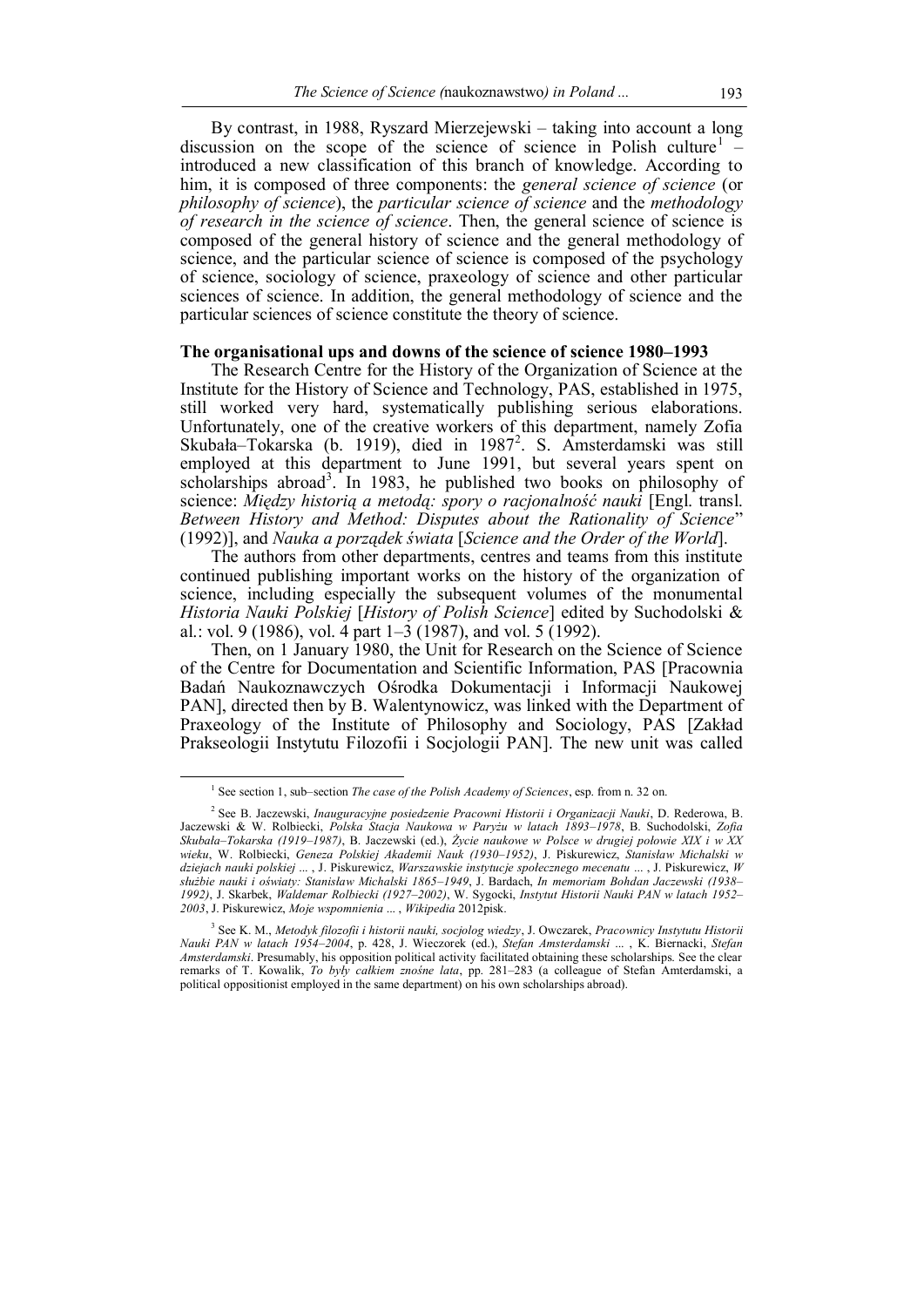the Department of Praxeology and the Science of Science [Zakład Prakseologii i Naukoznawstwa]<sup>1</sup>.

It was in this context that B. Walentynowicz with his co–workers planned to develop a real centre for the science of science (with doctoral studies and research programmes with appropriate funds). However, these ideas were not recognised by the authorities of the PAS. They soon concluded that its statute does not encompass the science of science. Unfortunately, B. Walentynowicz (b. 1912) died in 1984. In this situation, many employees left this Department, and the few who continued to work there, especially Wojciech Gasparski, researched, in principle, only the methodology of the practical sciences<sup>2</sup>.

Moreover, in 1992, the Institute of Science Policy and Higher Education [Instytut Polityki Naukowej i Szkolnictwa Wyższego], affiliated to the Ministry of Science and Higher Education, was dissolved, and replaced by the Centre for Science Policy and Higher Education [Centrum Badań Polityki Naukowej i Szkolnictwa Wyższego], affiliated with the University of Warsaw, and employing a dozen people<sup>3</sup>. And in 1993 two other units were dissolved: the Department of Praxeology and the Science of Science affiliated to the Institute of Philosophy and Sociology, PAS<sup>4</sup> and the Research Centre for the History of Organization of Science affiliated to the Institute for the History of Science, and Technology, PAS<sup>5</sup>.

These two units were closed by the Polish academic authorities (the Polish Academy of Sciences and the Ministry of Science and Higher Education), and no new unit of this kind was established at the PAS. This decision was a great organizational mistake. Firstly, the authorities of the PAS showed in the 1980s–1990s a true lack of interest in the subject matter of the science of science developed in Poland<sup>6</sup>. As a result, they had wrong opinions on the subject matter of the science of science. What is more, it seems that in the 1990s Polish academic authorities assumed wrongly that not only the programmes of these units, but also the whole discipline of the science of science were, in principle, directed entirely by the old–fashioned political vision of science which originated in the ideologically communistic and

<sup>1</sup> See P. Hübner, *Krótka historia Zakładu Prakseologii i Naukoznawstwa*, p. 164.

<sup>2</sup> See W. Gasparski, *Metodologia nauk praktycznych Tadeusza Kotarbińskiego*, W. Gasparski, *Słowo o Profesorze Bohdanie Walentynowiczu*, W. Gasparski, *O aktualnym stanie badań naukoznawczych w Polsce*, pp. 385–386, W. Gasparski, *Naukoznawstwo: ocena stanu dyscypliny*, W. Gasparski, *Przegląd problemów nauk o nauce po latach*, *Wikipedia* 2013gasp.

<sup>3</sup> See I. Białecki & A. Świć, *Potencjał implementacyjny*. The new unit was established *at the beginning of the current political transformation*.

<sup>4</sup> See P. Hübner, *Krótka historia Zakładu Prakseologii i Naukoznawstwa*, W. Gasparski, *Naukoznawstwo: ocena stanu dyscypliny*, A. Szpaderski, *Kalendarium życia i twórczości Tadeusza Kotarbińskiego*. The Department of the Praxeology and the Science of Science, after linking with the Department of Logic [Zakład Logiki], was replaced by the Department of the Logic of Language and Action [Zakład Logiki Języka i Działania], and affiliated at the same Institute of Philosophy and Sociology, PAS.

<sup>5</sup> See B. Jaczewski, *Inauguracyjne posiedzenie Pracowni Historii i Organizacji Nauki*, W. Sygocki, *Instytut Historii Nauki PAN w latach 1952–2003*, J. Piskurewicz, *Moje wspomnienia* ... .

<sup>6</sup> This was noticed by, among others, W. A. Werner and W. Gasparski. See W. A. Werner & al., *Rozwój naukoznawstwa do roku 2000*, W. Gasparski, *O aktualnym stanie badań naukoznawczych w Polsce*, W. Gasparski, *Naukoznawstwo: ocena stanu dyscypliny*, W. Gasparski, *Przegląd problemów nauk o nauce po latach*.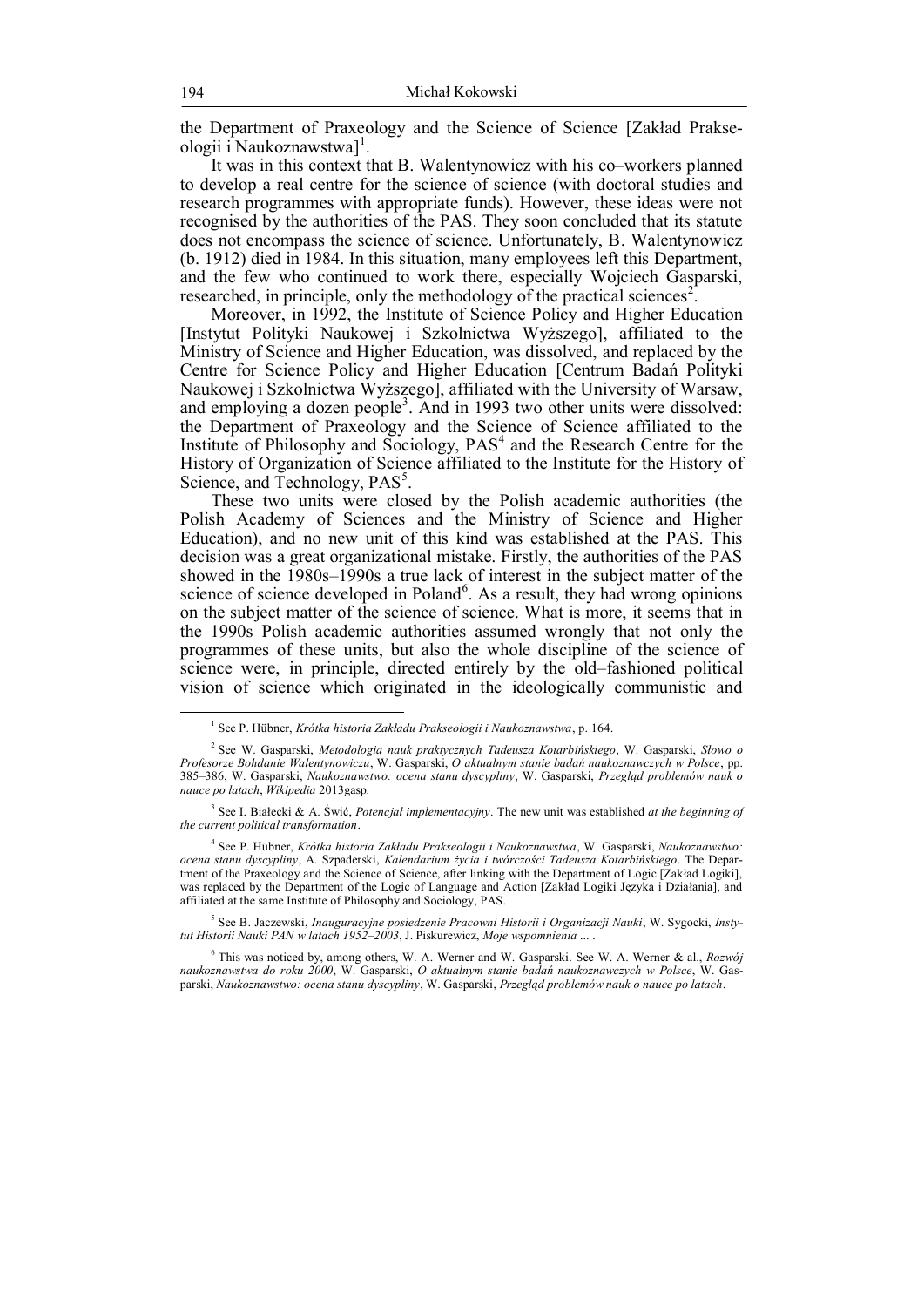socialistic era. In this manner, they neglected real achievements of all science of science in Poland from the very beginning of this branch of knowledge until the 1990s.

On the other hand, the Research Centre for the History of the Organization of Science at the Institute for the History of Science and Technology, PAS, was closed mainly because of the death of its leader, B. Jaczewski in 1992, and the fact that a few workers of this unit, especially S. Amsterdamski and Jan Piskurewicz, had other duties connected with their new jobs in the new governments<sup>1</sup>.

# **Journals on the science of science in 1980–1993**

The Committee of the Science of Science, PAS, still published the journal *Zagadnienia Naukoznawstwa. Studia i Materiały* [*Problems of the Science of*  Science: Materials and Studies] (the first editor–in–chief Ignacy Małecki)<sup>2</sup>.

However, in 1980, the Committee ceased publishing the international journal *Problems of the Science of Science* (issued irregularly and intended for authors from socialist countries), and started to publish the international quarterly *Science of Science: An International Journal of Studies on Scientific Reasoning and Scientific Enterprise* (also intended for authors from socialist countries). It was published in  $1980-1993$   $[1990]$ <sup>3</sup>.

The Department for the History of Science and Technology, PAS, still published two journals devoted to all aspects of the history of science, including (especially in the 1960s and 1970s) the subject matter of the science of science: *Kwartalnik Historii Nauki i Techniki* (the first editor–in–chief B. Suchodolski)<sup>4</sup> and *Organon* (the first editor–in–chief B. Suchodolski) – the latter with a hiatus from 1989 to 1994<sup>5</sup>.

Specializing in the science of science, the Library of the Polish Academy of Sciences in Warsaw still published the journal *Polska Bibliografia Naukoznawstwa i Technoznawstwa* [*The Polish Bibliography of the Science of Science and the Science of Technology*] 6 .

However, in 1992, the Centre for Documentation and Scientific Information, PAS [Ośrodek Dokumentacji i Informacji Naukowej PAN] ceased issuing the bibliographic journal *Przegląd Informacji o Naukoznaw-*

<sup>1</sup> From 1991–1993 Piskurewicz was the head of the Wydział Współpracy ze Społecznymi Instytucjami Nauki (Department for Cooperation with Social Science Institutions), affiliated with the Komitet Badań Naukowych (Committee for Scientific Research). See J. Piskurewicz, *Moje wspomnienia* ... , p. 336. *Wikipedia* 2012pisk. On Amsterdamski, see below.

<sup>2</sup> See K. Leski, *Pierwszy zeszyt "Zagadnień Naukoznawstwa"*, *Zagadnienia Naukoznawstwa. Studia i Materiały* 1965–2013; Antoniewicz 1984. It still exists: up till now 49 volumes have been issued.

<sup>&</sup>lt;sup>3</sup> See *The Science of Science: An international journal of studies on scientific reasoning and scientific enterprise* 1980–1993 & 1985.

<sup>4</sup> It still exists. Up till now 58 volumes have been issued (the first 46 volumes are available electronically). See *Kwartalnik Historii Nauki i Techniki*, 1956–2013.

<sup>5</sup> It is still extant. Up till now 45 volumens have been issued. See *Organon*, 1968–2013.

<sup>&</sup>lt;sup>6</sup> It was issued until 2002, and included the literature from 1963 to 2000.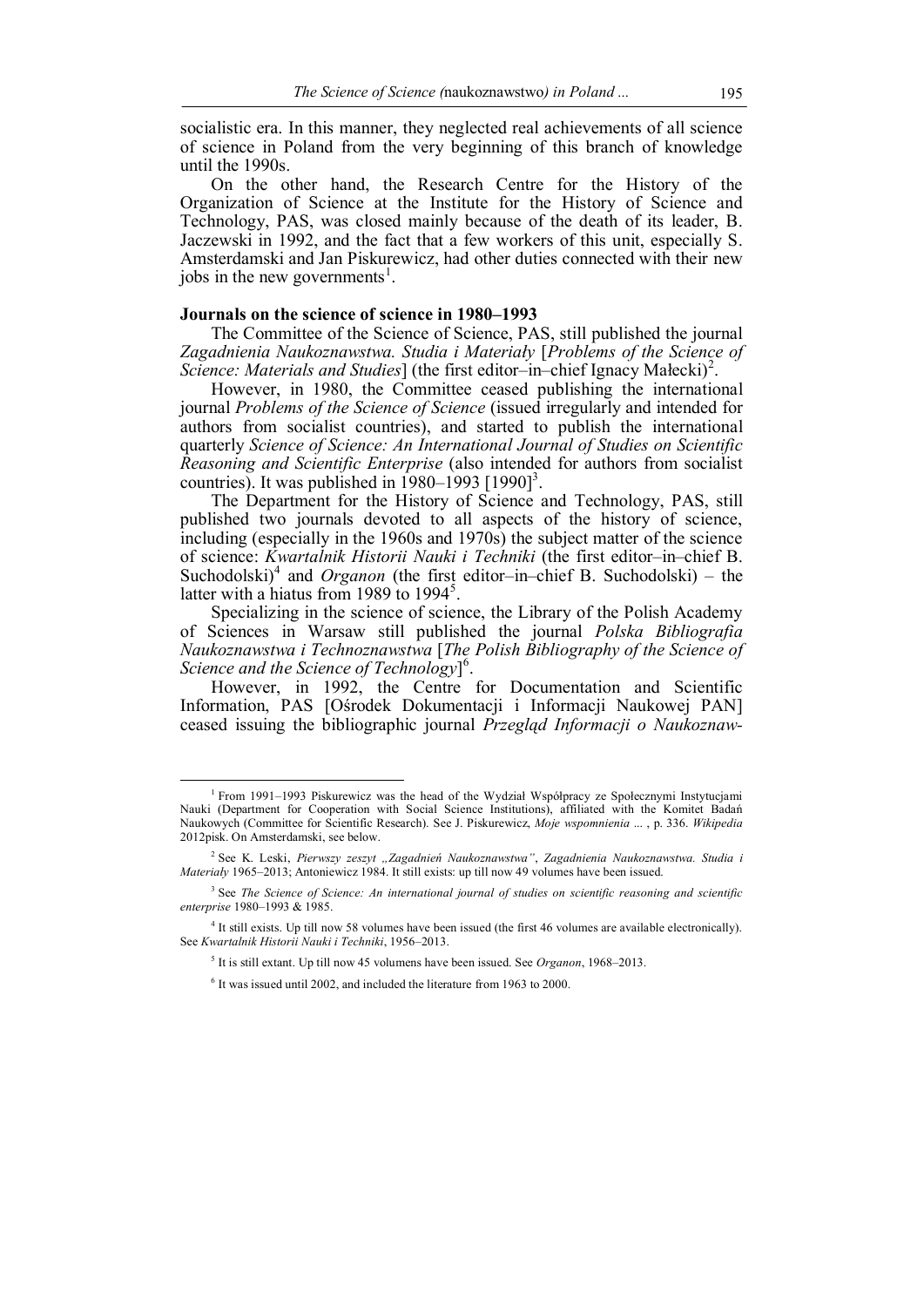*stwie* [*Review of Information on the Science of Science*], distributed from May 1964 (from 1966 as a quarterly) in a total of 29 volumes.

Moreover, since March 1993 the Centre for Science Policy and Higher Education [Centrum Polityki Naukowej i Szkolnictwa Wyższego], affiliated with the University of Warsaw, started to issue the semi–annual *Nauka i Szkolnictwo Wyższe* [*Science and Higher Education*] 1 .

# **From independent scientific, educational and popularizing institutions to government institutions**

In October 1980, the Society for the Promotion and Propagation of Science [Towarzystwo Popierania i Krzewienia Nauki] was established on the wave of the Solidarity movement. It aimed at healing the science policy in Poland. The initiator and co–founder of this society was the mathematician Ryszard Herczyński (1929–2009)<sup>2</sup>.

In Winter 1981/1982, the Social Science Committee [Społeczny Komitet Nauki] came into being as an informal body. Then, from 1983 to 1989 it operated formally, but was an independent, nationwide underground institution. The members of this committee came from the illegal Society for Academic Courses [Towarzystwo Kursów Naukowych], the semi–legal Experience and Future Seminar [Konwersatorium Doświadczenie i Przyszłość], which became legal in 1980–1981, and from the legal but opposition structures: the Society for the Promotion and Propagation of Science, and the Academic Solidarity. The group of members of this committee, Ryszard Herczyński, Klemens Szaniawski, Witold Karczewski, Grzegorz Białkowski, Antoni Mączak, Janusz Sławiński, and J. Szacki worked out the ethical code of scientists. Tadeusz Baszyński and his team created another such code. Then, in 1988, the other team, comprising Barbara Skarga, S. Amsterdamski, Witold Karczewski, Władysław Kunicki–Goldfinger, and Andrzej Ziabicki, worked out the project of the organization of science in Poland, which was put into effect from 1989 pursuant to the resolutions of the Round Table<sup>3</sup>.

Then, for example, S. Amsterdamski took part in the Round Table agenda in the sub–assemblies for science, education and technical progress. From 1989 to 1991, he served in the government of Tadeusz Mazowiecki as the Deputy State Secretary in the Office for Scientific and Technical Progress and Implementation [Urząd Postępu Naukowo–Technicznego i Wdrożeń], and from 12 January to 22 March 1991, as the State Secretary of this office. After the office had been dissolved (22 March 1991), the Committee of Scientific Research [Komitet Badań Naukowych] was established. From 1991 to 1995 it was headed by Witold Karczewski (1930-2008)<sup>4</sup>.

It is not an coincidence that the Committee for Scientific Research since the 1990s began to promote *scientometric* analyses, referring to the American

<sup>1</sup> See I. Białecki & A. Świć, *Potencjał implementacyjny*.

<sup>2</sup> See A. G. Kister, *Ryszard Herczyński*, J. Wieczorek (ed.), *Ryszard Herczyński matematyk* ... .

<sup>3</sup> See M. Kunicki–Goldfinger, *Społeczny Komitet Nauki*.

<sup>4</sup> See *Wikipedia* 2013rtm, 2013rjkb, 2013karc.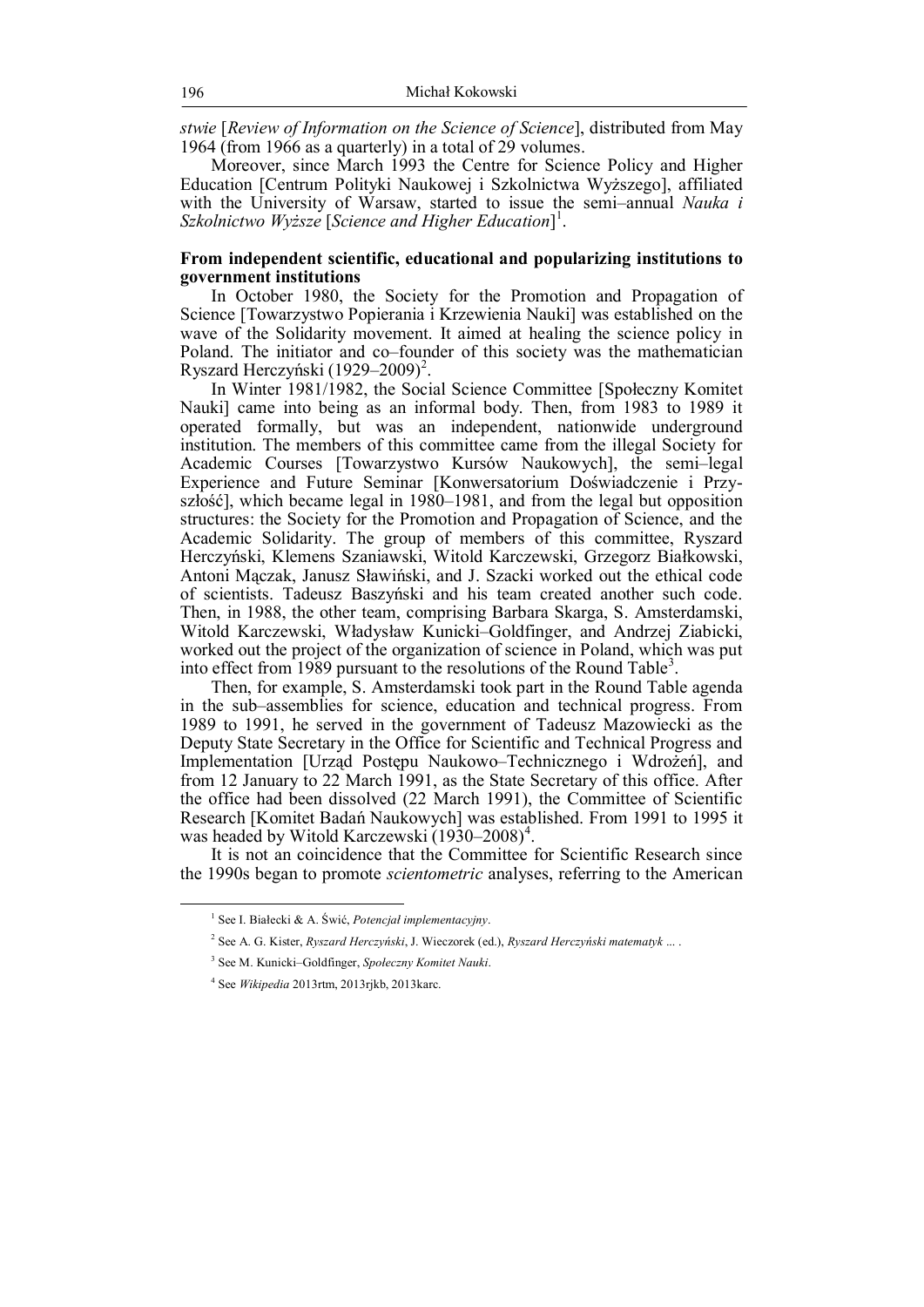bases of the Institute for Scientific Information in Philadelphia (founded by Dr. Eugene Garfield in 1960, then acquired in 1992 by the private company Thomson Scientific & Healthcare, and from 17 April 2008 by a consortium of Thomson Reuters $)^{1}$ .

Finally, it is a symbolic fact that in 1994 in a modified version of his article about the issue of values in science, which was originally printed in 1971, S. Amsterdamski removed the term *naukoznawstwo* [*science of*  science<sup>]2</sup>.

#### **A defense of the pre–communist achievements in the science of science**

In the new political situation, some Polish scholars finally dared to point out the fact that the first research of the science of science in the world was carried out in pre–war Poland in the Scientific Section of the Mianowski Fund (Warsaw), led by S. Michalski<sup>3</sup>, and the research was revived in Poland after World War II in 1948–1950 at, among other places, the Seminar for the Science of Science in Kraków, which was led by M. Choynowski<sup>4</sup>.

However, other Polish researchers, especially I. Malecki, consistently emphasised only (a) the pioneer character of the research done in the Scientific Section of the Mianowski Fund, and that (b) unfortunately, they were not known internationally, and (c) therefore, the date of the beginning of science studies was to have been the release date of the books by J. D. Bernal: The Social Function of Science (1939) and *Science in History* (1954)<sup>5</sup>. What these types of researchers forgot to add in this context was what they themselves made and did in the years 1945–1979, and thus the great merits of the pre–war Polish researchers were overlooked in international forums. The reason was very simple. The thought of the pre–war Polish scholars did not grew out of marxist and communist thought.

In 1989, Wojciech Gasparski based on the statements made by several brave Polish scholars such as Jan Zieleniewski (1967), Zbigniew Wasiutyński (1970), and the comments sent in 1988 by Adam Kotarbiński and Salomea Kowalewska, made a fundamental critique of the Polish science policy and the ideologization of the Polish science of science during the communist and

<sup>1</sup> See J. Kozłowski, *Miejsce nauki polskiej w świecie* ... , J. Kozłowski & Z. Kopka, *Miejsce nauki polskiej w świecie 1990–1995* ... .

<sup>2</sup> See S. Amsterdamski, *Nauka współczesna a wartości*, p. 58 (a modified version: *Nauka a wartości*, p. 129).

<sup>3</sup> See B. Suchodolski, *Kilka wspomnień o Kole Naukoznawczym Kasy im. Mianowskiego*, R. Mierzejewski, *Wstęp. O naukoznwstwie* ... , J. Piskurewicz, *Refleksja naukoznawcza* ... . These works stemmed from earlier works by, among others, Z. Kowalewski, *Teoria praktyki naukowej jako nowa wyodrębniająca się nauka*, B. Jaczewski, *Polityka naukowa państwa polskiego w latach 1918–1939*, B. Suchodolski, *Quelques souvenirs sur le Cercle Scientifique de la "Caisse Mianowski"*.

<sup>4</sup> See P. Hübner, *Instytucje i programy naukoznawcze w Polsce w latach 1945–1949*, W. Rolbiecki, *Ruch naukoznawczy* ... .

<sup>5</sup> See I. Malecki, *Prakseologia a naukoznawtswo*, p. 17, I. Malecki, *Ewolucja koncepcji naukoznawstwa w ostatnim półwieczu*, p. 437.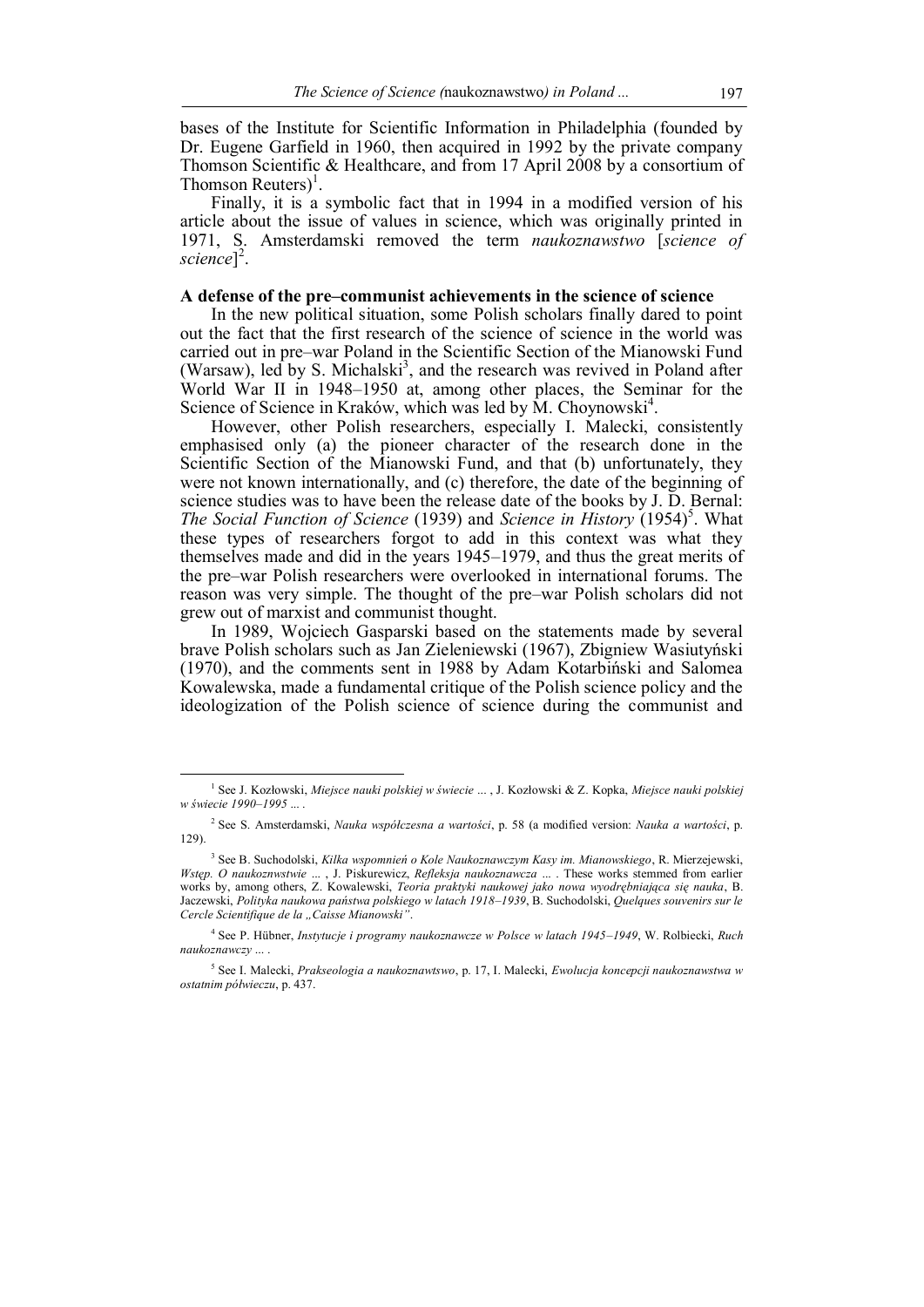socialistic era<sup>1</sup>. He did so to promote the idea of true non-ideological research in the science of science.

On 29 March 1990, during a meeting at the Centre for the History of the Organization of Science, affiliated to the Institute for the History of Science, Education and Technology, PAS, Jan Piskurewicz devoted his lecture to the post–war activities of the Mianowski Fund and the attempts to restore this Fund. As a result, the participants of the meeting, Andrzej Biernacki, Zbigniew Ciok, Piotr Hübner, Barbara Kuźnicka, Jan Piskurewicz and Leszek Zasztowt took measures to reactivate this fund as an independent organization. The initiative received support from the Warsaw Society of Sciences and the Polish Academy of Sciences. On 20 May 1991, the Józef Mianowski Fund, with the additional designation: a Foundation for the Promotion of Science [Kasa im. Józefa Mianowskiego – Fundacja Popierania Nauki], was reestablished. The official act was signed by Edward Potkowski (on behalf of the Warsaw Society of Sciences), Jerzy Kołodziejczak (on behalf of the Polish Academy of Sciences), and the initiative group consisted of Andrzej Biernacki, Stefan Bratkowski, Piotr Hübner, Barbara Kuźnicka, Jan Piskurewicz, and Leszek Zasztowt. Finally, on 11 October 1991, by the decision of the City of Warsaw District Court, the Mianowski Fund was inscribed into the official register of foundations<sup>2</sup>. However, the Fund did not take upon itself continuing the science of science research.

#### **The case of Florian Znaniecki**

During the period 1980–1993, many of Znaniecki's works were reprinted and translated into Polish, including a translation of his monograph *The Social Role of the Man of Knowledge* (1940) in 1984, and a collection of his philosophical papers in 1987 and 1991<sup>3</sup>.

#### **The case of Ludwik Fleck**

 $\overline{a}$ 

Only from 1981(!) did Fleck's views became famous in Poland, and only in 1986 was the first translation of his *opus magnum* published<sup>4</sup>.

In this context, a natural question arises: why were Fleck's views not widely known and accepted in Poland between 1945 and 1980 (although between 1945 and 1957 in Poland he was a prominent researcher, microbiologist and a scholar)? It seems that this was caused by the following factor: his sociological, historical and philosophical views simply did not

<sup>1</sup> See W. Gasparski, *O aktualnym stanie badań naukoznawczych w Polsce*, pp. 387–391.

<sup>2</sup> See P. Hübner, J. Piskurewicz & L. Zasztowt, *Kasa im. Józefa Mianowskiego*, P. Hübner, J. Piskurewicz & L. Zasztowt, *A History of the Józef Mianowski Fund*, L. Zasztowt (ed.), *Kasa Mianowskiego 1881–2011*.

<sup>3</sup> See F. Znaniecki, *Społeczne role uczonych*, F. Znaniecki, *Pisma Filozoficzne*, vol. 1, F. Znaniecki, *Pisma Filozoficzne*, M. Z. [M. Ziółkowski], *"Społeczne role uczonych"* ... .

<sup>4</sup> See J. Gierasimiuk, *Socjologia poznania naukowego Ludwika Flecka*, J. Gierasimiuk, *Logos in Science*, T. Kielanowski, *Meetings with Ludwik Fleck in Lublin during the Years 1945–1950*, V. N. Porus, *Ludwik Fleck's Epistemological Conception* ... , S. Symotiuk, *Тwo Sociologies of Knowledge* [Polish transl. *Dwie socjologie wiedzy*], L. Fleck, *Powstanie i rozwój faktu naukowego* ... , B. Płonka–Syroka, *Ludwik Fleck (1896–1961)*, L. Fleck, *Psychosocjologia poznania naukowego*, A. Derra, *Sprawa Hedfors, czyli o tym, co Ludwik Fleck robił w Buchenwaldzie*.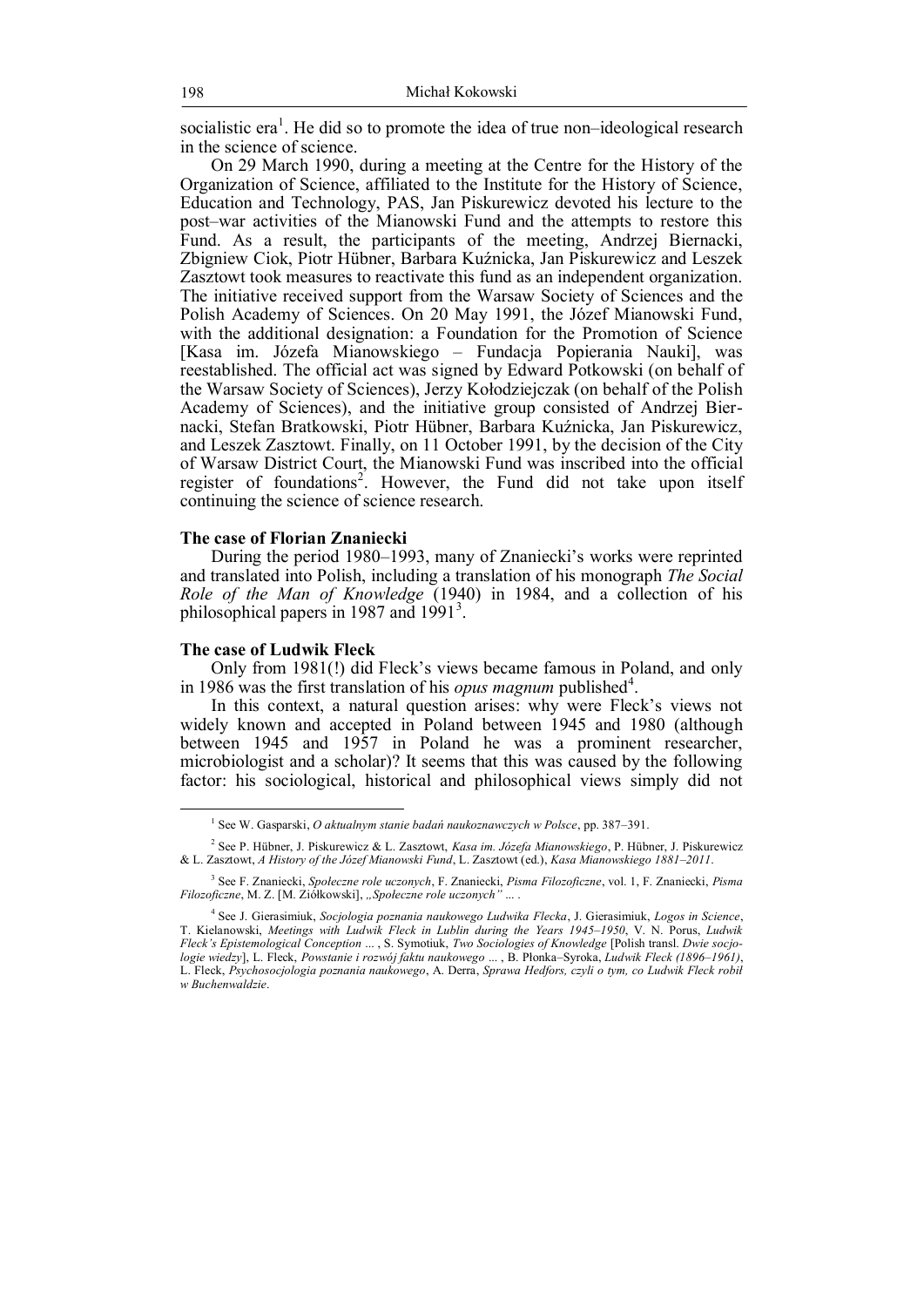attract the attention of academia, since they were incompatible with different versions of idealism, positivism (including a sort of positivism developed by the Lvov–Warsaw School of Philosophy) and dialectic materialism that dominated in this period. To illustrate this thesis, it is worth quoting an excerpt from his article *Crisis in Science: A Discussion of Science and Welfare* of 1960, published posthumously, which summarises his opinion very well:

> *The history of science, and of thought generally, considered as the evolution of communal styles of thinking, and based on structural changes in the respective communities, ceases to be a collection of ridiculous anecdotes and sentimental apotheosis. The genesis of ideas becomes explicable. The historical evolution of some fundamental concepts like 'compound', 'element', 'reality', 'cause', 'existence', and 'individual' indicates that their present stage needs by no means be the final one. The realization of this will help scientists to be bolder in their creative conceptions.* The sterile problem of idealism and materialism will vanish. *Scientific truth will turn from something stiff and stationary into dynamic, developing, creative human thought.*<sup>1</sup>

In my opinion, S. Amsterdamski played a mediating role in this reception, by his promotion of T. S. Kuhn's thought as a translator and commentator on his monographs *The Copernican Revolution: Planetary Astronomy in the Development of Western Thought* [1957] in 1966, *The Structure of Scientific Revolutions* [1962] in 1968 and, finally, *The Essential Tension. Selected*  Studies in Scientific Tradition and Change [1977] in 1985<sup>2</sup>.

# **Why did** *naukoznawstwo* **[the science of science] decline organizationally in Poland in the early 1990s?**

It is common knowledge that the era of the Cold War was the period of the struggle between two separate political, economic and military systems that began in 1945–1949 and ended in 1991 with the dissolution of the Soviet Union and of the Warsaw Pact, or two years later with the withdrawal of Soviet troops from Poland.

Taking into account the history sketched out in this article, I claim that an institutional decline of *naukoznawstwo* [the science of science] in Poland in the period 1992–1993 is also one of the repercussions of the end of the Cold War.

To clarify this view, it can be added that the Polish politicians and scientists who in the 1990s equated all the science of science with a Stalinist version of this branch of knowledge – and neglected the protests of a few

<sup>1</sup> L. Fleck, *Crisis in Science. Discussion on "Science and Human Welfare"*, p. 157 (underlining mine).

<sup>2</sup> Several Polish authors also made reviews of Kuhn's *Essential Tension*, both of the original version and of its Polish translation. See e.g. A. Łodyński, *Thomas S. Kuhn* ... , M. Perek, *Thomas S. Kuhn* ... , J. Rosicka, *Kaczko–królik Thomasa S. Kuhna*.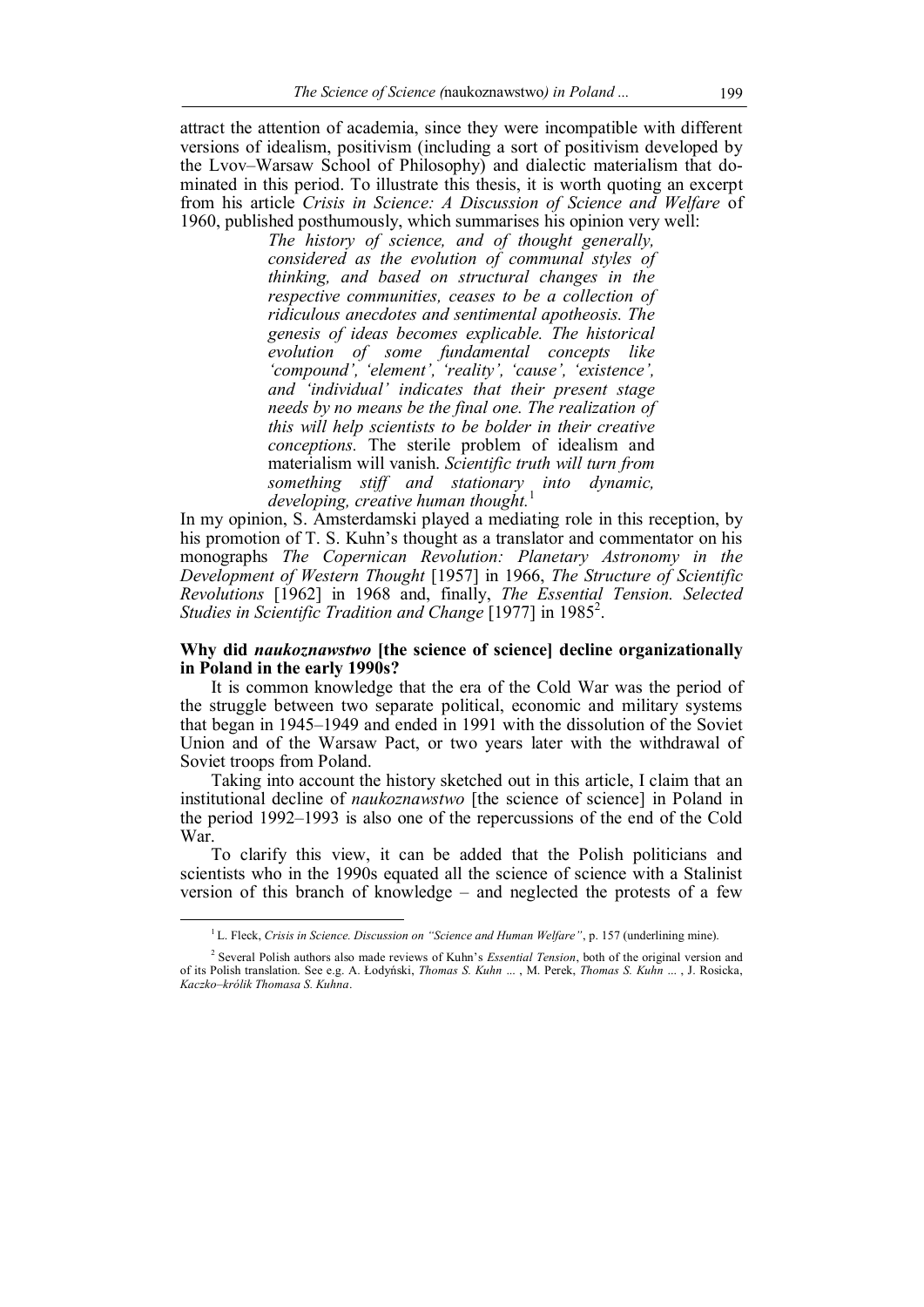opponents, such as I. Malecki or W. Gasparski – made a great intellectual mistake! This mistake is comparable to the mistake made in 1945–1949 by the communist politicians who negated the great achievements of the pre–war science of science in Poland.

 $\mathcal{L}_\text{max}$ 

The great political transition of the period 1980–1993 in Poland ended with a very serious organizational weakening of the science of science in the early 1990s, since the Polish science policy–makers mistakenly equated the science of science with the outworn, old–fashioned Soviet patterns. Thus, in doing that they threw the baby out with the bathwater.

# **Concluding remarks**

The paper has attempted to sketch the changing fate of the science of science in Poland from the times before World War I (the 1910s), through the times of the German and Soviet invasions of Poland during World War II, the initial period of Soviet dominance in Poland (1944–1954), and simultaneously the beginnings of the Cold War (1947–1954), the later period of Soviet dominance in Poland (1955–1979), to the times of Solidarity and the end of the Cold War (1980–1993).

Based on the study, it is claimed that these changes to a large extent were caused by macro–political factors. From the late 1910s to 1939 (when the Polish state was being reconstructed, after the times of the partitions by Russia, Prussia and Austria), Polish scholars founded the mature basis of the science of science. However, World War II interrupted that research. In the initial period of Soviet dominance in Poland in 1944–1954 Polish communists rejected the achievements of the pre–war Polish science of science. Then, in the later period of Soviet dominance in Poland (1955–1979), Polish scholars developed a socialistic version of the science of science (with great interactions with the Soviet science of science, but also with interactions with the American and British science of science and the older pre–war Polish tradition). Finally, in 1980–1993, when Poland recovered a full political independence of Soviet Union and Russia, the science of science in Poland collapsed, since it was equated with the old–fashioned Soviet way of thinking.

These political determinants are the great misfortune of the Polish science of science in the post–war period. Unfortunately, the consequences of these decisions are still current in Poland. Their current manifestation is Polish science policy–makers' uncritical fascination with the American databases: Web of Science and Scopus; it is no accident that this fascination started in the early 1990s.

## **Bibliography**

*I Kongres Nauki Polskiej*, PWN, Warszawa 1951.

Adler E., *Partyjność filozofii i nauki*. *Sesja naukowa Instytutu Filozoficznego poświęcona pracy Józefa Stalina "Ekonomiczne problemy socjalizmu w ZSSR"* in: *Nauka Polska: Czasopismo poświęcone zagadnieniom rozwoju nauki w Polsce* 1, 2/1953, pp. 248–250.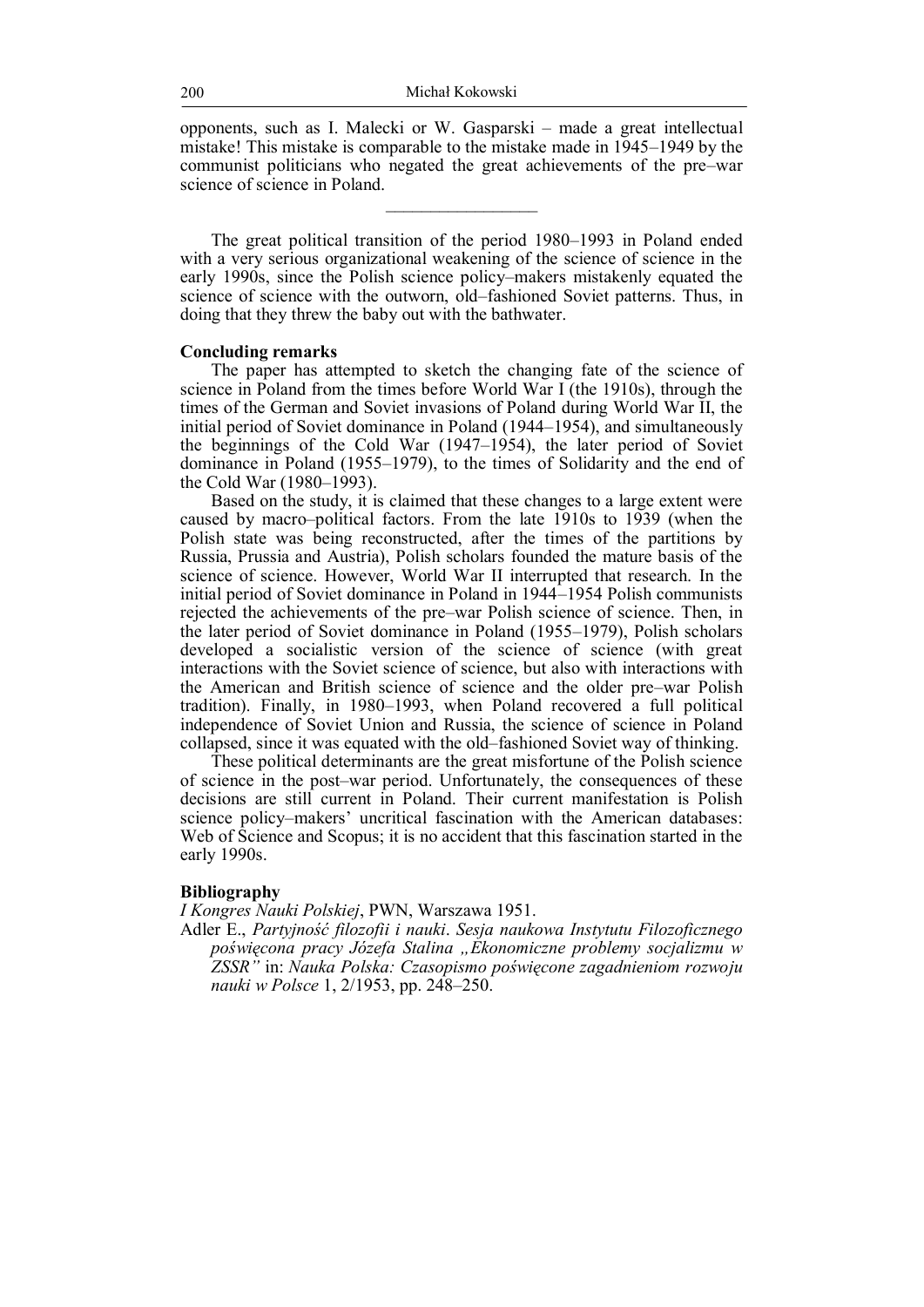- Ajdukiewicz K., *Co to jest wolność nauki?* in: *Życie Nauki. Miesięcznik Naukoznawczy* 1, 6/1946, pp. 417–426, sum. pp. 501–503.
	- –––––––, *O wolności nauki* in: *Nauka Polska* 19, 3/1957, pp. 1–20 [extended version of K. Ajdukiewicz, *Co to jest wolność nauki?*] [reprint. in: K. Ajdukiewicz, *Język i poznanie*, t. 2, pp. 266–281].

–––––––, *Język i poznanie*, t. 1: *Wybór pism z lat 1920–1939*, t. 2: *Wybór pism z lat 1945–1963*, PWN, Warszawa 1960 [2nd ed. 1985].

–––––––, *Logika pragmatyczna*, PWN, Warszawa 1965 [2nd ed. 1974].

- Aleksandrov A. D. & al., *Zagadnienia filozoficzne mechaniki kwantowej*. *Zagadnienia Filozoficzne Fizyki*, transl. S. Czarnecki, P. Jaszczyn & Z. Kopeć, PWN, Warszawa 1953.
- Amsterdamska O. & al., *Medical Science in the Light of Holocaust: Departing from Post–war paper by Ludwik Fleck* in: *Social Studies of Science* 38, 6/2008, pp. 259–293.
- Amsterdamski S., *Nauka współczesna a wartości* in: *Zagadnienia Naukoznawstwa. Studia i Materiały* 7, 1/1971, pp. 58–73 [a modified version entitled *Nauka a wartości* in: S. Amsterdamski, *Tertium non datur? Szkice i polemiki*, pp. 129–146].
	- –––––––, *Nauka jako przedmiot humanistycznej refleksji* in: *Studia Socjologiczne*" 2/1971, pp. 27–54 [reprint. in: R. Mierzejewski (ed.), *Podstawy naukoznawstwa*, pp. 102–127].
	- –––––––, *Między doświadczeniem a metafizyką, z filozoficznych zagadnień rozwoju nauki*, Książka i Wiedza, Warszawa 1973 [Engl. transl. *Between Experience and Metaphysics: Philosophical Problems of the Evolution of Science*, transl. P. Michałowski, D. Reidel Publishing Company, Dordrecht – Boston 1974].

–––––––, *Życie naukowe a monopol władzy: casus Łysenko*, Wykłady Towarzystwa Kursów Naukowych, "NOW-a", Warszawa 1981 [reprint. in: S. Amsterdamski, *Tertium non datur?*, pp. 155–203].

–––––––, *Między historią a metodą: spory o racjonalność nauki*, PIW, Warszawa 1983 [Engl. transl. *Between History and Method: Disputes about the Rationality of Science*. Series: *Boston Studies in the Philosophy and History of Science*, transl. O. Amsterdamska & G. M. Moore, Kluwer Academic Publ., Dordrecht – Boston 1992].

–––––––, *Nauka a porządek świata*, PWN, Warszawa 1983.

–––––––, *Tertium non datur? Szkice i polemiki*, PWN, Warszawa 1994.

–––––––, *Marzec w filozofii i filozofia Marca* in: M. Gumkowski & M. Ofierska (eds.), *Marzec 68* ... , pp. 123–139.

Amsterdamski S. & Drawicz A., *Łysenko i kosmopolici*, Niezależna Oficyna Wydawnicza, Warszawa 1989.

- Amsterdamski S., Jawłowska A. & Kowalik T., *Język propagandy*, "Zeszyty Towarzystwa Kursów Naukowych", Niezależna Oficyna Wydawnicza, Warszawa 1979.
- Antoniewicz J., *Dwadzieścia lat "zagadnień Naukoznawstwa" próba bilansu i nieco refleksji* in: *Zagadnienia Naukoznawstwa. Studia i Materiały* 20, 4/1984, pp. 545–570.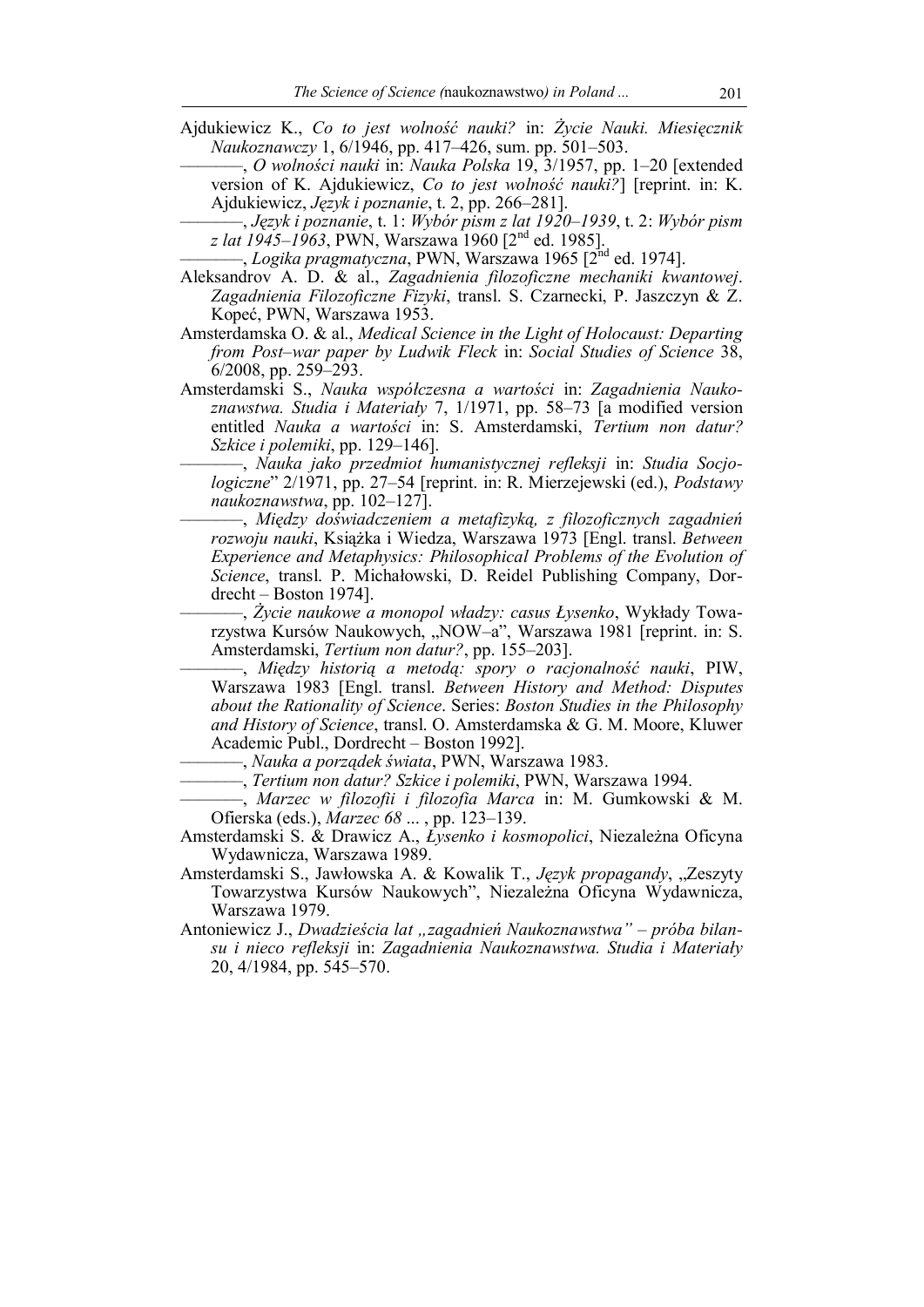- *Archiwum opozycji*: *Kolekcja środowisk Jacka Kuronia: walterowcy, komandosi, korowcy, solidarnościowcy*, Ośrodek KARTA, Warszawa 2009 [available from: http://www.karta.org.pl/pdf/orginal/12669369536130.pdf, retrieved on 22 Febr. 2015].
- Aronova E., *The politics and contexts of Soviet science studies (Naukovedenie): Soviet philosophy of science at the crossroads* in: *Studies in East European Thought* 63, 3/2011, pp. 175–202.
- B.–N. M., *"The Copernican Revolution: Planetary Astronomy in the Development of Western Thought", Thomas S. Kuhn, Cambridge 1957* [review] in: *Kwartalnik Historii Nauki i Techniki* 5, 2/1960, pp. 281–282.
- Baczko B., *O poglądach filozoficznych i społeczno–politycznych Tadeusza Kotarbińskiego* in: *Myśl Filozoficzna* 1, 1–2/1951, pp. 247–289.
- Babich E. B., *From Fleck's Denkstil to Kuhn's paradigm: conceptual schemes and incommensurability* in: *International Studies in the Philosophy of Science* 17, 1/2003, pp. 75–92 [available from: http://fordham.bepress. com/cgi/viewcontent.cgi?article=1004&context=phil\_babich, retrieved on 22 Febr. 2015].

–––––––, *Paradigms and Thoughtstyles: Incommensurability and its Cold War Discontents from Kuhn's Harvard to Fleck's Unsung Lvov* in: *Social Epistemology. A Journal of Knowledge, Culture and Policy* 17, 2&3/2003, pp. 99–109 [available from: http://www.informaworld.com/ smpp/title~content=t713765921, retrieved on 22 Febr. 2015].

- Bajer M., *Ziemiańska rodzina naukowców z Dąbrowicy pod Krakowem (prof. Zofia Włodek i prof. Jan Marian Włodek)* in: *Forum Akademickie* 1/1999 [available from: http://www.forumakad.pl/archiwum/99/1/artykuly/25-wl odkowie.htm, retrieved on 22 Febr. 2015].
- Baldamus W., *Ludwik Fleck and the development of the sociology of science* in: *Human Figurations*, *essays for/Aufsätze für Norbert Elias*, (eds.) P. R. Gleichmann, J. Goudsblom & H. Korte, Stichting Amsterdams Sociologisch Tijdschrift, Amsterdam 1977, pp. 135–156 [Polish transl. *Ludwik Fleck i rozwój socjologii nauki*, transl. P. Jarnicki & M. Zuber in: *Studia Philosophica Wratislaviensia* 6, 2/2011, pp. 87–105].
- Bar K., *Doktryna i polityka wewnętrzna Józefa Wissarionowicza Stalina (1924–1953)*, praca magisterska. Uniwersytet Wrocławski Wydział Prawa i Administracji. Katedra Doktryn Politycznych i Prawnych, Wrocław 2005 [available from: http://www.stalin.tv/pracamgr/pracamagisterska. html, retrieved on 22 Febr. 2015].
- Bardach J., *In memoriam Bohdan Jaczewski (1938–1992)* in: *Kwartalnik Historii Nauki i Techniki* 37, 2/1992, pp. 263–268.
- Berendt G. (ed.), *Społeczność żydowska w PRL przed kampanią antysemicką i po niej*, IPN, Warszawa 2009.
- Bernal J. D., *The Social Function of Science*, Routledge & Kegan Paul Ltd., London 1939.

–––––––, *Funkcja i zadania nauki*, [no transl. given] in: *Życie Nauki* 5, 5– 6/1950, pp. 448–470.

–––––––, *Wybór artykułów*, transl. I. Krońska, Książka i Wiedza, Warszawa 1951.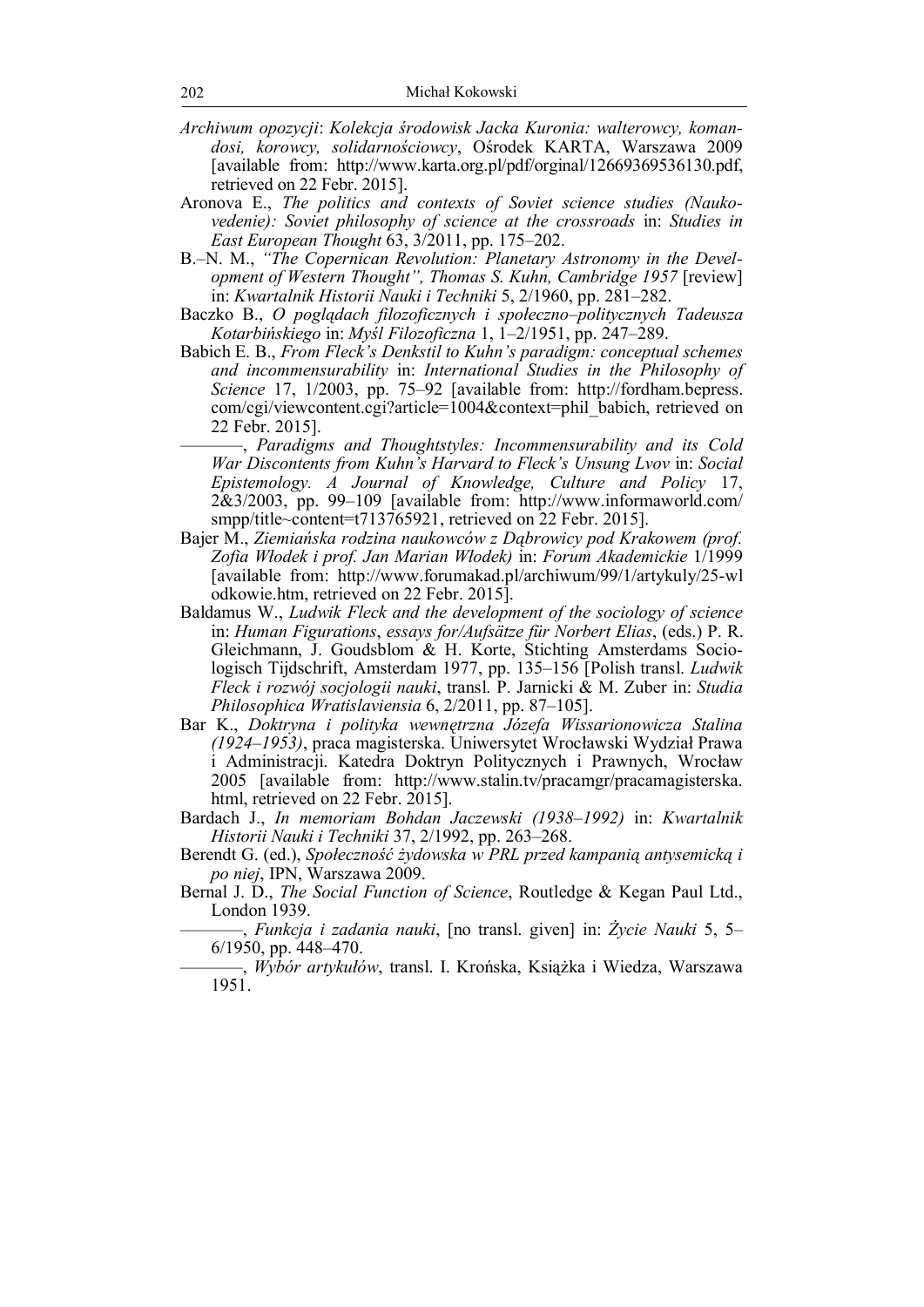–––––––, *Science in History*, Cameron Associates, New York 1954 [Polish transl. *Nauka w dziejach*, transl. S. Garczyński & al., PWN, Warszawa 1957].

- Bernal J. D. & Mackay A. L., *Towards a Science of Science*, Lecture presented at the Opening Session of the  $11<sup>th</sup>$  International Congress of the History of Science, Warsaw, August 24, 1965 in: *Organon* 3, 1966, pp. 9– 17 [Polish transl. *Na drodze do naukoznawstwa*, [no transl. given] in: *Zagadnienia Naukoznawstwa. Studia i Materiały* 2, 1–2/1966, pp. 9–17].
- Białecki I. & Świć A., *Potencjał implementacyjny*, rozmowa z dr. hab. I. Białeckim, prof. UW, dyrektorem Centrum Badań Polityki Naukowej i Szkolnictwa Wyższego Uniwersytetu Warszawskiego, rozmawiał Andrzej Świć in: *Forum Akademickie* 4/2010 [available from: https://forumakade mickie.pl/fa/2010/04/potencjal-implementacyjny/, retrieved on 22 Febr. 2015].
- Białobrzeski Cz., *Podstawy poznawcze fizyki świata atomowego*, introd. R. S. Ingarden, PWN, Warszawa 1956  $[2^{nd}$  enlarged ed.: 1984].
- Białoń L., *Rola nauki w postępie społecznym a polityka naukowa* in: *Zagadnienia Naukoznawstwa. Studia i Materiały* 14, 3/1978, pp. 480–486.
- Biernacki K., *Stefan Amsterdamski* in: *Encyklopedia Solidarności. Opozycja w PRL 1976–1989*, Stowarzyszenie Pokolenie, Oficyna Wydawnicza Volumen & Instytut Pamięci Narodowej, Warszawa 2010.
- Bierut B., *Nauka polska i nasze odrodzenie narodowe*, przemówienie przedstawione na zebraniu inauguracyjnym Rady Głównej d/s Nauki i Szkolnictwa Wyższego w dniu 22 I 1948 in: *Życie Nauki. Miesięcznik Naukoznawczy* 5, 25–26/1948, pp. 1–5.
	- –––––––, *O nauce, kulturze, oświacie w Polsce Ludowej (fragmenty przemówień z lat 1946–1951)* in: *Życie Nauki. Miesięcznik poświęcony zagadnieniom nauki i nauczania w szkołach wyższych, społecznej roli nauki i jej organizacji oraz sprawom Sekcji Szkół Wyższych Z.N.P.* 9, 5– 6/1951, pp. 483–519.
- Bikont A. & Zagórski S., *Burzliwe dzieje gruszek na wierzbie* in: *Gazeta Wyborcza*, Aug. 1, 1998, p. 12*.*
- Bilikiewicz T., *Uwagi nad artykułem L. Flecka "Nauka a środowisko"* in: *Przegląd Współczesny* 18, 8–9/1939, pp. 157–167.
	- –––––––, *Odpowiedź na replikę L. Flecka* in: *Przegląd Współczesny* 18, 8– 9/1939, pp. 175–176.
- Bińko B., *Instytut Kształcenia Kadr Naukowych przy KC PZPR narzędzie ofensywy ideologicznej w nauce i szkolnictwie wyższym* in: *Kultura i Społeczeństwo* 40, 2/1996, pp. 199–214.
- Blohincev D. I. & al., *Zagadnienia filozoficzne mechaniki kwantowej i teorii względności*, transl. S. Czarnecki & K. Kowalska, PWN, Warszawa 1954.
- Bolewski A. & Pierzchała H., *Losy polskich pracowników nauki w latach 1939–1945. Straty osobowe*, Ossolineum, Wrocław 1989.
- Боричевский И. А., *Науковедение как точная наука* in: *Вестник знания* 12, 1926, pp. 777–786.
- Borzym S., *,,Przegląd Filozoficzny" wobec prądów modernistycznych* in: *Archiwum Historii Filozofii i Myśli Społecznej* 18, 1972, pp. 49–82.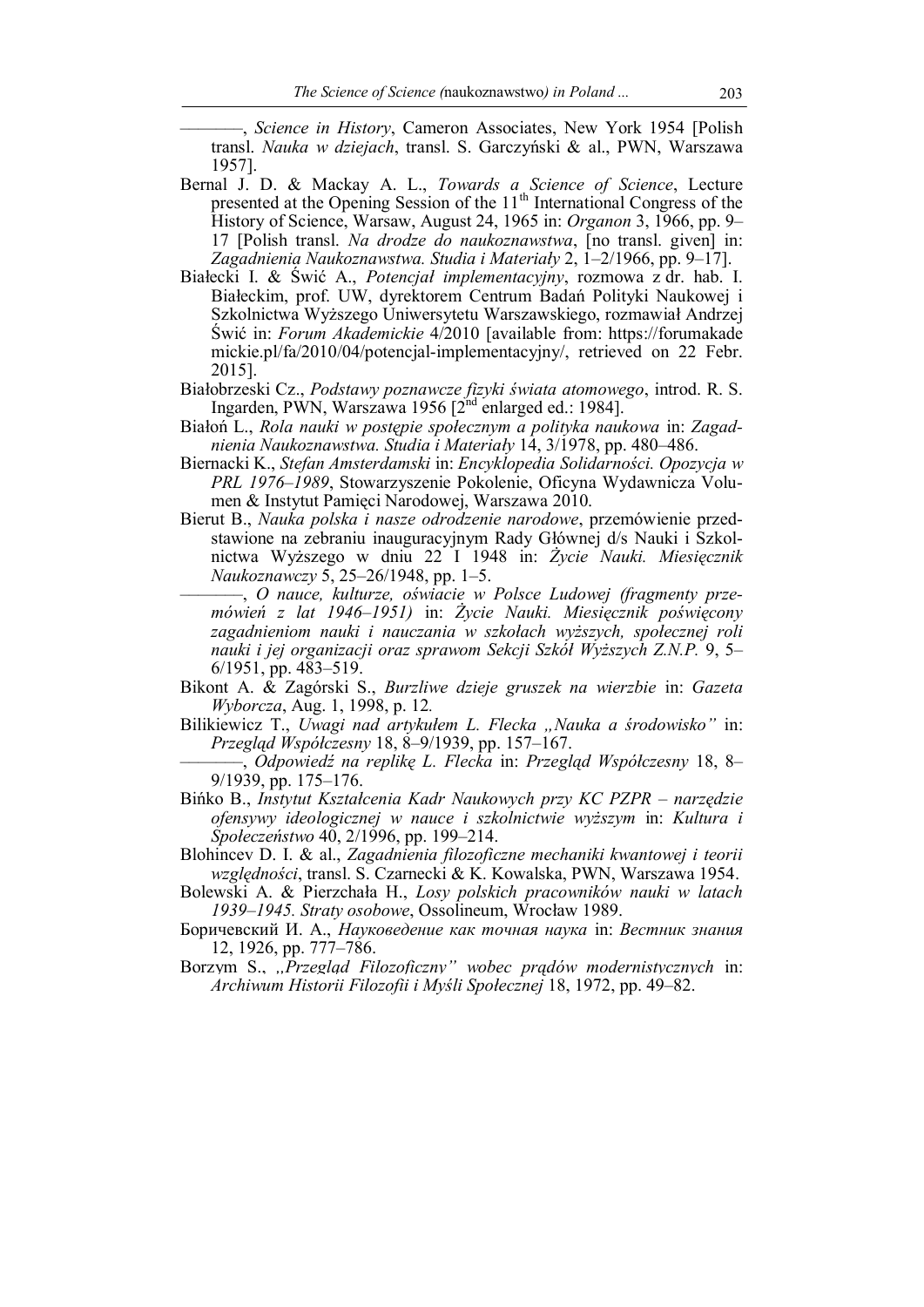- Borzyszkowski M., *Przewrót Kopernikański* in: *Studia Warmińskie* 4, 1967, pp. 562–568.
- Budrecki L., *Paradygmat i rewolucje naukowe* in: *Kultura* 34, 1968 [no pages given].
- Bukowski J., *Naukoznawstwo w Polsce*. *Rozwój, osiągnięcia, stan na przełomie 1969/1970* in: *Zagadnienia Naukoznawstwa. Studia i Materiały* 7, 2/1971, pp. 177–186.
- Burlikowski B., *Transponowanie leninowskiej zasady partyjności w filozofii na naukę w latach czterdziestych* in: B. Burlikowski & J. Ładosz (eds.), *Partia a filozofia* [no pages given].
- Burlikowski B. & Ładosz J. (eds.), *Partia a filozofia. Materiały Sympozjum Instytut Filozofii, Socjologii i Religioznawstwa (11–12 XI 1983)*, Akademia Nauk Społecznych przy KC PZPR, Warszawa 1985.
- Cackowski Z., *Wstęp do drugiego wydania polskiego [opus magnum Ludwika Flecka]* in: L. Fleck, *Psychosocjologia poznania naukowego* ... , pp. 7–27.
- Chałasiński J., *Humanizm socjalistyczny a podstawowe prawo ekonomiczne socjalizmu* in: *Nauka Polska* 1, 2/1953, pp. 50–80.
	- –––––––, *Problem nauki i roli uczonego w społeczeństwie* in: *Nauka Polska* 1, 1/1953, pp. 164–185.

–––––––, Z*agadnienia kultury współczesnej w humanistyce polskiej. Szkoły w nauce – Instytuty* in: *Nauka Polska* 3, 2/1955, pp. 125–146.

- –––––––, *O odrodzenie polskiej myśli naukowej* in: *Życie Warszawy*, Nov. 18, 1956 [no pages given].
- –––––––, *Drogi i bezdroża socjalizmu w nauce polskiej (1949–1954)* in: *Kultura i Społeczeństwo* 1, 1/1957, pp. 7–43 [reprint. in: *Kultura i Społeczeństwo* 40, 3/1996, pp. 19–44].
- Chaskielewicz S., *Polsko–Radzieckie Sympozjum Naukoznawcze w Lwowie* in: *Zagadnienia Naukoznawstwa. Studia i Materiały* 2, 1–2/1966, p. 209.

–––––––, *Information Concerning the Organization of Polish Research in the Field of the Science of Science* in: *Zagadnienia Naukoznawstwa. Studia i Materiały* 4, 2/1968, pp. 56–58.

–––––––, *Polsko–Radzieckie Sympozjum Naukoznawcze (Katowice, 20–23 XI 1967)* in: *Zagadnienia Naukoznawstwa. Studia i Materiały* 4, 1/1968, pp. 159–160.

- Chaskielewicz S. & Tuszko A., *Polityka naukowa drugiej generacji*, Wiedza Powszechna, Warszawa 1975.
- Choynowski M., [*Założenia programowe czasopisma "Życie Nauki. Miesięcznik Naukoznawczy"*] in: *Życie Nauki. Miesięcznik Naukoznawczy* 1, 1/1946, p. 1.
	- –––––––, *Nauka wobec społeczeństwa* in: *Życie Nauki. Miesięcznik Naukoznawczy* 1, 1946, pp. 3–18, sum. 61–62.
	- –––––––, *Wychowawcza rola nauki* in: *Życie Nauki. Miesięcznik Naukoznawczy* 2, 1946, pp. 11–16, sum. 137–138.
	- –––––––, *Nauka i uczony w Związku Radzieckim* in: *Życie Nauki. Miesięcznik Naukoznawczy* 6, 1948, pp. 28–53, sum. pp. 154–155.

<sup>–––––––,</sup> *Institute for the Science of Science*. *(Summary of a draft prepared by Dr. Mieczysław Choynowski, President of the "Circle for the Science of*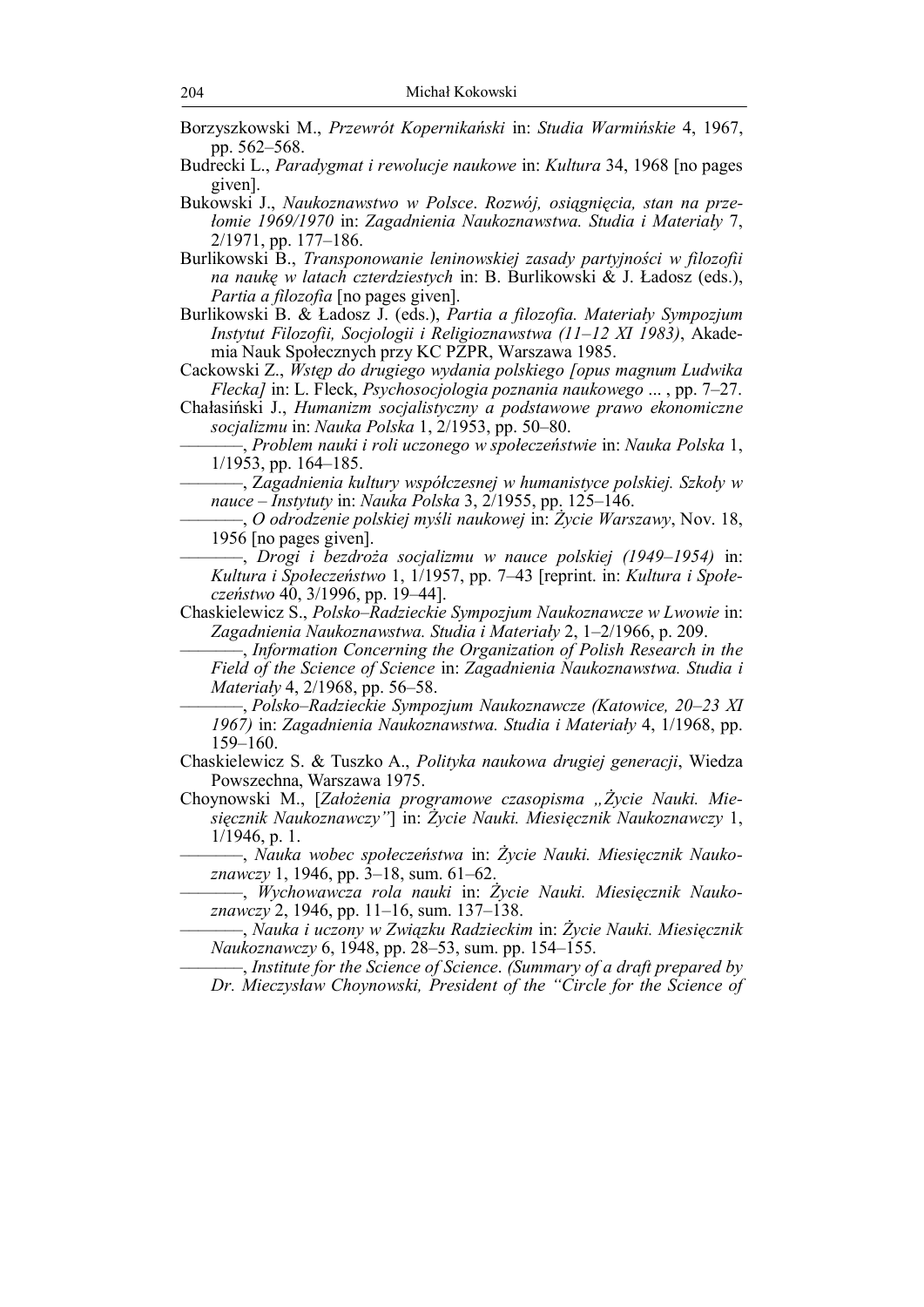*Science" in Cracow and submitted to the Polish Ministry of Education.)* in: *Natural Sciences Section Occasional Paper* 11, UNESCO [available from: http://unesdoc.unesco.org/images/0015/001540/154044eb.pdf, retrieved on 22 Febr. 2015].

–––––––, *O zakresie i znaczeniu naukoznawstwa oraz krakowskim Konwersatorium Naukoznawczym z lat 1945–1950* in: *Nauka Polska* 4/1966, pp. 129–138.

–––––––, *Przedmowa* in: K. Kowalczyk, A. Paszkowska & J. Wójcik, *Bibliografia zawartości "Życia Nauki", 1946–1952*, pp. v –vi.

Chwistek L., *Ciekawa książka* in: *Pion*, Aug. 15, 1936 [no pages given].

- Chwistek L. & al., *Przedwojenne recenzje książki Ludwika Flecka* [*The pre– war reviews of Ludwig Fleck's book*] in: *Studia Philosophica Wratislaviensia* 6, 2/2011, pp. 141–171.
- Chymkowski R., *Stanisław Ossowski* in: *Kulturologia polska XX wieku*, 2007 [available from: http://www.kulturologia.uw.edu.pl/page.php?page=haslo &haslo=ossowski, retrieved on 22 Febr. 2015].
- Ciesielska M., *Ludwick Fleck profesor mikrobiologii i filozof (1896–1961)* in: *Kulturologia polska XX wieku*, 2013 [available from: http://lwow.eu/ fleck/fleck.html, retrieved on 22 Febr. 2015].
- Cohen R. S. & Schnelle T. (eds.), *Cognition and Fact: Materials on Ludwik Fleck*. Series *Boston Studies in the Philosophy of Science*, R. Reidel Publ. Comp., Dordrecht – Boston 1986.
- Coniglione F., *Kazimierz Ajdukiewicz* in: *Polish Philosophy Page*, 1997 [available from: http://segr-did2.fmag.unict.it/~polphil/PolPhil/Ajduk/ Ajduk.html, retrieved on 22 Febr. 2015].
	- –––––––, *Leon Chwistek* in: *Polish Philosophy Page*, 1997 [available from: http://segr-did2.fmag.unict.it/~polphil/PolPhil/Chwi/Chwistek.html, retrieved on 22 Febr. 2015].
	- –––––––, *Ludwik Fleck* in: *Polish Philosophy Page*, 1997 [available from: http://segr-did2.fmag.unict.it/~polphil/PolPhil/Fleck/Fleck.html, retrieved on 22 Febr. 2015].
	- –––––––, *Tadeusz Kotarbinski* in: *Polish Philosophy Page*, 1997 [available from: http://segr-did2.fmag.unict.it/~polphil/PolPhil/Kotar/Kotar.html, retrieved on 22 Febr. 2015].
	- –––––––, *The Marxist trend* in: *Polish Philosophy Page*, 1997 [available from: http://segr-did2.fmag.unict.it/~polphil/PolPhil/Marxist/MarxistEngl. html, retrieved on 22 Febr. 2015].
	- –––––––, *Kazimierz Twardowski* in: *Polish Philosophy Page*, 1997 [available from: http://segr-did2.fmag.unict.it/~polphil/PolPhil/Tward/TwardEngl. html, retrieved on 22 Febr. 2015].
- Courtois S. & al., *Livre Noir Du Communisme: Crimes, Terreur, Répression*, Ed. Robert Laffont, Paris 1997 [Engl. transl. *The Black Book of Communism: Crimes, Terror, Repression*, transl. J. Murphy & M. Kramer, Harvard University Press, Cambridge MA 1999].
- Czekajewska–Jędrusik A., *Historia nauki i naukoznawstwo w nowym programie studiów bibliotekoznawstwa i informacji naukowej* in: *Kwartalnik Historii Nauki i Techniki* 21, 3/1976, pp. 431–437.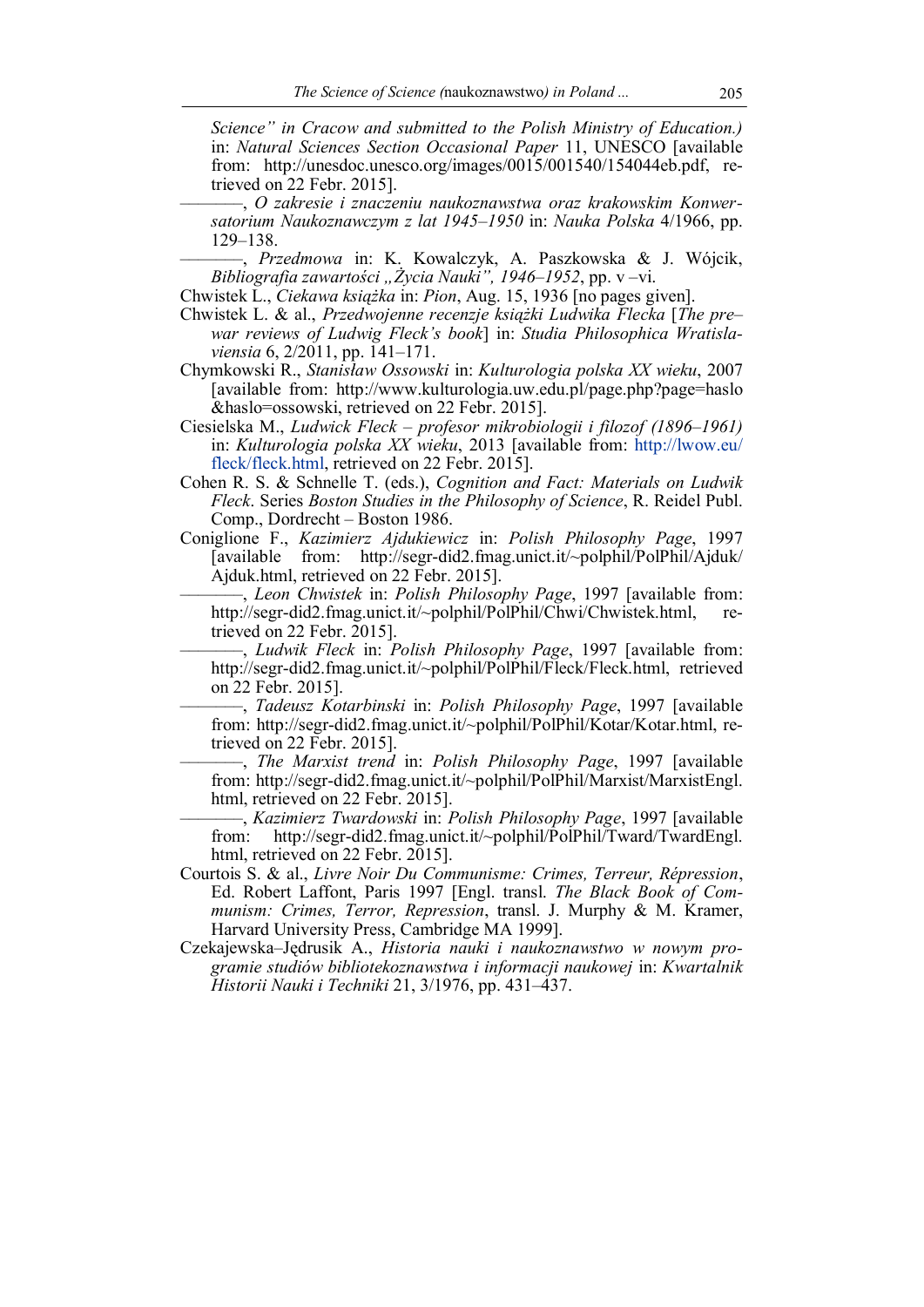- Czeżowski T. & al. (eds.), *Fragmenty filozoficzne: seria trzecia. Księga pamiątkowa ku czci profesora Tadeusza Kotarbińskiego w osiemdziesiątą rocznicę urodzin*, PWN, Warszawa 1967.
- Dąbrowski T., *Profesor Bohdan Walentynowicz jako współtwórca naukoznawstwa polskiego* in: *Zagadnienia Naukoznawstwa. Studia i Materiały* 21, 4/1985, pp. 530–536.
- Dąmbska I., *O prawach w nauce*, Gubrynowicz, Lwów 1933.

–––––––, *Czy intersubiektywne podobieństwo wrażeń zmysłowych jest niezbędnym założeniem nauk przyrodniczych?* in: *Przegląd Filozoficzny* 40, 3/1937, pp. 288–294 in: *Księga Pamiątkowa III Polskiego Zjazdu Filozoficznego w Krakowie* 1936 (24–27 września 1936) [= *Przegląd filozoficzny* 39, 4/1936/4, pp. 426–427].

–––––––, *Irracjonalizm a poznanie naukowe* in: *Kwartalnik Filozoficzny* 14, 1937/1938, pp. 83–118 & pp. 183–213.

–––––––, *Konwencjonalizm a relatywizm* in: *Kwartalnik Filozoficzny* 15, 4/1938, pp. 328–337.

–––––––, *O niektórych poglądach Kazimierza Twardowskiego z zakresu teorii nauk* in: *Kwartalnik Filozoficzny* 16, 1939 [= 1, 1946], pp. 14–24.

–––––––, *O niektórych poglądach z zakresu teorii nauki w szkole lwowsko– warszawskiej* in: *Zeszyty Naukowe KUL* 23, 1/1980, pp. 11–20.

Dembowski J., *Recenzja trzech publikacji Ludwika Flecka (Entstehung und Entwicklung einer wissenschaftlichen Tatsache. Einführung in die Lehre vom Denkstil und Denkkollektiv. Basel: Benno Schwabe und Co.; O obserwacji naukowej i postrzeganiu w ogóle. "Przegląd Filozoficzny" 38, 1935, pp. 58–76; Zagadnienie teorii poznawania. "Przegląd Filozoficzny" 39, 1936, pp. 3–37)* in: *Nauka Polska. Jej Potrzeby, Organizacja i Rozwój* 24, 1939, pp. 435–439.

–––––––, *O nowej genetyce*, Książka i Wiedza, Warszawa 1949.

–––––––, *Pierwszy Kongres Nauki Polskiej* in: *Życie Nauki. Miesięcznik poświęcony zagadnieniom nauki i nauczania w szkołach wyższych, społecznej roli nauki i jej organizacji oraz sprawom Sekcji Szkół Wyższych Z.N.P.* 5, 1–2/1950, pp. 29–34.

–––––––, *Przemówienie na otwarciu Kongresu Nauki Polskiej (Warszawa, 29 VI 1951)* in: *Życie Nauki. Miesięcznik Naukoznawczy*, 6, 7–8/1951, pp. 649–650.

–––––––, *O warunkach rozkwitu nauki polskiej*, przemównie na I posiedzeniu Prezydium Polskiej Akademii Nauk w dniu 24 I 1952 in: *Życie Nauki. Miesięcznik Naukoznawczy* 7, 3–4/1952, pp. 4–7.

–––––––, *Józef Stalin* in: *Nauka Polska* 1, 2/1953, pp. 1–8.

- Derra A., *Sprawa Hedfors, czyli o tym, co Ludwik Fleck robił w Buchenwaldzie. Niechętnie przedstawiana historia pewnego oskarżenia* in: *Studia Philosophica Wratilaviensia* 6, 2/2011, pp. 175–180.
- Desanti J. T., *Stalin uczony nowego typu* in: *Życie Nauki. Miesięcznik poświęcony zagadnieniom nauki i nauczania w szkołach wyższych, społecznej roli nauki i jej organizacji oraz sprawom Sekcji Szkół Wyższych Z.N.P.* 5, 1–2/1950, pp. 3–28.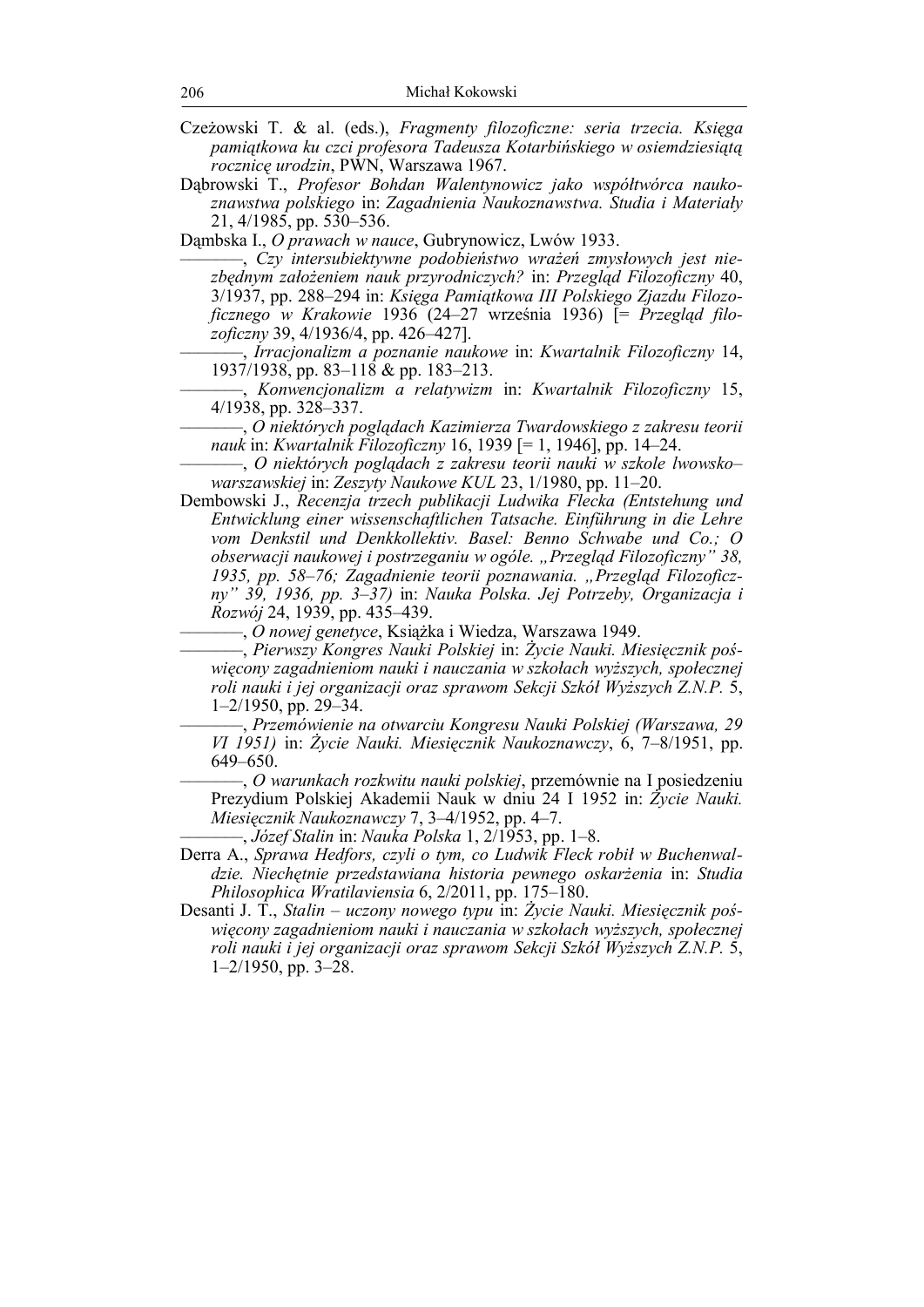- Dobrow G. M./Dobrov G. M., *Badania historycznotechniczne a cybernetyka* in: *Kwartalnik Historii Nauki i Techniki* 10, 1–2/1965, pp. 3–17.
	- –––––––, *Тенденции развития организации науки* in: *Organon* 2, 1965, pp. 227–242.

–––––––, *Ludzie nauki radzieckiej* in: *Zagadnienia Naukoznawstwa. Studia i Materiały* 2, 1–2/1966, pp. 113–147.

–––––––, *Nauka o naukie. Wwiedienje obszczeje naukoznanja*, Nukowa Dumka, Kiev 1966 [Polish transl. *Wstęp do naukoznawstwa*, transl. J. Bolecki, PWN, Warszawa 1969].

–––––––, *Doświadczenia i problemy w kierowaniu nauką w Związku Radzieckim* in: *Zagadnienia Naukoznawstwa. Studia i Materiały* 11, 1/1975, pp. 79–85.

Drewnowski J., *Narada w sprawie badań nad teoretycznymi zagadnieniami naukoznawstwa* in: *Kwartalnik Historii Nauki i Techniki* 11, 4/1966, pp. 407–408.

–––––––, *"Przewrót kopernikański. Astronomia planetarna w dziejach myśli", Thomas S. Kuhn, Warszawa 1966* [review] in: *Kwartalnik Historii Nauki i Techniki* 13, 1/1968, pp. 144–146.

Dubiński K., *Okrągły Stół*, Wydawnictwo Krajowa Agencja Promocyjna, Warszawa 1999.

- Dulczewski Z., *Florian Znaniecki życie i dzieło*, Wyd. Poznańskie, Poznań 1984.
	- –––––––, *Archiwum Floriana Znanieckiego PTPN w Poznaniu*, Poznań 1999 [available from: http://www.ptpn.poznan.pl/AZ/AZ\_main.html, retrieved on 22 Febr. 2015].

–––––––, *O Florianie Znanieckim*, Fundacja Naukowa im. Floriana Znanieckiego, Poznań 2000.

Engels F., *Dialektyka przyrody*, transl. T. Zabłudowski, Książka i Wiedza, Warszawa 1953.

Egloff R. (ed.), *Tatsache – Denkstil – Kontroverse: Auseinandersetzungen mit Ludwik Fleck*, Collegium Helveticum, Zurich 2005.

- Eisler J., *Marzec 1968. Geneza, przebieg, konsekwencje*, PWN, Warszawa 1991.
- Fijałkowska B., *Polityka i twórcy (1948–1959)*, PWN, Warszawa 1985.
- Fleck L., *Entstehung und Entwicklung einer wissenschaftlichen Tatsache. Einführung in die Lehre vom Denkstil und Denkkollektiv*, Benno Schwabe und Co, Basel 1935  $[2^{nd}$  ed.: Suhrkamp, Frankfurt/Main 1980, Engl. transl. *Genesis and Development of a Scientific Fact*, transl. F. Bradley & T. J. Trenn, (eds.) T. J. Trenn & R. K. Merton, foreword: T. S. Kuhn, The University of Chicago Press, Chicago 1979, Polish transl. *Powstanie i rozwój faktu naukowego: wprowadzenie do nauki o stylu myślowym i kolektywie myślowym*, transl. M. Tuszkiewicz, introd. Z. Cackowski, Wydawnictwo Lubelskie, Lublin 1986].

–––––––, *W sprawie artykułu P. Izydory Dąmbskiej w "Przeglądzie Filozoficznym" (Rocz. 40, zesz. III)* in: *Przegląd Filozoficzny* 41, 1938, pp. 192– 195.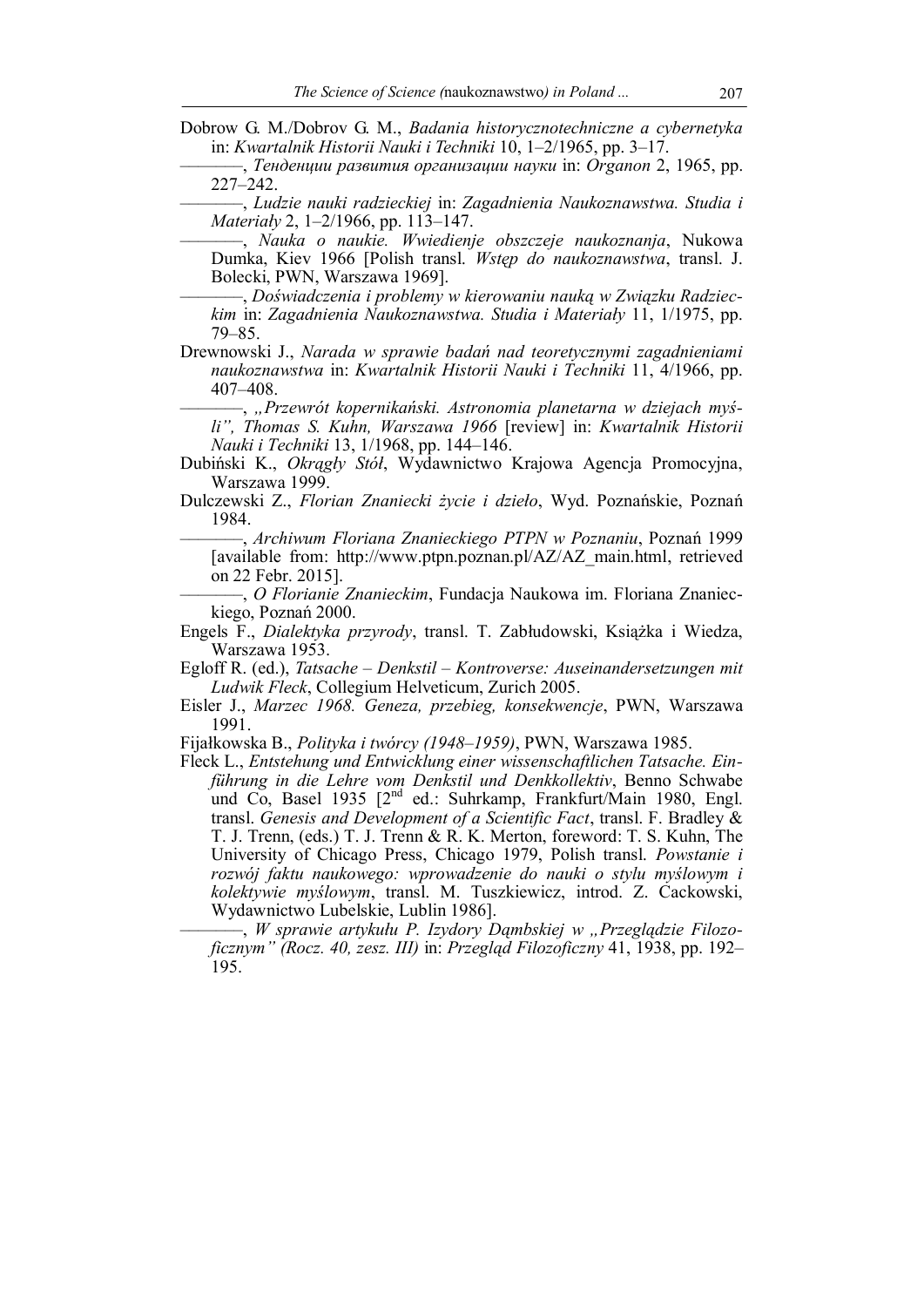–––––––, *Odpowiedź na uwagi Tadeusza Bilikiewicza* in: *Przegląd Współczesny* 18, 8–9/1939, pp. 168–174 [reprint. in: L. Fleck, *Psychosocjologia poznania naukowego* ... , pp. 285–290].

–––––––, *Problemy naukoznawstwa* in: *Życie Nauki. Miesięcznik Naukoznawczy* 1, 5/1946, pp. 322–336 [reprint. in: L. Fleck, *Psychosocjologia poznania naukowego* ... , pp. 292–304, Engl. transl. *Problems of the Science of Science* in: R. S. Cohen & T. Schnelle T. (eds.), *Cognition and Fact* ... , pp. 113–128].

–––––––, *Crisis in Science. Discussion on "Science and Human Welfare"*  [1960] in: R. S. Cohen & T. Schnelle T. (eds.), *Cognition and Fact* ... , pp. 153–158 [Polish transl. *Kryzys w nauce. Ku nauce wolnej i bardziej ludzkiej*, transl. W. Sady in: L. Fleck, *Psychosocjologia poznania naukowego* ... , pp. 324–329].

–––––––, *Psychosocjologia poznania naukowego.* "*Powstanie i rozwój faktu naukowego" oraz inne pisma z filozofii poznania*, (eds.) Z. Cackowski & S. Symotiuk, Wydawnictwo Naukowe UMCS, Lublin 2006.

Gajewski W., *Lysenkoism in Poland* in: *The Quarterly Review of Biology* 65, 4/1990, pp. 423–434.

Gasparski W., *Metodologia nauk praktycznych Tadeusza Kotarbińskiego* in: *Projektowanie i Systemy* 4, 1983, pp. 24–36.

–––––––, *Prof. Bohdan Walentynowicz 1912–1984* in: *Science of Science: an international journal of studies on scientific reasoning and scientific enterprise* 5, 1–2/1985, pp. 3–6.

–––––––, *Słowo o Profesorze Bohdanie Walentynowiczu* in: *Zagadnienia Naukoznawstwa. Studia i Materiały* 21, 4/1985, pp. 527–529.

–––––––, *O aktualnym stanie badań naukoznawczych w Polsce* in: *Zagadnienia Naukoznawstwa. Studia i Materiały* 25, 3–4/1989, pp. 381–397.

–––––––, *Naukoznawstwo: ocena stanu dyscypliny* in: *Zagadnienia Naukoznawstwa. Studia i Materiały* 30, 1–4/ 1994, pp. 3–15.

–––––––, *Przegląd problemów nauk o nauce po latach* in: *Zagadnienia Naukoznawstwa. Studia i Materiały* 36, 4/2000, pp. 443–459.

–––––––, *Wiedza o organizacji i zarządzaniu oraz jej poznawcze ugruntowanie* in: *Współczesne Zarządzanie. Kwartalnik środowisk naukowych i liderów biznesu* 1/2007.

–––––––, *Tadeusz Kotarbiński and His Philosophical Transitions* in: W. W. Gasparski & B. Rok (eds.), *Transition Redesigned* ... , pp. 3–13.

Gasparski W. & Frieske K., *Kierunki rozwoju naukoznawstwa w Polsce* in: *Zagadnienia Naukoznawstwa. Studia i Materiały* 24, 3/1979, pp. 475– 479.

Gasparski W. W. & Rok B. (eds.), *Transition Redesigned: A Practical Philosophy Perspective*, Transaction Publishers, New Brunswick NJ 2013.

Gierasimiuk J., *Socjologia poznania naukowego Ludwika Flecka* in: *Kwartalnik Historii Nauki i Techniki* 26, 3–4/1981, pp. 533–547.

–––––––, *Logos in Science. Some Remarks in the Margin of Ludwik Fleck's Genesis and Development of a Scientific Fact* in: *Kwartalnik Historii Nauki i Techniki* 26, 3–4/1981, pp. 561–568.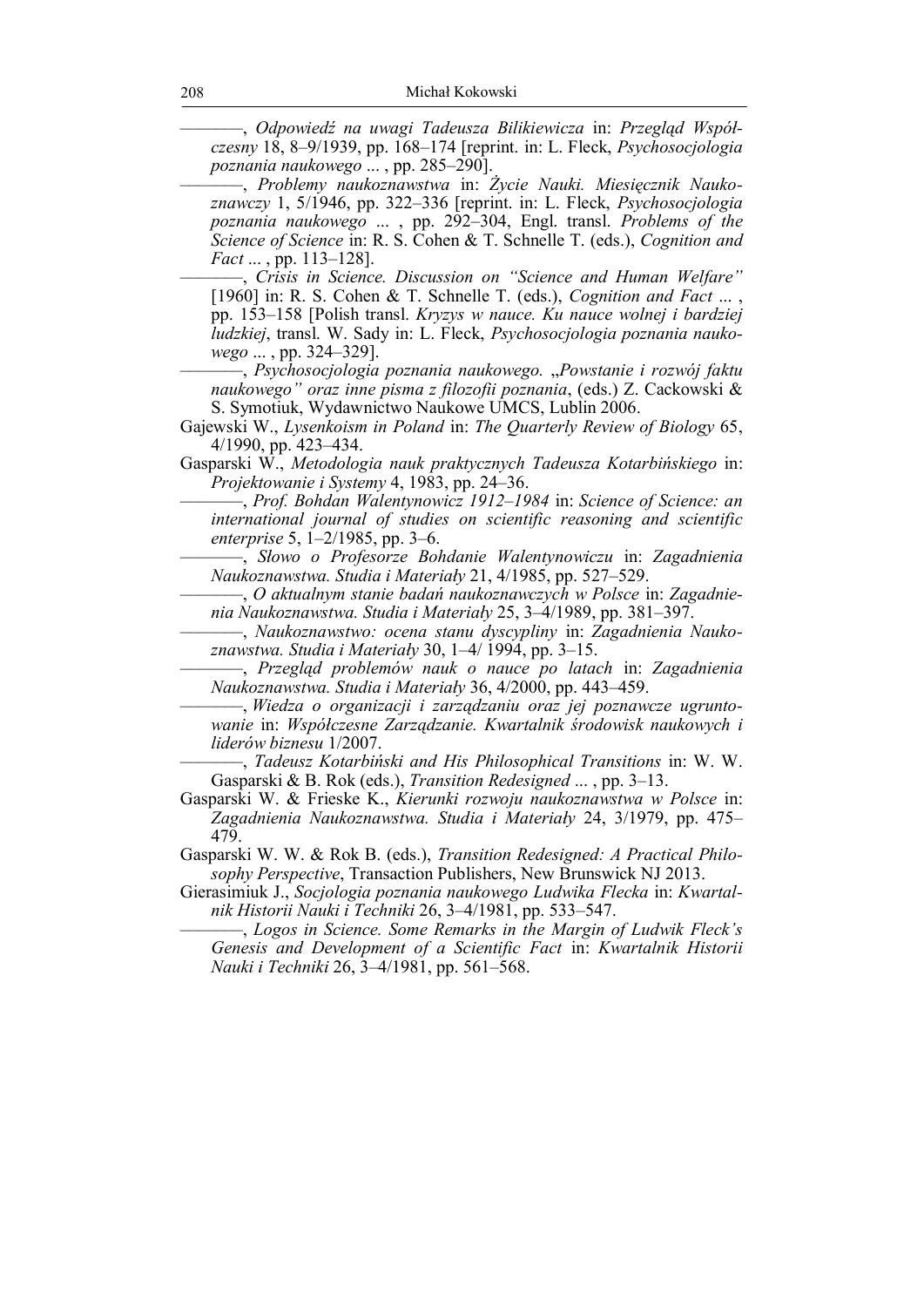- Głuszczenko I., *Nauka Miczurina w walce z idealizmem w biologii. Stenogram wykładu we Wszechzwiązkowym Towarzystwie Rozpowszechniania Wiedzy Politycznej i Naukowej w Moskwie*, Państwowy Instytut Wydawnictw Rolniczych, Warszawa 1950.
- "Godziemba", *Polis – Miasto Pana Cogito*, 2008 [available from: http:// www.polis2008.pl/index.php?option=com\_content&view=article&id=706 :hodowla-czerwonych-janczarow, retrieved on 22 Febr. 2015].
- Grigorian A., *On the 75th Anniversary of Boris Kuznetsov* in: *Organon* 15, 1979, pp. 5–8.
- Grigoryan A. T. & Kuznetsov B. G., *К двухсотпятидесятилетию со для смерти Нъютона 1727–1977* in: *Organon* 14, 1978, pp. 263–274.
- Gumkowski M. & Ofierska M. (eds.), *Marzec 68. Referaty z sesji na Uniwersytecie Warszawskim w 1981 roku*, Otwarta Rzeczpospolita. Stowarzyszenie przeciw Antysemityzmowi i Ksenofobii, Warszawa 2008 [available from: http://otwarta.org/wp-content/uploads/2011/11/Marzec-68-lekki.pdf, retrieved on 22 Febr. 2015].
- Hedfors E., *Medical Science in the Light of Flawed Study of the Holocaust: A Comment on Eva Hedfors' Paper on Ludwik Fleck* in: *Social Studies of Science* 38, 6/2008, pp. 937–944.
- Herczyński R., *Spętana nauka: opozycja intelektualna w Polsce 1945–1970*, Semper, Warszawa 2008.
- Holland H., *Legenda o Kazimierzu Twardowskim* in: *Myśl Filozoficzna* 3, 1952, pp. 260–312.
- Hübner P., *I Kongres Nauki Polskiej jako forma realizacji założeń polityki naukowej państwa ludowego*, Instytut Historii Nauki, Oświaty i Techniki. Polska Akademia Nauk – Zakład Narodowy im. Ossolińskich, Wrocław – Warszawa – Kraków 1983.

–––––––, *Instytucje i programy naukoznawcze w Polsce w latach 1945–1949* in: *Zagadnienia Naukoznawstwa. Studia i Materiały* 19, 4/1983, pp. 446– 454.

–––––––, *Polityka naukowa "państwa podziemnego" w Polsce 1939–1944* in: *Zagadnienia Naukoznawstwa. Studia i Materiały* 20, 4/1984, pp. 571– 580.

–––––––, *Nauka polska po II wojnie światowej – idee i instytucje*, Centralny Ośrodek Metodyczny Studiów Nauk Politycznych, Warszawa 1987.

–––––––, *Krótka historia Zakładu Prakseologii i Naukoznawstwa* in: *Prakseologia* 1989, pp. 145–169.

–––––––, *Polityka naukowa w Polsce w latach 1944–1953, geneza systemu*, vol. 1–2, Zakład Narodowy im. Ossolińskich, Wrocław 1992.

–––––––, *Siła przeciw rozumowi. Losy Polskiej Akademii Umiejętności w latach 1939–1989*, Polska Akademia Umiejętności – Wydawnictwo i Drukarnia SECESJA, Kraków 1994.

–––––––, *Krótkie dzieje naukoznawstwa* in: *Forum Akademickie* 3/2001 [available from: http://forumakad.pl/archiwum/2001/03/artykuly/22-kartki \_z\_dziejow\_nauki\_w\_polsce.htm, retrieved on 22 Febr. 2015].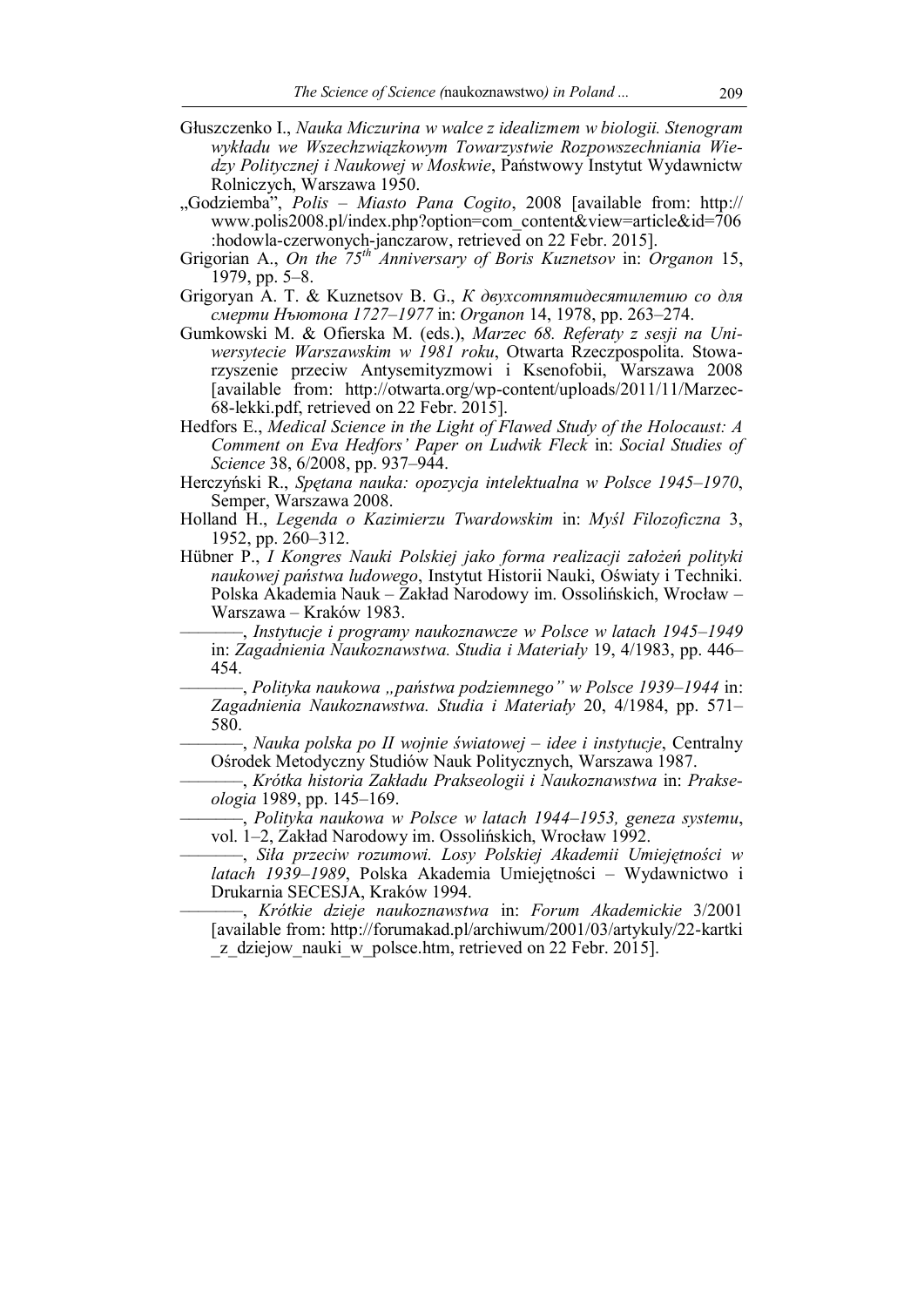–––––––, *Syzyfowe prace* in: *Forum Akademickie* 3/2004 [available from: http://forumakad.pl/archiwum/2004/03/28-kartki\_z\_dziejow\_nauki\_w\_ polsce.htm, retrieved on 22 Febr. 2015].

–––––––, *Kongres w kronice* in: *Forum Akademickie* 3/2005 [available from: http://forumakad.pl/archiwum/2005/03/25-kartki\_z\_dziejow\_nauki\_w\_ polsce.htm, retrieved on 22 Febr. 2015].

Hübner P., Piskurewicz J. & Zasztowt L., *Kasa im. Józefa Mianowskiego. Fundacja Popierania Nauki 1881–1991*, nakł. Kasy im. J. Mianowskiego, Warszawa 1992.

–––––––, *A History of the Józef Mianowski Fund*, transl. J. Soszyński, Kasa im. J. Mianowskiego, Warszawa 2013.

- Hulewicz J., *Michalski Stanisław* in: *Polski Słownik Biograficzny* 20, 1975, pp. 597–602.
- Infeld L. (ed.), *Konferencja ogólnopolska fizyków* (Sept. 1–14, 1952, Spała, Poland), PWN, Warszawa 1954.
- Ingarden R. S., *Przedmowa* in: Cz. Białobrzeski, *Podstawy poznawcze fizyki świata atomowego*, 1984, pp. 7–17.
- Instytut Filozofii i Socjologii PAN, *Podstawowe informacje o IFiS PAN*, 2013 [available from: http://www.ifispan.waw.pl/index.php?lang=pl&m= page&pg\_id=3, retrieved on 22 Febr. 2015].
- Instytut Pamięci Narodowej, *Zygmunt Modzelewski (1900–1954)*, 2013 [available from: http://ipn.gov.pl/najwazniejsze-wiadomosci/informacjahistoryczna/zygmunt-modzelewski-19001954, retrieved on 22 Febr. 2015].
- Jabłoński H., *Marksowska metoda badania dziejów. Po VII Powszechnym Zjeździe Historyków Polskich* [*Marx's method of studying the history. After the Seventh Congress of Polish Historians*] in: *Robotnik. Centralny Organ P.P.S* 54, No. 268 (28 Sept. 1948), p. 2.

–––––––, *O bazę źródłową dla nowej historiografii* [*For the source base for the new historiography*] in: *Robotnik. Centralny Organ P.P.S.* 54, No. 269 (29 Sept. 1948), p. 2.

–––––––, *Nauka – zapalny odcinek frontu kultury* [*Science – An Inflammatory Sector on the Cultural Front*] in: *Robotnik. Centralny Organ P.P.S.* 54, No. 276 (7 Oct. 1948), p. 4.

–––––––, *Osiągnięcia Polskiej Akademii Nauk w pierwszych trzech latach jej działalności* in: *Nauka Polska* 3, 4/1955, p. 11–40.

–––––––, *Polska Akademia Nauk autonomiczna organizacja uczonych* in: *Nauka Polska* 5, 1/1957, pp. 3–37.

–––––––, *Polska Akademia Nauk a aktualne warunki rozwoju nauki w Polsce* in: *Nauka Polska* 6, 3/1958, pp. 6–46.

- –––––––, *Kryteria wyboru kierunków badawczych* in: *Nowe Drogi* 18, 1/1964, pp. 44–54.
- Jaczewski B., *Organizacja i finansowanie nauki polskiej w okresie międzywojennym*, Zakład Narodowy im. Ossolińskich – Wydawnictwo Polskiej Akademii Nauk, Wrocław – Warszawa – Kraków 1971.

<sup>–––––––,</sup> *Inauguracyjne posiedzenie Pracowni Historii i Organizacji Nauki* in: *Kwartalnik Historii Nauki i Techniki* 20, 3–4/1975, pp. 581–582.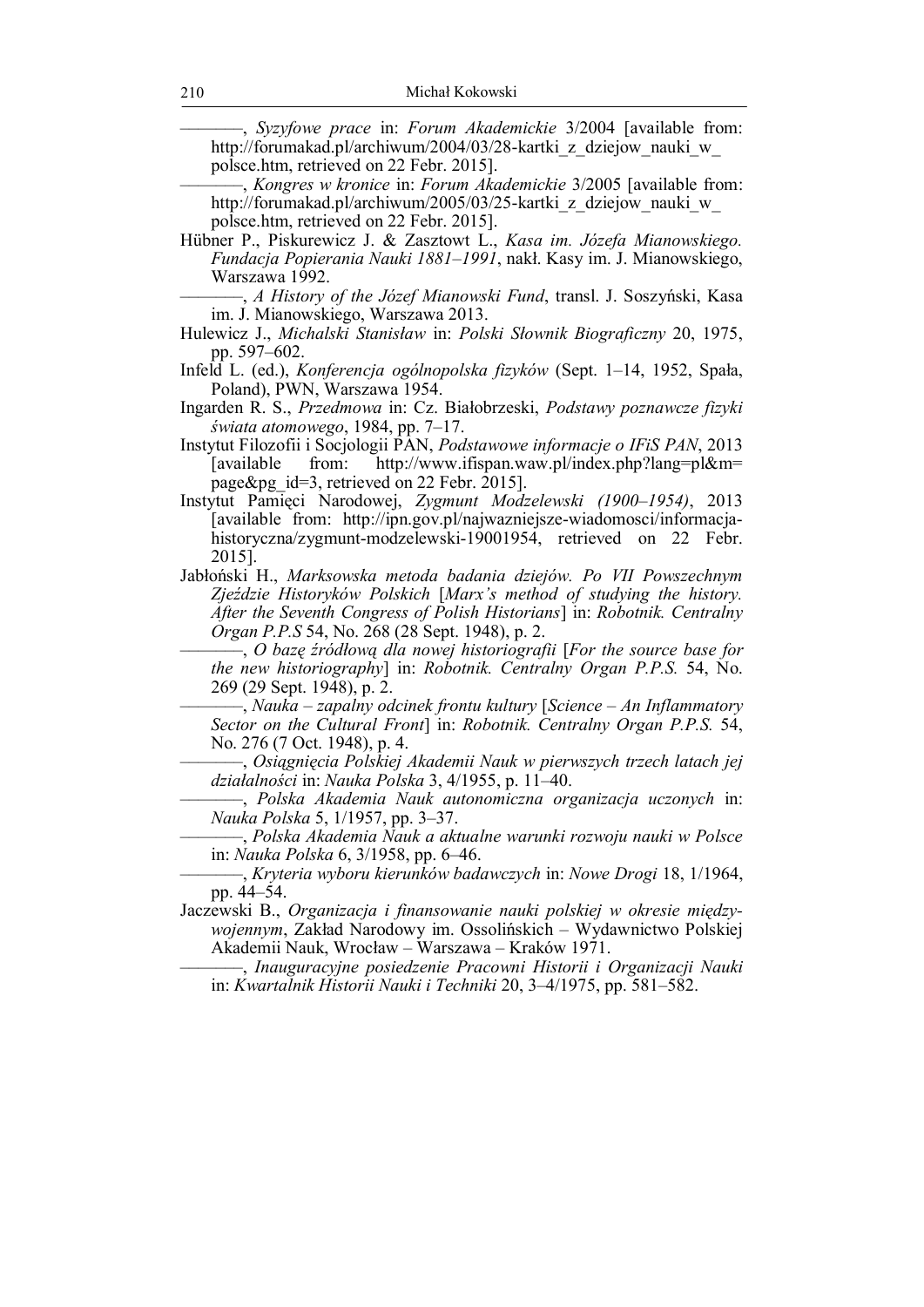–––––––, *Z prac Komitetu Historii Nauki i Techniki PAN w 1975 r*. in: *Kwartalnik Historii Nauki i Techniki* 21 1/1976, pp. 145–147.

–––––––, *Polityka naukowa państwa polskiego w latach 1918–1939*, Zakład Narodowy im. Ossolińskich – Wydawnictwo Polskiej Akademii Nauk, Wrocław – Warszawa – Kraków 1978.

–––––––, *Życie naukowe w Polsce Odrodzonej* in: B. Jaczewski (ed.), *Życie naukowe w Polsce w drugiej połowie XIX i w XX wieku*, 1987, pp. 206– 234.

Jaczewski B. (ed.), *Życie naukowe w Polsce w drugiej połowie XIX i w XX wieku*, Zakład Narodowy im. Ossolińskich – Polska Akademia Nauk, Wrocław – Kraków – Warszawa 1987.

Jadczak R., *Z dziejów spotkania szkoły lwowsko–warszawskiej z marksizmem* in: *Edukacja Filozoficzna* 11, 1991, pp. 99–114.

–––––––, *Jeszcze o "Legendzie o Kazimierzu Twardowskim" H. Hollanda* in: *Ruch Filozoficzny*, 1/1996, pp. 9–12.

Jarosiński M., *Postanowienia Okrągłego Stołu*, Wydawnictwo NSZZ "Solidarność" Region Warmińsko–Mazurski, Olsztyn 1989.

–––––––, *Obrady Okrągłego Stołu* in: *Portal historyczny dzieje.pl* (29 May 2009) [available from: http://dzieje.pl/aktualnosci/obrady-okraglego-stolu, retrieved on 22 Febr. 2015].

- Jaroszewski M. G., *Nauka jako przedmiot badań psychologicznych* in: *Kwartalnik Historii Nauki i Techniki* 16, 2/1971, pp. 281–286.
- Jaroszyński P., *Naukoznawstwo* in: *Powszechna Encyklopedia Filozofii* vol. 7, Polskie Towarzystwo Tomasza z Akwinu, Lublin 2006, pp. 547–549.
	- –––––––, *Kiedy koniec PRL–u w polskiej nauce?* in: *Nasz Dziennik* 28 Jun. 2006, No. 149 (2559) [no pages given].
	- –––––––, *Człowiek i nauka*, Polskie Towarzystwo Tomasza z Akwinu, Lublin 2008, chapt. *Nauka na usługach totalitaryzmu*, pp. 242–283.
- Jasiński G., *Polish Cultural Losses in the Years 1939–1945*, London Branch of the Polish Home Army Ex–Servicemen Association. Article 28, 2008 [available from: http://www.polishresistance-ak.org/PR\_WWII\_texts En/28\_Article\_En.pdf, retrieved on 22 Febr. 2015].
- Jordan Z. A., *Philosophy and Ideology. The Development of Philosophy and Marxism–Leninism in Poland since the Second World War*, D. Reidel Publ. Comp., Dordrecht 1963.
- Kaczmarek J., *On Principles of Science Policy* in: *Problems of the Science of Science* 1971, p. xx.
	- –––––––, *O zasadach polityki naukowej* in: *Zagadnienia Naukoznawstwa. Studia i Materiały* 8, 3/1972, pp. 3–26.

–––––––, *Zarys polityki naukowej Polskiej Rzeczypospolitej Ludowej* in: *Zagadnienia Naukoznawstwa. Studia i Materiały* 14, 3/1978, pp. 331–342.

- Kaczynski G. J. (ed.), *Florian Znaniecki (1882–1958)* in: *Polish Philosophy Page* 2001 [available from: http://segr-did2.fmag.unict.it/~polphil/polphil/ Znan/Znanie.html, retrieved on 22 Febr. 2015].
- Kamecka J., *Międzynarodowe sympozjum na temat efektywności badań naukowych, Jabłonna – marzec 1966* in: *Zagadnienia Naukoznawstwa. Studia i Materiały* 2, 1–2/1966, p. 207.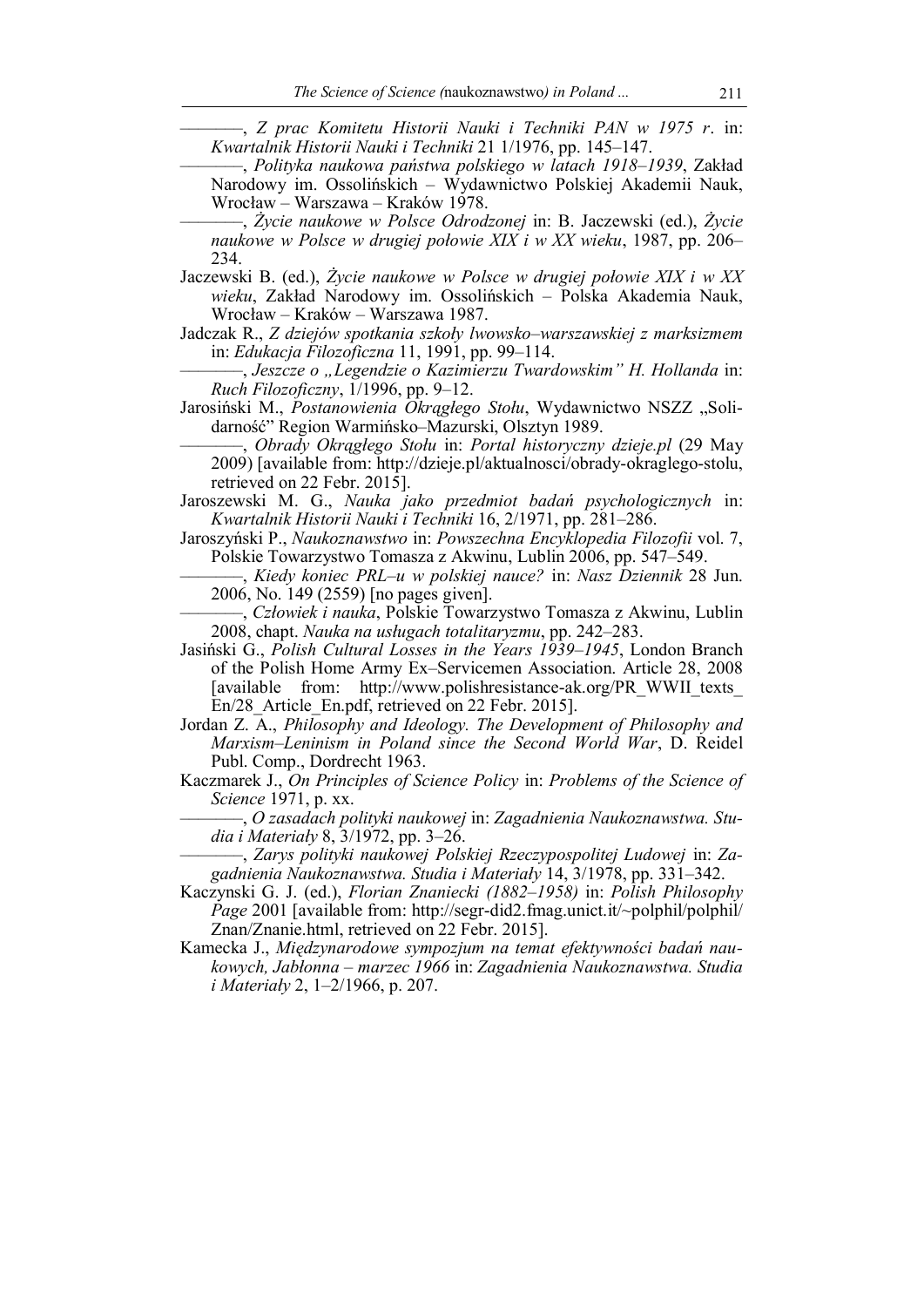- Karpiński J., *Taternictwo nizinne*, Towarzystwo Opieki nad Archiwum Instytutu Lietrackiego w Paryżu – Wydawnictwo Uniwersytetu Marii Curie– Skłodowskiej, Lublin 2002.
- Kedrov B. M./Kiedrow B. M., *Закономерности развития науки* in: *Organon* 2, 1965 pp. 179–192.

–––––––, *Prognozy Lenina w dziedzinie przyrodoznawstwa* in: *Kwartalnik Historii Nauki i Techniki* 16 2/1971, pp. 287–299.

–––––––, *Droga geniusza – drogą myśli ludzkiej: w stulecie urodzin Ernesta Rutherforda* in: *Kwartalnik Historii Nauki i Techniki* 17, 2/1972, pp. 219– 226.

–––––––, *O rewolucyjnej drodze rozwoju przyrodoznawstwa (Głos w dyskusji na temat rewolucji naukowych)* in: *Zagadnienia Naukoznawstwa. Studia i Materiały* 19, 1–2/1983, pp. 151–160.

Kielanowski T., *Meetings with Ludwik Fleck in Lublin during the Years 1945– 1950* in: *Kwartalnik Historii Nauki i Techniki* 26, 3–4/1981, pp. 583–587.

- Kister A. G., *Ryszard Herczyński* in: M. Łątkowska & al. (eds.), *Encyklopedia Solidarności. Opozycja w PRL 1976–1989*, Oficyna Wydawnicza Volumen – IPN – Stowarzyszenie Pokolenie, Warszawa – Katowice 2008 [no pages given].
- Kleszcz R., *Filozofia na Uniwersytecie Łódzkim zarys historyczny*, 2013 [available from: http://www.filozof.uni.lodz.pl/index.php/informacje/ historia-instytutu, retrieved on 22 Febr. 2015].
- Köhler P., *Łysenkizm w botanice polskiej* in: *Kwartalnik Historii Nauki i Techniki* 53, 2/2008, pp. 83–161.

–––––––, *An outline of short history of Lysenkoism in Poland* in: *Folia Mendeliana* 44–45, 2009, pp. 45–54.

–––––––, *Lysenko affair and Polish botany* in: *Journal of the History of Biology* 44, 2011, pp. 305–343.

- Köhler P. (ed.), *Studia nad łysenkizmem w polskiej biologii. Materiały z konferencji*, IPN, Warszawa 2013.
- Kokowski M., *O wadliwości argumentacji za ostatecznym odkryciem szczątków Mikołaja Kopernika*, part 2: *Wyniki i interpretacja badań genealogicznych, historycznych oraz genetycznych* in: M. Kokowski (ed.), *Tajemnica grobu Mikołaja Kopernika. Dialog ekspertów (Kraków, 22–23 II 2010)*, PAU, Kraków 2012, pp. 217–314.

–––––––, *The science of science (naukoznawstwo) in Poland. Defending and removing the past in the Cold War* in: *Paradigms defected. Science Studies during the Cold War and Beyond*, (eds.) E. Aronova & S. Turchetti, Palgrave MacMillan, London [in press, 2016].

Kołakowski A., *Interpretacje i sytuacje mityczne I połowy lat pięćdziesiątych* in: *Zdanie* 1, 1980, pp. 56–73.

Kołakowski L., *Kilka uwag w sprawie "Przeglądu Filozoficznego"* in: *Nowe Drogi* 1950, pp. 288–299.

–––––––, *Metodologia ks. Kłósaka. Felieton filozoficzny* [review of K. Kłósak, *Materializm dialektyczny*] in: *Myśl Filozoficzna* 1–2/1951, pp. 315–322.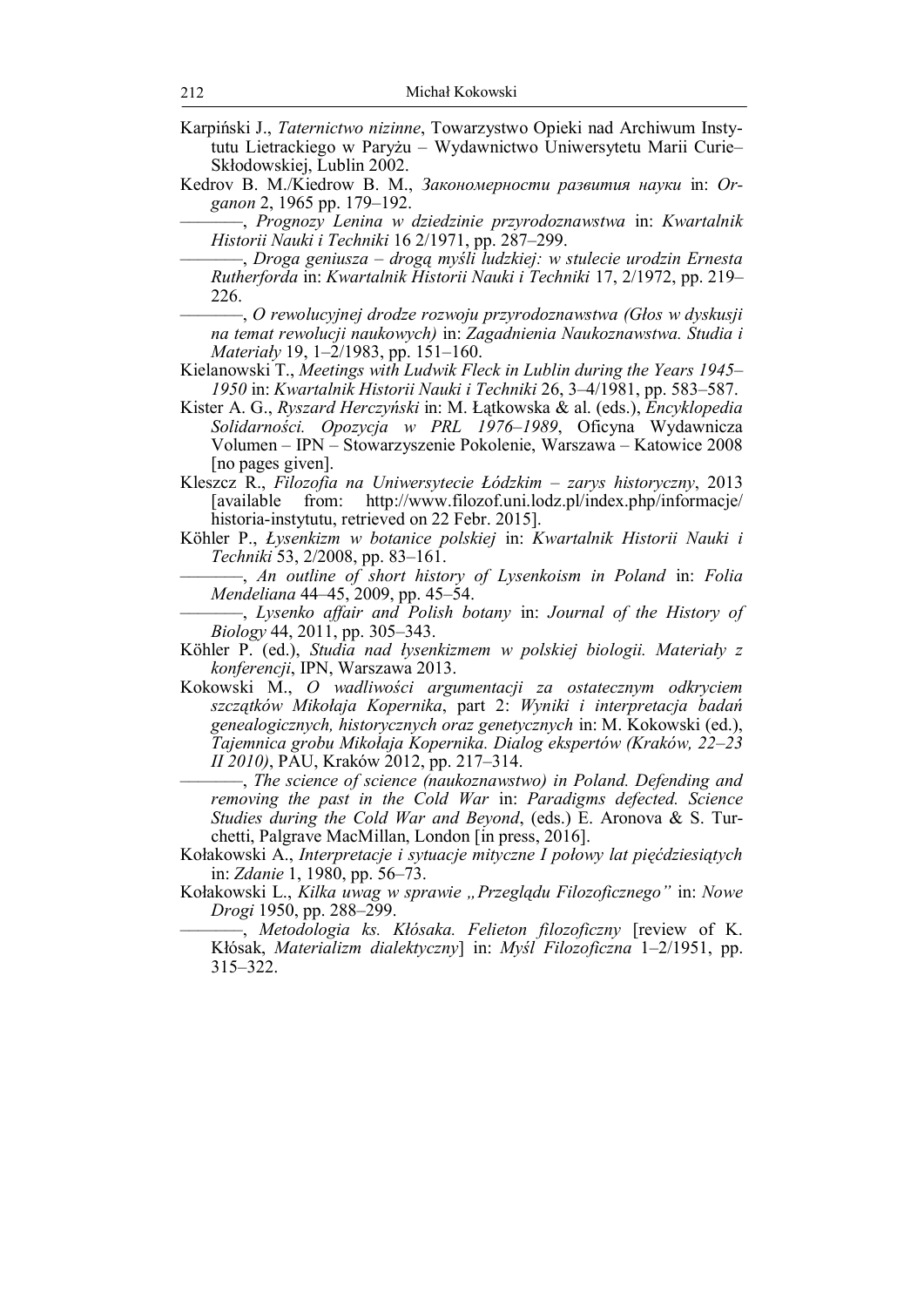–––––––, *Filozofia nieinterwencji. Głos w dyskusji nad radykalnym konwencjonalizmem* in: *Myśl Filozoficzna* 2/1953, pp. 335–372.

Kotarbiński T., *Elementy teorii poznania, logiki formalnej i metodologii nauk*, Ossolineum, Lwów 1929 [2<sup>nd</sup> revised ed.: Ossolineum, Wrocław 1961, Engl. transl.: *Gnosiology: The Scientific Approach to the Theory of Knowledge*, transl. O. Wojtasiewicz, Zakład Narodowy im. Ossolińskich – Pergamon Press, Wrocław – Oxford 1966].

–––––––, *Traktat o dobrej robocie*, Łódzkie Towarzystwo Naukowe, Łódź 1955 [7th ed.: Zakład Narodowy im. Ossolińskich, Wrocław 1982].

–––––––, *Sprawność i błąd (z myślą o dobrej robocie nauczyciela)*, PZWS, Warszawa 1956 [5<sup>th</sup> ed. 1970].

–––––––, *Przegląd problemów nauk o nauce* in: *Zagadnienia Naukoznawstwa. Studia i Materiały* 1, 2–3/1965, pp. 5–25 [reprint. in: T. Kotarbiński & al. (eds.), *Problemy epistemologii pragmatycznej*, 1972, pp. 35–56].

–––––––, *Historia nauki jako źródło uogólnień metodologicznych* in: *Kwartalnik Historii Nauki i Techniki* 10, 4/1965, pp. 519–525.

–––––––, *Wzajemne powiązania różnych aspektów badań twórczości naukowej* in: *Zagadnienia Naukoznawstwa. Studia i Materiały* 4, 3/1968, pp. 3– 14.

–––––––, Z*agadnienia metodologii nauk praktycznych* in: *Zagadnienia Naukoznawstwa. Studia i Materiały* 5, 3/1969, pp. 3–17.

–––––––, *Le Rôle du Passé dans la Planification de l'avenir de la Science* in: B. Suchodolski & al. (eds.), *Etudes d'histoire de la science et de la technique*, 1971, pp. 33–44.

–––––––, *Zadania epistemologii pragmatycznej* in: T. Kotarbiński & al. (eds.), *Problemy epistemologii pragmatycznej*, 1972, pp. 31–34.

–––––––, *Pojęcie i zagadnienie metodologii ogólnej i metodologii nauk praktycznych* in: *Studia Filozoficzne* 74, 1/1972, pp. 5–12.

–––––––, *Myśli o ludziach i ludzkich sprawach*, (ed.) J. Kotarbińska, PAN – Zakład Narodowy im. Ossolińskich, Wrocław 1986.

Kotarbiński T., Kowalewski Z., Geblewicz E. & Osińska W. (eds.), *Problemy epistemologii pragmatycznej. Materiały z posiedzeń Konwersatorium Naukoznawczego Polskiej Akademii Nauk*, Zakład Narodowy im. Ossolińskich – Wydawnictwo Polskiej Akademii Nauk, Wrocław – Warszawa – Kraków – Gdańsk 1972.

Kotarbiński T., Osińska W. & Geblewicz E. (eds.), *Powstawanie nowych specjalności w nauce współczesnej. Materiały z posiedzeń konwersatorium naukoznawczego Polskiej Akademii Nauk*, PAN, Zakład Historii Nauki, Oświaty i Techniki – Zakład Narodowy im. Ossolińskich, Wrocław – Warszawa – Kraków – Gdańsk 1973.

–––––––, *Nowe specjalności w nauce współczesnej. Materiały z posiedzeń konwersatorium naukoznawczego Polskiej Akademii Nauk*, PAN, Zakład Historii Nauki, Oświaty i Techniki – Zakład Narodowy im. Ossolińskich, Wrocław – Warszawa – Kraków – Gdańsk 1977.

Kowalczyk K., Paszkowska A. & Wójcik J., *Bibliografia zawartości "Życia Nauki", 1946–1952*, Zakład Narodowy im. Ossolińskich – Wydawnictwo Polskiej Akademii Nauk, Wrocław – Warszawa – Kraków 1969.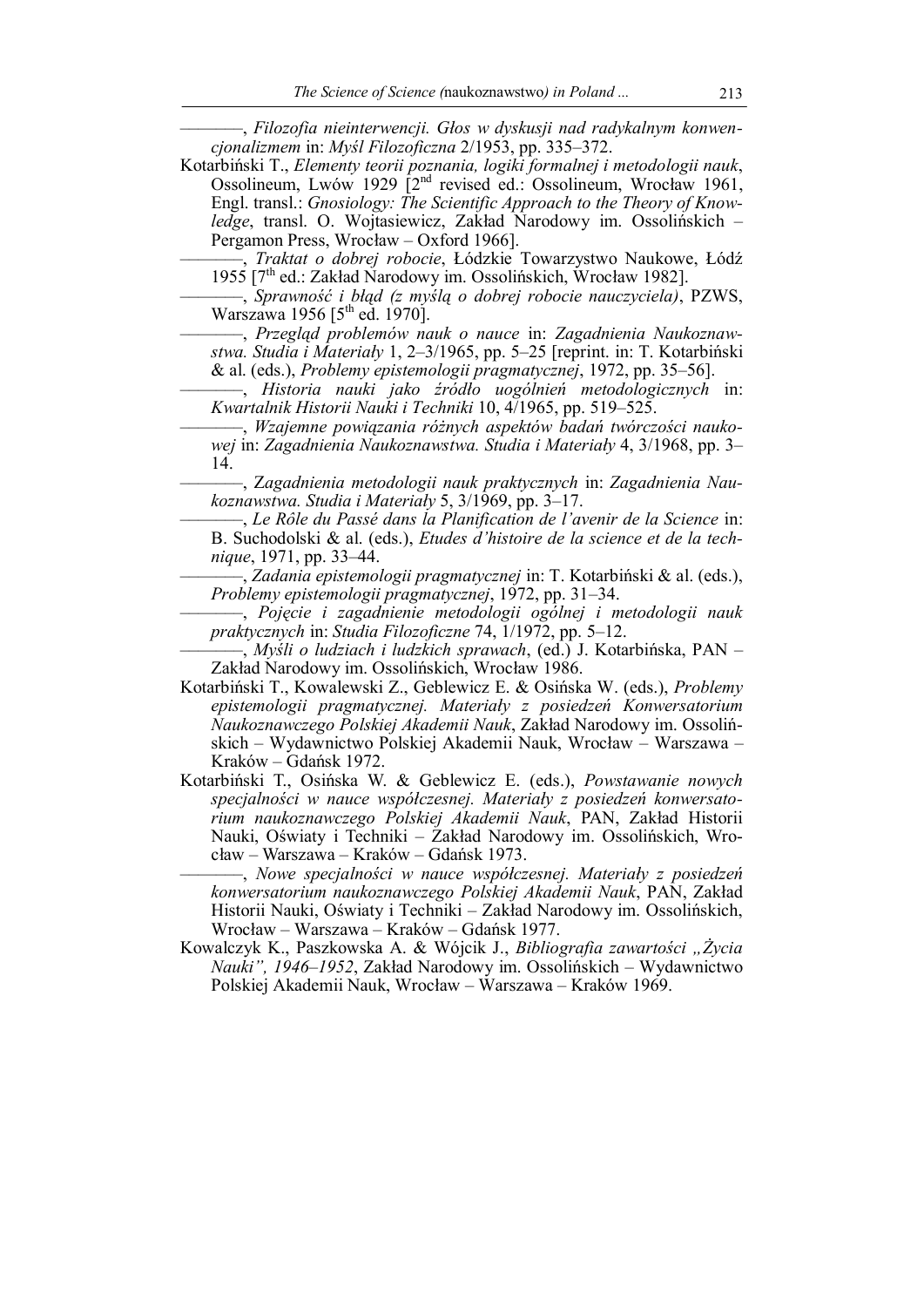Kowalewski J., *Naukoznawstwo w Polsce*. *Rozwój, osiągnięcia, stan na przełomie 1969/1970* in: *Zagadnienia Naukoznawstwa. Studia i Materiały* 7, 2/1971, pp. 177–186.

Kowalewski Z., *Konwersatorium Naukoznawcze PAN* in: *Kwartalnik Historii Nauki i Techniki* 10, 3/1965, pp. 468–469.

–––––––, *Dalsza działalność Konwersatorium Naukoznawczego PAN* in: *Kwartalnik Historii Nauki i Techniki* 11, 3/1966, pp. 297–300.

–––––––, *Z działalności Konwersatorium Naukoznawczego PAN w latach 1966 i 1967* in: *Kwartalnik Historii Nauki i Techniki* 13, 1/1968, pp. 223– 226.

–––––––, *Konwersatorium Naukoznawcze PAN w latach 1967–1968* in: *Kwartalnik Historii Nauki i Techniki* 14, 1/1969, pp. 206–208.

–––––––, *Historia nauki a naukoznawstwo. Zarys kierunków rozwoju i zmian organizacyjnych Zakładu Historii Nauki i Techniki* in: *Kwartalnik Historii Nauki i Techniki* 15, 3/1970, pp. 471–485.

–––––––, *Sprawozdanie z działalności Zakładu Historii Nauki i Techniki PAN w roku 1969* in: *Kwartalnik Historii Nauki i Techniki* 15, 3/1970, pp. 682– 687.

–––––––, *Sprawozdanie z działalności Zakładu Historii Nauki i Techniki PAN w roku 1970* in: *Kwartalnik Historii Nauki i Techniki* 16, 3/1971, pp. 721– 727.

–––––––, *Sprawozdanie z działalności Zakładu Historii Nauki i Techniki PAN w roku 1971* in: *Kwartalnik Historii Nauki i Techniki* 17, 3/1972, pp. 624– 632.

–––––––, *Wprowadzenie / Foreword* in: T. Kotarbiński & al. (eds.), *Problemy epistemologii pragmatycznej*, 1972, pp. 3–16 & pp. 17–30.

–––––––, *Bureaucratic Trends in Organization and Institutionalization of Scientific Activity* in: *Organon* 9, 1973, pp. 115–140.

–––––––, *Teoria praktyki naukowej jako nowa wyodrębniająca się nauka* in: T. Kotarbiński & al. (eds.), *Nowe specjalności w nauce współczesnej* 1, 1977, pp. 87–112.

Kowalik T., *To były całkiem znośne lata* in: J. Schiller & L. Zasztowt (eds.), *Instytut Historii Nauki Polskiej Akademii Nauk w latach 1953–2003*, 2004, pp. 273–285.

–––––––, *Musztarda przed obiadem (Trzech na jednego)* in: *Zdanie* 3–4/2004 [no pages given].

Kozłowski J., *Miejsce nauki polskiej w świecie: na podstawie Science Citation Index*, Ośrodek Przetwarzania Informacji KBN, Warszawa 1994.

Kozłowski J. & Kopka Z., *Miejsce nauki polskiej w świecie 1990–1995 w świetle badań naukometrycznych*: *Science Citation Index, Social Science Citation Index*, KBN, Warszawa 1995.

Krajewski W., *Materializm dialektyczny a współczesna fizyka*, Szkoła Partyjna przy KC PZPR, Warszawa 1949.

–––––––, *Czym był marzec dla polskiej filozofii* in: *Solidarność Uniwersytetu Warszawskiego* Mar. 1981, No. 2, pp. 18–21 [available from: http://ebookbrowse.com/s-uw-pdf-d353843869, retrieved on 22 Febr. 2015].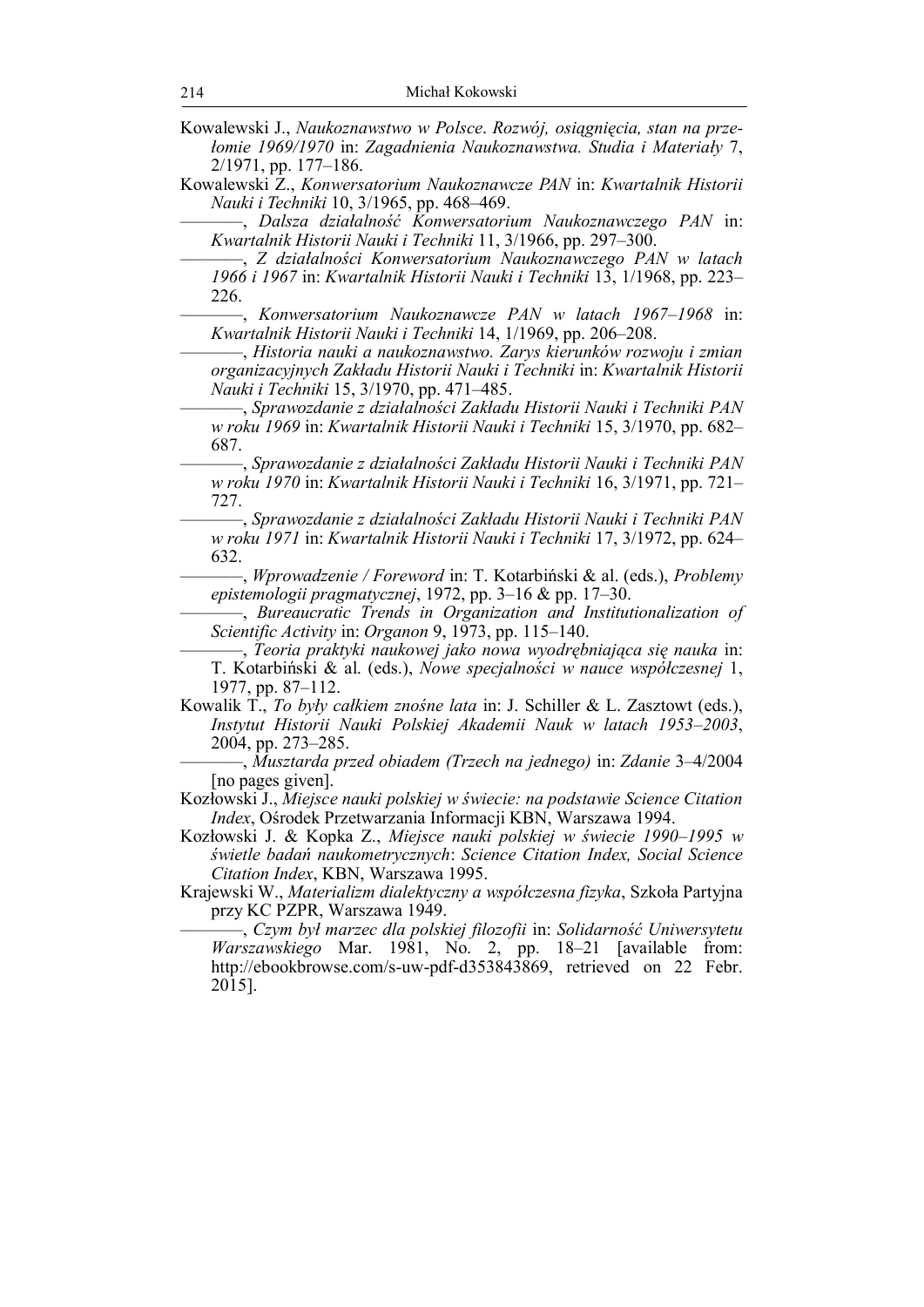––––––– *Introduction: Polish Philosophy of Science* in: W. Krajewski (ed.), *Polish Essays in the Philosophy of the Natural Sciences* 1982, pp. xi– xxviii.

–––––––, *Skutki Marca dla filozofii polskiej* in: M. Gumkowski & M. Ofierska (eds.), *Marzec 68*, 2008, pp. 141–150.

Krajewski W. (ed.), *Polish Essays in the Philosophy of the Natural Sciences*, D. Reidel Publ. Comp., Dordrecht – Boston 1982.

–––––––, *Polish philosophers of science and nature in the 20th century*, Rodopi, Amsterdam – New York 2001.

Krassowska E., *Rola towarzystw naukowych typu akademickiego (o ograniczonej liczbie członków) w dzisiejszym czynnym życiu naukowym*, Akta Ministerstwa Oświaty, sygn. D–IV–171/34 (17 Nov. 1947).

–––––––, *Ministerstwo Oświaty wobec nauki i szkół wyższych. Wytyczne programowe* in: *Życie Nauki. Miesięcznik Naukoznawczy* 5, 25–26/1948, pp. 13–35, sum. pp. 121–123.

–––––––, *Nowe zadania nauki i szkolnictwa wyższego* in: *Życie Nauki. Miesięcznik Naukoznawczy* 7, 1949, pp. 129–163.

Krauze T., Kowalewski Z. & Podgórecki A., *The sociology of science in Poland* in: R. K. Merton & J. Gaston, *The sociology of science in Europe*, 1977, pp. 193–223.

- Kroński T., *O "Historii filozofii" W. Tatarkiewicza* in: *Myśl Filozoficzna* 4/1952, pp. 249–272.
- Kuhn T. S., *The Copernican Revolution: Planetary Astronomy in the Development of Western Thought*, Harvard University Press, Cambridge MA 1957 [Polish transl. *Przewrót kopernikański. Astronomia planetarna w dziejach myśli Zachodu*, transl. S. Amsterdamski, PWN, Warszawa 1966].

–––––––, *The Structure of Scientific Revolutions*, University of Chicago Press, Chicago 1962 [Polish transl. *Struktura rewolucji naukowych*, transl. H. Ostromęcka, PWN, Warszawa 1968].

–––––––, *The Essential Tension: Selected Studies in Scientific Tradition and Change*, The University of Chicago Press, Chicago 1977 [Polish transl. *Dwa bieguny. Tradycja i nowatorstwo w badaniach naukowych*, transl. S. Amsterdamski, PIW, Warszawa, 1985].

–––––––, *Foreword* in: L. Fleck, *Genesis and Development of a Scientific Fact*, 1979, pp. VII–XI.

- Kulczyński S., *Nauka polityka historia. Przemówienie inauguracyjne na XI Międzynarodowym Kongresie Historii Nauki, wygłoszone 24 sierpnia 1965 r. w sali im. Adama Mickiewicza Auditorium Maximum Uniwersytetu Warszawskiego* in: *Kwartalnik Historii Nauki i Techniki* 10, 4/1965, pp. 511–517.
- Kunicki–Goldfinger M., *Społeczny Komitet Nauki* in: G. Waligóra et al. (eds.). *Encyklopedia Solidarności. Opozycja w PRL 1976–1989*, Oficyna Wydawnicza Volumen – IPN – Stowarzyszenie Pokolenie, Warszawa – Katowice 2008, vol. 2, p. 24.

–––––––, *Towarzystwo Kursów Naukowych* in: G. Waligóra et al. (eds.). *Encyklopedia Solidarności. Opozycja w PRL 1976–1989*, Oficyna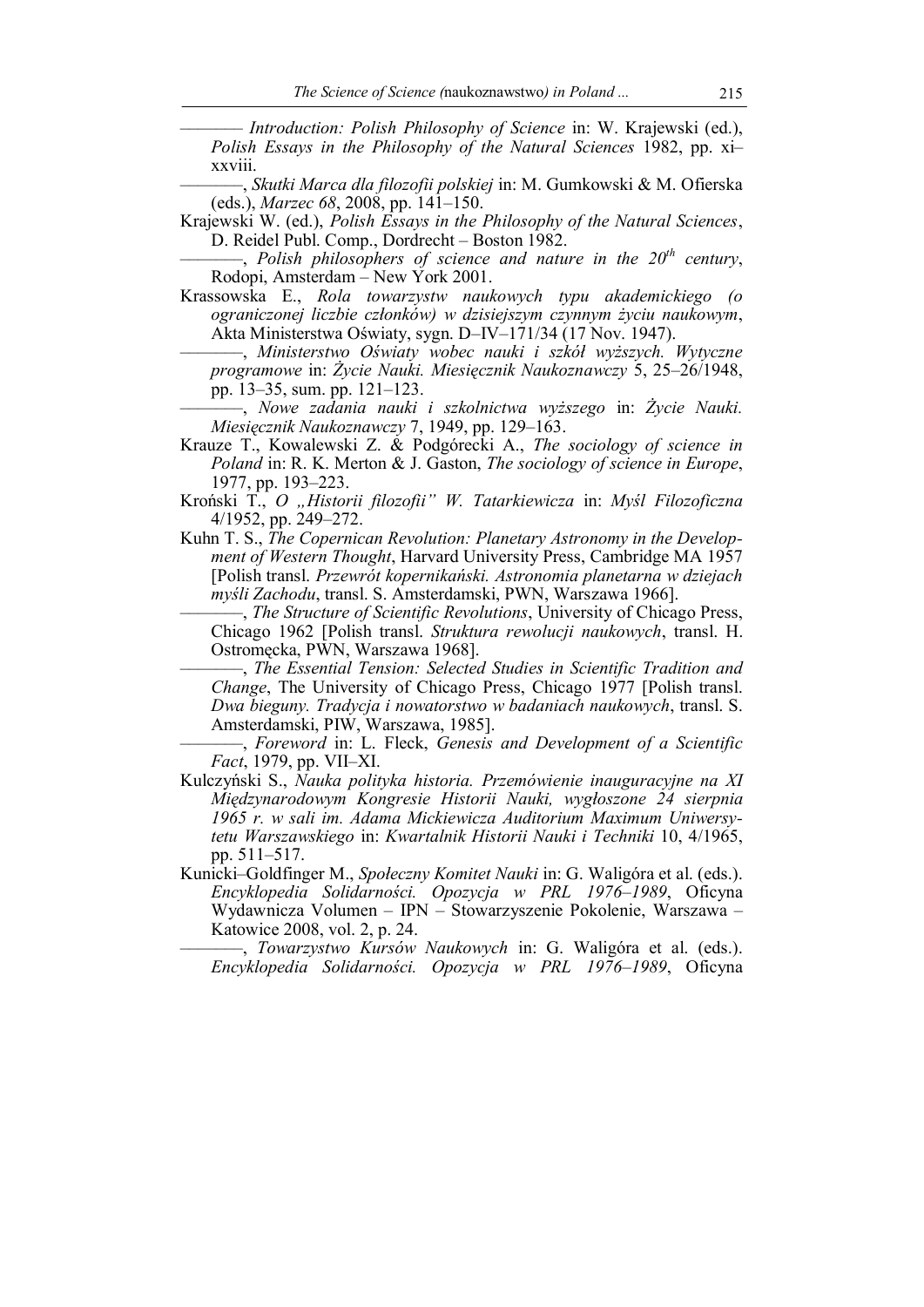Wydawnicza Volumen – IPN – Stowarzyszenie Pokolenie, Warszawa – Katowice 2008, vol. 2 [no pages given].

- Kuroń J. & Żakowski J., *Wynurzeni z PRL* in: *Onet.pl* (18 Jan. 2006) [available from: http://m.onet.pl/wiedza-swiat/kultura,4mqm9, retrieved on 22 Febr. 2015].
- Kuzniecow B. G., *Leopold Infeld a historia nauki* in: *Kwartalnik Historii Nauki i Techniki* 13, 3/1968, pp. 619–622.

–––––––, *Styl Giordana Bruno* in: *Kwartalnik Historii Nauki i Techniki* 16 2/1971, pp. 317–326.

- Kuznetsov B. G. & Grigoryan A., *К вопросy о необратимости космической эволюции, познания и культурно–исторического процесса* in: *Organon* 12–13, 1976–1977, pp. 157–192.
- Kuźnicki L., *Przerwijmy zmowę milczenia. Darwinizm a łysenkizm* in: *Po Prostu*, 18 Dec. 1955, pp. 42–43.
	- –––––––, *Autobiografia: w kręgu nauki*, Centrum Upowszechniania Nauki PAN, Warszawa 2002.

*Kwartalnik Historii Nauki i Techniki*, 1956–2013.

- Kwiatkowski S., *Studia nad polityką naukową w Polsce. Stan obecny i perspektywy* in: *Zagadnienia Naukoznawstwa. Studia i Materiały* 17, 1–  $2/1981$ , pp.  $81-\overline{95}$ .
- Lebedkina E. D., *Б. И Ленин и международное научное сотрудничество* in: *Organon* 9, 1973, pp. 261–275.
- Lenin W. I., *Materializm a empiriokrytycyzm. Krytyczne uwagi o pewnej reakcyjnej filozofii*, transl. S. Rudniański, Książka i Wiedza, Warszawa 1949.
- Leski K., Pierwszy zeszyt "Zagadnień Naukoznawstwa" in: *Kwartalnik Historii Nauki i Techniki* 10, 3/1965, pp. 435–436.
- Leśniewski J., *Thomas S. Kuhn, Struktura rewolucji naukowych, PWN, Warszawa, 1968, ss. 206* [review] in: *Roczniki Filozoficzne* 3/1972, p. 210.
- Leśnodorski B., *Historia nauki i techniki wśród nauk o kulturze* in: *Kwartalnik Historii Nauki i Techniki* 19, 3/1974, pp. 445–461.
- Lietz N., *Udział Bogdana Suchodolskiego w pracach Koła Naukoznawczego Kasy im. Mianowskiego w latach 1928*–*1938* in: *Kwartalnik Historii Nauki i Techniki* 51, 3–4/2006, pp. 123–149.
- Löwy I., *Polska szkoła filozofii medycyny. Od Tytusa Chałubińskiego (1820– 1889) do Ludwika Flecka (1896–1961)*, Ossolineum, Wrocław *–* Warszawa – Kraków 1992.

–––––––, *Medical acts and medical facts: the Polish tradition of practise– grounded reflections on medicine and science, from Tytus Chałubiński to Ludwik Fleck*, Polish Academy of Sciences, Cracow 2000.

- Löwy I. (ed.), *The Polish School of Philosophy of Medicine. From Tytus Chalubinski (1820–1889) to Ludwik Fleck (1896–1961)*, Kluver Academic Publishers, Dordrecht 1990.
- Lysenko T. D., *The Situation in the Science of Biology*, [no transl. given], Birch Book Unlimited, [no city given] 1950.

<sup>–––––––,</sup> *Polska Akademia Nauk w roku 1956* in: *Nauka* 2/2006, pp. 137–144. –––––––, *Ewolucjonizm w Polsce 1883–1959* in: *Kosmos* 3–4/2009, pp. 297– 313.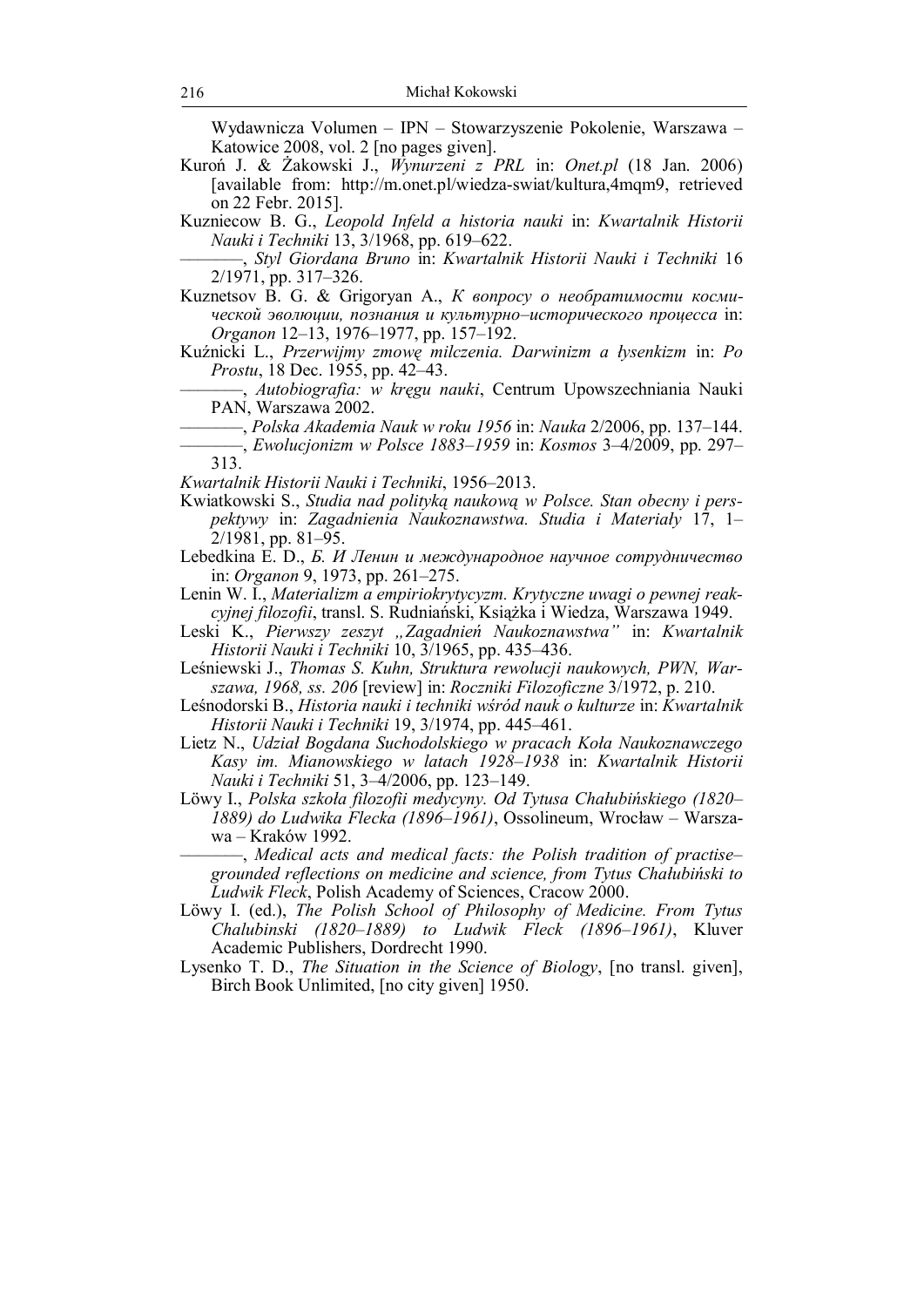- Łodyński A., *Thomas S. Kuhn: The Essential Tension: Selected Studies in Scientific Tradition and Change* [review] in: *Zagadnienia Naukoznawstwa* 2/1979, pp. 297–302.
- Łysenko T., *Agrobiologia*, transl. I. Birecka & al., Państwowy Instytut Wydawnictw Rolniczych, Warszawa 1950.

–––––––, *O sytuacji w biologii. Sesja Wszechzwiązkowej Akademii Nauk Rolniczych im. W. I. Lenina 31 lipca–7 sierpnia 1948 r.*, transl. H. Birecka, Państwowy Instytut Wydawnictw Rolniczych, Warszawa 1949.

- M. K., *Metodyk filozofii i historii nauki, socjolog wiedzy. Żył 76 lat* in: *Rzeczpospolita* 2 Nov. 2005 [available from: http://new-arch.rp.pl/ artykul/578887\_Stefan\_Amsterdamski.html, retrieved on 22 Febr. 2015].
- Machalica B., *Warszawa: Pogrzeb Adama Schaffa* in: *Lewica.pl*, 21 Nov. 2006 [available from: http://www.lewica.pl/?id=12246, retrieved on 22 Febr. 2015].
- Machalski A., *Przewrót Kopernikański* in: *Studia Filozoficzne* 4/1967, pp. 214–220.
- Magierska S. & Tuszkiewicz E., *Ludwik Fleck (1896–1961)* in: *Polska Akademia Nauk, Oddział w Lublinie. Biuletyn Informacyjny* 2/1998 [available from: http://www.pan-ol.lublin.pl/biul\_2/fleck.htm, retrieved on 22 Febr. 2015].
- Majchrzak G., *18 dni w gdańskiej Olivii. Niebezpieczny Dokument. Posłanie do ludzi pracy Europy Wschodniej*, 2011 [available from: http://wis. ecs.gda.pl/images/elfinder/pdf/niebezpieczny\_dokument.pdf, retrieved on 22 Febr. 2015].

Malecki I., *Problemy koordynacji badań naukowych*, PWN, Warszawa 1960.

–––––––, *Z zagadnień metodologicznych nauki* in: *Nowe Drogi. Czasopismo społeczno–polityczne KC Polskiej Partii Robotniczej* 18, 3/1964, pp. 11– 19.

–––––––, *Science of Science as a Science and as Practical Activity* in: *Zagadnienia Naukoznawstwa. Studia i Materiały* 4, 2/1968, pp. 3–5.

–––––––, *Zadania i zakres studiów nad polityką naukową* in: *Zagadnienia Naukoznawstwa. Studia i Materiały* 10, 4/1974, pp. 478–489.

–––––––, *Problematyka polityki naukowej* in: *Kwartalnik Historii Nauki i Techniki* 20, 1/1975, pp. 171–175.

–––––––, *Dyscyplinowe i problemowe podejście do naukoznawstwa oraz jego przyszłego rozwoju* in: *Prakseologia* 1987–1988, pp. 333–343.

–––––––, *Prakseologia a naukoznawstwo* in: *Prakseologia* 1–2/1989, pp. 17– 19.

–––––––, *Ewolucja koncepcji naukoznawstwa w ostatnim półwieczu* in: *Zagadnienia Naukoznawstwa. Studia i Materiały* 36, 4/2000, pp. 437–442.

–––––––, *Prakseologia i naukoznawstwo w poszukiwaniu prawdy w nauce i rzetelności w biznesie* in: *Prakseologia* 2001, pp. 103–110.

Malecki I. & al., *Referaty i dyskusje z pierwszego dnia sympozjum na temat czynników zwiększenia efektywności badań naukowych. Jabłonna, maj 1964* in: *Zagadnienia Naukoznawstwa. Studia i Materiały* 1, 1/1965, pp. 9–106.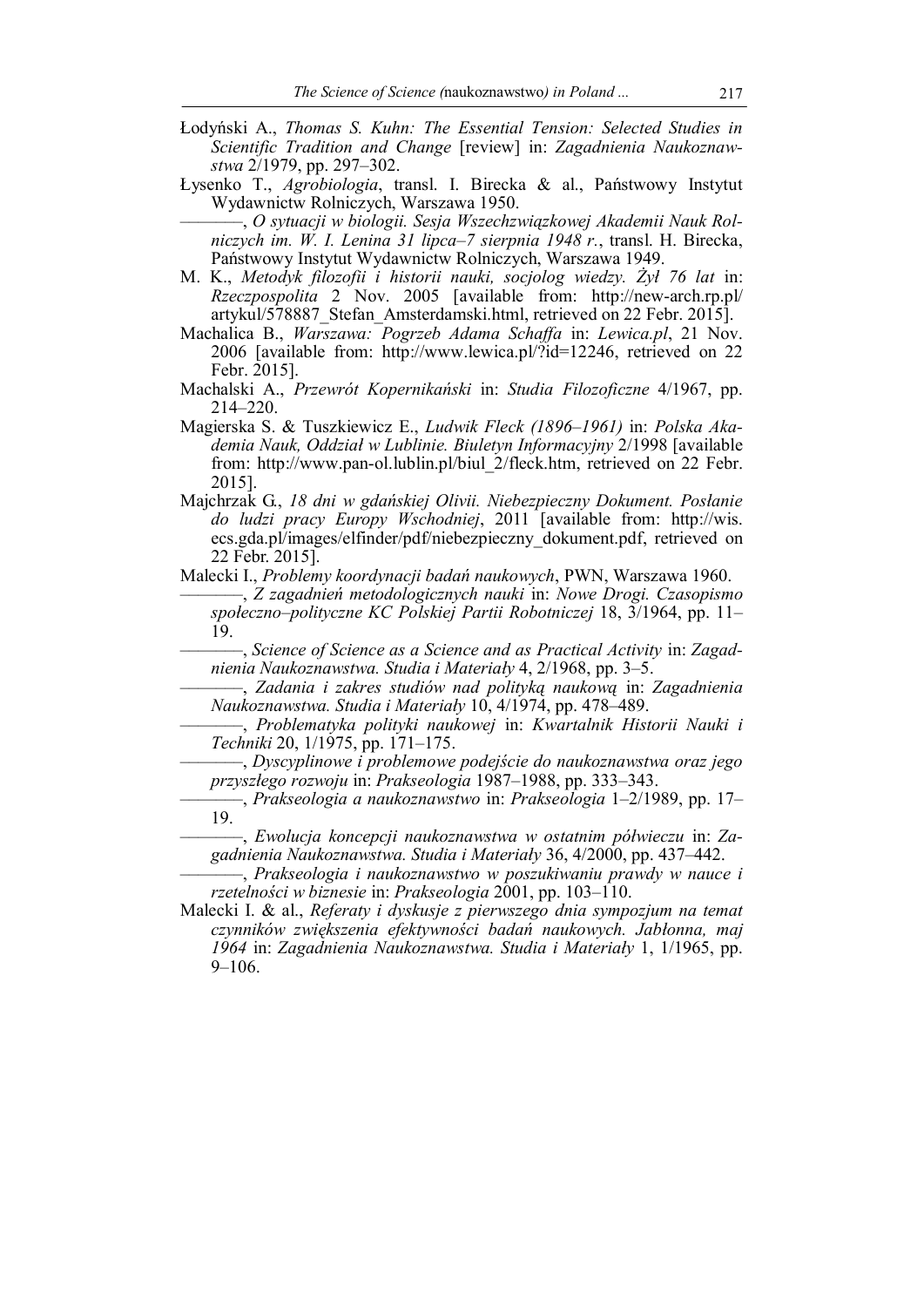–––––––, *Materials from the International Symposium on the Efficiency Scientific Research – Jabłonna, 1966* in: *Zagadnienia Naukoznawstwa. Studia i Materiały* 2, 3/1966, pp. 5–130.

–––––––, *Wybrane Materiały Polsko–Radzieckiego Sympozjum Naukoznawczego (Katowice, 20–23 XI 1967)* in: *Zagadnienia Naukoznawstwa. Studia i Materiały* 4, 2/1968, pp. 3–142.

–––––––, *Le Rôle de l'Historie de la Science dans le Développement de la Science de la Science* in: B. Suchodolski & al. (eds.), *Etudes d'histoire de la science et de la technique*, 1971, pp. 55–66.

- Malecki I. & Olszewski E., *Some Regularities of the Development of Science in the Twentieth Century* in: *Organon* 2, 1965, pp. 193–212.
- Marks K. & Engels F., *Dzieła Wybrane*, [no transl. given], Książka i Wiedza, Warszawa 1949.
- Mauersberg S., *Nauka polska i szkolnictwo wyższe w latach wojny (1939– 1945)* in: B. Jaczewski (ed.), *Życie naukowe w Polsce w drugiej połowie XIX i w XX wieku*, 1987, pp. 235–267.
- Medvedev Z. A., *The Rise and Fall of T. D. Lysenko*, transl. M. Lerner, Columbia University Press, New York 1969.
- Merton R. K., *Review of The Social Role of the Man of Knowledge by Florian Znaniecki* in: *American Sociological Review* 6, 1/1941, pp.111–115.
	- –––––––, *Teoria socjologiczna i struktura społeczna*, transl. E. Morawska & J. Wertenstein–Żuławski, PWN, Warszawa 1982.
	- –––––––, *Przedmowa Autora do wydania polskiego* in: R. K. Merton, *Teoria socjologiczna i struktura społeczna*, pp. 3–19.
	- –––––––, *Florian Znaniecki: A Short Reminiscence* in: *Journal of the History of the Behavioral Science* 19, 1983, pp. 123–126.
- Merton R. K. & Gaston J., *The sociology of science in Europe: Perspectives in sociology*, Southern Illinois University Press, Carbondale IL 1977.
- Michajłow W., *Niektóre zagadnienia biologii współczesnej w świetle materializmu dialektycznego*, Książka i Wiedza, Warszawa 1949. –––––––, *Stara i nowa biologia*, PZWS, Warszawa 1950.
- Michajłow W. & Petrusewicz K. (eds.), *Materiały konferencji młodej kadry biologów w Kortowie, 18.VIII–28.VIII.1953*, PWN, Warszawa 1954.
- Mierzejewski R., *Wstęp. O naukoznwstwie i jego naukowych podstawach* in: R. Mierzejewski (ed.), *Podstawy naukoznawstwa. Wybór tekstów*, p. 5– 13.
- Mierzejewski R. (ed.), *Podstawy naukoznawstwa. Wybór tekstów*, Uniwersytet Wrocławski, Wrocław 1988.
- Mikulinski S. R./Mikulinsky S. R., *Polityka naukowa krajów socjalistycznych* in: *Zagadnienia Naukoznawstwa. Studia i Materiały* 14, 3/1978, pp. 343– 353.

–––––––, *Jeszcze raz o przedmiocie i strukturze naukoznawstwa* in: *Zagadnienia Naukoznawstwa. Studia i Materiały* 19, 4/1983, pp. 494–508.

–––––––, *Rozwój naukoznawstwa do roku 2000* in: *Zagadnienia Naukoznawstwa. Studia i Materiały* 21, 3/1985, pp. 319–328.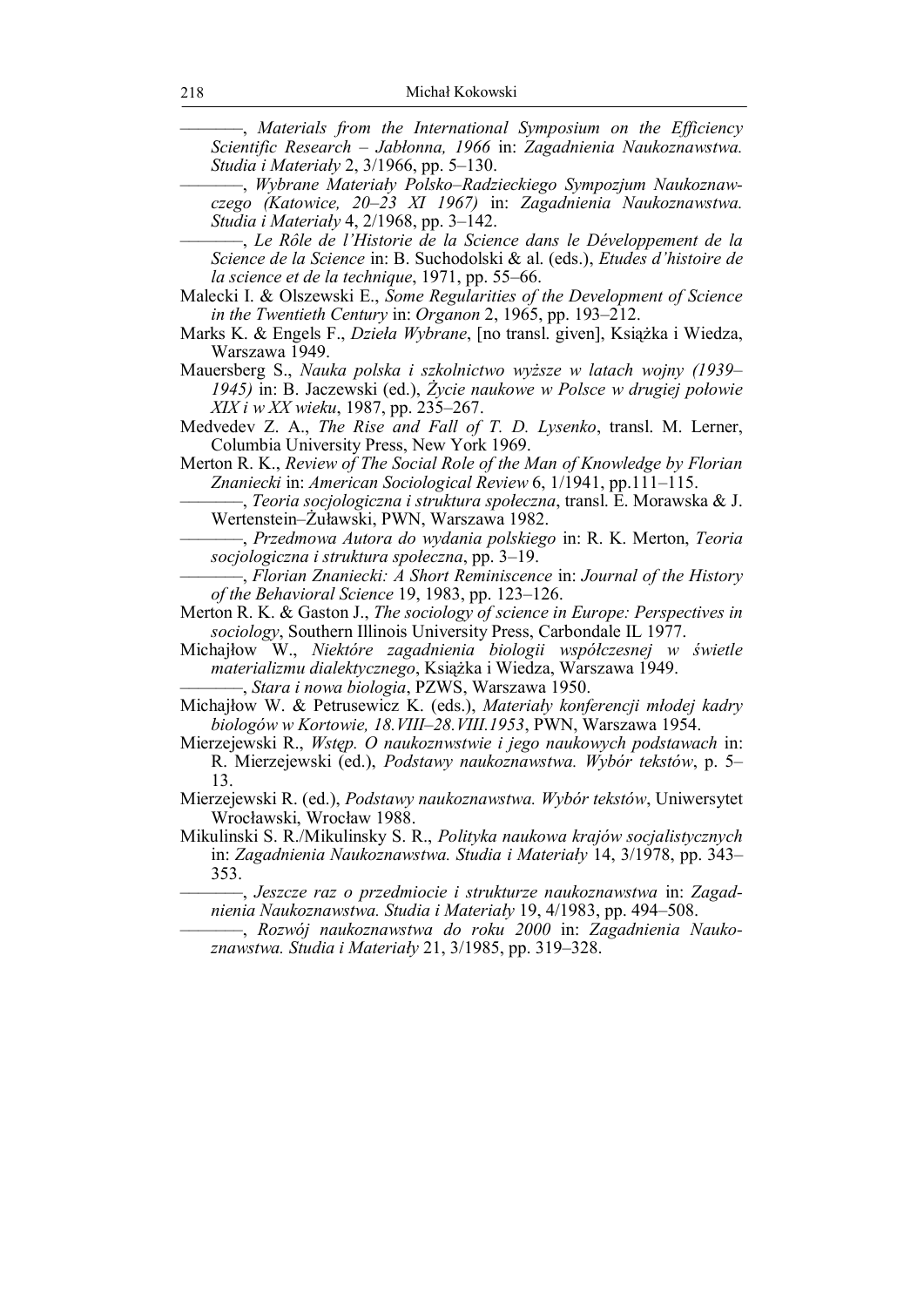- Mikulinski S. R. & al., *Materiały z Radziecko–Polskiego Sympozjum Naukoznawczego (Lwów, 6–10 VI 1966r.)* in: *Zagadnienia Naukoznawstwa. Studia i Materiały* 2, 4/1966, pp. 103–138.
- Микулинский С. Р. & Мирский Э. М., *Науковедение* in: *Большая советская энциклопедия*, vol. 30 т. / гл. ред. А. М. Прохоров. – 3–е изд. – М.: *Советская энциклопедия*, 1974, vol. 17: *Моршин – Никиш*, p. 616.
- Mikulinsky S. R. & Rodny N. J., *Science as an Object of Special Investigation (The Rise of the Science of Science)* in: *Zagadnienia Naukoznawstwa. Studia i Materiały* 4, 2/1968, pp. 73–87.
- Miller D., *Bohdan Walentynowicz* [nekr.] in: *Prakseologia* 1–2/1985, pp. 17– 22.
- Ministerstwo Wyznań Religijnych i Oświecenia Publicznego, *Okólnik Nr. 486/ 21*. Dz. Urz. Min. W. R. i O. P. Nr 5 (48), poz. 62, 7 Jun. 1921 in: T. Serafin, Władze Szkolne w latach 1917/1918–1937/1938, 1938, pp. 92–93.
- Modzelewski Z., *O roli i znaczeniu nauki w Polsce Ludowej* in: *Nauka Polska* 1, 1/1953, pp. 55–71.
	- –––––––, *Znaczenie pracy J. Stalina "Ekonomiczne problemy socjalizmu w ZSSR" dla rozwoju nauki* in: *Nauka Polska* 1, 2/1953, pp. 9–25.
	- –––––––, *O historii nauki* in: *Nauka Polska* 3, 2/1955, pp. 105–123.
- Mul'chenko Z. M. & Nalimov W. W., *Wieża Babel w nauce (Bariery informacyjne między poszczególnymi działami wiedzy i międy nauką a techniką)* in: *Zagadnienia Naukoznawstwa. Studia i Materiały* 7, 2/1971, pp. 151– 161.
- [Nitsch K.], *Przemówienie prof. Kazimierza Nitscha, prezesa Polskiej Akademii Umiejętności* [wygłoszone podczas posiedzenuia plenarnego I Kongresu Nauki Polskiej (Warszawa, 29 VI–2 VII 1951)] in: *Życie Nauki. Miesięcznik Naukoznawczy* 6, 7–8/1951, pp. 662–663.
- Nalimov V. V. & Mul'chenko Z. M., *Наукометрия. Изучение развития науки как информационного процесса* [*Naukometriya, the study of the development of science as as an information process*], Nauka, Moscow 1969 [Polish transl. *Naukometria*, transl. S. Zasada, Wydawnictwa Naukowo–Techniczne, Warszawa 1971].
- [NN1], *O sytuacji w biologii. Sesja Wszechzwiązkowej Akademii Nauk Rolniczych im. W. I. Lenina*, 31 Jun.–7 Aug. 1948, Państwowy Instytut Wydawnictw Rolniczych, Warszawa 1949.
- [NN2], *Materiały Konferencji agrobiologów, biologów i medyków w Kuźnicach*, vol. 1–2, Książka i Wiedza, Warszawa 1951.
- [NN3], *Nowi zastępcy kierownika zakładu* in: *Kwartalnik Historii Nauki i Techniki* 14, 4/1969, p. 759.
- Nowak I. & Nowak L., *Kuhn, Thomas S.: Przewrót kopernikański. Astronomia planetarna w dziejach myśli. Warszawa 1966* in: *Studia Metodologiczne* 7/1970, pp. 174–179.
- Огурцов А. П., *«Науковедение»* in: *Энциклопедия эпистемологии и философии науки*, М.: «Канон+», РООИ «Реабилитация». И. Т. Касавин, 2009 [available from: http://enc-dic.com/enc\_epist/Naukovedenie-398.html, retrieved on 22 Febr. 2015].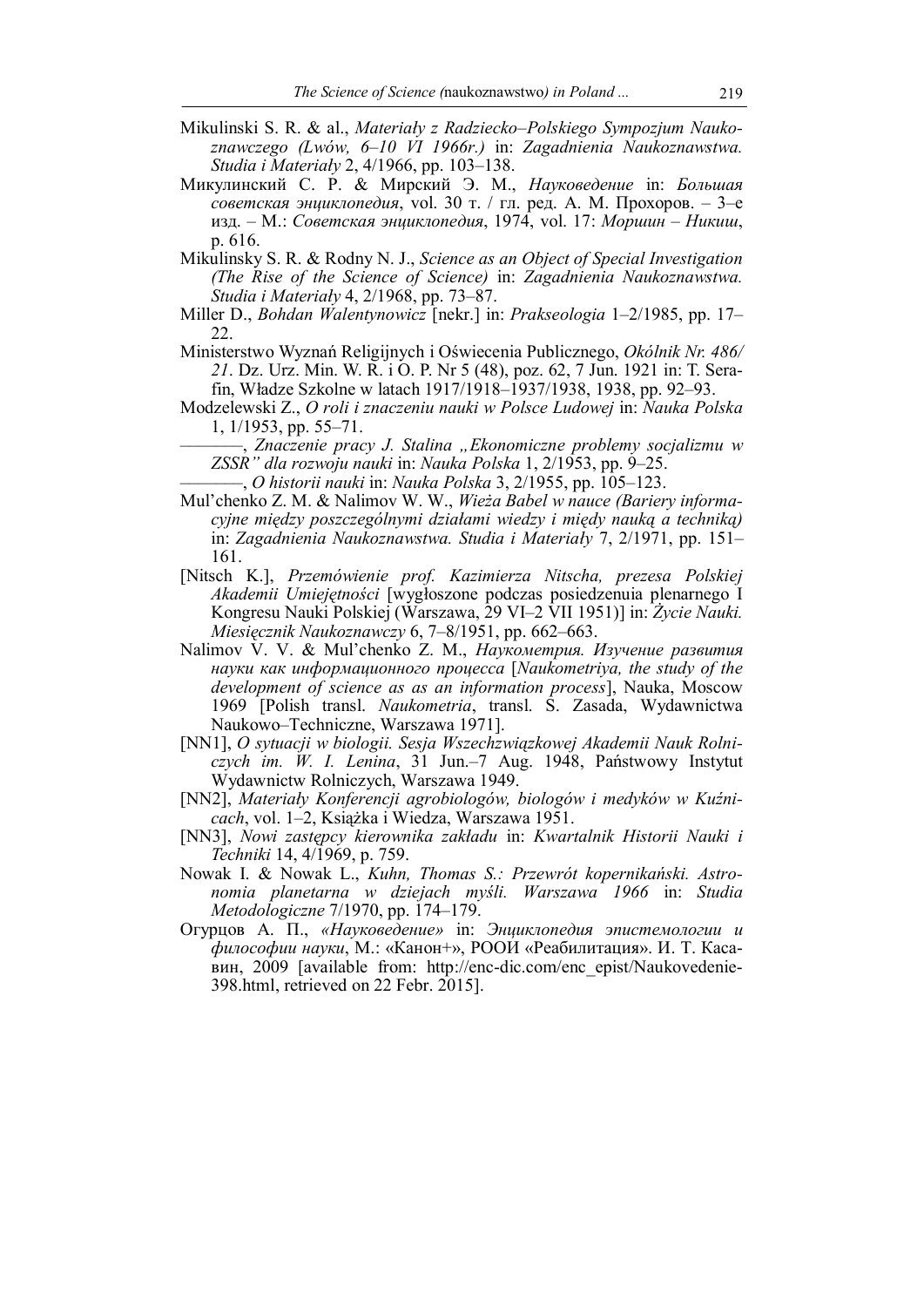–––––––, *«Науковедение как точная наука» – статья И.А. Боричевского* in: *Энциклопедия эпистемологии и философии науки*, М.: «Канон+», РООИ «Реабилитация». И. Т. Касавин, 2009 [available from: http://encdic.com/enc\_epist/Naukovedenie-kak-tochnaja-nauka-399.html, retrieved on 22 Febr. 2015].

- Olszewski E., *"The Structure of Scientific Revolutions", Thomas S. Kuhn, Chicago – London 1962* [review] in: *Kwartalnik Historii Nauki i Techniki* 8, 4/1963, pp. 559–564.
	- –––––––, *Sympozjum na temat zespołów badawczych* in: *Kwartalnik Historii Nauki i Techniki* 10, 3/1965, pp. 469–470.
	- –––––––, *Radziecko–Polskie Sympozjum Naukoznawcze we Lwowie* in: *Kwartalnik Historii Nauki i Techniki* 11, 4/1966, pp. 421–422.
	- –––––––, *Pobyt w Warszawie dra S. R. Mikulinskiego* in: *Kwartalnik Historii Nauki i Techniki* 12, 2/1967, pp. 467–468.
	- –––––––, *Polsko–radzieckie Sympozjum Naukoznawcze w Katowicach* in: *Kwartalnik Historii Nauki i Techniki* 13, 2/1968, pp. 508–509.
	- –––––––, "*Struktura rewolucji naukowych", Thomas S. Kuhn, Warszawa 1968* [review] in: *Kwartalnik Historii Nauki i Techniki* 13, 4/1968, pp. 825–827.

–––––––, "*Woprosy Istorii Jestiestwoznanija i Tiechniki" w latach 1966–1967* in: *Kwartalnik Historii Nauki i Techniki* 13, 4/1968, pp. 847–850.

- –––––––, *Historia nauki przekracza barierę dźwięku* in: *Kwartalnik Historii Nauki i Techniki* 14, 1/1969, pp. 157–158.
- Opałek K., *Bogdan Suchodolski jako historyk nauki* in: *Kwartalnik Historii Nauki i Techniki* 19, 1/1974, pp. 3–7.
- *Organon*, 1968–2013.
- Osińska W., *Stanisław Ossowski 1897–1963* in: *Kwartalnik Historii Nauki i Techniki* 9, 3–4/1964, pp. 375–377.
	- –––––––, *Les débuts de recherches systématiques sur la scienciologie dans le milieu varsovien au tournant des XIX<sup>e</sup> et XX<sup>e</sup>siècles* in: *Organon* 6, 1969, pp. 279–295.

–––––––, *Posiedzenie Konwersatorium Naukoznawczego cd.* in: *Kwartalnik Historii Nauki i Techniki* 15, 3/1970, pp. 670–671.

–––––––, *Posiedzenie Konwersatorium Naukoznawczego* in: *Kwartalnik Historii Nauki i Techniki* 16, 1/1971, pp. 198–199.

–––––––, *Posiedzenia Konwersatorium Naukoznawczego* in: *Kwartalnik Historii Nauki i Techniki* 16, 3/1971, pp. 687–691.

–––––––, *Oczerki istorii i tieorii nauki. Pod red. W.S. Biblera, B.S.*  Grjaznowa, S.R. Mikulinskogo. Moskwa 1969 Izdatielstwo "Nauka", ss. *420, [...] Seria "Naukowedenie: problemy i issledowanija* [review] in: *Kwartalnik Historii Nauki i Techniki* 17, 1/1972, pp. 119–122.

–––––––, *Posiedzenia Konwersatorium Naukoznawczego* in: *Kwartalnik Historii Nauki i Techniki* 17, 2/1972, pp. 373–378.

- –––––––, *Posiedzenia Konwersatorium Naukoznawczego* in: *Kwartalnik Historii Nauki i Techniki* 17, 3/1972, pp. 591–596.
	- –––––––, *Posiedzenia Konwersatorium Naukoznawczego* in: *Kwartalnik Historii Nauki i Techniki* 17, 4/1972, pp. 808–813.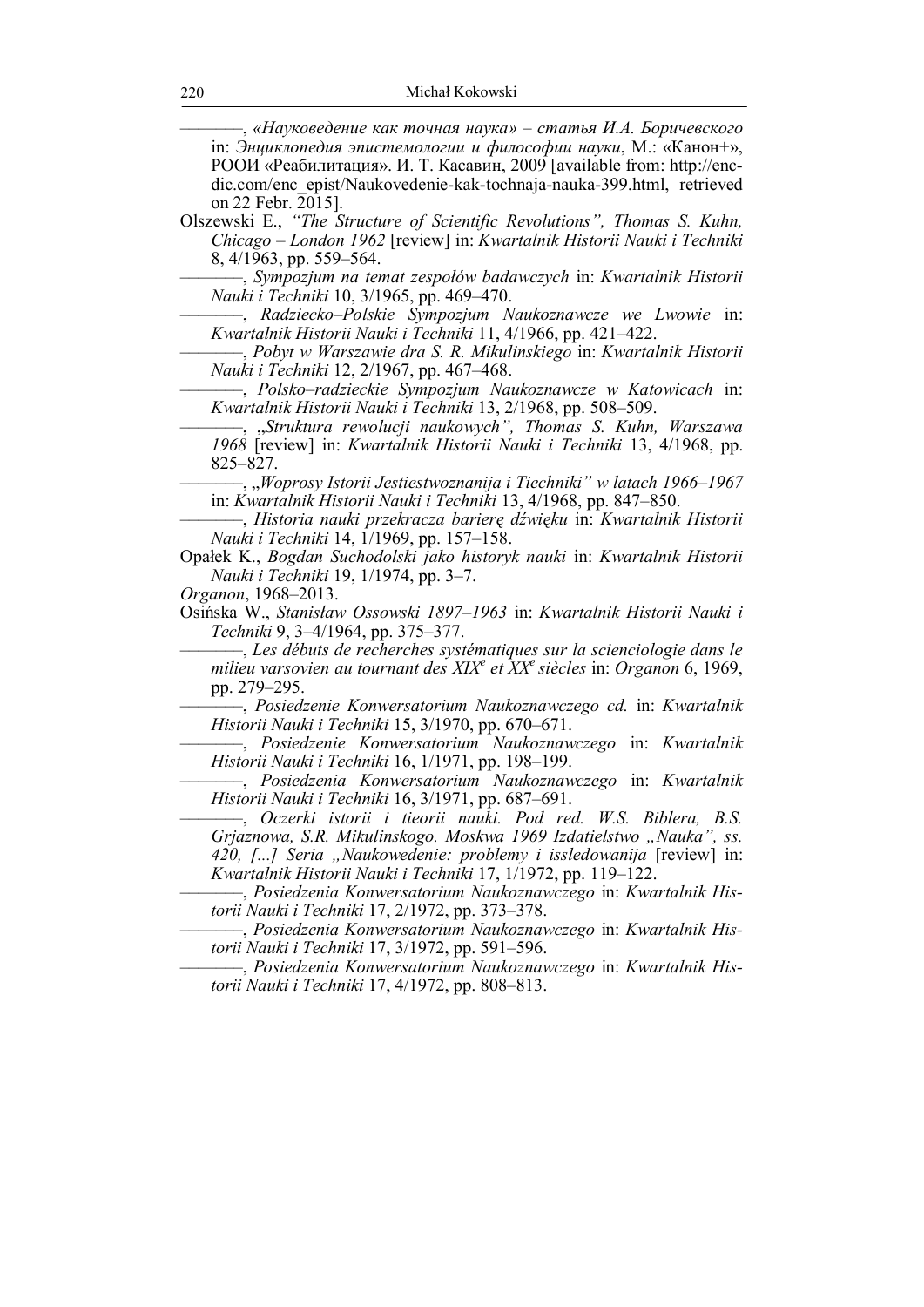–––––––, *Posiedzenia Konwersatorium Naukoznawczego* in: *Kwartalnik Historii Nauki i Techniki* 18, 3/1973, pp. 617–620.

–––––––, *Akademia platońska na piaskach mazowieckich osiadła* ... in: *Kultura i społeczeństwo* 18, 2/1974, pp. 207–217.

–––––––, *Posiedzenia Konwersatorium Naukoznawczego* in: *Kwartalnik Historii Nauki i Techniki* 20, 1/1975, pp. 146–153.

–––––––, *Maria Ossowska (1896–1974)* in: *Kwartalnik Historii Nauki i Techniki* 20, 2/1975, pp. 329–332.

–––––––, *Posiedzenia Konwersatorium Naukoznawczego* in: *Kwartalnik Historii Nauki i Techniki* 21, 1/1976, pp. 162–167.

- Ossowska M. & Ossowski S., *Nauka o nauce* in: *Nauka Polska. Jej Potrzeby, Organizacja i Rozwój* 20, 1935, pp. 1–12 [Engl. transl. *The Science of Science* in: *Organon* 1, 1936, pp. 1–12, reprint. in: *Minerva* 3, 1/1964, pp. 72–82 & in: B. Walentynowicz (ed.), *Polish Contributions to the Science of Science*, 1982, pp. 82–95.
- Ossowski S., *Doktryna marksistowska na tle dzisiejszej epoki* in: *Myśl Współczesna* 12/1947, pp. 501–513.

–––––––, *Teoretyczne zadania marksizmu. Szkic programu* in: *Myśl Współczesna* 1/1948, pp. 3–18.

–––––––, *Społeczne funkcje nauki* in: *Przegląd Kulturalny* 13/1956 [no pages given].

- Owczarek J., *Pracownicy Instytutu Historii Nauki PAN w latach 1954–2004* in: J. Schiller & L. Zasztowt (eds.), *Instytut Historii Nauki Polskiej Akademii Nauk w latach 1953–2003*, 2004, pp. 427–436.
- Perek M., *Thomas S. Kuhn, Dwa bieguny tradycja i nowatorstwo w badaniach naukowych. Tł. Stefan Amsterdamski, Warszawa 1985 PIW, 516 s.*  [review] in: *Zagadnienia Naukoznawstwa* 4/1986, p. 712.
- Parlamentarzyści RP, *Jabłoński Henryk (1909–2003)* in: *Biblioteka Sejmowa*, 2004 [available from: http://bs.sejm.gov.pl/F/J39BVP3EX2PYU5HEU7H GC9TJ68G9J45GB6DCIJ7A4RRJN6IY8M–41195?func=full-set-set& set number=077310&set entry=000001&format=999, retrieved on 22 Febr. 2015].

–––––––, *Żółkiewski Stefan (1911–1991)* in: *Biblioteka Sejmowa*, 2004 [available from: http://bs.sejm.gov.pl/F?func=find-b&request=000006345 &find\_code=SYS&local\_base=ARS10, retrieved on 22 Febr. 2015].

–––––––, *Krassowska Jodłowska Eugenia (1910–1986)* in: *Biblioteka Sejmowa*, 2004 [available from: http://bs.sejm.gov.pl/F/IFQF6FXV RAQQ2RYKJF8FB8MML1DASJ33JCFX5FBLJ3E8KH1NIY-19615? func=full–set–set&set\_number=001154&set\_entry=000001&format=999, retrieved on 22 Febr. 2015].

- Pawlak P., *Mieczysław Choynowski zapomniany twórca skali pamięci. Nieznane prace Choynowskiego w "Kwadrydze"!* in: *Marszałkowska 68/70*, 25 Jan. 2013 [available from: http://marszalkowska.eu/2013-01-25 nieznane-prace-choynowskiego-w-kwadrydze, retrieved on 22 Febr. 2015].
- Perzanowski J., *Izydora Dąmbska (1904–1983)* in: *Studia Logica* 42, 4/1983, pp. 379–381.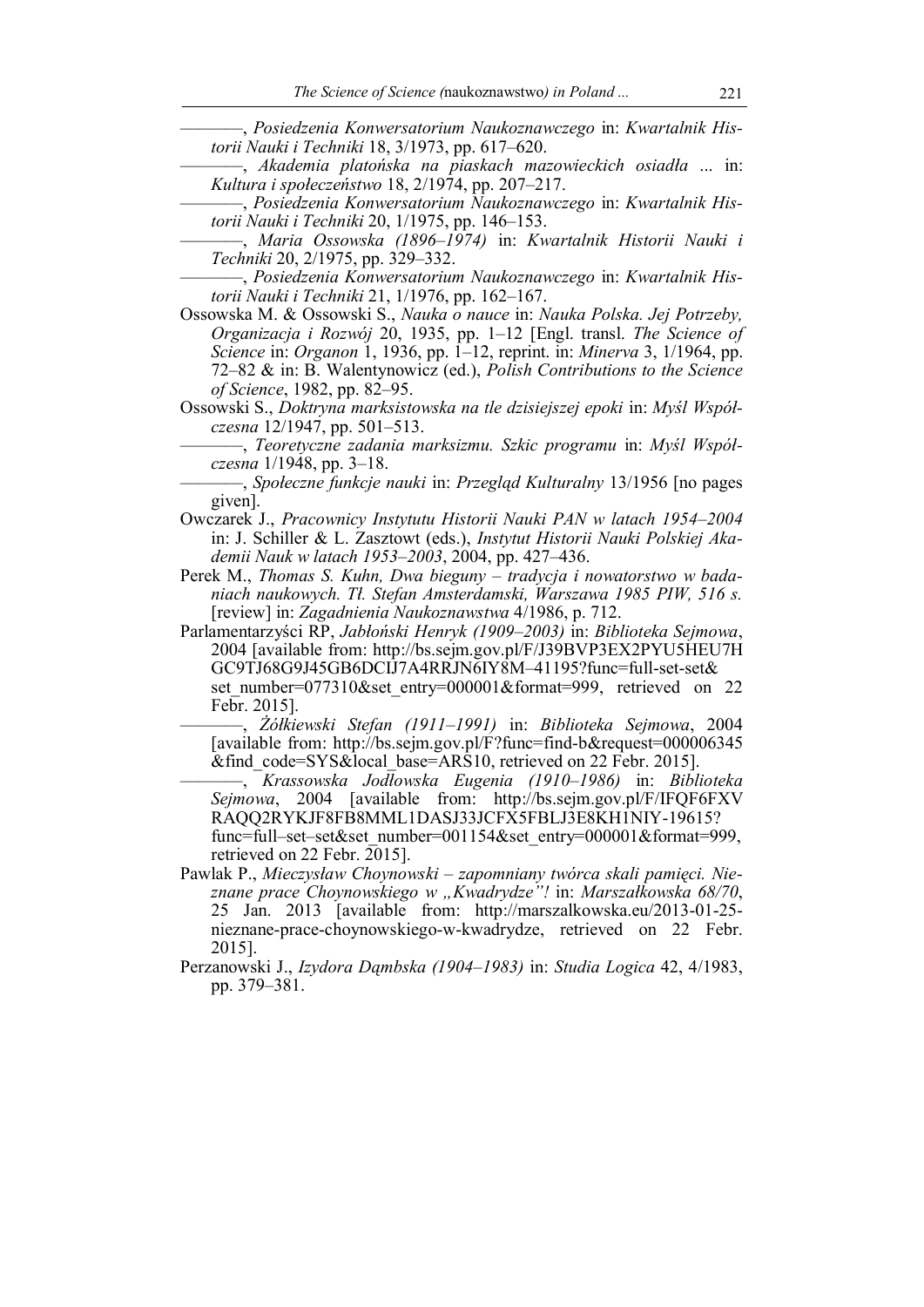- Petrusewicz K., *Nauka Pawłowa a materializm dialektyczny*, PZWS, Warszawa 1950.
- Petrusewicz K. & Michajłow W., *O obecnym etapie walk ideologicznych w biologii* in: *Kosmos* 4, 6/1955, pp. 729–748.
- Petrusewicz K., Michajłow W. & Skowron S. T., *Zagadnienia twórczego darwinizmu*. *Materiały Kursu Biologii w Dziwnowie, 7 VII–7 VIII 1952*, Państwowe Wydawnictwo Rolnicze i Leśne, Warszawa 1952.
- Piskurewicz J., *Refleksja naukoznawcza w środowisku uczonych II Rzeczpospolitej* in: *Zagadnienia Naukoznawstwa. Studia i Materiały* 3–4/1989, pp. 601–613.

–––––––, *Stanisław Michalski w dziejach nauki polskiej pierwszej połowy XX wieku* in: *Kwartalnik Historii Nauki i Techniki* 35, 1/1990, pp. 55–92.

- –––––––, *Warszawskie instytucje społecznego mecenatu nauki w latach 1869–*
- *1906: Muzeum Przemysłu i Rolnictwa i Kasa imienia Mianowskiego*, PAN – Zakład Narodowy im. Ossolińskich, Wrocław 1990.
- –––––––, *W służbie nauki i oświaty: Stanisław Michalski 1865–1949*, Wydawnictwo IHNiT PAN, Warszawa 1993.

–––––––, *Moje wspomnienia o Zakładzie Historii Organizacji Nauki* in: J. Schiller & L. Zasztowt (eds.), *Instytut Historii Nauki Polskiej Akademii Nauk w latach 1953–2003*, 2004, pp. 331–338.

- Pleskot P. & Rutkowski T., *Spętana Akademia. Polska Akademia Nauk w dokumentach władz PRL*, vol. 1: *Materiały Służby Bezpieczeństwa (1967– 1987)*, vol. 2: *Materiały partyjne 1950–1986*, IPN, Warszawa 2009–2012.
- Plotkin S. Y., *The Main Developmental Trends of the Historical Studies on Science and Technology in the Soviet Union* in: *Organon* 6, 1969, pp. 297–312.
- Płonka–Syroka B., *Ludwik Fleck (1896–1961), mikrobiolog, prekursor nowoczesnej metodologii historii medycyny* in: *Medycyna Nowożytna* 1, 1/1994, pp. 47–82.
- Podgórecki A., *Charakterystyka nauk praktycznych*, PWN, Warszawa 1962.
- Poliński D., *G. M. Dobrow. Nauka o naukie. Wwiedienje obszczeje naukoznanja. Nukowa Dumka, Kiev 1966* [...] [review] in: *Kwartalnik Historii Nauki i Techniki* 13, 2/1968, pp. 433–438.
- Pollak M., *Rozwój organizacji Ministerstwa Wyznań Religijnych i Oświecienia Publicznego a jego statut obecny* in: *Oświata i Wychowanie* 1929, pp. 8– 23.
- *Polska Bibliografia Naukoznawstwa i Technoznawstwa*, 1963–2000.
- Polska Kronika Filmowa, *I Kongres Nauki Polskiej*, 1951 [available from: http://repozytorium.fn.org.pl/?q=pl/node/6746, retrieved on 22 Febr. 2015].
- Porus V. N., *Ludwik Fleck's Epistemological Conception and Contemporary Discussion on the Nature and Dynamics of Scientific Knowledge* in: *Kwartalnik Historii Nauki i Techniki* 28, 3–4/1983, pp. 545–560.
- Postanowienia Okrągłego Stołu, Wydawnictwo NSZZ "Solidarność" Region Warmińsko–Mazurski, Olsztyn 1989.
- Prezes Rady Ministrów, *Zarządzenie nr 53 Prezesa Rady Ministrów z dnia 13 lipca 1973 r. w sprawie utworzenia Instytutu Polityki Naukowej i Szkol-*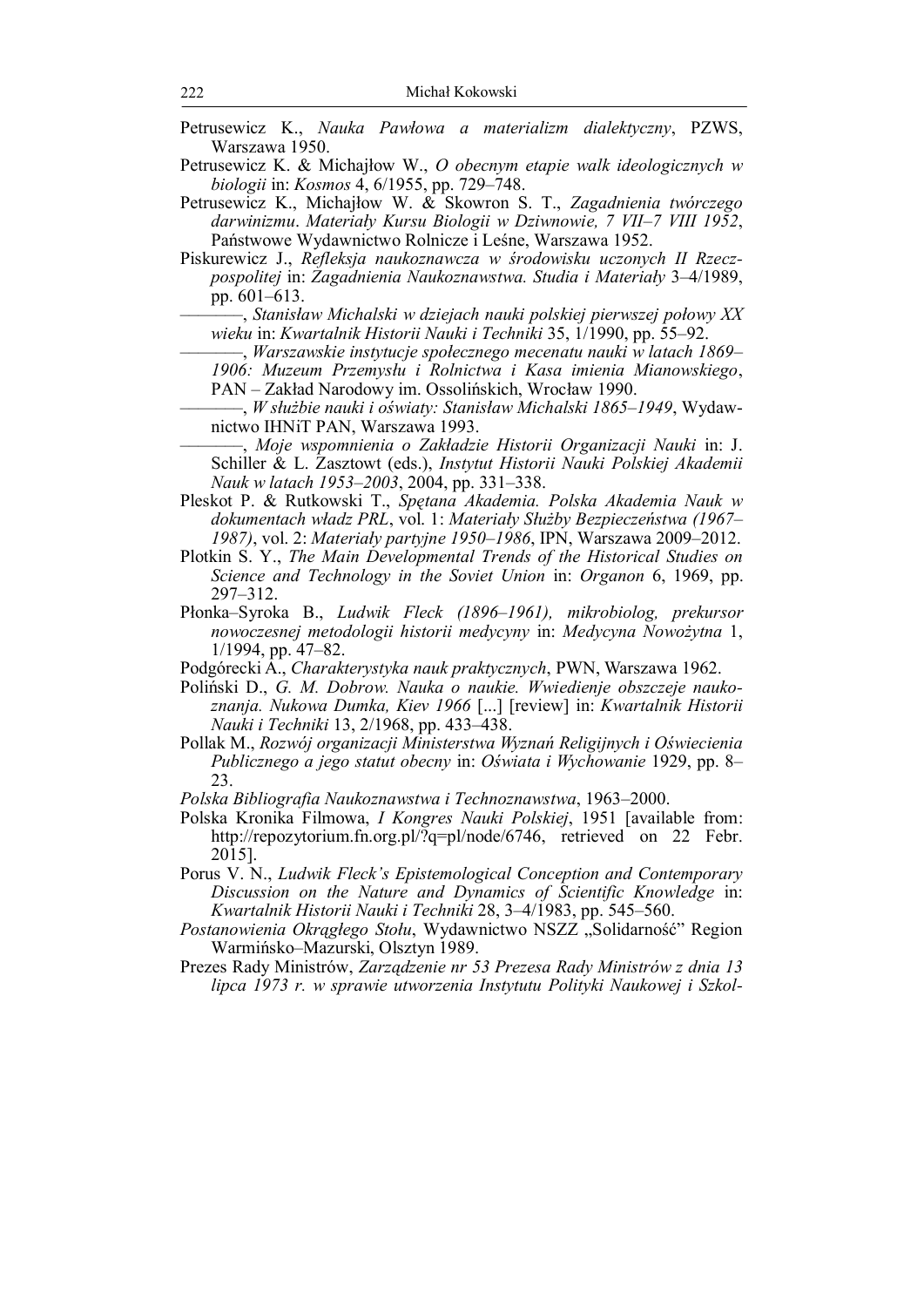*nictwa Wyższego. M.P. 1973 nr 32 poz. 196. Brzmienie od 30 lipca 1973*, 1973.

–––––––, *Zarządzenie nr 30 Prezesa Rady Ministrów z dnia 22 kwietnia 1977 r. zmieniające zarządzenie w sprawie utworzenia Instytutu Polityki Naukowej i Szkolnictwa Wyższego*, 1977.

- Prezydium Polskiej Akademii Nauk, *Uchwała nr 25/2011 Prezydium Polskiej Akademii Nauk w sprawie zmiany nazwy Instytut Historii Nauki Polskiej Akademii Nauk*, 2011.
- R., *Nowy skład Komitetu Redakcyjnego "Zagadnień Naukoznawstwa" i "Science of Science"* in: *Zagadnienia Naukoznawstwa. Studia i Materiały* 21, 2/1985, pp. 309–315.
- Radlińska H. & Lepalczyk I., *Stanisława Michalskiego autobiografia i działalność oświatowa*, Zakład Narodowy im. Ossolińskich, Wrocław 1967.
- Ranachowski P., Rejmund F. & Etienne J., *Spojrzenie na życie i twórczość wybitnego polskiego akustyka XX wieku Profesora Ignacego Maleckiego z okazji setnej rocznicy urodzin*, Polskie Towarzystwo Akustyczne. Oddział Górnośląski, 2012 [available from: http://ogpta.polsl.pl/assets/OGPT-Artykuly/Nowe-spojrzenie-ilustrowany.pdf, retrieved on 22 Febr. 2015].
- Redakcja *Myśli Filozoficznej*, [*O socjologii*] in: *Myśl Filozoficzna* 1–2/1951, p. 29, pp. 119–129.
- Redakcja *Nauki Polskiej*, *Od Redakcji* in: *Nauka Polska* 1, 1/1953, pp 1–2.
- Redakcja *Przeglądu Filozoficznego Nowa Seria* & al., *Pozbawienie profesora Władysława Tatarkiewicza prawa nauczania* in: *Przegląd Filozoficzny – Nowa Seria* 4, 2/1995, pp. 85–101.
- Rederowa D., Jaczewski B. & Rolbiecki W., *Polska Stacja Naukowa w Paryżu w latach 1893–1978*, Zakład Narodowy im. Ossolińskich, Wrocław 1982.
- Redzik A., *Polish Universities During the Second World War*, 2004 [available from: http://www.gomezurdanez.com/polonia/adamredzikpolishuniversi tas.pdf?ckattempt=1, retrieved on 22 Febr. 2015].
- Reichenbach H., *Experience and Prediction. An Analysis of the Foundations and the Structure of Knowledge*, The University of Chicago Press, Chicago 1938.
- Rolbiecki W., *Polskie towarzystwa naukowe ogólne w latach 1944–1964 jako forma organizacyjna działalności naukowej*, Zakład Narodowy im. Ossolińskich, Wrocław – Warszawa – Kraków 1966.

–––––––, *XIII Międzynarodowy Kongres Historii Nauki* in: *Kwartalnik Historii Nauki i Techniki* 16, 3/1971, pp. 729–732.

- –––––––, *Troska o integrację nauk o nauce* in: *Kwartalnik Historii Nauki i Techniki* 17, 1/1972, pp. 107–113.
- –––––––, *Akademie włoskie w latach 1454–1667*, Zakład Narodowy im. Ossolińskich – Wydawnictwo Polskiej Akademii Nauk, Wrocław – Warszawa 1977.
- –––––––, *Początek towarzystw naukowych jako typu instytucji*, Zakład Narodowy im. Ossolińskich – Wydawnictwo Polskiej Akademii Nauk, Wrocław – Warszawa 1977.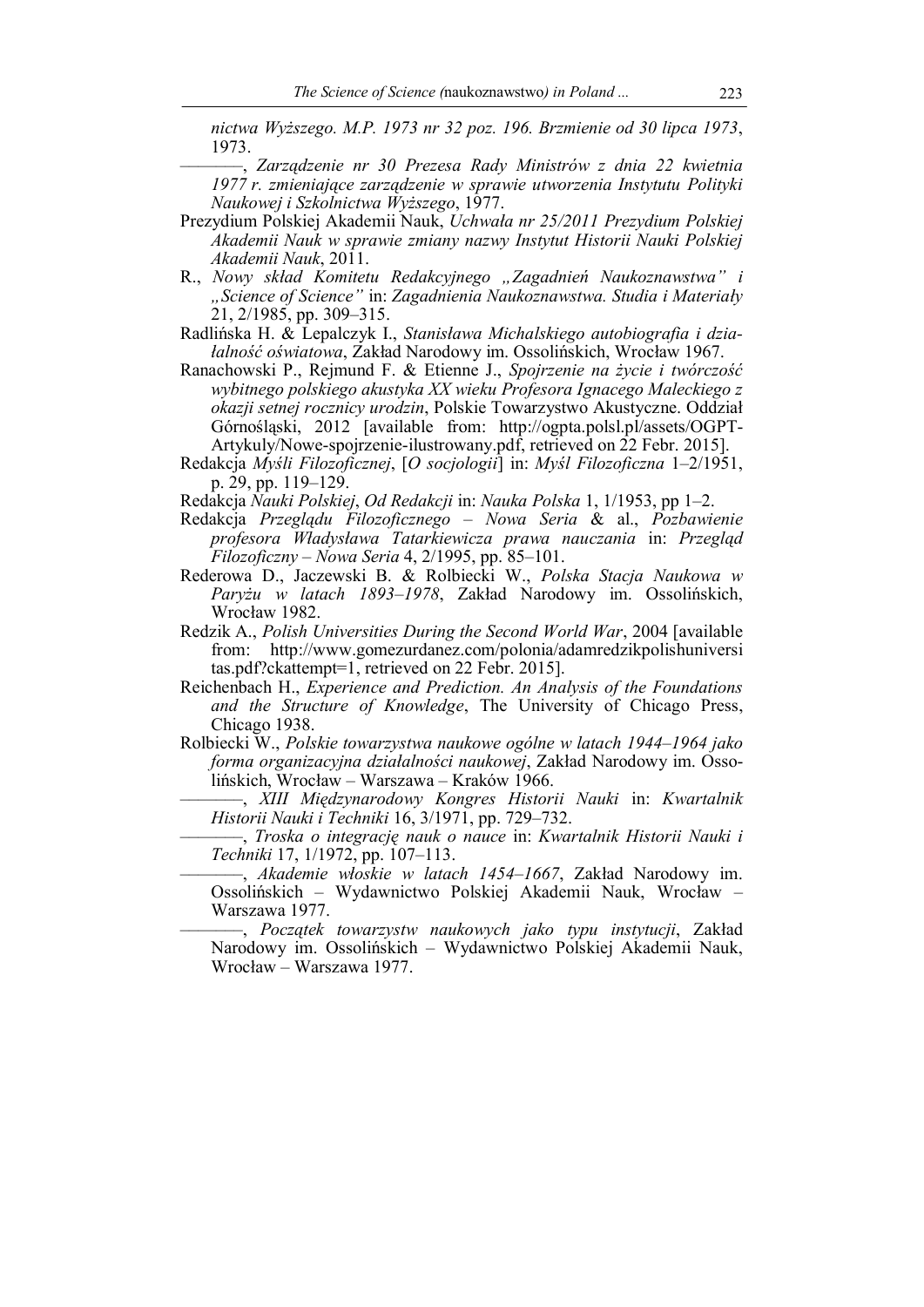–––––––, *Walka o kierownictwo i organizację nauki w Polsce w latach 1944– 1951* in: *Zagadnienia Naukoznawstwa. Studia i Materiały* 18, 3–4/1982, pp. 214*–*224 (?).

–––––––, *Ruch naukoznawczy w pierwszych latach Polski Ludowej (1945– 1950)* in: *Zagadnienia Naukoznawstwa. Studia i Materiały* 20, 1/1984, pp. 16–23.

–––––––, *Geneza Polskiej Akademii Nauk (1930–1952)*, Zakład Narodowy im. Ossolińskich – Wydawnictwo Polskiej Akademii Nauk, Wrocław – Warszawa 1990.

- Rosicka J., *Kaczko–królik Thomasa S. Kuhna* in: *Kwartalnik Historii Nauki i Techniki* 31, 3–4/1986, pp. 852–863.
- Rossi P., *Ludwik Fleck e una rivoluzione immaginaria* in*: L. Fleck, Genesi e sviluppo di un fatto scientifico. Per una teoria dello stile e del collettivo di pensiero*, (ed.) P. Rossi, il Mulino, Bologna 1983, pp. 9–42 [Polish transl. *Ludwik Fleck a urojona rewolucja w epistemologii*, L. Witkowski in: *Toruńskie Studia Polsko–Włoskie* 3, 1994, pp. 77–96].
- Ruszkiewicz J., *Profesor Eugeniusz Olszewski inżynier, humanista, naukoznawca* in: *Zagadnienia Naukoznawstwa. Studia i Materiały* 24, 2/1988, pp. 207–210.
- Rutkowski T. P., *Władze PRL i historycy: Okres gomułkowski (1956–1970)*  [fragmenty] in: *Biuletyn IPN* 3/2008, [no pages given].
- Salomon J.–J., *Odchylenie wahadła nauki – kryzys postępu* in: *Zagadnienia Naukoznawstwa. Studia i Materiały* 14, 3/1978, pp. 354–363.
- Schaff A., *Wstęp do teorii marksizmu. Zarys materializmu dialektycznego i historycznego*, [4th ed.] Książka i Wiedza, Warszawa 1949.
	- –––––––, *Narodziny i rozwój filozofii marksistowskiej*, Książka i Wiedza, Warszawa 1950.
	- –––––––, *Zadania frontu filozoficznego w świetle uchwał I Kongresu Nauki Polskiej* in: *Myśl Filozoficzna* 1–2/1951, pp. 35–36.
	- –––––––, *Poglądy filozoficzne Kazimierza Ajdukiewicza* in: *Myśl Filozoficzna* 1/1952, pp. 209–256.
	- –––––––, *Metoda dokumentów osobistych a społeczne badania terenowe. Szkic krytyczny* in: *Myśl Filozoficzna* 3/1952, pp. 221–259.
	- –––––––, *Stalinowski wkład w filozofię marksistowską* in: *Myśl Filozoficzna* 2/1953, pp. 43–85.
	- –––––––, *Józef Stalin a nauka* in: *Życie Szkoły Wyższej. Miesięcznik* 3/1953, pp. 12–19.
	- –––––––, *W sprawie oceny poglądów filozoficznych Kazimierza Ajdukiewicza* in: *Myśl Filozoficzna* 3/1953, pp. 201–223.
	- –––––––, *10 lat walki o zwycięstwo filozofii marksistowskiej w Polsce Ludowej* in: *Myśl Filozoficzna* 3/1954, pp. 15–26.
	- –––––––, *Obiektywny charakter praw historii. Z zagadnień marksistowskiej metodologii historiografii*, PWN, Warszawa 1955.
- –––––––, *Aktualne zagadnienia polityki kulturalnej w dziedzinie filozofii i socjologii*, PWN, Warszawa 1956.
- –––––––, *Pora na spowiedź*, Polska Oficyna Wydawnicza "BGW", Warszawa 1993.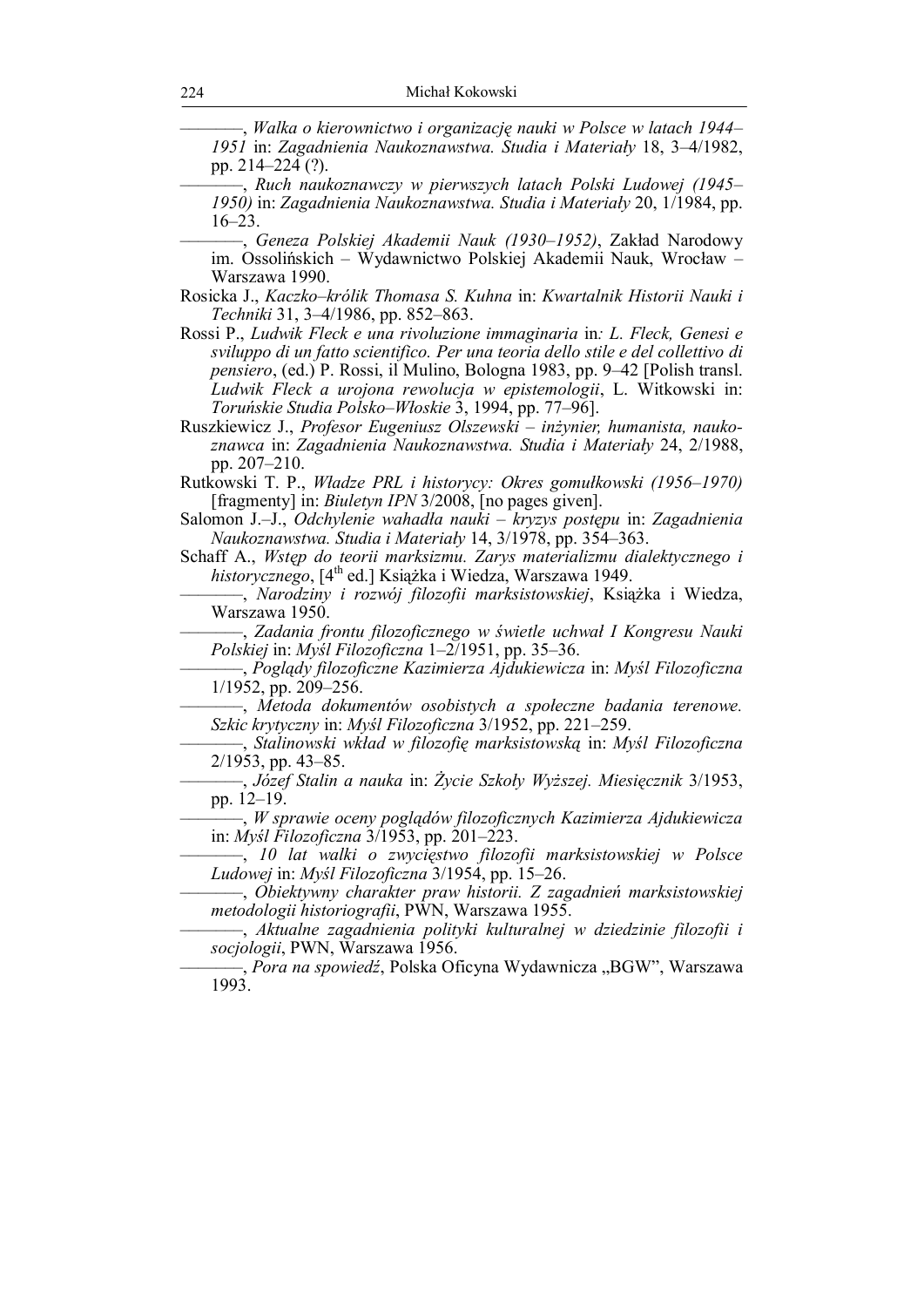- Schäfer L. & Schnelle T., *Einleitung: Ludwik Flecks Begründung der soziologischen Betrachtungsweise der Wissenschaftstheorie* in: L. Fleck, *Entstehung und Entwicklung einer wissenschaftlichen Tatsache*, 1980, pp. VII–XLIX.
- *Science of Science: An International Journal of Studies on Scientific Reasoning and Scientific Enterprise*, 1980–1993.
- Schiller J. & Zasztowt L. (eds.), *Instytut Historii Nauki Polskiej Akademii Nauk w latach 1953–2003. Księga jubileuszowa z okazji pięćdziesięciolecia działalności*, Instytut Historii Nauki PAN, Warszawa 2004.
- Schnelle T., *Ludwik Fleck* – *Leben und Denken: zur Entstehung und Entwicklung des soziologischen Denkstils in der Wissenschaftsphilosophie*, Universität Hamburg, Hamburg 1982.
	- –––––––, *Ludwik Fleck A Classical Scholar of the Sociology of Science and of Epistemology* in: *Kwartalnik Historii Nauki i Techniki* 28, 3–4/1983, pp. 525–543.
	- –––––––, *Microbiology and philosophy of science. Lwów and the German Holocaust: Stations of a life – Ludwik Fleck (1896–1961)* in: R. S. Cohen & T. Schnelle (eds.), *Cognition and Fact: Materials on Ludwik Fleck*, 1986, pp. 3–38.
- Serafin T., *Władze Szkolne w latach 1917/1918–1937/1938. Zbiór ustaw, dekretów, rozporządzeń, okólników i zarządzeń, dotyczących ustroju i organizacji Władz Szkolnych Rzeczypospolitej Polskiej*, Nasza Księgarnia S. A., Warszawa 1938.
- Siemek M. J., *Autodestrukcja mitu nauki* in: *Współczesność* 21/1968, s. 10.
- [Sierpiński W.], *Przemówienie prof. Wacława Sierpińskiego, prezesa Towarzystwa Naukowego Warszawskiego* [wygłoszone podczas posiedzenia plenarnego I Kongresuu Nauki Polskiej (Warszawa, 29 VI–2 VII 1951)] in: *Życie Nauki. Miesięcznik Naukoznawczy* 6, 7–8/1951, pp. 664–666.
- Sitek R., *Warszawska szkoła historii idei. Między historią a teraźniejszością*, Wydawnictwo Naukowe Scholar, Warszawa 2000.
- Skarbek J., *Koncepcja nauki w pozytywizmie polskim*, Zakład Narodowy im. Ossolińskich, Wrocław 1968.
	- –––––––, *Pozytywistyczna teoria wiedzy*, IHN PAN, Warszawa 1995.
	- –––––––, *Waldemar Rolbiecki (1927–2002)* in: *Kwartalnik Historii Nauki i Techniki* 48, 3–4/2003, pp. 191–202.
- Skórzyński J., *Od odwilży do restauracji. Kalendarium 1953–1958* in: *Culture.pl* 18 Jan. 2006, 2006 [available from: http://www.culture.pl/ culture-pelna-tresc/-/eo\_event\_asset\_publisher/Je7b/content/od-odwilzydo-restauracji-kalendarium-1953-1958, retrieved on 22 Febr. 2015].
- Skubała–Tokarska Z., *Społeczna rola Wolnej Wszechnicy Polskiej*, Zakład Narodowy im. Ossolińskich – Wydawnictwo Polskiej Akademii Nauk, Wrocław – Warszawa – Kraków 1967.
- Skubała–Tokarska Z. & Tokarski Z., *Uniwersytety w Polsce: Rys historyczny*, Wiedza Powszechna, Warszawa 1972.
- Sokolski W., *Międzynarodowy charakter rozwoju nauki i powszechne prawidłowości rozwoju techniki. Pierwsze plenum Komitetu Radzieckiego*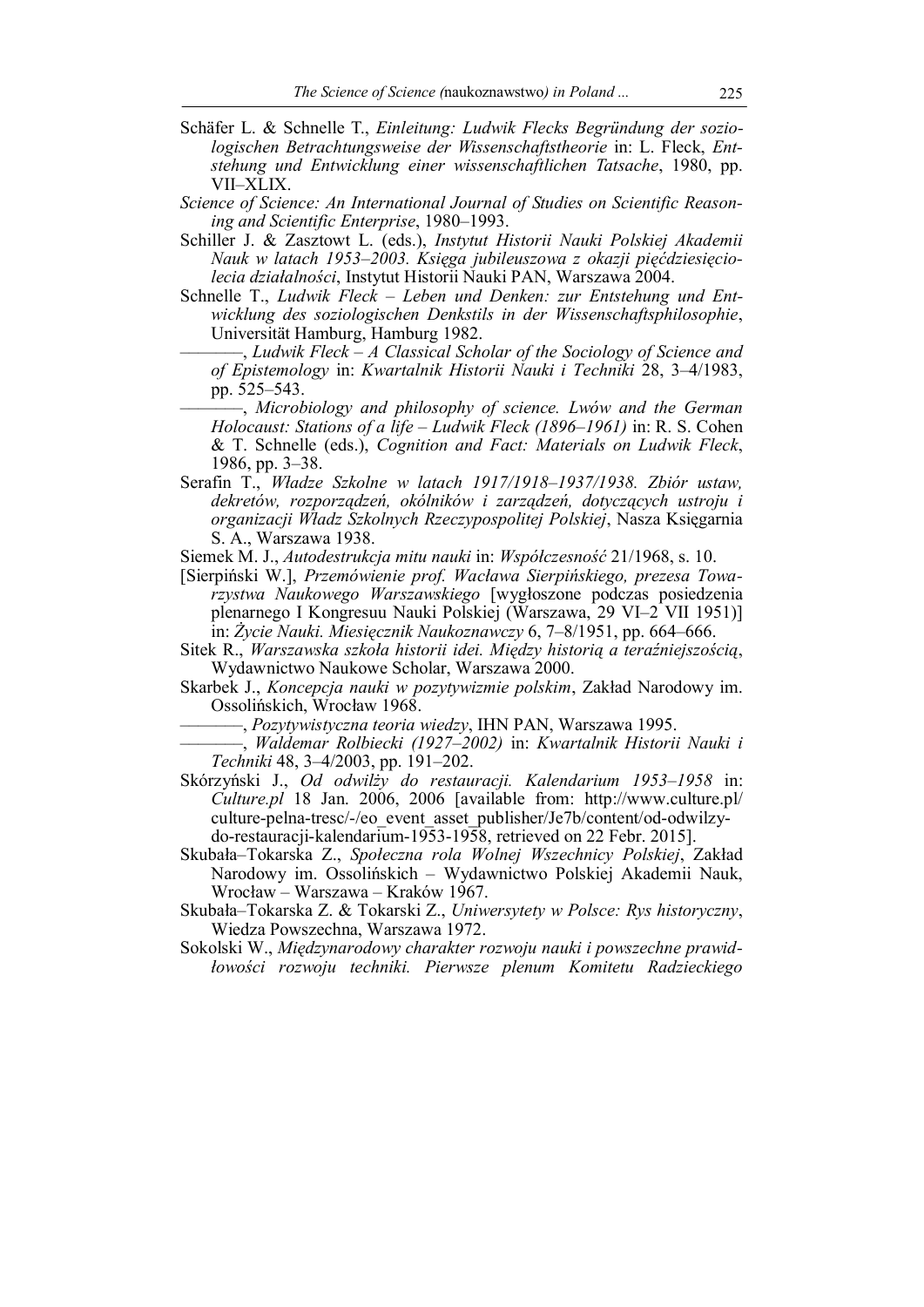*Narodowego Zjednoczenia Historyków Przyrodoznawstwa i Techniki* in: *Kwartalnik Historii Nauki i Techniki* 10, 4/1965, pp. 689–693.

- Solla Price de D. J., *Science Since Babylon*, Yale University Press, New Haven, CT 1961 [Polish transl. *Węzłowe problemy historii nauki*, transl. H. Krahelska, PWN, Warszawa 1965].
	- –––––––, *Little Science, Big Science*, Columbia University Press, New York 1963 [Polish transl. *Mała nauka – wielka nauka*, transl. P. Graff, PWN, Warszawa 1967].
	- –––––––, *The history of science as training and research for administration and political decision–making* in: *Organon* 1, 1964, pp. 21–24.
	- –––––––, *Contributions to Discussion: Symposium on the General Problems of the History of Science and Technology* in: *Organon* 1, 1964, pp. 265– 278, additional comments: pp. 82–83 & p. 274.
	- –––––––, *Regular Patterns in the Organization of Science* in: *Organon* 2, 1965, pp. 243–248 [Polish transl. *Stałe Wzorce w Organizacji Nauki* in: *Zagadnienia Naukoznawstwa* 1, 1965, pp. 57–63].

–––––––, *Czym się różni nauka od techniki* in: *Kwartalnik Historii Nauki i Techniki* 18, 1/1973, pp. 3–15.

Stalin J. W., *Zagadnienia leninizmu*, [no transl. given], Warszawa 1949.

- –––––––, *Marksizm a zagadnienia językoznawstwa*, [no transl. given], Książka i Wiedza, Warszawa 1950.
- –––––––, *Józef Stalin w sprawie pokoju* in: *Życie Szkoły Wyższej. Miesięcznik* 1/1953, p. 3.
- Stanosz B. & Nowaczyk A., *Recenzja z tomów I–V "Zagadnień Naukoznawstwa"* in: *Zagadnienia Naukoznawstwa. Studia i Materiały* 7, 4/1971, pp. 506–523.
- Starostin B. A., *Ujęcie systemowe i jego rola we współczesnym naukoznawstwie* in: *Zagadnienia Naukoznawstwa. Studia i Materiały* 14, 2/1978, pp. 277–283.
- Stonert H., *Metodologia nauk praktycznych Tadeusza Kotarbińskiego*. *Okres do 1939* in: *Prakseologia* 1–2/1985 [no pages given].
	- –––––––, *Twierdzenia nauk praktycznych w ujęciu Tadeusza Kotarbińskiego*. *Okres po 1939* in: *Prakseologia* 1–2/1986 [no pages given].
	- –––––––, *Uzasadnienie twierdzeń nauk praktycznych według Tadeusza Kotarbińskiego* in: *Prakseologia* 1/1987–1988, pp. 345–353.
- Strzelecki J., *Mój nauczyciel (O Ossowskim)* in: J. Strzelecki, *Kontynuacje (2)*, PIW, Warszawa 1974 [no pages given].

–––––––, *Kontynuacje. Wybór artykułów*, PIW, Warszawa 1969.

Suchodolski B., *Nauka a rozwój społeczeństwa* [review of: J. D. Bernal, *Science in History*, Watts Co., London 1954] in: *Nauka Polska* 3, 1/1955, pp. 154–167.

–––––––, *XI Międzynarodowy Kongres Historii Nauki (Warszawa, 24–31 VIII 1965 r.)* in: *Nauka Polska* 14, 1/1966, pp. 84–95.

- –––––––, *Historyczne refleksje and istotą nauki współczesnej* in: *Zagadnienia Naukoznawstwa. Studia i Materiały* 4, 1969, pp. 3–18.
	- –––––––, *O podstawach polityki naukowej* in: *Zagadnienia Naukoznawstwa. Studia i Materiały* 4, 1970, pp. 3–8.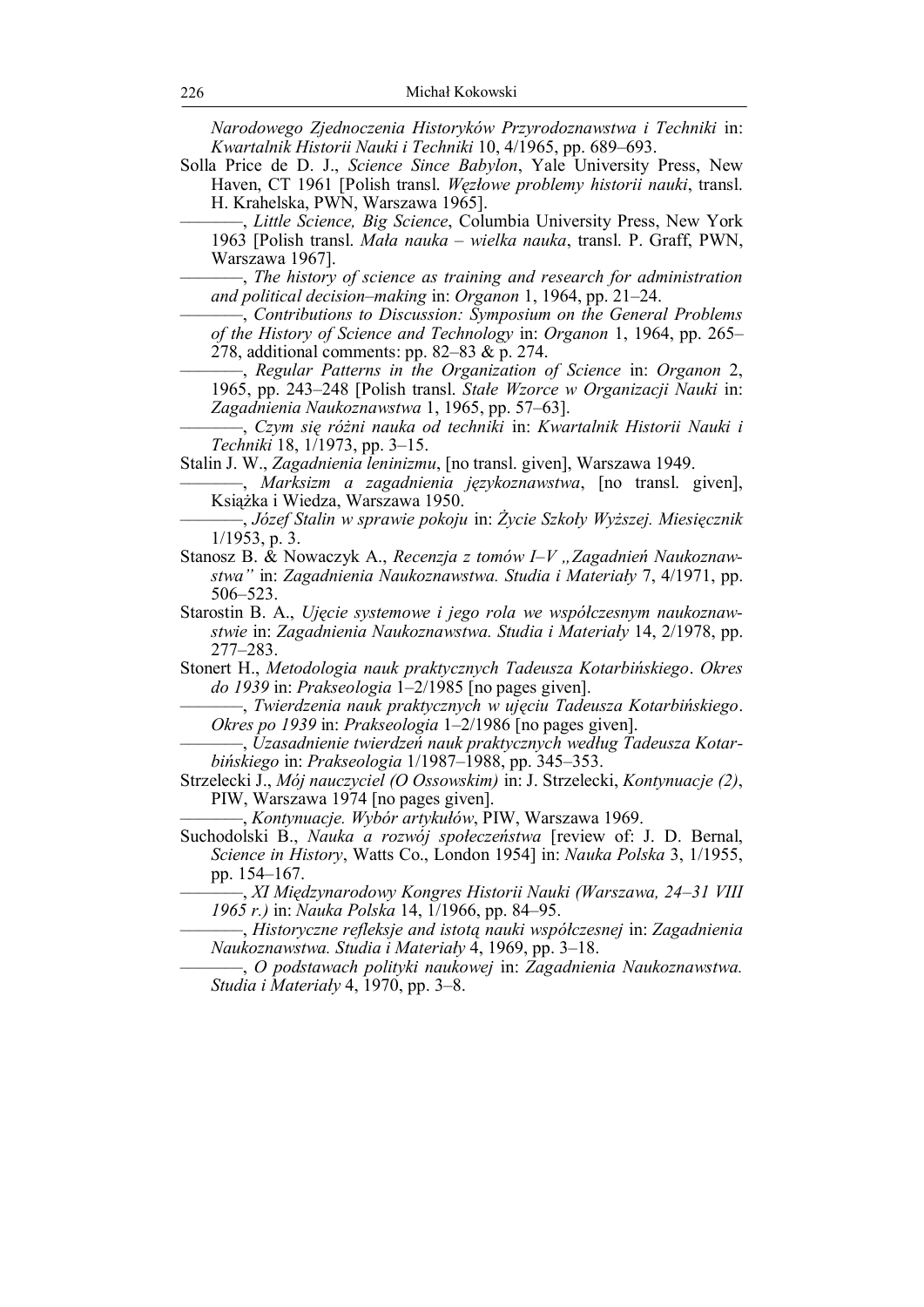–––––––, *Les fondements de la politique scientifique* in: B. Suchodolski et al. (eds.), *Etudes d'histoire de la science et de la technique*, 1971, pp. 3–32.

–––––––, *Odpowiedź na troskę* in: *Kwartalnik Historii Nauki i Techniki* 17, 1/1972, pp. 115–117.

–––––––, *Stan i perspektywy rozwojowe naukoznawstwa, historii nauki i techniki* in: *II Kongres Nauki Polskiej. Materiały i Dokumenty*, vol. 2: *Obrady w sekcjach i zespołach 27 i 28 czerwca 1973 r*., part 1: *Nauki społeczne i humanistyczne*, Zakład Narodowy im. Ossolińskich –Wydawnictwo PAN, Wrocław – Warszawa – Kraków – Gdańsk 1973, pp. 474– 491.

–––––––, *Nauka a świadomość społeczna*, Zakład Narodowy im. Ossolińskich – Wydawnictwo PAN, Wrocław 1974.

–––––––, *Quelques souvenirs sur le Cercle Scientifique de la "Caisse Mianowski"* in : *Kwartalnik Historii Nauki i Techniki* 24, 3/1979, pp. 503–508.

–––––––, *Kilka wspomnień o Kole Naukoznawczym Kasy im. Mianowskiego* in: *Zagadnienia Naukoznawstwa. Studia i Materiały* 17, 3–4/1981, pp. 313–318.

–––––––, *Zofia Skubała–Tokarska (1919–1987)* in: *Kwartalnik Historii Nauki i Techniki* 32, 3–4/1987, pp. 777–778.

- Suchodolski B. & al., *Le symposium consacré aux problèmes généraux d'histoire de la science et de la technique, Jabłonna (près de Varsovie), de 17 à 21 septembre 1963* in: *Organon* 1, 1964, p. 5–311.
- Suchodolski B. & al. (eds.), *Historia nauki polskiej*, Zakład Narodowy im. Ossolińskich – Wydawnictwo Polskiej Akademii Nauk, Wrocław – Warszawa – Kraków – Gdańsk – Łódź, vol. 1: 1970, vol. 2: 1970, vol. 3: 1977, vol. 4, parts 1–3: 1987, vol. 5, part 1: 1992, vol. 6: 1974, vol. 7: 1975, vol. 9: 1986.

–––––––, *Etudes d'histoire de la science et de la technique*, section 1, Institut d'Histoire de la Science et de la Technique auprès de l'Académie Polonaise des Sciences, Varsovie 1971.

Sygocki W., *Z dziejów Instytutu Historii Nauki Polskiej Akademii Nauk. Geneza* in: *Analecta* 9, 2/2000, pp. 173–199.

–––––––, *Instytut Historii Nauki PAN w latach 1952–2003. Kalendarium* in: J. Schiller & L. Zasztowt (eds.), *Instytut Historii Nauki Polskiej Akademii Nauk w latach 1953–2003*, 2004, pp. 17–30.

Symotiuk S., *Тwo Sociologies of Knowledge. L. Fleck – T. Bilikiewicz Controversy* in: *Kwartalnik Historii Nauki i Techniki* 26, 3–4/1981, pp. 569–582 [Polish transl. *Dwie socjologie wiedzy. Polemika Flecka z Bilikiewiczem* in: *Studia Filozoficzne* 10/1983, pp. 129–143].

Szacki J., *Znaniecki*, Wiedza Powszechna, Warszawa 1986.

- Szaniawski K., *La connaissance et le souci des valeurs: Maria Ossowska 1896–1974* in: *Organon* 11, 1975, pp. 343–347.
- Szczepański J., *Zagadnienie zwiększania efektywności wpływu nauki na rozwój społeczeństwa* in: *Zagadnienia Naukoznawstwa. Studia i Materiały* 5, 2/1971, pp. 139–150.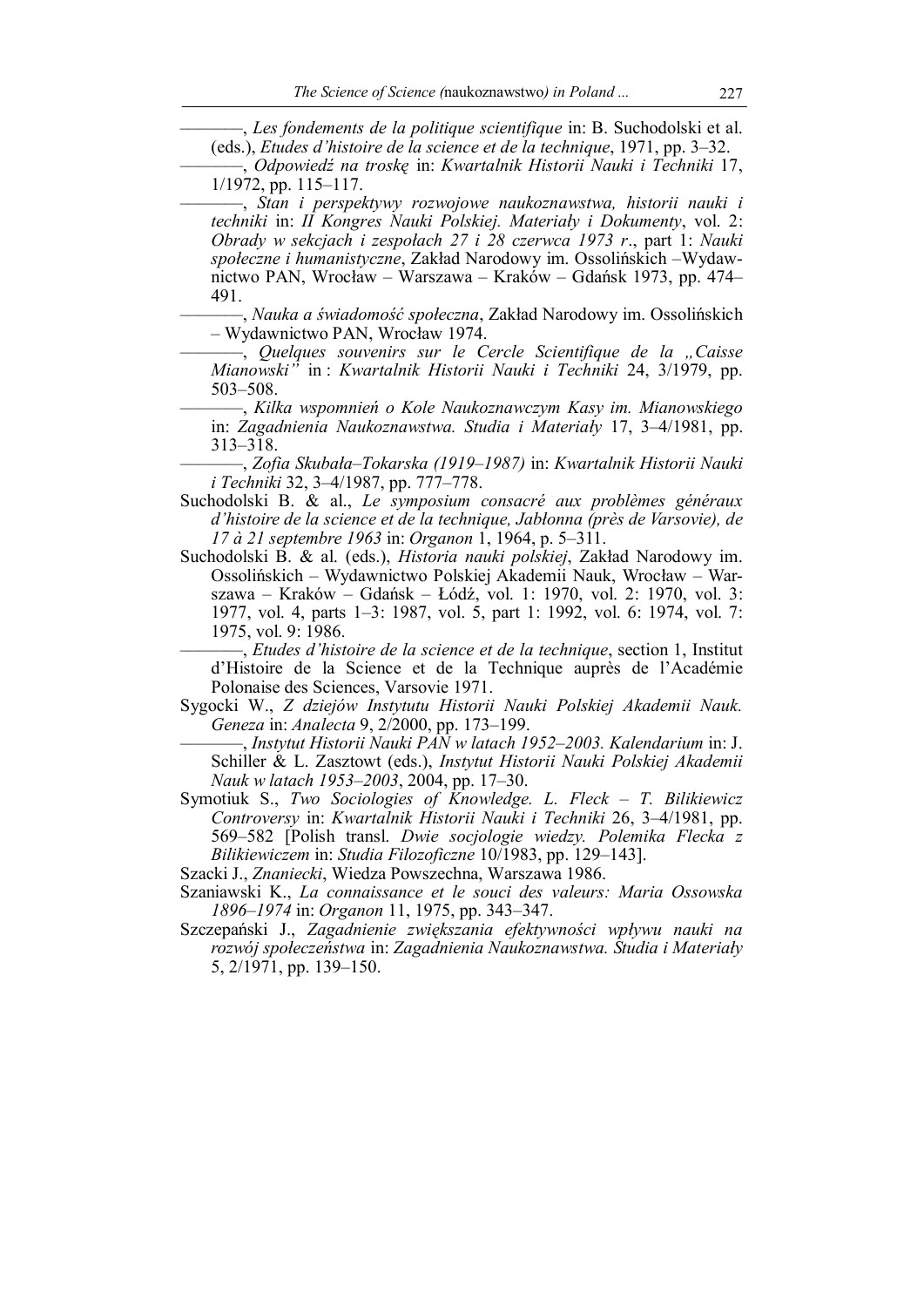Szlachcic K., *Konwencje, style myślenia i relatywizm. Kilka uwag o sporze I. Dąmbska – L. Fleck* in: *Studia Philosophica Wratislaviensia* 1, 1/2006, pp. 27–45.

Szpaderski A., *Kalendarium życia i twórczości Tadeusza Kotarbińskiego*, Zespół Badawczy Prakseologii im. Tadeusza Kotarbińskiego IF WFiS – UMCS, 2005 [available from: http://www.umcs.lublin.pl/kotarbinski/ index.html?akcja=art&id=103006, retrieved on 22 Febr. 2015].

Szyszkowska M., *Istota rewolucji w nauce* in: *Kierunki. Tygodnik społeczno– kulturalny katolików* 13/14, 1969 [no pages given].

- Śpiewak P., *W pół drogi. Warszawska szkoła historyków idei* in: *Res Publica* 1/1979, pp. 37–49.
- Taton R., *L'histoire des sciences et la science actuelle* in: *Organon* 2, 1965, pp. 213–225.
- Terlecki R., *Uniwersytet Latający i Towarzystwo Kursów Naukowych. 1977– 1981*, Instytut Europejskich Studiów Społecznych – Poligrafia Wyższego Seminarium Duchownego, Kraków – Rzeszów 2000.
- Trela G., *"The Structure of Scientific Revolutions", Thomas S. Kuhn, Chicago 2012* [review] in: *Argument* 3, 2/2013, pp. 539–543.
- Trenn T. J. & Merton R. K., *Biographical Sketch* in: L. Fleck, *Genesis and Development of a Scientific Fact*, Chicago 1979, pp. 149–153.
- Tuchańska B., *Stanisław Ossowski on scientific controversies and the variety of perspectives* in: *Organon* 32, 2003, pp. 93–103.
- Turnau I., *Podstawowe problemy metodologiczne i praktyka badań nad rozwojem przyrodoznawstwa i techniki: rozszerzone plenum Komitetu Radzieckiego Narodowego Zjednoczenia Historyków Przyrodoznawstwa i Techniki* in: *Kwartalnik Historii Nauki i Techniki* 10, 4/1965, pp. 693– 696.
- Tuszko A., *Naukoznawstwo jako narzędzie działania. (Artykuł dyskusyjny)* in: *Zagadnienia Naukoznawstwa. Studia i Materiały* 2, 1–2/1966, pp. 148– 156.
- Tuszko A. (ed.), *Z zagadnień finansowania i organizowania badań naukowych w Stanach Zjednoczonych i we Francji*, Zakład Historii Nauki i Techniki Polskiej Akademii Nauk, Warszawa 1965.
- –––––––, *Kadry i wydatki w działalności badawczej (Próba międzynarodowego porównania danych z roku 1962)*, Zakład Historii Nauki i Techniki Polskiej Akademii Nauk, Warszawa 1966.
- Tuszko A. & Chaskielewicz S., *Badania naukowe: organizowanie i kierowanie*, PWN, Warszawa 1968.
- Tylińska E., *Zespoły naukowe działające przy Komitecie Historii Nauki PAN oraz Zakładzie Historii Nauki i Techniki PAN* in: J. Schiller & L. Zasztowt (eds.), *Instytut Historii Nauki Polskiej Akademii Nauk w latach 1953– 2003*, 2004, pp. 437–439.
- Urbankowski B., *Czerwona msza albo uśmiech Stalina*, Wydawnictwo Alfa, Warszawa 1995.
- *Ustawa z dnia 30 października 1951 r. o Polskiej Akademii Nauk*, Dziennik Ustaw z 1951 r. Nr 57, poz. 391, 1951.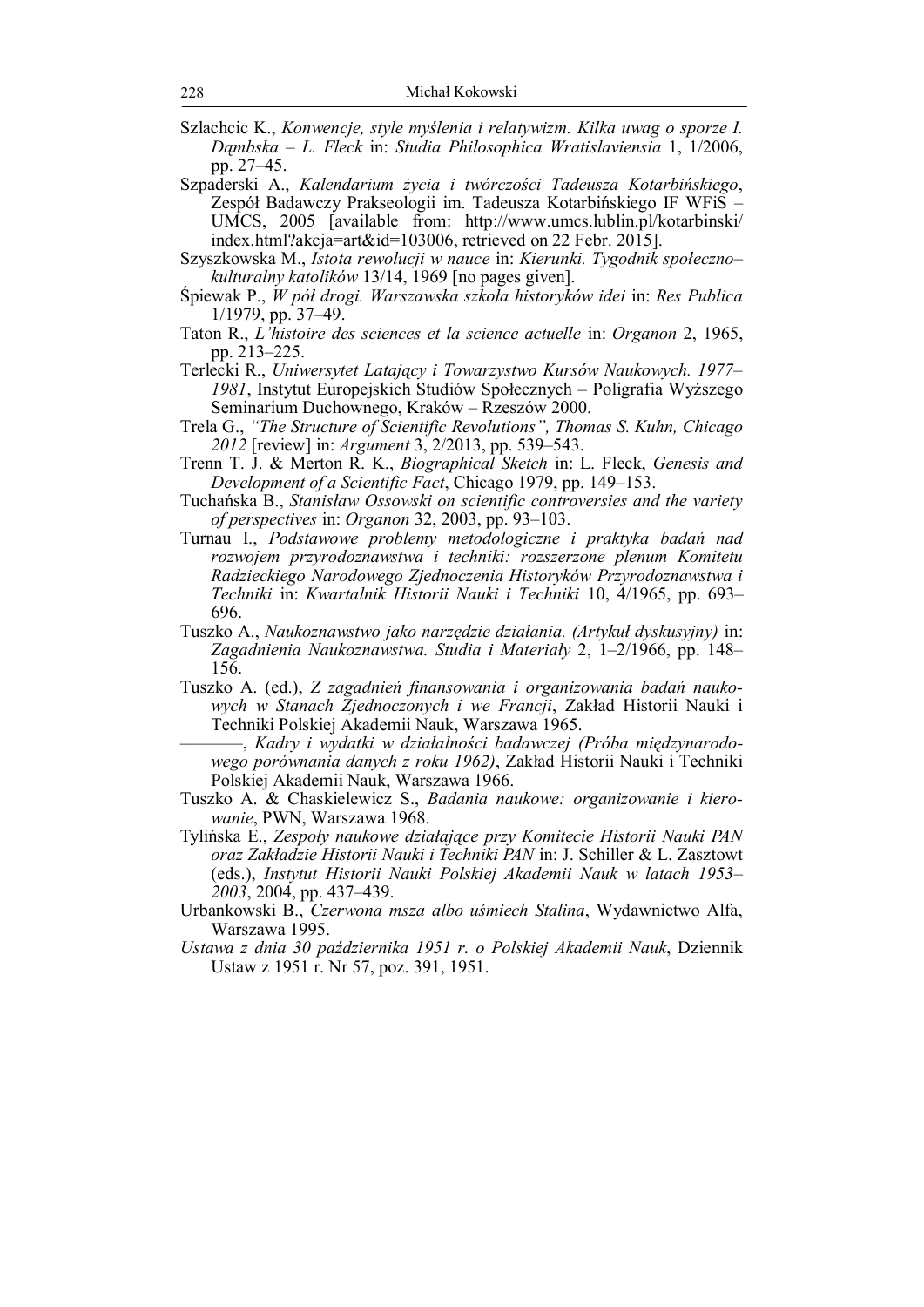- Walentynowicz B., *Sympozjum "Przeszłość a przyszłość nauki" Kraków, 30– 31 sierpnia 1965r.* in: *Zagadnienia Naukoznawstwa. Studia i Materiały* 2, 1–2/1966, pp. 205–206.
	- –––––––, *The Science of Science in Poland: Present State and Prospects of Development* in: *Social Studies of Science* 5, 2/1975, pp. 213–222.
	- –––––––, *O dylematach polityki naukowej* in: *Zagadnienia Naukoznawstwa. Studia i Materiały* 14, 3/1978, pp. 410–416.

–––––––, *Profesor Ignacy Malecki*. *Na 70–lecie urodzin* in: *Zagadnienia Naukoznawstwa. Studia i Materiały* 14, 1–2/1983, pp. 3–6.

- Walentynowicz B. (ed.), *Polish Contributions to the Science of Science*, PWN–Polish Scientific Publishers – D. Reidel Publ. Comp., Warsaw – Boston 1982.
- Walicki A., *On Writing Intellectual History: Leszek Kołakowski and the Warsaw School of the History of Ideas* in: *Critical Philosophy* 1, 2/1984 [Polish transl. *Leszek Kołakowski i warszawska szkoła historii idei* in: *Aletheia* 1/1987 [no pages given] [reprint. in: R. Sitek, *Warszawska szkoła historii idei*, pp. 229–249].
- Wasiutyński Z., *O odmianach nieporozumień wywołanych używaniem niewłaściwego języka w kierowaniu rozwojem nauk* in: *Zagadnienia Naukoznawstwa. Studia i Materiały* 7, 1/1970, pp. 3–13 [reprint. in: Z. Wasiutyński, *Naukoznawstwo, prakseologia, metodologia techniki*, pp. 110– 120].
- –––––––, *Naukoznawstwo, prakseologia, metodologia techniki*, part. 1: *Szkice naukoznawcze i prakseologiczne*, (ed.) W. Gasparski, PWN, Warszawa 1981.
- Werner S., Zittel C. & Schmaltz F. (eds.), *Style myślowe i fakty. Artykuły i świadectwa*, Wydawnictwo IFiS PAN, Warszawa 2007.
- Werner W. A. & al., *Rozwój naukoznawstwa do roku 2000* in: *Zagadnienia Naukoznawstwa. Studia i Materiały* 30, 3/1985, pp. 319–328.
- Węgleński P., *Profesor Wacław Gajewski*, Instytut Genetyki i Biotechnologii UW, 2012 [available from: http://www.igib.uw.edu.pl/index.php?id=75, retrieved on 22 Febr. 2015].
- Wiatr J. J., *Profesor i polityk* in: *Tygodnik Przegląd* 11/2003 [no pages given] [available from: http://www.przeglad-tygodnik.pl/pl/artykul/profesorpolityk, retrieved on 22 Febr. 2015].
- Wieczorek J. (ed.), *Henryk Jabłoński minister od relegowania nieprawomyślnych studentów* in: *Lustro nauki*, 2008 [available from: http://lustronauki.wordpress.com/2008/12/13/henryk-jablonski/, retrieved on 22 Febr. 2015].

–––––––, *Teodor Marchlewski – rektor UJ, sławił geniusz naukowy Stalina i propagował łysenkizm* in: *Lustro nauki*, 2009 [available from: http://lustronauki.wordpress.com/2009/03/24/teodor-marchlewski/, retrieved on 22 Febr. 2015].

–––––––, *Stefan Żółkiewski – wprowadzał postępowy system w nauce i chronił młodzież przed negatywnym wpływem* in: *Lustro nauki*, 2009 [available from: http://lustronauki.wordpress.com/2009/09/06/stefan-zolkiewski/, retrieved on 22 Febr. 2015].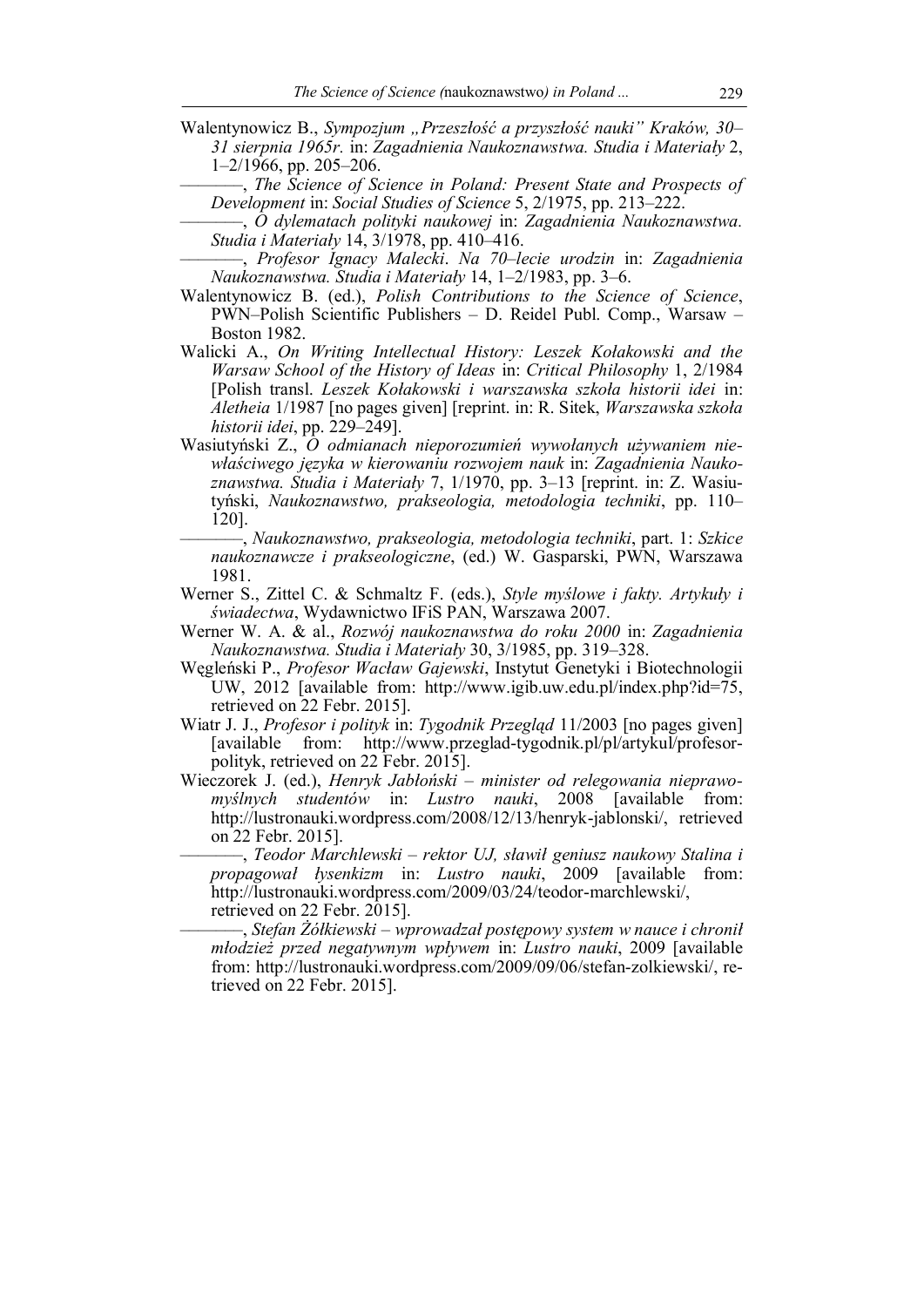–––––––, *Zygmunt Modzelewski – ekonomista, członek rzeczywisty PAN, łagiernik, budował podstawy systemu totalitarnego w Polsce* in: *Lustro nauki*, 2009 [available from: http://lustronauki.wordpress.com/2009/10 /29/zygmunt-modzelewski/, retrieved on 22 Febr. 2015].

–––––––, *Ryszard Herczyński matematyk od spętanej nauki, wyplątał się z PZPR* in: *Lustro nauki*, 2009 [available from: http://lustronauki.wordpress .com/tag/towarzystwo-popierania-i-krzewienia-nauk/ (posted on April 22, 2009), retrieved on 22 Febr. 2015].

–––––––, *Stefan Amsterdamski – chemik, filozof, z komunisty – opozycjonista, internowany* in: *Lustro nauki*, 2009 [available from: http://lustronauki. wordpress.com/2009/06/11/stefan-amsterdamski/, retrieved on 22 Febr. 2015].

–––––––, *Lustracja i weryfikacja naukowców PRL* in: *Lustro Nauki*, 2012 [available from: http://lustronauki.wordpress.com/2012/04/16/historycyefekty-polityki-kadrowej-wladz-prl/, retrieved on 22 Febr. 2015].

- *Wikipedia* [retrieved on 20 Febr. 2015]
- 2012filo: *Философская дискуссия 1947 года*, http://ru.wikipedia.org/wiki/ Философская\_дискуссия\_1947\_года.
- 2012kron: *Tadeusz Kroński*, http://pl.wikipedia.org/wiki/Tadeusz\_Kroński.
- 2012petr: *Kazimierz Petrusewicz*, http://pl.wikipedia.org/wiki/Kazimierz\_Pet rusewicz.
- 2012pisk: *Jan Piskurewicz*, http://pl.wikipedia.org/wiki/Jan\_Piskurewicz.
- 2013adem1: *Stronnictwo Demokratyczne*, http://pl.wikipedia.org/wiki/Stronni ctwo\_Demokratyczne.
- 2013adem2: *The Alliance of Democrats*, http://en.wikipedia.org/wiki/Demo cratic\_Party\_(Poland).
- 2013alek1: *Александров, Александр Данилович*, http://ru.wikipedia.org/wiki/ Александров,\_Александр\_Данилович.
- 2013alek2: *Aleksandr Danilovich Aleksandrov*, http://en.wikipedia.org/wiki/ Aleksandr\_Danilovich\_Aleksandrov.
- 2013anti1: *Antysemityzm a komunizm*, http://pl.wikipedia.org/wiki/Antysemity zm#Antysemityzm\_a\_komunizm.
- 2013anti2: *Antisemitism in the Soviet Union*, http://en.wikipedia.org/wiki/Anti semitism\_in\_the\_Soviet\_Union.
- 2013bacz1: *Bronisław Baczko*, http://pl.wikipedia.org/wiki/Bronisław\_Baczko.
- 2013bacz2: *Bronisław Baczko*, http://en.wikipedia.org/wiki/Bronisław\_Baczko.
- 2013blox: *Блохинцев, Дмитрий Иванович*, http://ru.wikipedia.org/wiki/Бло хинцев,\_Дмитрий\_Иванович.
- 2013damb: *Izydora Dąmbska*, http://pl.wikipedia.org/wiki/Izydora\_Dąmbska.
- 2013demb: Jan Dembowski (biolog), http://pl.wikipedia.org/wiki/Jan\_Dem bowski\_(biolog).
- 2013demo: *Demokracja ludowa*, http://pl.wikipedia.org/wiki/Demokracja\_lu dowa.
- 2013desa: *Jean–Toussaint Desanti*, http://fr.wikipedia.org/wiki/Jean-Tous saint Desanti.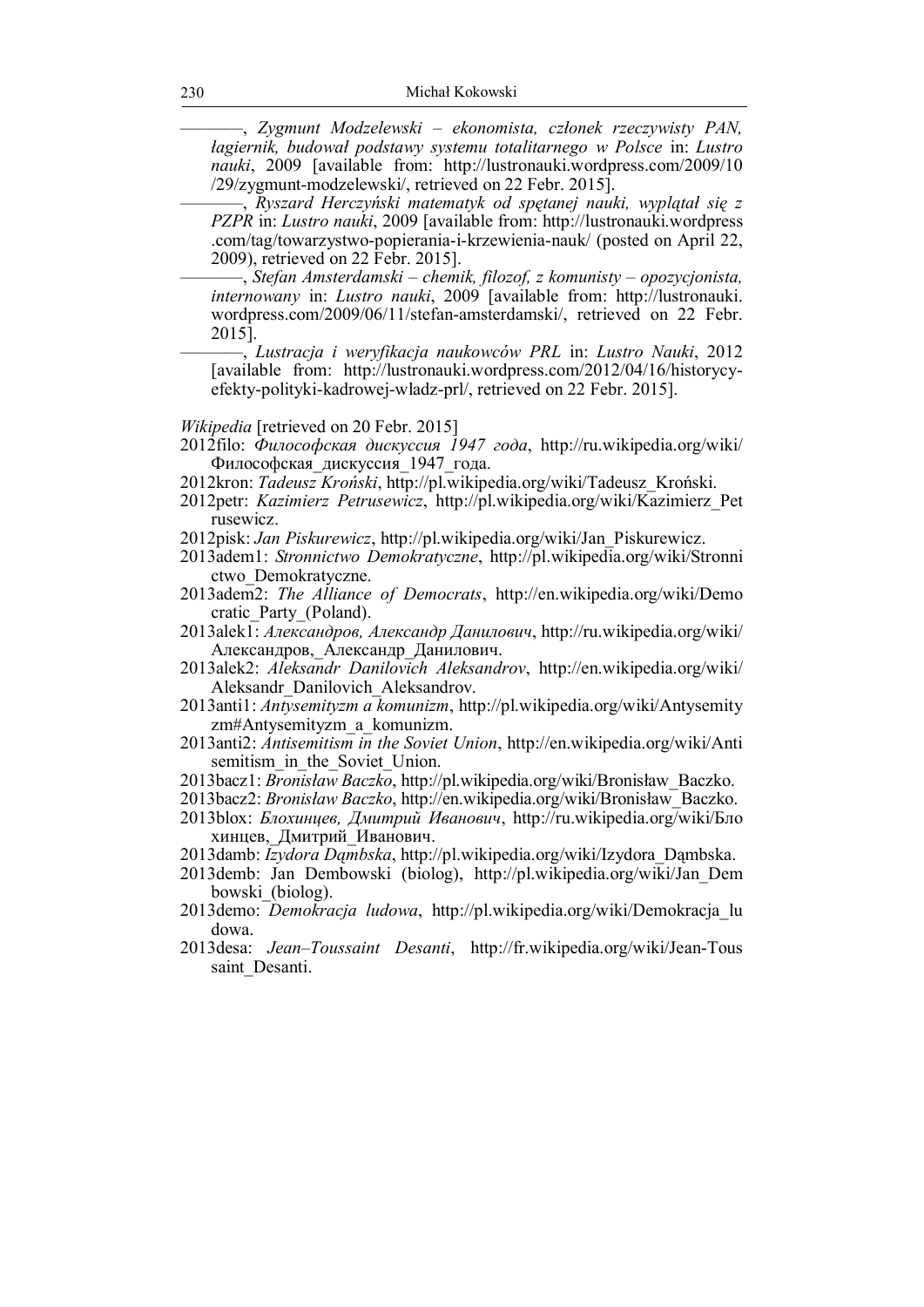- 2013dict: *Dictatorship of the proletariat*, http://en.wikipedia.org/wiki/Dictator ship of the proletariat.
- 2013eils: *Helena Eilstein*, http://pl.wikipedia.org/wiki/Helena\_Eilstein.
- 2013flun: *Flying University*, http://en.wikipedia.org/wiki/Flying\_University.
- 2013fock1: *Vladimir Aleksandrovich Fock*, http://en.wikipedia.org/wiki/Vladi mir\_Fock.
- 2013fock2: *Фок, Владимир Александрович*, http://ru.wikipedia.org/wiki/ Фок,\_Владимир\_Александрович.
- 2013gaje: *Wacław Gajewski*, http://library.kiwix.org/wikipedia\_pl\_all/A/ Wacław%20Gajewski.html.
- 2013gasp: *Wojciech Gasparski*, http://pl.wikipedia.org/wiki/Wojciech\_Gaspar ski.
- 2013gier: *Edward Gierek*, http://en.wikipedia.org/wiki/Edward\_Gierek.
- 2013gsbt1: *Traktat o granicach i przyjaźni III Rzesza–ZSRR 1939*, http://pl. wikipedia.org/wiki/Traktat o granicach i przyjaźni III Rzesza-ZSRR\_1939.
- 2013gsbt2: *German–Soviet Boundary and Friendship Treaty 28 September 1939*, http://en.wikisource.org/wiki/German-Soviet\_Boundary\_and\_Frien dship Treaty 28 September 1939.
- 2013gstr: *German–Soviet Treaty of Friendship, Cooperation and Demarcation*, http://en.wikipedia.org/wiki/German-Soviet Treaty of Friendship, Cooperation and Demarcation.
- 2013hipo1: *Historia Polski (1944–1989)*, http://pl.wikipedia.org/wiki/Historia Polski (1944-1989).
- 2013hipo2: *History of Poland (1945–89)*, http://en.wikipedia.org/wiki/History of Poland  $(1945-89)$ .
- 2013holl: *Henryk Holland*, http://pl.wikipedia.org/wiki/Henryk\_Holland.
- 2013jabl: *Henryk Jabłoński (polityk)*, http://pl.wikipedia.org/wiki/Henryk\_Jab łoński (polityk).
- 2013karc: *Witold Karczewski*, http://pl.wikipedia.org/wiki/Witold\_Karczewski.
- 2013kola1: *Leszek Kołakowski*, http://pl.wikipedia.org/wiki/Leszek\_Kołakow ski.
- 2013kola2: *Leszek Kołakowski*, http://en.wikipedia.org/wiki/Leszek\_Kołakow ski.
- 2013kowa: *Tadeusz Kowalik*, http://pl.wikipedia.org/wiki/Tadeusz\_Kowalik.
- 2013kras: *Eugenia Krassowska–Jodłowska*, http://pl.wikipedia.org/wiki/Euge nia\_Krassowska-Jodłowska.
- 2013krws1: *Kresy Wschodnie*, http://pl.wikipedia.org/wiki/Kresy\_Wschodnie.
- 2013krws2: *Kresy*, http://en.wikipedia.org/wiki/Kresy.
- 2013lesn: *Bogusław Leśnodorski*, http://pl.wikipedia.org/wiki/Bogusław\_Leś nodorski.
- 2013lyse1: *Trofim Denisovich Lysenko*, http://en.wikipedia.org/wiki/Trofim Lysenko.
- 2013lyse2: *Lysenkoism*, http://en.wikipedia.org/wiki/Lysenkoism.
- 2013lyse3: *Łysenkizm*, http://pl.wikipedia.org/wiki/Łysenkizm.
- 2013lyse3: *Łysenkizm*, http://library.kiwix.org/wikipedia\_pl\_all/A/Łysenkizm. html.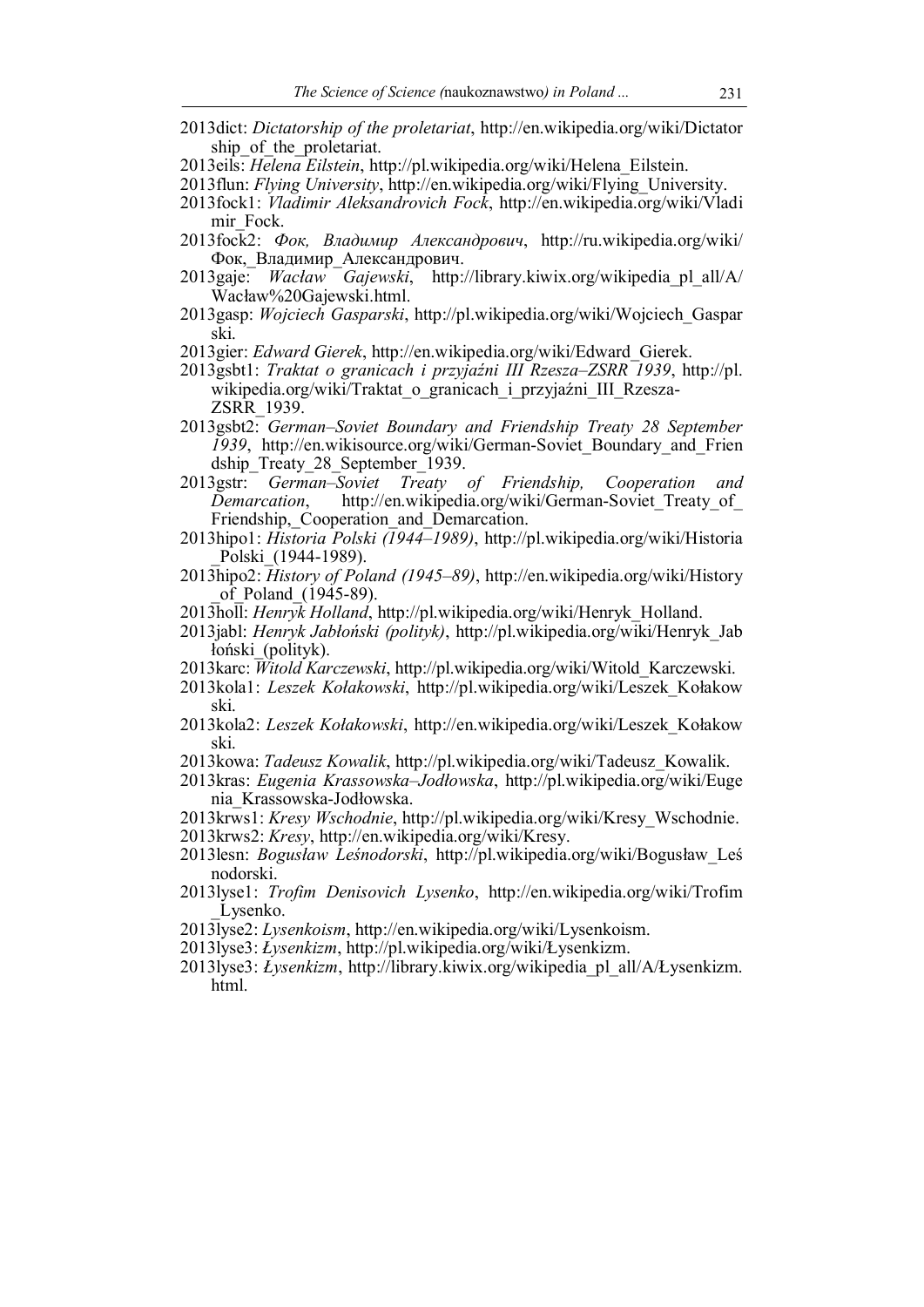- 2013marz1: *Marzec 1968*, http://pl.wikipedia.org/wiki/Marzec\_1968.
- 2013marz2: *1968 Polish political crisis*, http://en.wikipedia.org/wiki/1968\_ Polish political crisis.
- 2013mass1: *Masowe zbrodnie komunistyczne*, http://pl.wikipedia.org/wiki/ Masowe\_zbrodnie\_komunistyczne.
- 2013mass2: *Mass killings under Communist regimes*, http://en.wikipedia. org/wiki/Mass\_killings\_under\_Communist\_regimes.
- 2013mich: "Stanisław Michalski (działacz oświatowy)", http://pl.wikipedia. org/wiki/Stanisław\_Michalski\_(działacz\_oświatowy).
- 2013modz: *Zygmunt Modzelewski*, http://pl.wikipedia.org/wiki/Zygmunt\_Mo dzelewski.
- 2013mrpa1: *Molotov–Ribbentrop Pact*, http://en.wikipedia.org/wiki/Molotov-Ribbentrop\_Pact.
- 2013mrpa2: *Molotov–Ribbentrop Pact (document)*, http://en.wikisource. org/wiki/Molotov-Ribbentrop\_Pact.
- 2013mrpa3: *Pakt Ribbentrop–Mołotow*, http://pl.wikipedia.org/wiki/Pakt\_ Ribbentrop-Mołotow.
- 2013niez: *Niezależny Samorządny Związek Zawodowy "Solidarność"*, http:// pl.wikipedia.org/wiki/Niezależny\_Samorządny\_Związek\_Zawodowy\_"S olidarność".
- 2013ofia: *Ofiary II wojny światowej w Polsce*, http://pl.wikipedia.org/wiki/ Ofiary\_II\_wojny\_światowej\_w\_Polsce.
- 2013osow1: *Maria Ossowska*, http://pl.wikipedia.org/wiki/Maria\_Ossowska.
- 2013osow2: *Maria Ossowska*, http://en.wikipedia.org/wiki/Maria\_Ossowska.
- 2013osow3: *Stanisław Ossowski*, http://pl.wikipedia.org/wiki/Stanisław\_Os sowski.
- 2013osow4: *Stanisław Ossowski*, http://en.wikipedia.org/wiki/Stanisław\_Os sowski.
- 2013poco1: *Konferencja poczdamska*, http://pl.wikipedia.org/wiki/Konferen cja\_poczdamska.
- 2013poco2: *Potsdam Conference*, http://en.wikipedia.org/wiki/Potsdam\_Con ference.
- 2013polr: *Political repression in the Soviet Union,* https://en.wikipedia.org/ wiki/Political repression in the Soviet Union.
- 2013pooc: *Polish October*, http://en.wikipedia.org/wiki/Polish\_October.
- 2013ppso: *Polska Partia Socjalistyczna (1944–1948)*, http://pl.wikipedia.org /wiki/Polska\_Partia\_Socjalistyczna\_(1944-1948).
- 2013puwp1: *Polska Zjednoczona Partia Robotnicza*, http://pl.wikipedia.org/ wiki/Polska\_Zjednoczona\_Partia\_Robotnicza.
- 2013puwp2: Polish United Workers' Party, http://en.wikipedia.org/wiki/ Polish\_United\_Workers'\_Party.
- 2013pwpa1: *Polska Partia Robotnicza*, http://pl.wikipedia.org/wiki/Polska\_ Partia\_Robotnicza.
- 2013pwpa2: *Polish Workers' Party*, http://en.wikipedia.org/wiki/Polish\_ Workers'\_Party.
- 2013rjkb: *Rząd Jana Krzysztofa Bieleckiego*, http://pl.wikipedia.org/wiki/ Rząd\_Jana\_Krzysztofa\_Bieleckiego.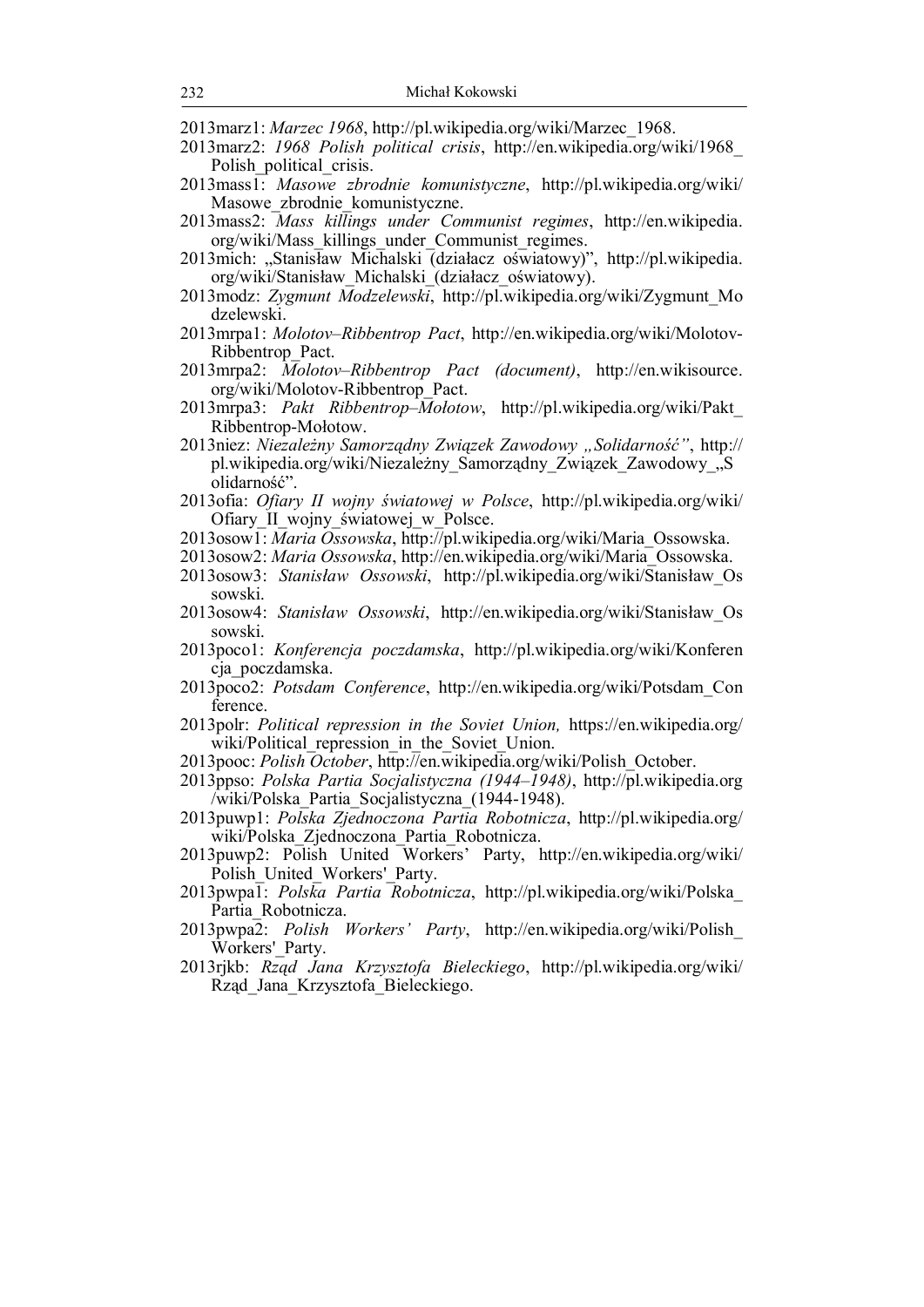- 2013rtm: *Rząd Tadeusza Mazowieckiego*, http://pl.wikipedia.org/wiki/Rząd\_ Tadeusza\_Mazowieckiego.
- 2013scha: *Adam Schaff*, http://pl.wikipedia.org/wiki/Adam\_Schaff.
- 2013socs1: *Państwo socjalistyczne*, http://pl.wikipedia.org/wiki/Państwo\_soc jalistyczne.
- 2013socs2: *Socialist state*, http://en.wikipedia.org/wiki/Socialist\_state.
- 2013soaz: *Soviet Anti–Zionism*, http://en.wikipedia.org/wiki/Soviet\_Anti-Zio nism.
- 2013soli: *Solidarity (Polish trade union)*, http://en.wikipedia.org/wiki/Solida rity (Polish trade union).
- 2013swie: *Stefan Swieżawski*, http://pl.wikipedia.org/wiki/Stefan\_Swieżawski.
- 2013szac1: *Jerzy Szacki*, http://pl.wikipedia.org/wiki/Jerzy\_Szacki.
- 2013szac2: *Jerzy Szacki*, http://en.wikipedia.org/wiki/Jerzy\_Szacki.
- 2013szcz: *Jan Szczepański*, http://pl.wikipedia.org/wiki/Jan\_Szczepański\_(soc jolog).
- 2013teco1: *Konferencja teherańska*, http://pl.wikipedia.org/wiki/Konferencja\_ teherańska.
- 2013teco2: *Teheran Conference*, http://en.wikipedia.org/wiki/Tehran\_Confe rence.
- 2013tkna: *Towarzystwo Kursów Naukowych*, http://pl.wikipedia.org/wiki/ Towarzystwo\_Kursów\_Naukowych.
- 2013wpin1: *Operacja Dunaj*, http://pl.wikipedia.org/wiki/Operacja\_Dunaj.
- 2013wpin2: *Warsaw Pact invasion of Czechoslovakia*, http://en.wikipedia.org/ wiki/Warsaw Pact invasion of Czechoslovakia.
- 2013yaco1: *Konferencja jałtańska*, http://pl.wikipedia.org/wiki/Konferen cja\_jałtańska.
- 2013yaco2: *Yalta Conference*, http://en.wikipedia.org/wiki/Yalta\_Conference.
- 2013zdan: *Жданов, Андрей Александрович*, http://ru.wikipedia.org/wiki/ Жданов, Андрей Александрович.
- 2013znan1: *Florian Znaniecki*, http://pl.wikipedia.org/wiki/Florian\_Zna niecki.
- 2013znan2: *Florian Znaniecki*, http://en.wikipedia.org/wiki/Florian\_Zna niecki.
- 2013zolk: *Stefan Żółkiewski*, http://pl.wikipedia.org/wiki/Stefan\_Żółkiewski.
- 2015akcj1: Akcja AB, https://pl.wikipedia.org/wiki/Akcja\_AB.
- 2015akcj2: *German AB–Aktion in Poland*, https://en.wikipedia.org/wiki/Ger man\_AB-Aktion\_in\_Poland.
- 2015intel1: *Intelligenzaktion*, https://pl.wikipedia.org/wiki/Intelligenzaktion.
- 2015intel2: *Intelligenzaktion*, https://en.wikipedia.org/wiki/Intelligenzaktion.
- 2015lepe1: Olga Lepeshinskaya (biologist), https://en.wikipedia.org/wiki/Ol ga\_Lepeshinskaya\_(biologist).
- 2015lwow1: Lwowski Uniwersytet Narodowy im. Iwana Franki, https://pl. wikipedia.org/wiki/Lwowski\_Uniwersytet\_Narodowy\_im.\_Iwana\_Franki.
- 2015lwow2: Lviv University, https://en.wikipedia.org/wiki/Lviv\_University.
- 2015mord1: Mord profesorów lwowskich, https://pl.wikipedia.org/wiki/Mord \_profesorów\_lwowskich.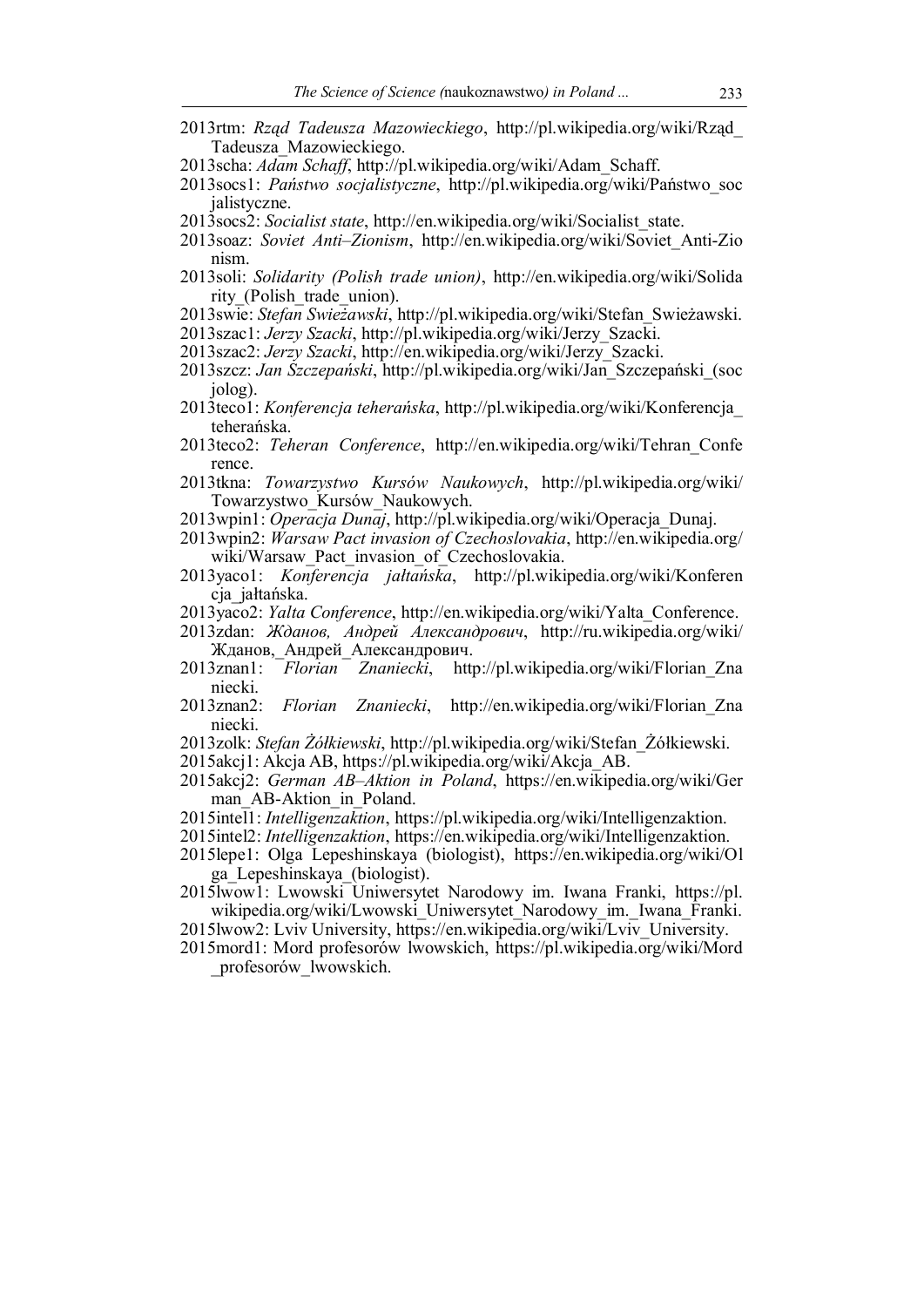- 2015mord2: Massacre of Lviv professors, https://en.wikipedia.org/wiki/Massa cre of Lviv professors.
- 2015pozn1: Poznański Czerwiec, https://pl.wikipedia.org/wiki/Poznański\_ Czerwiec.
- 2015pozn2: *Poznań 1956 protests*, https://en.wikipedia.org/wiki/Poznań\_1956 \_protests.
- 2015repr1: *Represje ZSSR wobec Polaków i obywateli polskich 1939–1946*, https://pl.wikipedia.org/wiki/Represje\_ZSRR\_wobec\_Polaków\_i\_obywat eli polskich 1939–1946.
- 2015repr2: *Soviet repressions of Polish citizens (1939–46)*, https://en. wikipedia.org/wiki/Soviet repressions of Polish citizens (1939–46).
- 2015sond1: *Sonderaktion Krakau*, https://pl.wikipedia.org/wiki/Sonderaktion \_Krakau.
- 2015sond2: *Sonderaktion Krakau*, https://en.wikipedia.org/wiki/Sonderaktion \_Krakau.
- 2015uniwi1: Uniwersytet Wileński, https://pl.wikipedia.org/wiki/Uniwersytet \_Wileński.
- 2015uniwi2: Vilnius University, https://en.wikipedia.org/wiki/Vilnius\_Univer sity.
- 2015unwr: Historia Uniwersytetu Wrocławskiego, https://pl.wikipedia.org/ wiki/Historia\_Uniwersytetu\_Wrocławskiego.
- Винклер Р. Л. & Келле В. Ж., *Социология науки* in: *Социология в России*. Под редакцией В.А. Ядова. Российская Академия Наук Институт Социологии. Издание второе, переработанное и дополненное. (Рекомендовано Министерством общего и профессионального образования Российской Федерации в качестве учебного пособия для студентов высших учебных заведений.), Издательство Института социологии РАН, Москва 1998 [available from: http://ecsocman.hse.ru/data /973/698/1219/017Glava14.pdf, retrieved on 22 Febr. 2015].
- Władyka M., *Z seminarium metodologicznego Zakładu Historii Nauki i Techniki PAN* in: *Kwartalnik Historii Nauki i Techniki* 9, 3–4/1964, pp. 434– 436.
- Wojnar I., *Bogdan Suchodolski (27 XII 1903 2 X 1992)* in: *Organon* 25, 1995, pp. 5–12.
- Woleński J., *Logic and Philosophy in the Lvov–Warsaw School*, Kluwer Academic Publishers, Dordrecht – Boston – London 1989.
- –––––––, *Lvov–Warsaw School* [1st publ. May 29, 2003, substantive revision Jul 23, 2010) in: *The Stanford Encyclopedia of Philosophy* (Summer 2011 Edition), (ed.) E. N. Zalta, 2010 [available from: http://plato.stanford.edu /archives/sum2011/entries/lvov-warsaw/>, retrieved on 22 Febr. 2015].
- Wouters P., *The Citation Culture. Doctoral Thesis University of Amsterdam*, 1999 [available from: http://garfield.library.upenn.edu/wouters/wouters. pdf, retrieved on 22 Febr. 2015].
- Wójcik T., *O naukach praktycznych* in: *Problemy Organizacji* 2, 4/1964 [no pages given].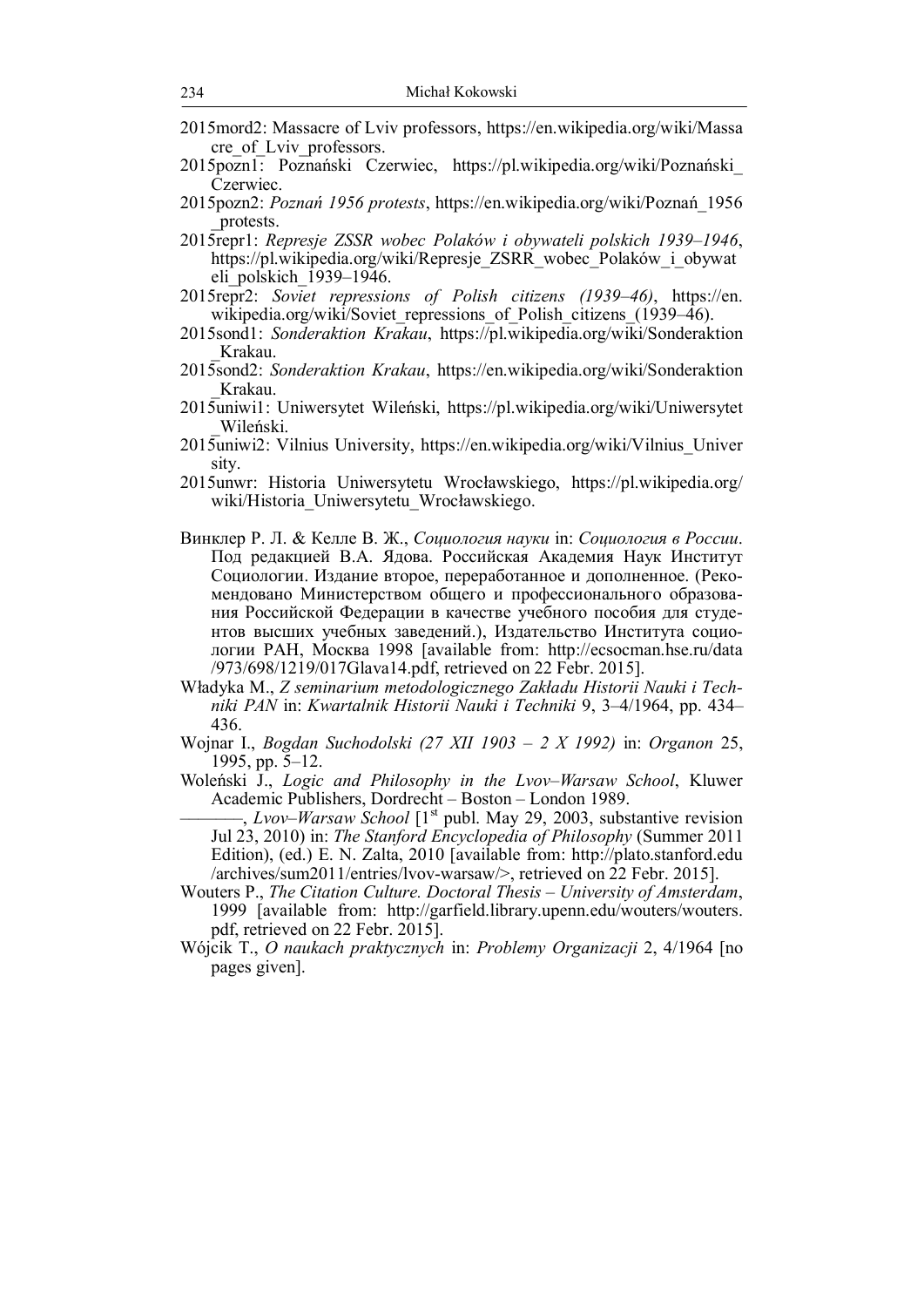- Wrona G., *"Nauka Polska. Jej Potrzeby, Organizacja i Rozwój" (1918–1939), pierwsze polskie czasopismo naukoznawcze / the First Polish Periodical Devoted to Science Studies* in: *Rocznik Historii Prasy Polskiej* 7, 2/2004, pp. 19–47.
- Wszechnica Solidarności, *Posłanie I Zjazdu Delegatów NSZZ Solidarność do Ludzi Pracy Europy Wschodniej*, 2010 [available from: http://www. wszechnica.solidarnosc.org.pl/?page\_id=644, retrieved on 22 Febr. 2015].
- Zacher L., *Zebranie Zespołu Teorii Polityki Naukowej* in: *Kwartalnik Historii Nauki i Techniki* 17, 2/1972, pp. 391–393.

*Zagadnienia Naukoznawstwa. Studia i Materiały*, 1965–2013.

Zamecki S., *Nauka jako przedmiot refleksji* in: *Zagadnienia Naukoznawstwa. Studia i Materiały* 7, 1/1971, pp. 47–57.

- –––––––, *Koncepcja nauki Tadeusza Kotarbińskiego* in: *Człowiek i Światopogląd* 12/1971, pp. 5–28.
- –––––––, *B. Suchodolski: Nauka a świadomość społeczna. Wrocław 1974 Ossolineum, ss. 244* [review] in: *Zagadnienia Naukoznawstwa. Studia i Materiały* 19, 4/1974, pp. 570–573.

–––––––, *Koncepcja nauki w szkole lwowsko–warszawskiej*, Polska Akademia Nauk – Zakład Narodowy im. Ossolińskich, Wrocław 1977.

–––––––, *Typy desygnatów terminu "nauka" w pismach T. Czeżowskiego, K. Ajdukiewicza i T. Kotarbińskiego* in: *Studia Filozoficzne* 1/1977, pp. 123– 140.

–––––––, *Tadeusz Kotarbiński – twórca epistemologii pragmatycznej* in: *Kwartalnik Pedagogiczny* 3/1977 [no pages given].

–––––––, *Na marginesie książki N. J. Rodnego: "Oczerki po istorii i mietodołogii jestiestwoznanija"* in: *Kwartalnik Historii Nauki i Techniki* 22, 4/1977, pp. 821–832.

–––––––, *"Dialektika razwitija chimii", W. I. Kuzniecow, Moskwa 1973* [review] in: *Kwartalnik Historii Nauki i Techniki* 24, 1/1979, pp. 178– 184.

–––––––, *Tadeusz Kotarbiński jako naukoznawca* in: *Zagadnienia Naukoznawstwa. Studia i Materiały* 22, 1/1986, p. 13–32.

–––––––, *Na marginesie książki B. M. Kiedrowa: Mirowaja Nauka i Mendelejew. K Istorii Sotrudnjczestwa Fizikow i Chmikow Rossii (SSSR), Wielikobritnii i SSzA*. *Moskwa: 1983 Izdatielstwo "Nauka"* in: *Kwartalnik Historii Nauki i Techniki* 32, 1/1987, pp. 197–208.

–––––––, *Pojęcie odkrycia naukowego a historia dziedziny nauki*, Ossolineum, Wrocław 1988.

–––––––, *Na marginesie rozprawy: Znaniecki, Florian. Przedmiot i zadania nauki o wiedzy. Nauka Polska. Jej Potrzeby, Organizacja i Rozwój, 1925 tom V* in: *Kwartalnik Historii Nauki i Techniki* 51, 2/2006, pp. 211–239.

–––––––, *Komentarze do naukoznawczych poglądów Williama Whewella (1794–1866): studium historyczno–metodologiczne*, Instytut Historii Nauki PAN, Warszawa 2012.

–––––––, *Na marginesie książki: Steve Fuller "Thomas Kuhn"* in: *Kwartalnik Historii Nauki i Techniki* 59, 1/2014, pp. 173–196.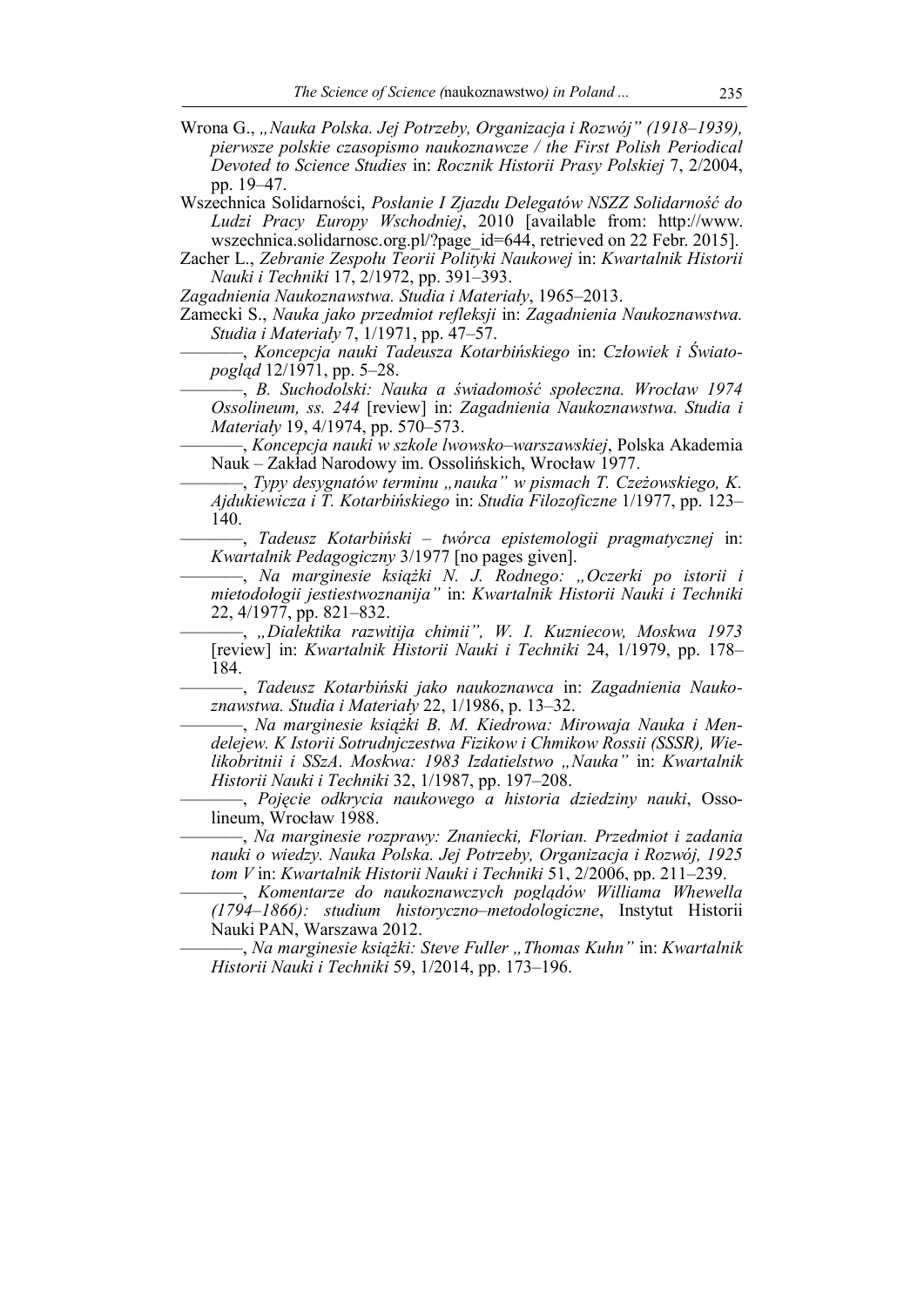- Zasztowt L., *Józef Mianowski pomiędzy Polską a Rosją. Przegląd materiałów do biografii* in: *Nauka Polska. Jej Potrzeby, Organizacja i Rozwój* 11, 2002, pp. 109–130.
- Zasztowt L. (ed.), *Kasa Mianowskiego 1881–2011*, Kasa im. Józefa Mianowskiego – Oficyna Wydawnicza Aspra–JR, Warszawa 2011.
- Zieleniewski J., *Primum non nocere. O kierowaniu działalnością naukową* in: T. Czeżowski & al. (eds.), *Fragmenty filozoficzne: seria trzecia*, 1967, pp. 431–443.

–––––––, *Wstępna prognoza rozwoju naukoznawstwa do roku 1980 i 1990* in: *Zagadnienia Naukoznawstwa. Studia i Materiały* 18, 3/1973, pp. 309– 327.

- Z. M. [Ziółkowski M.], *"Społeczne role uczonych", Florian Znaniecki, Warszawa 1984* [review] in: *Kultura i Społeczeństwo* 29, 1/1985, pp. 251– 252.
- Zittel C. & Schmaltz F., *Wstęp*, transl. S. Werner in: S. Werner, C. Zittel & F. Schmaltz (eds.), *Style myślowe i fakty. Artykuły i świadectwa*, 2007, pp. 9–34.
- Znaniecki F., *Humanizm i poznanie*, Wydawnictwo "Przeglądu Filozoficznego", Warszawa 1912 [reprint. in: F. Znaniecki, *Pisma Filozoficzne*, vol. 2, 1991, pp. 235–458].

–––––––, *Zasada względności jako podstawa filozofii* in: *Przegląd Filozoficzny* 1914, pp. 436–464 [Engl. version: *The Principle of Relativity and Philosophical Absolutism* in: *The Philosophical Review* 24, 1915, pp. 150–164].

–––––––, *Przedmiot i zadania nauki o wiedzy* in: *Nauka Polska. Jej Potrzeby, Organizacja i Rozwój* 5, 1925, pp. 1–78 [reprint. in: F. Znaniecki, *Społeczne role uczonych*, 1984, pp. 1–109 & F. Znaniecki, *Pisma Filozoficzne*, vol. 1, 1987, pp. 297–400, Engl. transl.: *The Subject Matter and Tasks of the Science of Knowledge*, transl. by C. Kasparek in: B. Walentynowicz (ed.), *Polish Contributions to the Science of Science*, 1982, pp. 1–81].

–––––––, *Uczeni polscy a życie polskie* in: *Droga* 2–3 & 4/1936, pp. 101–116 & pp. 255–271 [reprint. in: F. Znaniecki, *Społeczne role uczonych*, 1984, pp. 211–261].

–––––––, *Społeczne role uczonych a historyczne cechy wiedzy* in: *Przegląd Socjologiczny* 5, 1937, pp. 3–57 [reprint. in: F. Znaniecki, *Społeczne role uczonych*, 1984, pp. 520–602].

–––––––, *The Social Role of the Man of Knowledge*, Columbia University Press, New York 1940  $[2^{nd}$  ed. 1965, 3<sup>rd</sup> ed. 1968, 4<sup>th</sup> ed. 1986, Polish transl. *Społeczne role uczonych*, (ed.) J. Szacki, PWN, Warszawa 1984].

–––––––, *Pisma Filozoficzne*, vol. 1: *"Myśl i rzeczywistość" i inne pisma filozoficzne*, (ed.) J. Wocial, PWN, Warszawa 1987.

–––––––, *Pisma Filozoficzne*, vol. 2: "*Humanizm i poznanie" i inne pisma filozoficzne. "Rzeczywistość kulturowa"*, (transl. & ed.) J. Wocial, PWN, Warszawa 1991.